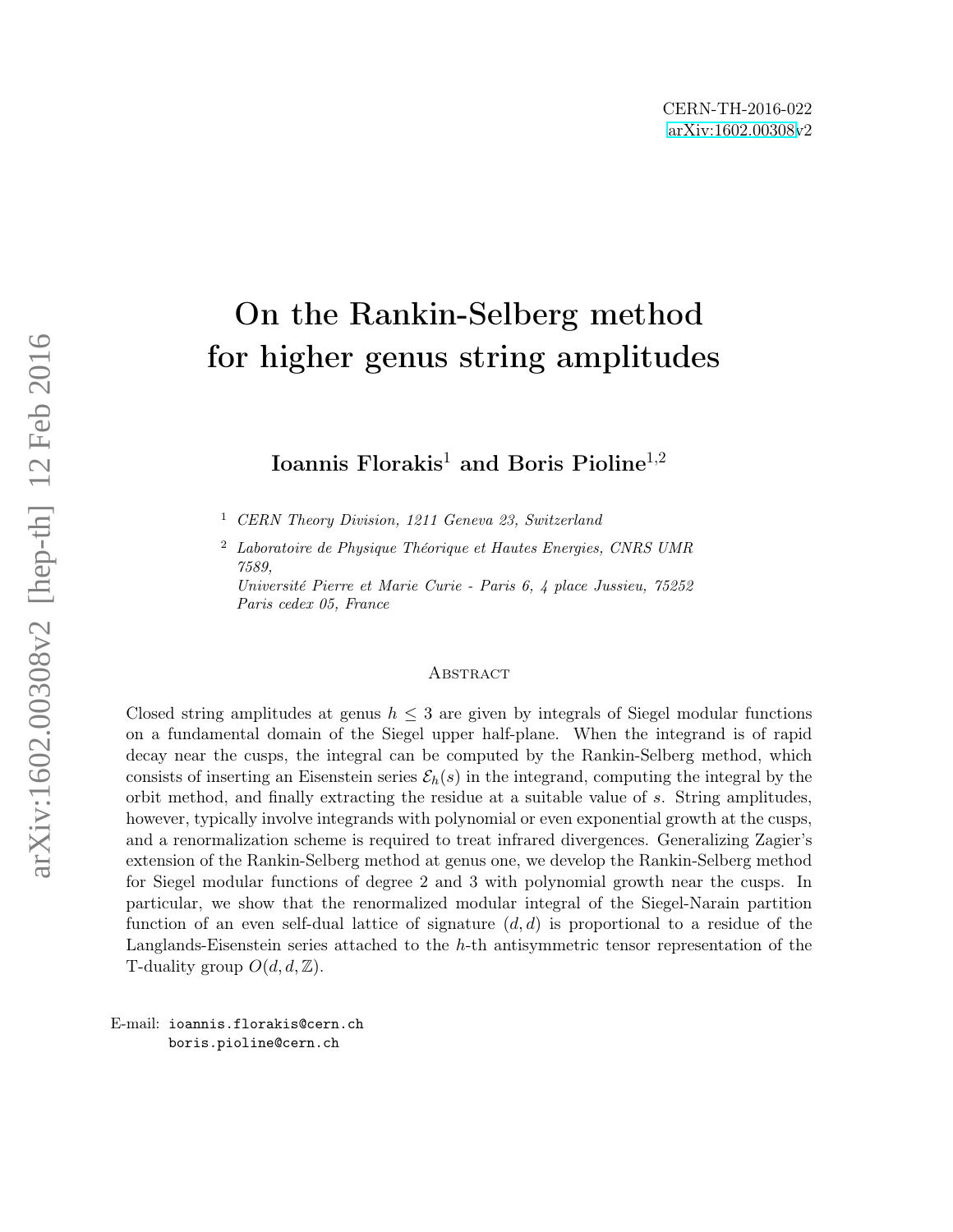|          | 1 Introduction                                                                                                        | 1  |
|----------|-----------------------------------------------------------------------------------------------------------------------|----|
| $\bf{2}$ | Degree one                                                                                                            | 6  |
| 3        | Degree two                                                                                                            | 10 |
|          | Regularizing the divergences $\ldots \ldots \ldots \ldots \ldots \ldots \ldots \ldots \ldots \ldots \ldots 10$<br>3.1 |    |
|          | 3.2                                                                                                                   |    |
|          | 3.3                                                                                                                   |    |
|          | 3.4                                                                                                                   |    |
|          | 3.5                                                                                                                   |    |
| 4        | Degree three                                                                                                          | 25 |
|          | Regularizing the divergences $\ldots \ldots \ldots \ldots \ldots \ldots \ldots \ldots \ldots \ldots \ldots 25$<br>4.1 |    |
|          | 4.2                                                                                                                   |    |
|          | 4.3                                                                                                                   |    |
|          | 4.4                                                                                                                   | 38 |
|          | A Siegel-Eisenstein series and invariant differential operators                                                       | 42 |
| B.       | Lattice partition function and Langlands-Eisenstein series                                                            | 46 |
|          | C Laplace equation at genus 3                                                                                         | 48 |

# <span id="page-1-0"></span>1 Introduction

According to the current rules of perturbative superstring theory, scattering amplitudes at h-loops are expressed as integrals of a suitable superconformal correlation function on the moduli space  $\mathfrak{M}_h$  of super-Riemann surfaces of genus h [\[1,](#page-50-0)[2\]](#page-50-1). Although there is in general no global holomorphic projection onto the moduli space  $\mathcal{M}_h$  of ordinary Riemann surfaces [\[3\]](#page-50-2), for most practical purposes the integral over  $\mathfrak{M}_h$  can be reduced to an integral over  $\mathcal{M}_h$ , possibly supplemented with boundary contributions from nodal curves, which incorporate the infrared singularities due to massless degrees of freedom. Even after this reduction has been performed, there are very few cases where the integral over  $\mathcal{M}_h$  can be evaluated explicity, due to the complexity of the integrand and of the integration domain, a quotient of the Teichmüller space  $\mathcal{T}_h$  by the mapping class group  $\Gamma_h$ . For  $h \leq 3$ ,  $\mathcal{T}_h$  is isomorphic (via the period map  $\Sigma \to \Omega$ ) to the Siegel upper half plane  $\mathcal{H}_h$  of degree h (away from the separating degeneration locus), while  $\Gamma_h$  is isomorphic to the Siegel modular group  $PSp(2h, \mathbb{Z}) = Sp(2h, \mathbb{Z})/\{\pm 1\}$  (or a congruence subgroup thereof, if one keeps track of spin structures).

At genus one, several efficient methods for integrating modular functions on the fundamental domain  $\mathcal{F}_1$  of the Poincaré upper-half plane have been developped, starting with the integration-by-parts method [\[4\]](#page-50-3) and the orbit method of [\[5–](#page-50-4)[8\]](#page-50-5) in the physics literature, and the Rankin-Selberg-Zagier method for automorphic functions of polynomial growth in the math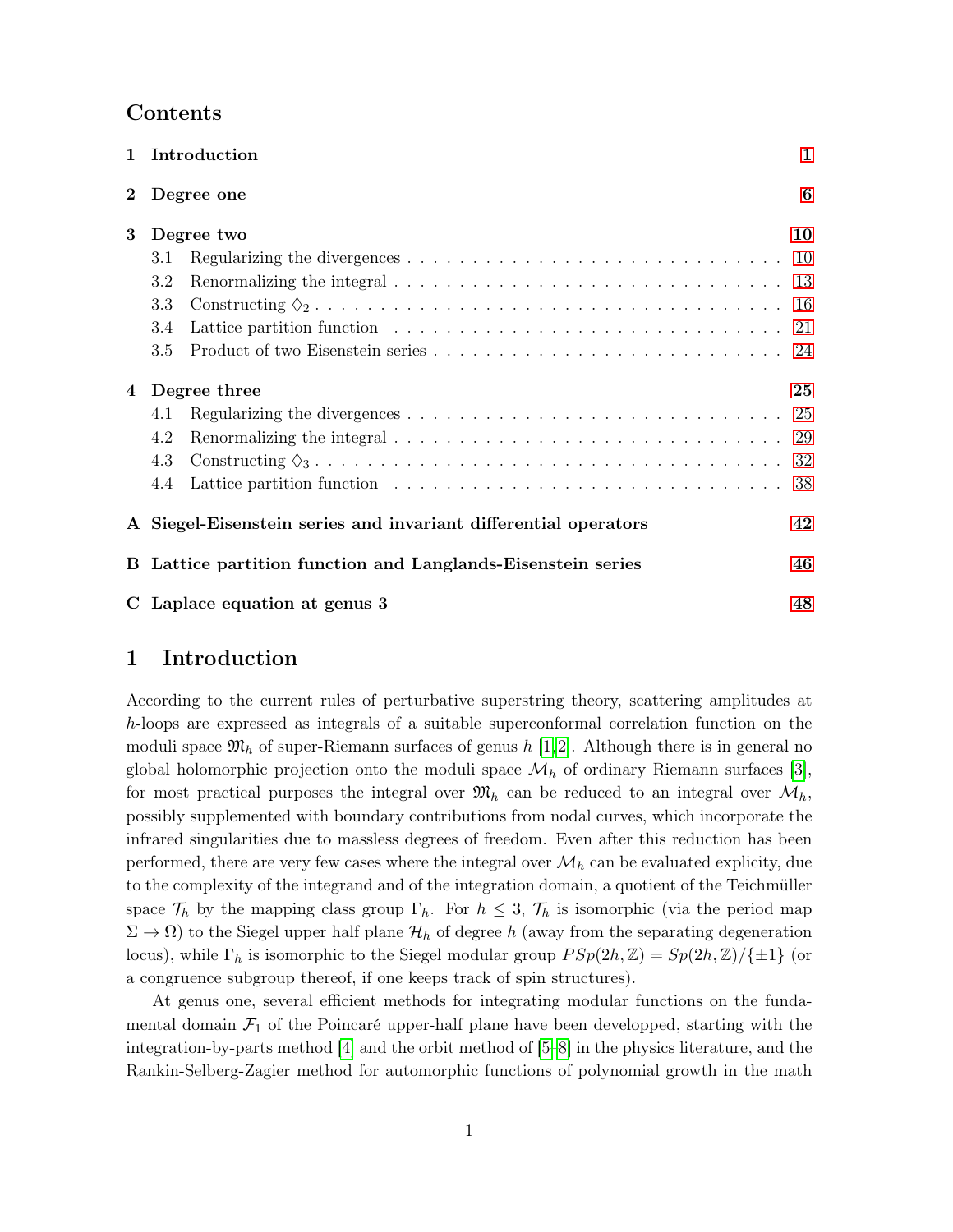literature [\[9\]](#page-50-6). With the recent advances of  $[10-13]^1$  $[10-13]^1$  $[10-13]^1$  $[10-13]^1$ , it is now possible to evaluate analytically the integral over  $\mathcal{F}_1$  of any (modular invariant) product of an almost weakly holomorphic modular form times a lattice partition function. This covers most of the cases relevant for BPS-saturated amplitudes at one-loop.

At genus two or three, the only examples computed so far are those where the integrand is constant [\[20,](#page-51-0) [21\]](#page-51-1), or proportional to the so-called Kawazumi-Zhang invariant  $\varphi_{\text{KZ}}(\Omega)$  [\[22,](#page-51-2) [23\]](#page-51-3), or proportional to the Narain partition function  $\Gamma_{d,d,h}$  of the even self-dual lattice of signature  $(d, d)$  [\[24,](#page-51-4)[25\]](#page-51-5). In the first case, the volume of the fundamental domain  $\mathcal{F}_h$  of the Siegel modular group of degree h is well-known since [\[26\]](#page-51-6), while in the second case the integral of  $\varphi_{KZ}$  could be computed by integration by parts [\[23\]](#page-51-3). In the last case, the integral  $\int_{\mathcal{F}_h} d\mu_h \Gamma_{d,d,h}$  is divergent for  $d \geq h+1$  and must be regularized. It was conjectured in [\[24\]](#page-51-4) that the renormalized integral should be proportional to the sum of the Langlands-Eisenstein series  $\mathcal{E}_{S,C}^{\star, SO(d,d)}(s=h)$  attached to the spinorial representations of the T-duality group  $SO(d, d, \mathbb{Z})$ .

In [\[27\]](#page-51-7), some preliminary steps were taken towards evaluating the integral  $\int_{\mathcal{F}_h} d\mu_h \Gamma_{d,d,h}$  by the Rankin-Selberg method. Recall that for a modular function  $F$  of rapid decay, the integral  $\int_{\mathcal{F}_h} \mathrm{d} \mu_h \, F(\Omega)$  can be deduced from the 'Rankin-Selberg transform'

<span id="page-2-0"></span>
$$
\mathcal{R}_h^{\star}(F,s) = \int_{\mathcal{F}_h} d\mu_h \, \mathcal{E}_h^{\star}(s,\Omega) \, F(\Omega) \;, \tag{1.1}
$$

where  $\mathcal{E}^{\star}_h(s, \Omega)$  is the (completed) non-holomorphic Siegel-Eisenstein series, by using the known fact [\[28\]](#page-51-8) that  $\mathcal{E}^{\star}(s, \Omega)$  is a meromorphic function of  $s \in \mathbb{C}$  with a pole at  $s = \frac{h+1}{2}$  $\frac{+1}{2}$ , and with constant residue  $r_h = \frac{1}{2}$  $\frac{1}{2}$   $\prod_{j=1}^{\lfloor h/2 \rfloor}$   $\zeta^*(2j+1)$  :

<span id="page-2-2"></span>
$$
\int_{\mathcal{F}_h} d\mu_h F(\Omega) = \frac{1}{r_h} \text{Res}_{s=\frac{h+1}{2}} \mathcal{R}_h^{\star}(F, s) . \tag{1.2}
$$

The Rankin-Selberg transform [\(1.1\)](#page-2-0) can in turn be computed by representing the Eisenstein series  $\mathcal{E}_{h}^{\star}(s, \Omega)$  for  $\text{Re}(s) > \frac{h+1}{2}$  $\frac{+1}{2}$  as a sum over images under  $\Gamma_h$ ,

$$
\mathcal{E}_h^{\star}(s,\Omega) = \zeta^{\star}(2s) \prod_{j=1}^{\lfloor h/2 \rfloor} \zeta^{\star}(4s-2j) \sum_{\gamma \in \Gamma_{h,\infty} \backslash \Gamma_h} |\Omega_2|^s |\gamma|, \qquad \Gamma_{h,\infty} = \Gamma_h \cap \left\{ \begin{pmatrix} A & B \\ 0 & D \end{pmatrix} \right\}, \tag{1.3}
$$

where  $\Omega = \Omega_1 + i\Omega_2$ ,  $|\Omega_2| \equiv \det \Omega_2$ , and unfolding the integration domain against the sum over images, leading to

<span id="page-2-1"></span>
$$
\mathcal{R}_h^{\star}(F,s) = \zeta^{\star}(2s) \prod_{j=1}^{\lfloor h/2 \rfloor} \zeta^{\star}(4s - 2j) \int_{\Gamma_{\infty,h} \backslash \mathcal{H}_h} d\mu_h |\Omega_2|^s F(\Omega).
$$
 (1.4)

The integral over  $\Omega_1$  projects  $F(\Omega)$  onto the zero-th Fourier coefficient  $F^{(0)}(\Omega_2)$  with respect to  $\Gamma_{h,\infty}$ , while the remaining integral over  $\Omega_2$  runs over a fundamental domain of the action

<sup>&</sup>lt;sup>1</sup>Other attempts to use the Rankin-Selberg method to compute string amplitudes or probe the asymptotic density of string states include [\[14–](#page-50-9)[19\]](#page-51-9).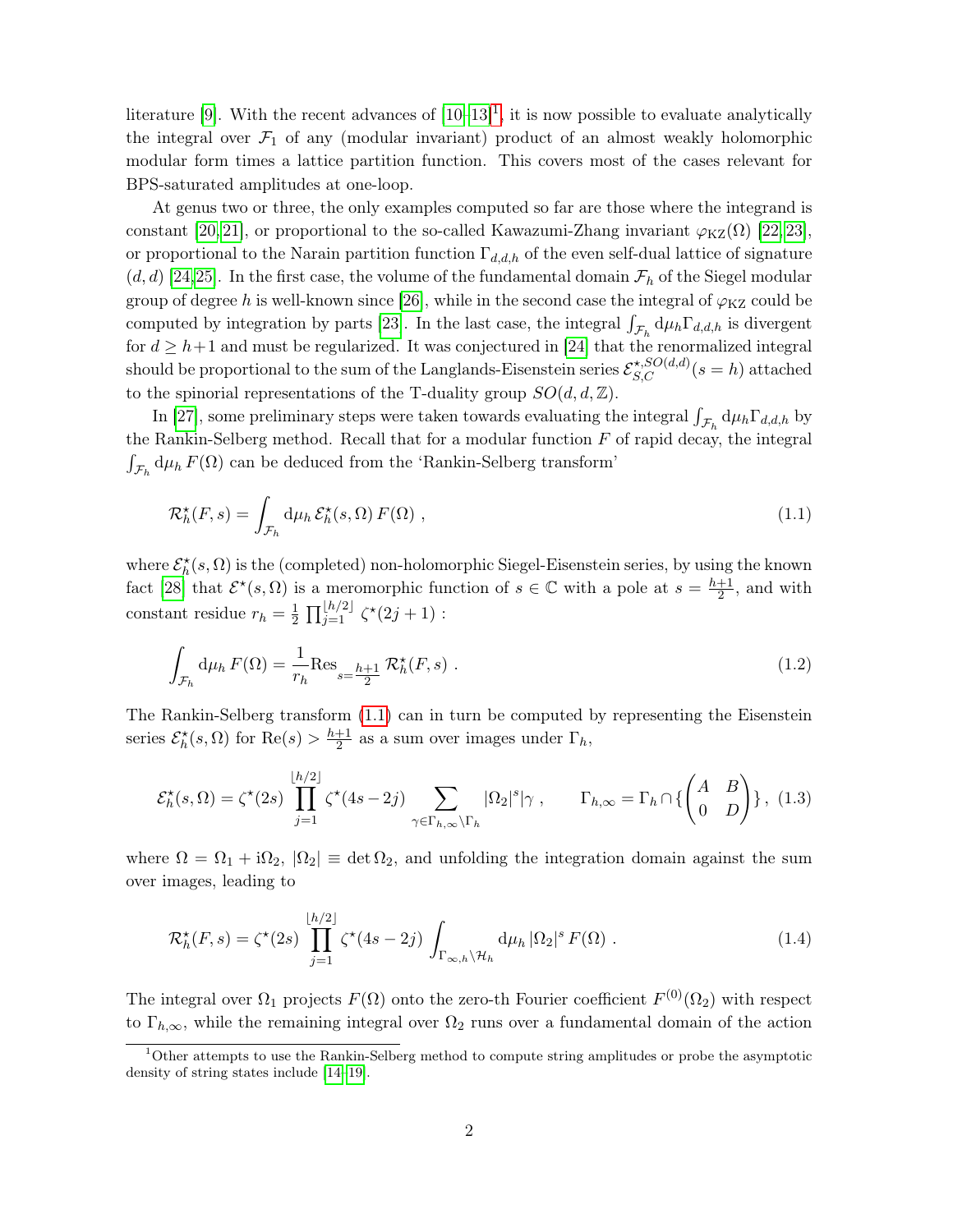of  $PGL(h,\mathbb{Z})$  on the space  $\mathcal{P}_h$  of positive definite symmetric matrices. The latter can be viewed as a generalized Mellin transform of  $F^{(0)}(\Omega_2)$ . Notably it inherits the analyticity property and invariance under  $s \mapsto \frac{h+1}{2} - s$  of the Eisenstein series  $\mathcal{E}_h^{\star}(s, \Omega)$ . In the case where  $F(\Omega) = |\Omega_2|^w |\Psi(\Omega)|^2$ , where  $\Psi(\Omega)$  is a holomorphic cusp form of weight w, the integral over  $\mathcal{P}_h/PGL(h,\mathbb{Z})$  can be computed using again the unfolding method and identity [\(B.2\)](#page-46-1) of appendix [§B.](#page-46-0) This expresses  $\mathcal{R}_h^{\star}(F, s)$  as an L-series generalizing the symmetric square L-series for  $h = 1$  [\[29](#page-51-10)[–32\]](#page-52-0), establishing its analytic properties and functional equation.

If however  $F(\Omega)$  does not decay sufficiently rapidly at the cusps, as is typically the case in string amplitudes, the integrals  $(1.1)$  and  $(1.4)$  must be regularized. For  $h = 1$ , it was shown in [\[9\]](#page-50-6) that for modular functions with polynomial growth at the cusp, a suitably renormal-ized version of the integral [\(1.1\)](#page-2-0) is given by the Mellin transform of  $F^{(0)} - \varphi$  (still denoted by  $\mathcal{R}^{\star}_{h}(F, s)$ , where  $\varphi(\Omega_2)$  is the non-decaying part of  $F(\Omega)$ ; the latter has a meromorphic continuation in s with additional poles over and above those of the Eisenstein series  $\mathcal{E}_h^{\star}(s, \Omega)$ . Moreover, the renormalized integral of F differs from (one over  $r_h$  times) the residue of  $\mathcal{R}^\star_h(F,s)$ at  $s=\frac{h+1}{2}$  $\frac{+1}{2}$  by a computable term whenever the order of the pole is greater than one. In the context of string theory, the regularization of a physical amplitude  $\int_{\mathcal{F}_h} d\mu_h F(\Omega)$  by inserting an Eisenstein series in the integrand and then extracting the residue at  $s = \frac{h+1}{2}$  $\frac{+1}{2}$ , can be viewed as an analogue of dimensional regularization in quantum field theory, where the number of non-compact space-time dimensions is analytically continued from D to  $D - (2s - h - 1)$ .

Assuming that a similar procedure could be carried out for  $h > 1$ , it was found in [\[27\]](#page-51-7) that for the particular case  $F = \Gamma_{d,d,h}$ , the renormalized Rankin-Selberg transform [\(1.4\)](#page-2-1) (after subtracting by hand all non-decaying terms from  $F$ ) is proportional to the Langlands-Eisenstein series  $\mathcal{E}_{\Lambda hV}^{\star,SO(d,d)}$  $\frac{\lambda^{k}}{\Lambda^{h}V}(s+\frac{d-1-h}{2})$  $\frac{1-h}{2}$  attached to the *h*-th antisymmetric power of the fundamental representation; and that the renormalized integral of  $F$  is equal to the residue of the same<sup>[2](#page-0-0)</sup> at  $s=\frac{h+1}{2}$  $\frac{+1}{2}$ , up to an undetermined correction term  $\delta$  when the order of the pole is greater than one. The arguments in [\[27\]](#page-51-7) were heuristic, however, and one motivation for the present work is to put the claim of [\[27\]](#page-51-7) on solid footing.

More generally, the goal of this work is to extend the Rankin-Selberg-Zagier method [\[9\]](#page-50-6) to Siegel modular functions of degree  $h \geq 2$  which are regular inside  $\mathcal{H}_h$  and have at most polynomial growth at the cusps. The main challenge is to find a convenient cut-off which removes all divergences, while allowing to unfold the integration domain against the sum in the Siegel-Eisenstein series. In general, divergences originate from regions of  $\mathcal{F}_h$  where a diagonal block of size  $h_2 \times h_2$  in the lower-right corner of  $\Omega_2$  is scaled to infinity, while keeping the remaining entries in  $\Omega$  finite. The stabilizer of this cusp inside  $PSp(2h, \mathbb{Z})$  is a parabolic subgroup of the Siegel modular group with Levi component equal to  $[Sp(2h_1, \mathbb{Z}) \times]$  $GL(h_2, \mathbb{Z})/\mathbb{Z}_2$ , where  $h_1 + h_2 = h$ . In the language of string theory (so for  $h = 2, 3$  only), this divergence is interpreted as a  $h_2$ -loop infrared subdivergence for  $1 \leq h_2 < h$ , or as a primitive infrared divergence for  $h_2 = h$ . To subtract these divergences, we shall apply the following strategy (already suggested in [\[10\]](#page-50-7)):

i) construct an increasing family of compact domains  $\mathcal{F}_h^{\Lambda} \subset \mathcal{F}_h$ ,  $\Lambda \in \mathbb{R}^+$  such that

<sup>&</sup>lt;sup>2</sup>This is compatible with the fact that the same integral is proportional to the residue of  $\mathcal{E}_{S,C}^{\star, SO(d,d)}(s)$  at  $s = h$ , thanks to identities between Langlands-Eisenstein series.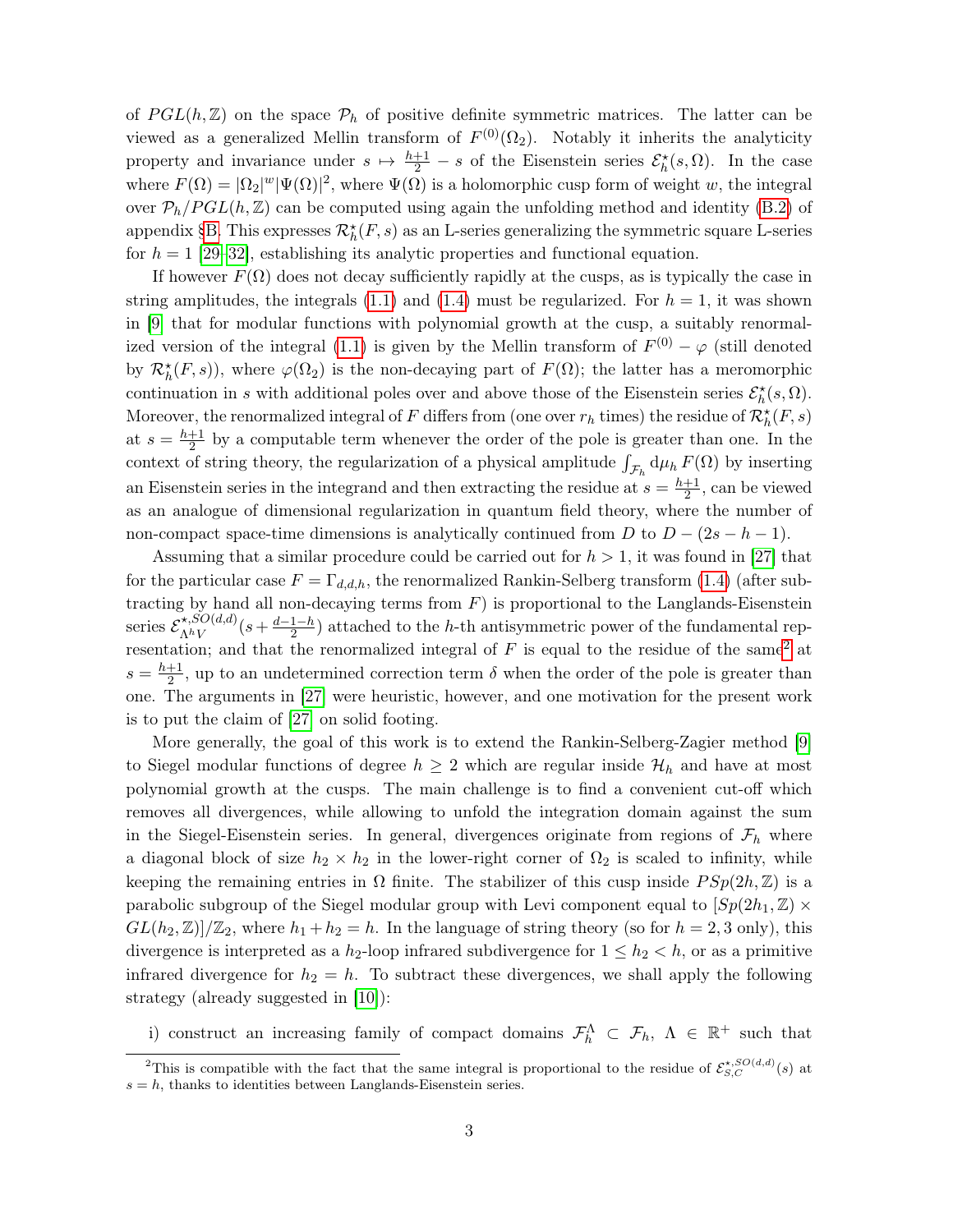$\lim_{\Lambda\to\infty} \mathcal{F}_h^{\Lambda} = \mathcal{F}_h$ ; the regularized integral  $\mathcal{R}_h^{\star,\Lambda}$  $\chi_h^{\star,\Lambda}(F,s) = \int_{\mathcal{F}_h^{\Lambda}} d\mu_h \, \mathcal{E}_h^{\star}(s) \, F$  on the 'truncated fundamental domain'  $\mathcal{F}_h^{\Lambda}$  is then manifestly finite and has the same analytic structure as  $\mathcal{E}_{h}^{\star}(s)$  as a function of  $s \in \mathbb{C}$ ;

- ii) find an invariant differential operator  $\diamond$  which annihilates the non-decaying part of the integrand F;
- iii) relate the regularized integrals  $\mathcal{R}_{h}^{\star,\Lambda}$  $h^{\star,\Lambda}(F,s)$  and  $\mathcal{R}^{\star,\Lambda}_{h}$  $h_h^{\star,\Lambda}(\Diamond F, s)$  using integration by parts;
- iv) apply the standard Rankin-Selberg method to the decaying function  $\Diamond F$ , *i.e.* compute  $\lim_{\Lambda \to \infty} \mathcal{R}_{h}^{\star, \Lambda}$  $\chi_h^{\star,\Lambda}(\Diamond F, s)$  in terms of the (generalized) Mellin transform of the constant term  $\Diamond F^{(0)};$
- v) relate the Mellin transform of  $\Diamond F^{(0)}$  to the regularized Mellin transform of  $F^{(0)}$ .

In the body of this paper, we develop this strategy in detail in degree one (revisiting  $[9, 10]$  $[9, 10]$ ), degree two, and degree three. In appendix [§A,](#page-42-0) we collect relevant facts about Siegel-Eisenstein series and invariant differential operators valid in any degree, which could be used to extend our procedure beyond degree three. In appendix [§B,](#page-46-0) we compute the renormalized Rankin-Selberg transform for the Siegel-Narain lattice partition function in arbitrary degree. Aside from this example, it would be interesting to use our techniques to study the analytic properties of L-series associated to non-cuspidal Siegel modular forms.

Since we only consider integrals of Siegel modular functions which are regular inside  $\mathcal{H}_h$ , our procedure only applies to string amplitudes of genus  $h \leq 3$ , whose integrand is regular in all separating degeneration limits, as well as in non-separating degenerations which do not correspond to cusps of the Siegel upper half-plane (see Figure [1\)](#page-5-0). Still, it is applicable to a number of amplitudes of physical interest, such as the two-loop  $D^4 \mathcal{R}^4$  [\[20\]](#page-51-0) and three-loop  $D^6 \mathcal{R}^4$  [\[21\]](#page-51-1) couplings in type II string theory compactified on  $T^d$ , which are proportional to the renormalized modular integral of the lattice partition function  $\Gamma_{d,d,h}$  for  $h = 2$  and  $h = 3$ , respectively. Using the techniques developed in the present paper, we establish that the two-loop  $D^4 \mathcal{R}^4$  and the three-loop  $D^6 \mathcal{R}^4$  amplitudes are given by residues of the Langlands-Eisenstein series  $\mathcal{E}_{\Lambda^2 V}^{\star, SO(d,d)}$  $\chi^{\star,SO(d,d)}_{\Lambda^2 V}(s')$  and  $\mathcal{E}^{\star,SO(d,d)}_{\Lambda^3 V}$  $\chi_{\Lambda^3 V}^{*,SO(d,d)}(s')$  at  $s' = d/2$ , respectively. Moreover, in appendix [§C,](#page-48-0) using similar techniques as in [\[33\]](#page-52-1), we show that the three-loop  $D^6 \mathcal{R}^4$  amplitude satisfies a Laplace-type differential equation as a function of the moduli of the torus  $T<sup>d</sup>$ , with anomalous source terms originating from boundaries of the moduli space; the coefficients of these anomalous terms agree perfectly with those predicted from S-duality [\[34\]](#page-52-2).

An important challenge is to extend our techniques to Siegel modular forms with singularities inside the Siegel upper half-plane. The special case of the modular integral of the genus-two Kawazumi-Zhang invariant  $\varphi_{\text{KZ}}(\Omega)$ , relevant for two-loop  $D^6 \mathcal{R}^4$  amplitudes in type II string theory on tori, was considered in [\[33\]](#page-52-1), leading to a novel construction of  $\varphi_{\text{KZ}}(\Omega)$  [\[35\]](#page-52-3). It would be interesting to consider other examples with more severe singularities on the separating degeneration locus, such as  $D^2H^4$  amplitudes in type II string theory compactified on  $K_3$  [\[36\]](#page-52-4).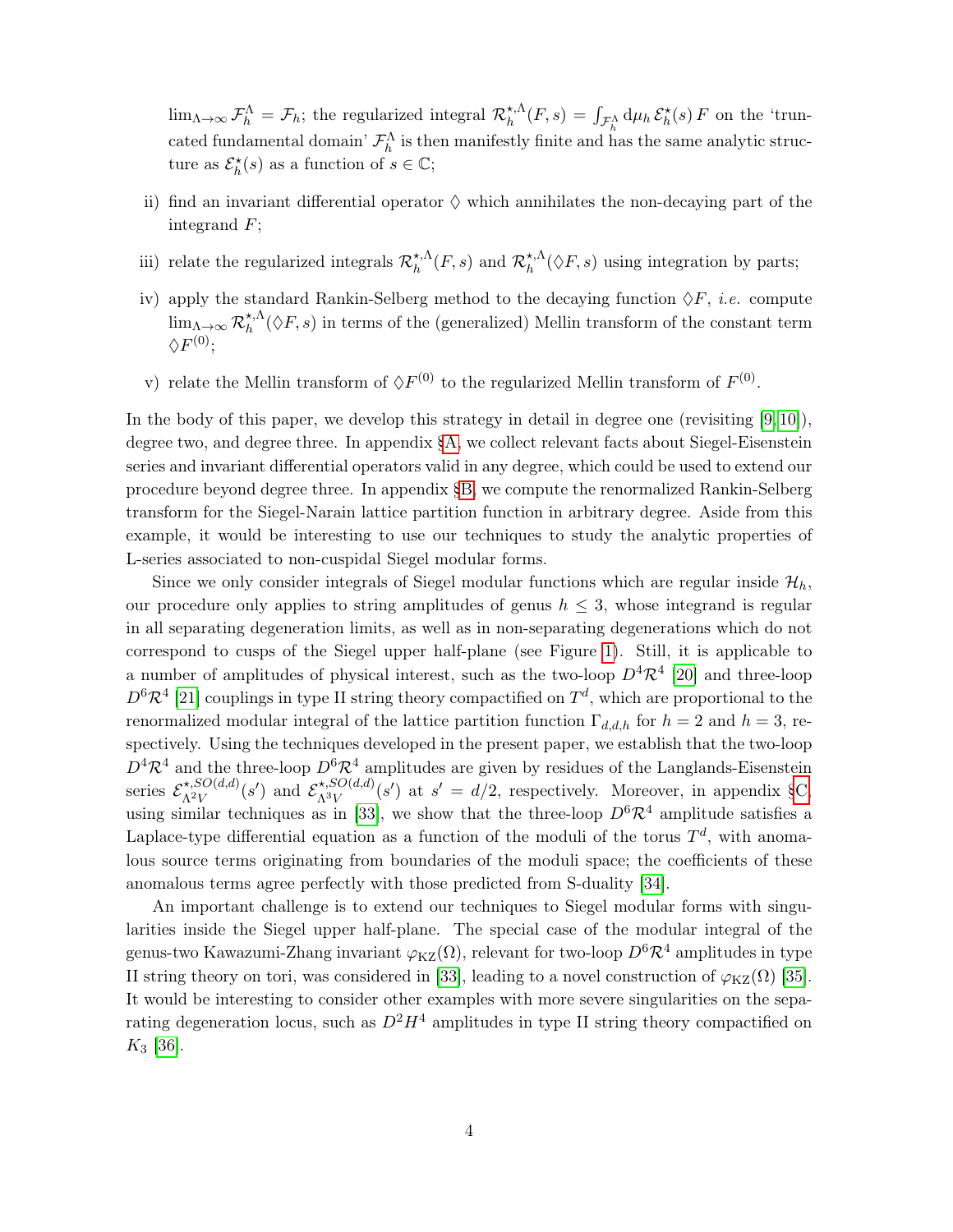

<span id="page-5-0"></span>Figure 1: Non-separating degenerations of Riemann surfaces of genus two and three (see e.g. Figures 1 and 4 in [\[37\]](#page-52-5) for the full set including separating degenerations). The boxed ones correspond to those where the period matrix reaches a boundary of the fundamental domain  $\mathcal{F}_h$  in the Siegel upper half-plane.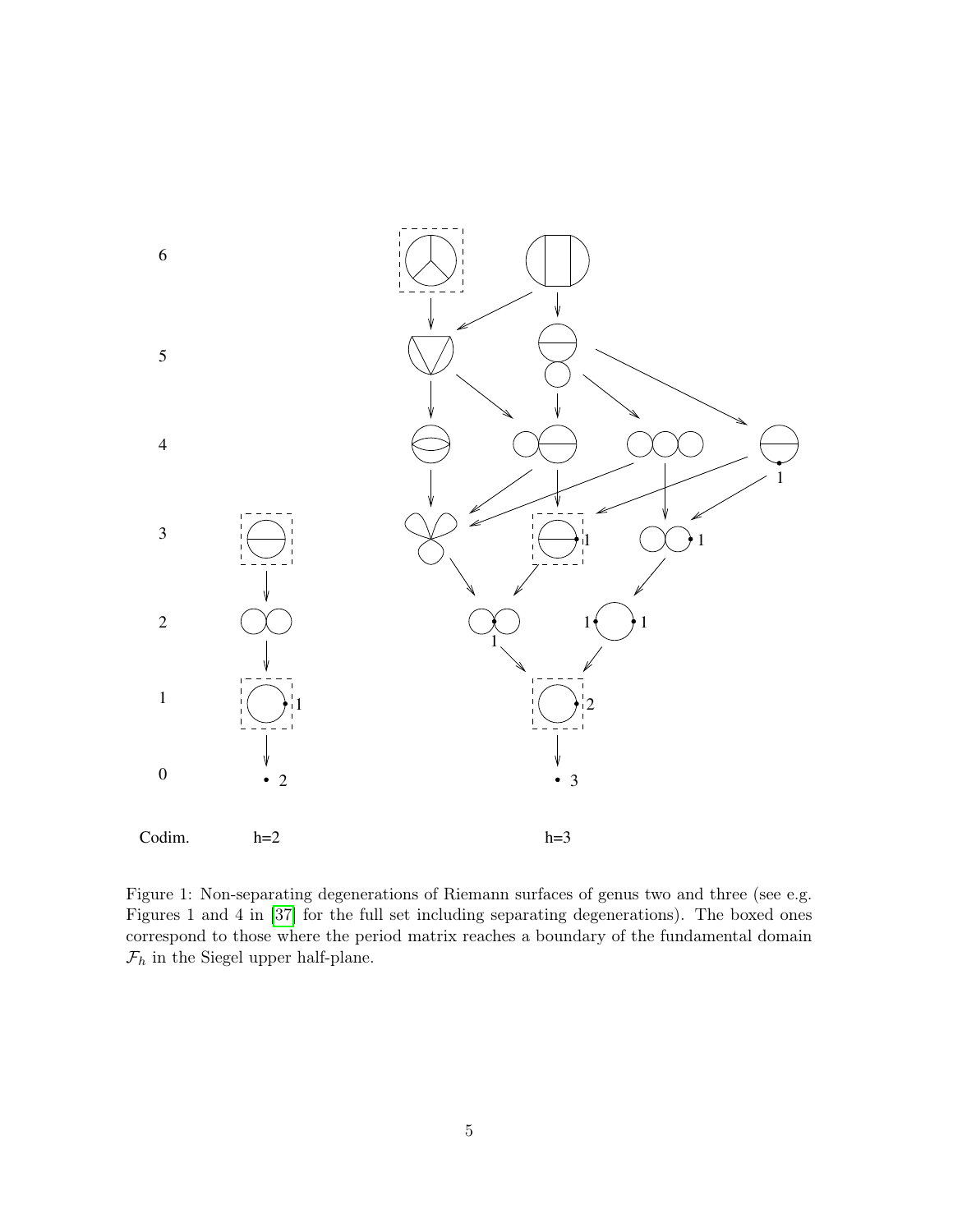Acknowledgements. B.P. is grateful to Rodolfo Russo for collaboration on the related work [\[33\]](#page-52-1) which paved the way for this project. I.F. would like to thank the ICTP Trieste for its kind hospitality during the final stages of this work.

## <span id="page-6-0"></span>2 Degree one

As a warm-up for the higher degree cases discussed in this work, let us recover the main results of [\[9\]](#page-50-6) using the method outlined above. Let  $F(\tau)$  be an automorphic function of  $SL(2,\mathbb{Z})$  with polynomial growth<sup>[3](#page-0-0)</sup> at the cusp  $\tau = i\infty$ ,

$$
F(\tau) = \varphi(\tau_2) + \mathcal{O}(\tau_2^{-N}) \quad \forall N > 0 , \qquad \varphi(\tau_2) = \sum_{i=1}^{\ell} c_i \tau_2^{\sigma_i} , \qquad (2.1)
$$

where  $c_i \in \mathbb{C}, \sigma_i \in \mathbb{C}$ . We define the regularized Rankin-Selberg transform of F by

$$
\mathcal{R}_1^{\star,\Lambda}(F,s) \equiv \int_{\mathcal{F}_1^{\Lambda}} d\mu_1 \,\mathcal{E}_1^{\star}(s,\tau) \, F(\tau) \,, \tag{2.2}
$$

where

$$
\mathcal{E}_1^*(s,\tau) \equiv \frac{1}{2} \zeta^*(2s) \sum_{\substack{(c,d)\in\mathbb{Z}^2,\\(c,d)=1}} \frac{\tau_2^s}{|c\tau+d|^{2s}},\tag{2.3}
$$

is the completed non-holomorphic Eisenstein series of weight 0,  $\mathcal{F}_1^{\Lambda} = \{ \tau \in \mathcal{H}_1, |\tau| > 1, -\frac{1}{2} \leq$  $\tau_1<\frac{1}{2}$  $\frac{1}{2}$ ,  $\tau_2$  <  $\Lambda$ } is the 'truncated fundamental domain', and  $d\mu_1 = d\tau_1 d\tau_2/\tau_2^2$  (normalized such that the volume of the fundamental domain is  $V_1 = \lim_{\Lambda \to \infty} \int_{\mathcal{F}_1^{\Lambda}} d\mu_1 = 2\zeta^*(2) = \frac{\pi}{3}$ .

The non-decaying part  $\varphi$  is annihilated by the operator

<span id="page-6-1"></span>
$$
\diamondsuit = \prod_{i=1}^{\ell} \left( \Delta - \sigma_i (\sigma_i - 1) \right) \ . \tag{2.4}
$$

Using the Chowla-Selberg formula

<span id="page-6-2"></span>
$$
\mathcal{E}_1^{\star}(s,\tau) = \zeta^{\star}(2s)\,\tau_2^s + \zeta^{\star}(2s-1)\,\tau_2^{1-s} + \dots \,,\tag{2.5}
$$

where the dots denote exponentially suppressed terms as  $\tau_2 \to \infty$ , and integrating by parts  $\ell$ 

<sup>&</sup>lt;sup>3</sup>A more general growth condition  $\varphi(\tau_2) = \sum_{i=1}^{\ell} c_i \tau_2^{\sigma_i} (\log \tau_2)^{n_i} / n_i!$  was considered in [\[9\]](#page-50-6). For simplicity we shall assume  $n_i = 0$ . The case  $n_i > 0$  can be dealt with by raising the *i*-th factor in [\(2.4\)](#page-6-1) to the power  $n_i$ . We could also allow the coefficients  $c_i$  to be arbitrary periodic functions of  $\tau_1$ . The subsequent analysis is unchanged provided  $c_i$  is understood to represent  $\int_{-\frac{1}{2}}^{\frac{1}{2}} c_i(\tau_1) d\tau_1$ .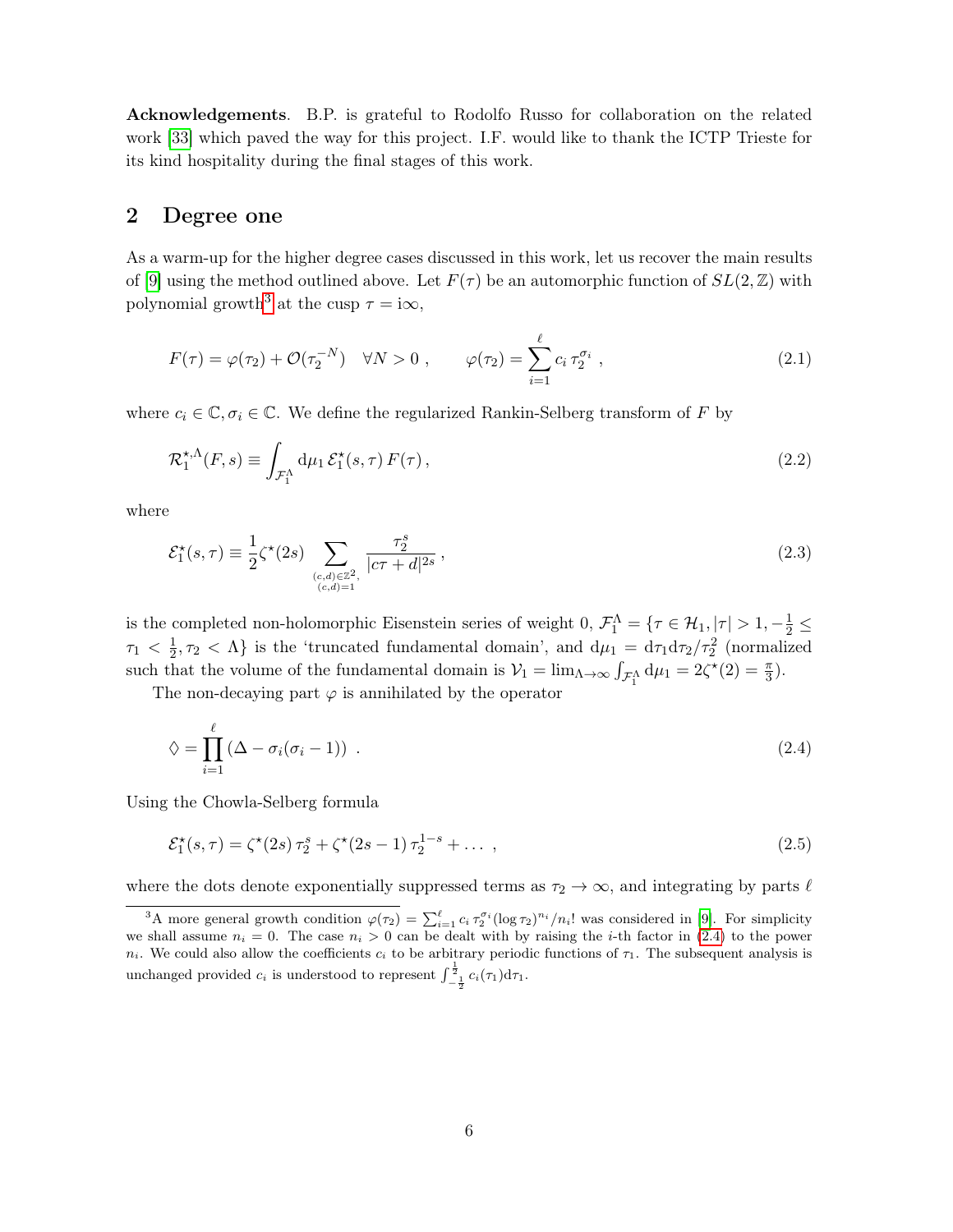times, one finds that the regularized Rankin-Selberg transform of  $\Diamond F$  is given by

$$
\mathcal{R}_{1}^{\star,\Lambda}(\lozenge F, s) = \prod_{i=1}^{\ell} \left[ s(s-1) - \sigma_{i}(\sigma_{i}-1) \right] \mathcal{R}_{1}^{\star,\Lambda}(F, s)
$$
\n
$$
+ \sum_{j=1}^{\ell} c_{j} \left[ \zeta^{\star}(2s) \prod_{i=1\ldots\ell} (s-\sigma_{i}) \prod_{\substack{i=1\ldots\ell \ i\neq j}} (s-1+\sigma_{i}) \Lambda^{\sigma_{j}+s-1}
$$
\n
$$
- \zeta^{\star}(2s-1) \prod_{\substack{i=1\ldots\ell \ i\neq j}} (s-\sigma_{i}) \prod_{\substack{i=1\ldots\ell \ i=1\ldots\ell}} (s-1+\sigma_{i}) \Lambda^{\sigma_{j}-s} \right] + \ldots
$$
\n(2.6)

where the dots denote exponentially suppressed terms as  $\Lambda \to \infty$ . Thus, reorganizing terms and assuming that s does not coincide with any of the  $\sigma_i$  or  $1 - \sigma_i$ ,

<span id="page-7-0"></span>
$$
\mathcal{R}_1^{\star,\Lambda}(F,s) = \frac{\mathcal{R}_1^{\star,\Lambda}(\lozenge F,s)}{D_1(s)} + \sum_{j=1}^{\ell} c_j \left( \frac{\zeta^{\star}(2s) \Lambda^{\sigma_j+s-1}}{\sigma_j+s-1} + \frac{\zeta^{\star}(2s-1) \Lambda^{\sigma_j-s}}{\sigma_j-s} \right) + \dots \quad (2.7)
$$

where

$$
D_1(s) = \prod_{i=1}^{\ell} \left[ s(s-1) - \sigma_i(\sigma_i - 1) \right] \ . \tag{2.8}
$$

On the other hand, since  $\Diamond F$  is decaying faster than any power of  $\tau_2$ , the standard Rankin-Selberg method shows that  $\mathcal{R}^{\star,\Lambda,s}_{1}$  $\chi_1^{\star,\Lambda,s}(\Diamond F)$  has a finite limit at  $\Lambda \to \infty$ , given by

<span id="page-7-1"></span>
$$
\mathcal{R}_1^{\star}(\Diamond F, s) = \zeta^{\star}(2s) \int_0^{\infty} d\tau_2 \,\tau_2^{s-2} \int_{-1/2}^{1/2} d\tau_1 \,\Diamond F , \qquad (2.9)
$$

and that  $\mathcal{R}_1^{\star,\Lambda}$  $\chi_1^{\star,\Lambda}(\Diamond F)$  has a meromorphic continuation in the s plane, invariant under  $s \mapsto 1-s$ , with only simple poles at  $s = 0$  and  $s = 1$ , due to the poles of  $\mathcal{E}_{1}^{\star}(s)$ . Using the fact that  $\diamondsuit \varphi = 0$  and integrating by parts, we have

$$
\mathcal{R}_1^{\star}(\Diamond F, s) = \zeta^{\star}(2s) D_1(s) \int_0^{\infty} d\tau_2 \tau_2^{s-2} (F^{(0)} - \varphi), \qquad (2.10)
$$

where  $F^{(0)}(\tau) = \int_{-1/2}^{1/2} d\tau_1 F$ . Thus, if we define the renormalized integral of  $\mathcal{E}_1^*(s)$  times F by subtracting the divergent terms in [\(2.7\)](#page-7-0),

<span id="page-7-2"></span>
$$
\mathcal{R}_{1}^{\star}(F,s) \equiv \text{R.N.} \int_{\mathcal{F}_{1}} d\mu_{1} \mathcal{E}_{1}^{\star}(s) F
$$
\n
$$
\equiv \lim_{\Lambda \to \infty} \left[ \mathcal{R}_{1}^{\star,\Lambda}(F) - \sum_{j=1}^{\ell} c_{j} \left( \frac{\zeta^{\star}(2s) \Lambda^{\sigma_{j}+s-1}}{\sigma_{j}+s-1} + \frac{\zeta^{\star}(2s-1) \Lambda^{\sigma_{j}-s}}{\sigma_{j}-s} \right) \right], \tag{2.11}
$$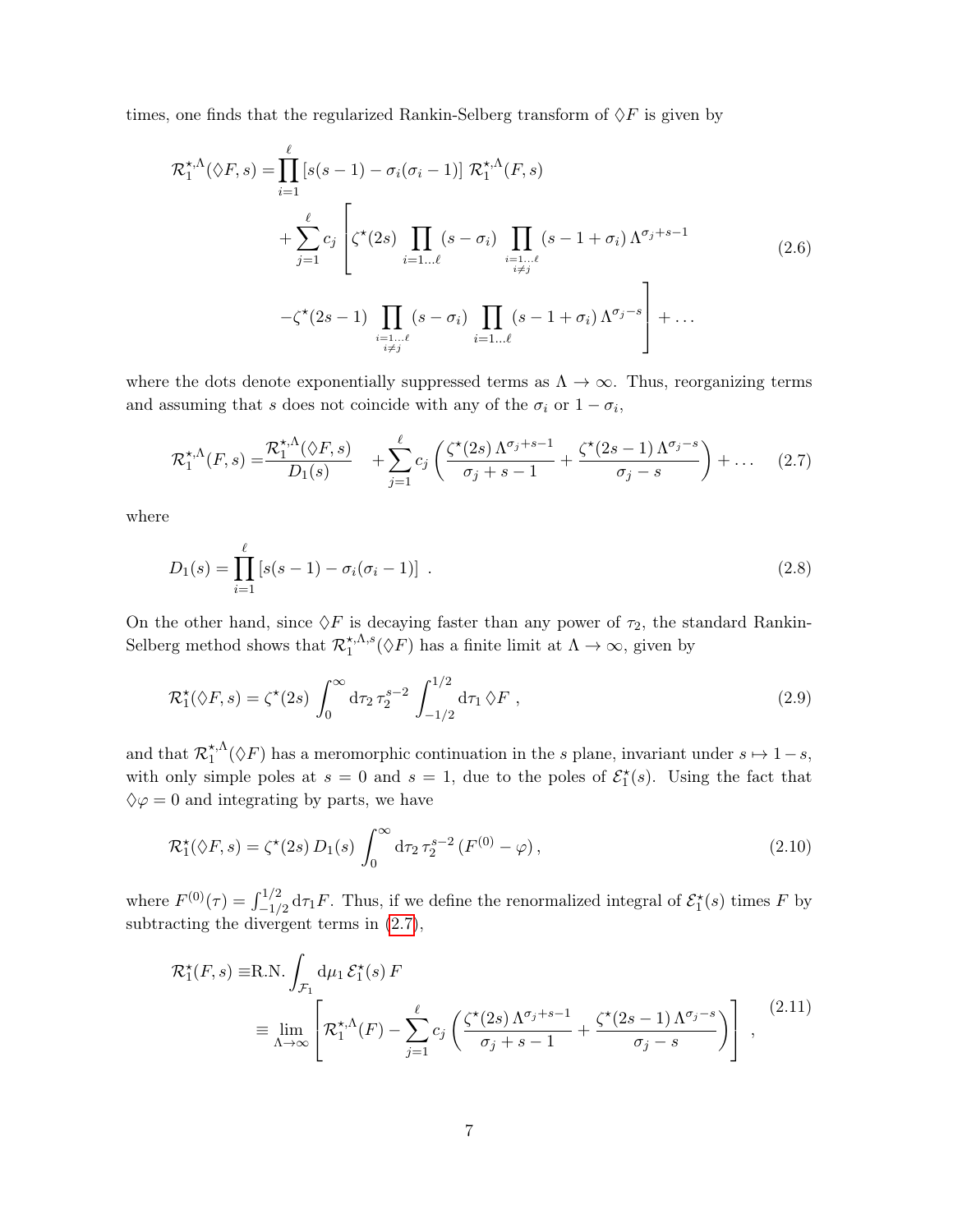then it follows from  $(2.7)$  and  $(2.9)$  that

<span id="page-8-0"></span>
$$
\mathcal{R}_1^{\star}(F,s) = \zeta^{\star}(2s) \int_0^{\infty} d\tau_2 \,\tau_2^{s-2} \left( F^{(0)} - \varphi \right) = \frac{\mathcal{R}_1^{\star}(\Diamond F, s)}{D_1(s)} \,.
$$
\n(2.12)

Thus the renormalized integral  $\mathcal{R}_1^*(F, s)$  is equal to the Mellin transform of the subtracted constant term  $F^{(0)} - \varphi$ , and has a meromorphic continuation to the s plane, invariant under  $s \mapsto 1 - s$ , with only simple poles at  $s \in \{0, 1, \sigma_i, 1 - \sigma_i, i = 1...\ell\}$  (assuming for now that no  $\sigma_i$  is equal to 1). For  $\sigma \notin \{0,1\}$ , the residue at  $s = \sigma$  originates from the subtraction in  $(2.11),$  $(2.11),$ 

$$
\operatorname{Res}_{s=\sigma} \mathcal{R}_1^{\star}(F, s) = \sum_{\substack{i=1 \ \sigma = \sigma_i}}^{\ell} \zeta^{\star}(2\sigma_i - 1) c_i - \sum_{\substack{i=1 \ \sigma = 1-\sigma_i}}^{\ell} \zeta^{\star}(2\sigma_i - 1) c_i.
$$
 (2.13)

Since the residue of  $\mathcal{E}_1^*(s)$  at  $s=1$  is a constant  $r_1 = \text{Res}_{s=1} \zeta^*(2s-1) = \frac{1}{2}$ , it is natural to define the renormalized integral of F as twice the residue of  $\mathcal{R}_1^*(F, s)$  at that point,

<span id="page-8-1"></span>R.N. 
$$
\int_{\mathcal{F}_1} d\mu_1 F = \frac{1}{r_1} Res_{s=1} \mathcal{R}_1^*(F, s) = \lim_{\Lambda \to \infty} \left[ \int_{\mathcal{F}_1^{\Lambda}} d\mu_1 F - \sum_{j=1}^{\ell} \frac{c_j \Lambda^{\sigma_j - 1}}{\sigma_j - 1} \right]
$$
 (2.14)

If, however, one of the  $\sigma_i$ 's coincides with 1, then  $\mathcal{R}_1^*(F, s)$  has a double pole at  $s = 0$  and s = 1, with coefficient  $\frac{1}{2} \sum_{\sigma_j=1} c_j$ . We may then define the renormalized integral as

$$
\text{R.N.} \int_{\mathcal{F}_1} \mathrm{d}\mu_1 \, F = \lim_{\Lambda \to \infty} \left[ \int_{\mathcal{F}_1^{\Lambda}} \mathrm{d}\mu_1 \, F - \sum_{\substack{j=1... \ell \\ \sigma_j \neq 1}} \frac{c_j \, \Lambda^{\sigma_j - 1}}{\sigma_j - 1} - \sum_{\substack{j=1... \ell \\ \sigma_j = 1}} c_j \log \Lambda \right],\tag{2.15}
$$

in which case it differs from twice the residue of  $\mathcal{R}_1^*(F, s)$  at  $s = 1$  by an additive constant,

R.N. 
$$
\int_{\mathcal{F}_1} d\mu_1 F = 2 \operatorname{Res}_{s=1} \mathcal{R}_1^*(F, s) + \sum_{\substack{j \\ \sigma_j = 1}} c_j \log(4\pi e^{-\gamma}) + \frac{\pi}{3} \sum_{\substack{j \\ \sigma_j = 0}} c_j.
$$
 (2.16)

As a prime example of a one-loop modular integral relevant for string theory, let us consider the case  $F = \Gamma_{d,d,1}$ , where  $\Gamma_{d,d,h}$  is the Siegel-Narain partition function for the even self-dual lattice of signature  $(d, d)$ , which we define here for arbitrary genus  $h(\Omega = \tau$  for  $h = 1)$ :

<span id="page-8-2"></span>
$$
\Gamma_{d,d,h}(g, B; \Omega) = |\Omega_2|^{d/2} \sum_{(m_i^I, n^{i,I}) \in \mathbb{Z}^{2dh}} e^{-\pi \mathcal{L}^{IJ} \Omega_{2,IJ} + 2\pi i m_i^I n^{i,J} \Omega_{1,IJ}},
$$
\n(2.17)

where

<span id="page-8-3"></span>
$$
\mathcal{L}^{IJ} = (m_i^I + B_{ik} n^{I,k}) g^{ij} (m_j^J + B_{jl} n^{J,l}) + n^{i,I} g_{ij} n^{j,J} . \qquad (2.18)
$$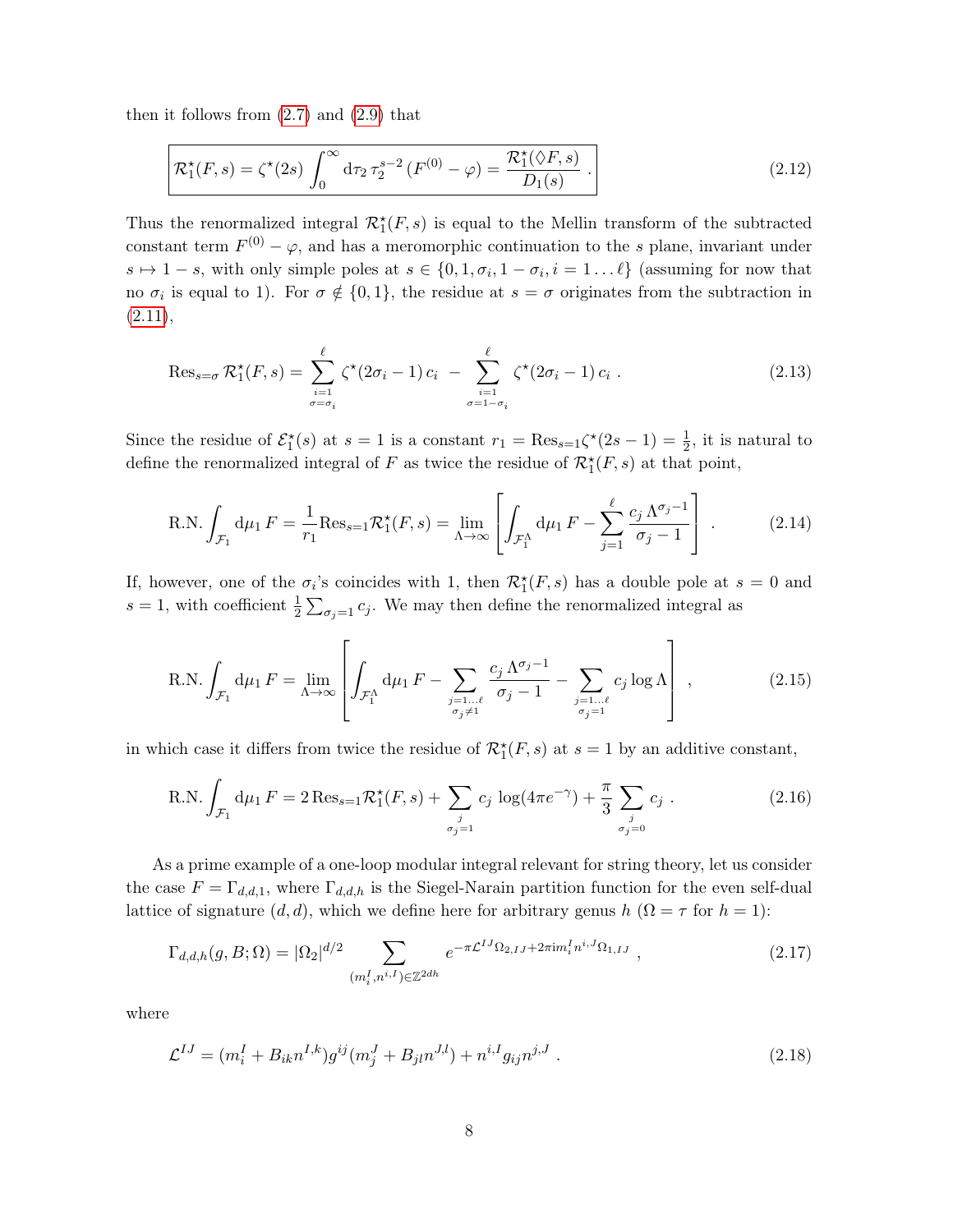At genus one,  $\mathcal{L}^{11} \equiv \mathcal{M}^2$  is the squared mass of a closed string with momentum  $m_i^1$  and winding number  $n^{i,1}$  along a d-dimensional torus with metric  $g_{ij}$  and Kalb-Ramond field  $B_{ij}$ . The positive definite matrix  $g_{ij}$  and antisymmetric matrix  $B_{ij}$  can be viewed as coordinates on the Grassmannian  $G_{d,d} = O(d,d)/[O(d) \times O(d)]$ , which parametrizes even self-dual lattices of signature  $(d, d)$ . In this case,  $\varphi(\tau_2) = \tau_2^{d/2}$  $a_2^{u/2}$ , and the renormalized integral  $(2.12)$  is given by

<span id="page-9-1"></span>
$$
\mathcal{R}_1^{\star}(\Gamma_{d,d,1},s) = \frac{\zeta^{\star}(2s)\,\Gamma(s+\frac{d}{2}-1)}{\pi^{s+\frac{d}{2}-1}} \sum_{\substack{(m_i,n^i) \in \mathbb{Z}^{2d} \\ m_i n^i = 0, (m_i,n^i) \neq 0}} \mathcal{M}^{-2s-d+2}.
$$
\n(2.19)

This is recognized as the Langlands-Eisenstein series of  $SO(d, d, \mathbb{Z})$  attached to the vector representation,

$$
\mathcal{R}_1^*(F,s) = 2\,\mathcal{E}_V^{*,SO(d,d)}(s+\tfrac{d}{2}-1) \ . \tag{2.20}
$$

In particular, it follows from the above that  $\mathcal{E}_V^{*,SO(d,d)}$  $(V^{*,SO(a,a)}(s))$  has a meromorphic continuation to the s plane, invariant under  $s \mapsto d-1-s$ , with simple poles (for  $d \neq 2$ ) at  $s = 0, \frac{d}{2} - 1, \frac{d}{2}$  $\frac{d}{2}$ ,  $d-1$ and residues

$$
\text{Res}_{s=d-1} \mathcal{E}_V^{\star, SO(d,d)}(s) = \frac{1}{2} \zeta^{\star}(d-1), \qquad (2.21)
$$

<span id="page-9-2"></span><span id="page-9-0"></span>
$$
\text{Res}_{s=\frac{d}{2}} \mathcal{E}_V^{\star, SO(d,d)}(s) = \frac{1}{4} \text{R.N.} \int_{\mathcal{F}_1} d\mu_1 \, \Gamma_{d,d,1} \,, \tag{2.22}
$$

where we define the renormalized integral R.N.  $\int_{\mathcal{F}_1} d\mu_1 \Gamma_{d,d,1}$ , for all values of d, as

R.N. 
$$
\int_{\mathcal{F}_1} d\mu_1 \Gamma_{d,d,1} = \lim_{\Lambda \to \infty} \left[ \int_{\mathcal{F}_1^{\Lambda}} d\mu_1 \Gamma_{d,d,1} - \left( \frac{\Lambda^{\frac{d}{2}-1}}{\frac{d}{2}-1} \Theta(d-2) + \delta_{d,2} \log \Lambda \right) \right].
$$
 (2.23)

Here,  $\Theta(x) = 1$  if  $x > 0$  and 0 otherwise. This analytic structure is consistent with the one derived from the Langlands constant term formula (see e.g. Appendix A in [\[34\]](#page-52-2)).

For  $d=2$ ,  $\mathcal{E}_V^{\star,SO(2,2)}$  $\mathcal{X}^{(s, S\cup (2,2)}(s)$  has a double pole at  $s=1$ ,

$$
\mathcal{E}_V^{\star, SO(2,2)}(s) = \frac{1}{4(s-1)^2} + \frac{1}{4(s-1)} \left[2\gamma - \log\left(16\pi^2 T_2 U_2 |\eta(T)\eta(U)|^4\right)\right] \tag{2.24}
$$

where we used  $\mathcal{E}_V^{\star, SO(2,2)}$  $\mathcal{E}_V^{*,SO(2,2)}(s) = \mathcal{E}_1^*(s,T) \mathcal{E}_1^*(s,U),$  [\[10\]](#page-50-7) and the Kronecker limit formula

$$
\mathcal{E}_1^{\star}(s,\tau) = \frac{1}{2(s-1)} - \frac{1}{2}\log\left[4\pi\tau_2|\eta(\tau)|^4 e^{-\gamma}\right] + \mathcal{O}(s-1) \tag{2.25}
$$

The residue at the pole differs by an additive constant from  $(1/4 \text{ times})$  the renormalized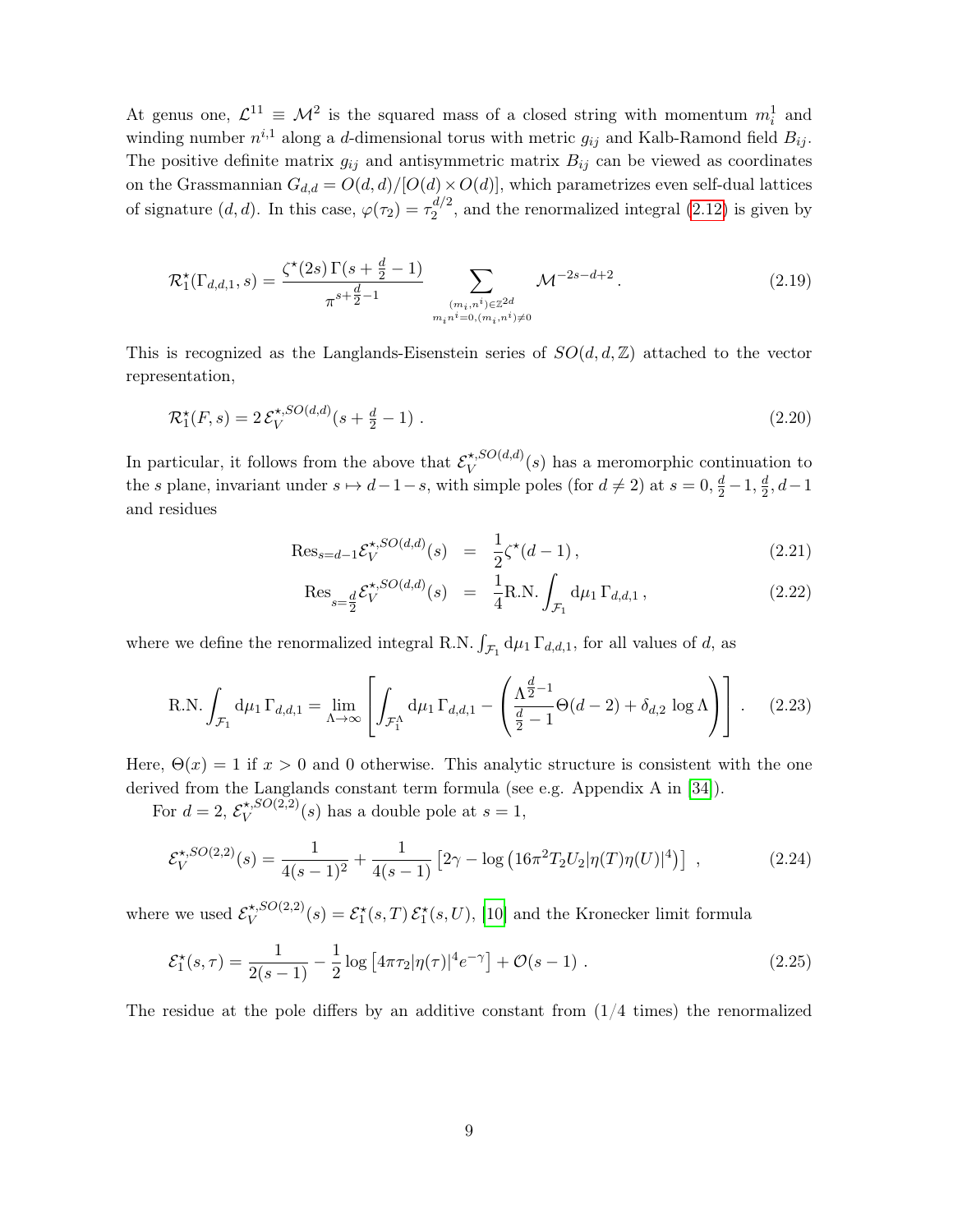integral defined by [\(2.23\)](#page-9-0),

R.N. 
$$
\int_{\mathcal{F}_1} d\mu_1 \Gamma_{2,2,1} = -\log \left( 4\pi e^{-\gamma} T_2 U_2 |\eta(T)\eta(U)|^4 \right) . \tag{2.26}
$$

The latter also differs by an additive constant from the integral computed in [\[7\]](#page-50-10) using a different renormalization prescription.

For  $d = 1$ , using  $\mathcal{M}^2 = \frac{m^2}{R^2} + n^2 R^2$ , where R is the radius of the circle  $T^1$ , one finds

$$
\mathcal{E}_V^{\star, SO(1,1)}(s) = \zeta^{\star}(2s)\,\zeta^{\star}(2s+1)\,(R^{2s} + R^{-2s})\;.
$$
\n(2.27)

For  $d = 0$ , the Rankin-Selberg transform  $(2.19)$  vanishes, but the renormalized integral R.N.  $\int_{\mathcal{F}_1} d\mu_1$  is still non-zero, and equal to  $\mathcal{V}_1 = 2\zeta^*(2)$ .

## <span id="page-10-0"></span>3 Degree two

In this section we develop the Rankin-Selberg method for Siegel modular functions of degree two with at most polynomial growth at the cusp, following the strategy outlined in the introduction. Our aim is to define the renormalized integral

<span id="page-10-2"></span>
$$
\mathcal{R}_2^{\star}(F,s) = \text{R.N.} \int_{\mathcal{F}_2} d\mu_2 \, \mathcal{E}_2^{\star}(s,\Omega) \, F(\Omega) \;, \tag{3.1}
$$

and relate it to the generalized Mellin transform of the zero-th Fourier coefficient  $F^{(0)}(\Omega_2)$ , defined with a suitable subtraction.

#### <span id="page-10-1"></span>3.1 Regularizing the divergences

Our first task is to understand the possible sources of divergence in the integral [\(3.1\)](#page-10-2). For this we choose the standard fundamental domain  $\mathcal{F}_2$  from [\[38\]](#page-52-6),

<span id="page-10-4"></span>(1) 
$$
-\frac{1}{2} < \text{Re}(\Omega_{11}), \text{Re}(\Omega_{12}), \text{Re}(\Omega_{22}) \le \frac{1}{2}
$$
  
\n(2)  $0 < 2\text{Im}(\Omega_{12}) \le \text{Im}(\Omega_{11}) \le \text{Im}(\Omega_{22})$   
\n(3)  $|C\Omega + D| > 1$  for all  $\begin{pmatrix} A & B \\ C & D \end{pmatrix} \in Sp(4, \mathbb{Z})$  (3.2)

Note that (3) states that  $|\Omega_2|$  attains the maximal possible value in the orbit of  $Sp(4,\mathbb{Z})$ , while (2) amounts to the requirement that  $\Omega_2$  lies in the Minkowski fundamental domain for the action of  $GL(2,\mathbb{Z})$  on positive quadratic forms. This domain is conveniently parametrized by three ordered positive real numbers  $0 < L_2 < L_1 < L_3$ ,

<span id="page-10-3"></span>
$$
\Omega_2 = \begin{pmatrix} L_1 + L_2 & -L_2 \\ -L_2 & L_2 + L_3 \end{pmatrix} . \tag{3.3}
$$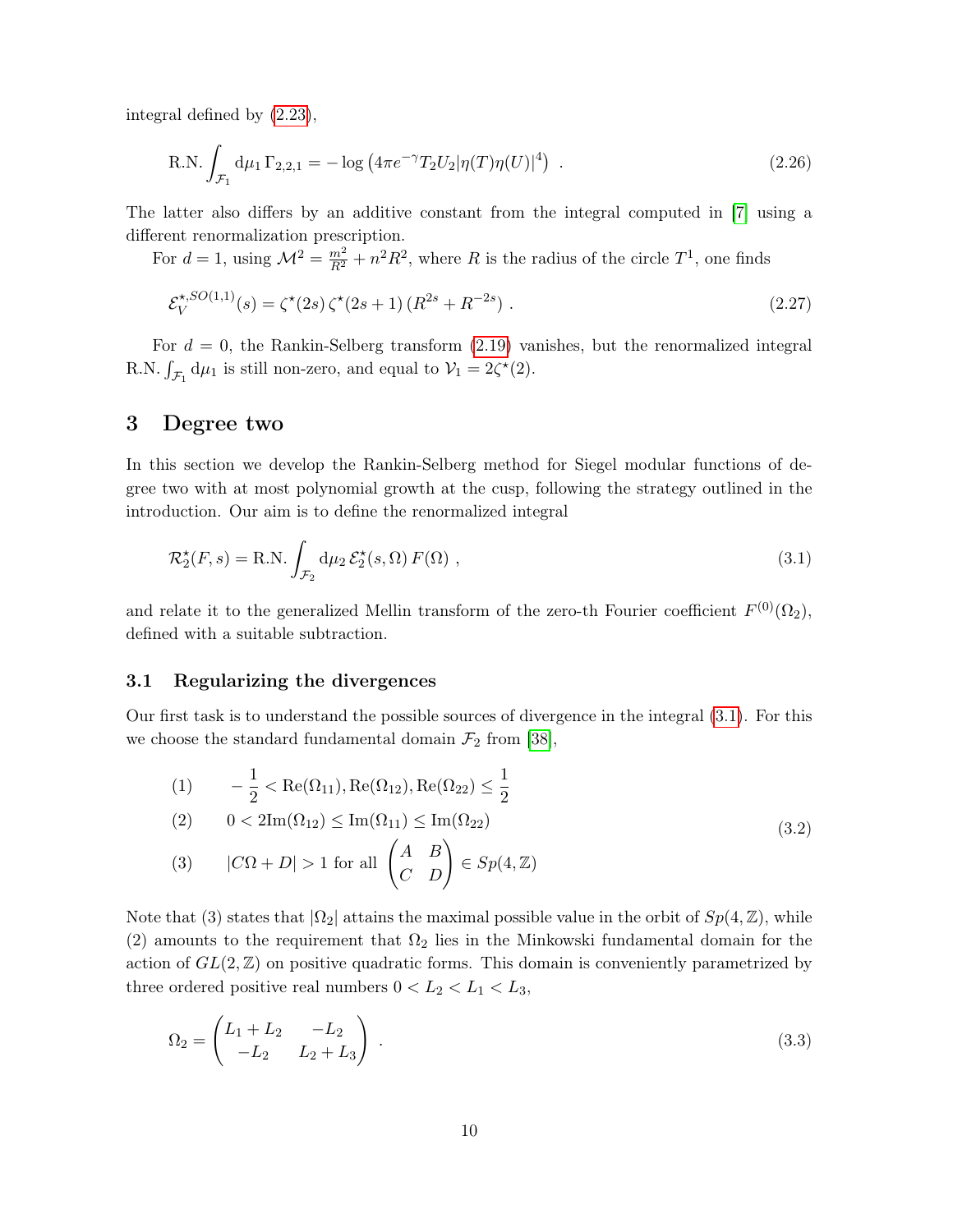

<span id="page-11-0"></span>Figure 2: Two-loop sunset diagram, and its one-loop and two-loop counterterms, corresponding to regions II, I, 0 defined in [\(3.11\)](#page-13-1).

The variables  $L_1, L_2, L_3$  can be interpreted as Schwinger time parameters for the three edges of the two-loop 'sunset' Feynman diagram which describes the maximal non-separating degeneration of a genus two Riemann surface (see Figure [2\)](#page-11-0). The integration measure is normalized as in [\[27\]](#page-51-7),

<span id="page-11-2"></span>
$$
d\mu_2(\Omega) = \frac{\prod_{I \leq J} d \operatorname{Re}(\Omega_{IJ}) d \operatorname{Im}(\Omega_{IJ})}{|\Omega_2|^3} = \frac{dL_1 dL_2 dL_3}{(L_1 L_2 + L_2 L_3 + L_3 L_1)^3} \prod_{I \leq J} d \operatorname{Re}(\Omega_{IJ}), \quad (3.4)
$$

so that the volume of the fundamental domain  $\mathcal{F}_2$  is  $\mathcal{V}_2 = 2\zeta^*(2)\zeta^*(4) = \frac{\pi^3}{270}$ .

The first source of divergences is the region I where  $\text{Im}(\Omega_{22})$  is scaled to infinity, keeping the other entries in  $\Omega$  fixed. In this region, it is convenient to parametrize

<span id="page-11-1"></span>
$$
\Omega = \begin{pmatrix} \rho & \rho u_2 - u_1 \\ \rho u_2 - u_1 & t_1 + i(t + \rho_2 u_2^2) \end{pmatrix} ,
$$
\n(3.5)

where  $t \in \mathbb{R}^+, \rho \in \mathcal{H}_1, (u_1, u_2, t_1) \in \mathbb{R}^3$ , so that the integration measure becomes

$$
d\mu_2(\Omega) = \frac{dt}{t^3} d\mu_1(\rho) du_1 du_2 dt_1 , \qquad (3.6)
$$

where  $d\mu_1(\rho) = d\rho_1 d\rho_2/\rho_2^2$ . The region of interest is  $t \to \infty$ , keeping  $\rho, u_1, u_2, t_1$  finite. Since the stabilizer of the cusp  $t = \infty$  is  $Sp(2, \mathbb{Z}) \ltimes \mathbb{Z}^2 \ltimes \mathbb{Z}$ , the fundamental domain  $\mathcal{F}_2$  simplifies in this limit to  $\mathbb{R}^+ \times \mathcal{F}_1 \times [-\frac{1}{2}]$  $\frac{1}{2}, \frac{1}{2}$  $\frac{1}{2}]^2/\mathbb{Z}_2 \times [-\frac{1}{2}]$  $\frac{1}{2}, \frac{1}{2}$  $\frac{1}{2}$ , where the center  $\mathbb{Z}_2$  of  $Sp(2,\mathbb{Z}) = SL(2,\mathbb{Z})$ acts by flipping the sign of  $(u_1, u_2)$ . In string theory, this region is responsible for one-loop infrared subdivergences, described by a one-loop diagram in supergravity, with an insertion of a one-loop counterterm. The parameter  $t$  is interpreted as the Schwinger time parameter for the propagation of massless supergravity states around the loop, while  $\rho$  is the complexified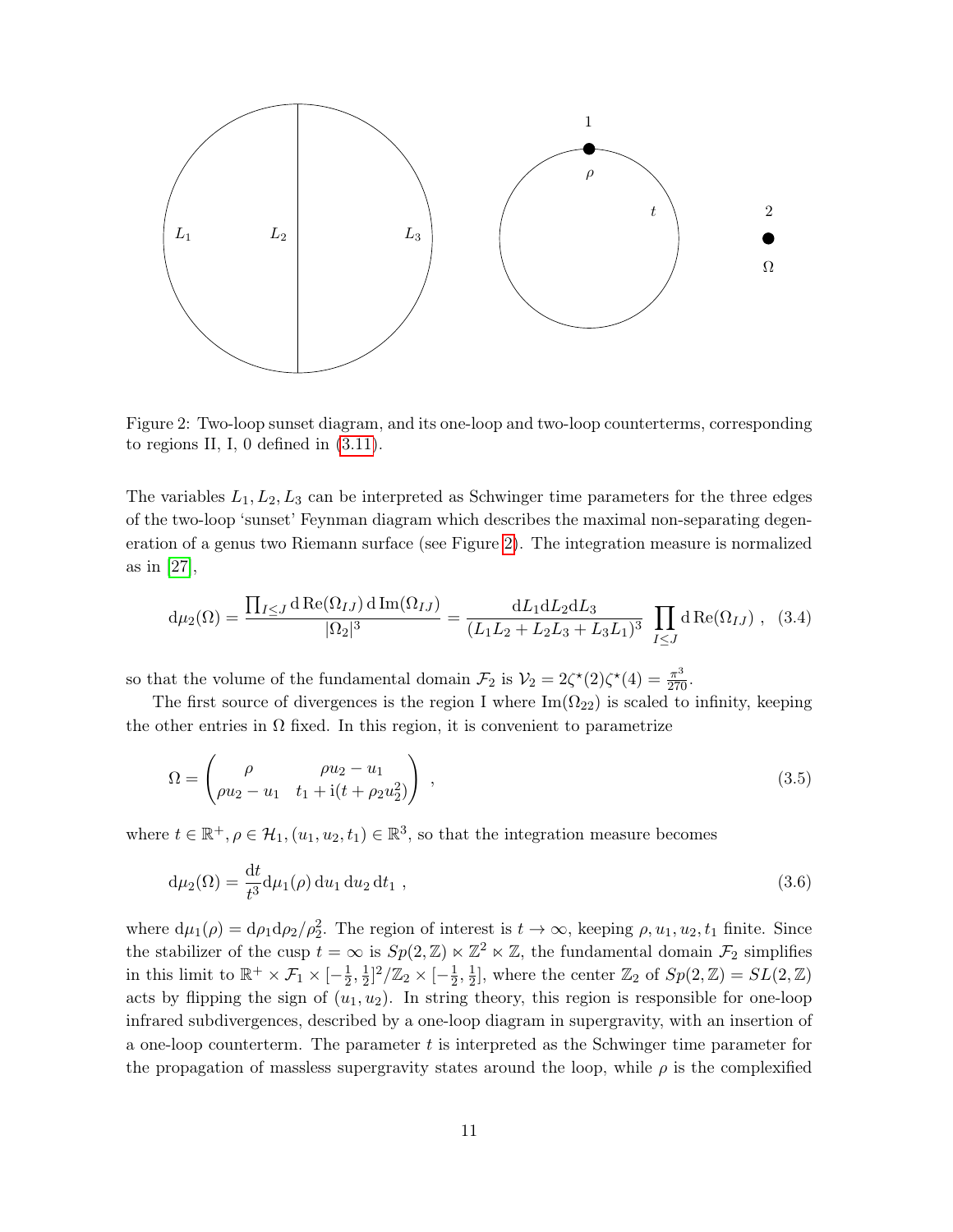Schwinger parameter for the counterterm.

The second source of divergences is the region II where the whole matrix  $\Omega_2$  scales to infinity. In the language of string theory, this region is responsible for primitive two-loop infrared divergences. In this region, it is convenient to choose a different parametrization for the imaginary part of  $\Omega$ ,

$$
\Omega_2 = \frac{1}{V\tau_2} \begin{pmatrix} 1 & \tau_1 \\ \tau_1 & |\tau|^2 \end{pmatrix} \tag{3.7}
$$

where  $V \in \mathbb{R}^+$  and  $\tau \in \mathcal{H}_1$ , so that the integration measure in coordinates  $V, \tau, \Omega_1$  becomes

$$
d\mu_2(\Omega) = 2V^2 dV \frac{d\tau_1 d\tau_2}{\tau_2^2} \prod_{I < J} dRe(\Omega_{IJ}) . \tag{3.8}
$$

The region of interest is then  $V \to 0$  keeping  $\tau$  and  $\Omega_1$  fixed. Since the stabilizer of the cusp  $V = 0$  is  $\Gamma_{2,\infty} = PGL(2,\mathbb{Z}) \ltimes \mathbb{Z}^3$ , the fundamental domain  $\mathcal{F}_2$  simplifies in this limit to  $\mathbb{R}^+ \times (\mathcal{F}_1/\mathbb{Z}_2) \times [-\frac{1}{2}]$  $\frac{1}{2}, \frac{1}{2}$  $\frac{1}{2}$ <sup>3</sup>, where the involution  $\mathbb{Z}_2$  (corresponding to the element diag(1, -1) in  $PGL(2,\mathbb{Z})$  acts by  $\tau \mapsto -\bar{\tau}$ . In string theory, this region is responsible for primitive two-loop divergences. Indeed, as indicated in [\(3.3\)](#page-10-3), the fundamental domain  $\mathbb{R}^+ \times \mathcal{F}_1/\mathbb{Z}_2$  is isomorphic to the space  $(\mathbb{R}^+)^3/\sigma_3$  parametrized by the ordered Schwinger parameters  $0 < L_2 < L_1 < L_3$ , so the divergence can be cast into the form of a two-loop amplitude in supergravity. The fact that two-loop supergravity amplitudes have a hidden modular invariance was first noticed in [\[39\]](#page-52-7), and it becomes manifest when these amplitudes are obtained as field theory limits of string amplitudes.

It is worth noting that the locus  $\tau_1 = 0$  inside  $\mathcal{F}_1/\mathbb{Z}_2$ , fixed under the involution  $\tau \mapsto -\bar{\tau}$ , corresponds to the intersection of the non-separating and separating degeneration loci  $t = \infty$ and  $\rho u_2-u_1=\infty$ . Since we assume that the integrand is regular in the separating degeneration limit, there is no divergence originating from this region.

In order to regularize the integral  $(3.1)$ , we shall define, for  $\Lambda$  sufficiently large,

<span id="page-12-0"></span>
$$
\mathcal{R}_2^{\star}(F,s) = \int_{\mathcal{F}_2^{\Lambda}} d\mu_2 \,\mathcal{E}_2^{\star}(s,\Omega) \, F(\Omega) \;, \tag{3.9}
$$

where

$$
\mathcal{F}_2^{\Lambda} = \mathcal{F}_2 \cap \{t < \Lambda\},\tag{3.10}
$$

is the 'truncated fundamental domain'. The conditions [\(3.2\)](#page-10-4) require that  $0 \le u_2 \le \frac{1}{2}$  $rac{1}{2}$  and  $\rho_2 < t/(1-u_2^2) \leq \frac{4}{3}$  $\frac{4}{3}t$  in  $\mathcal{F}_2$ , so the cut-off  $t < \Lambda$  ensures that the domain  $\mathcal{F}_2^{\Lambda}$  is compact. Thus, for any Siegel modular function  $F(\Omega)$ , smooth in  $\mathcal{H}_2$ ,  $\mathcal{R}_2^{\star}(F,s)$  inherits the analytic structure of  $\mathcal{E}_2^{\star}(s,\Omega)$  as a function of s. Our goal is to determine its dependence on the cut-off  $\Lambda$  as  $\Lambda \to \infty$ , up to exponentially suppressed terms in  $\Lambda$ , and define the renormalized integral [\(3.1\)](#page-10-2) by subtracting these contributions and taking the limit  $\Lambda \to \infty$ .

A significant complication in extracting the large  $\Lambda$  behavior of [\(3.9\)](#page-12-0) is that the regions I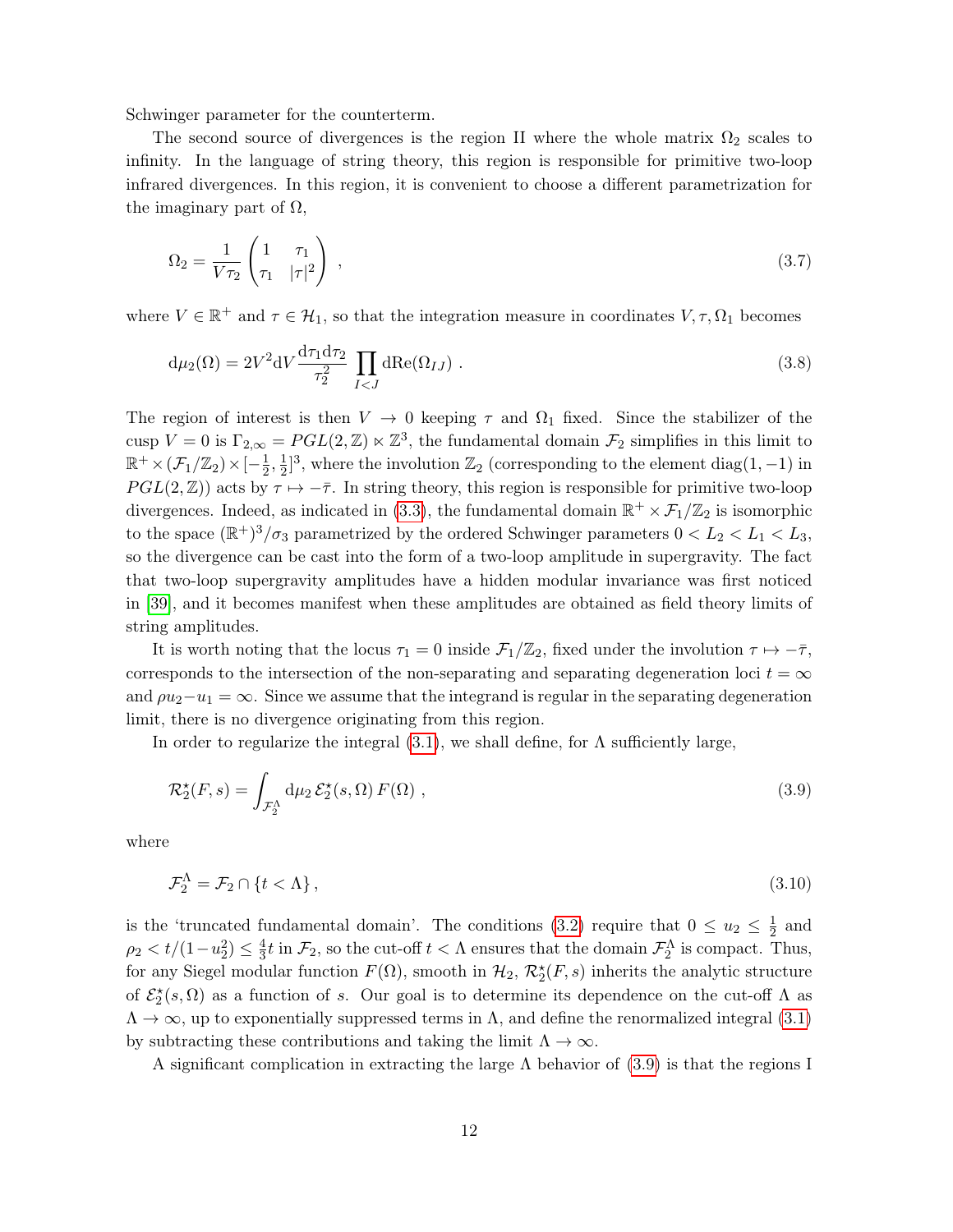and II overlap, corresponding to overlapping divergences in supergravity. In order to disentangle their contributions, it is useful to introduce an auxiliary cut-off  $\Lambda_1$  such that  $1 \ll \Lambda_1 \ll \Lambda$ , and split  $\mathcal{F}_2^{\Lambda}$  into three domains [\[33\]](#page-52-1):

<span id="page-13-1"></span>
$$
\mathcal{F}_2^0 = \mathcal{F}_2 \cap \{ \rho_2 < t + u_2^2 \rho_2 < \Lambda_1 \,, \quad t < \Lambda \},
$$
\n
$$
\mathcal{F}_2^1 = \mathcal{F}_2 \cap \{ \rho_2 < \Lambda_1 < t + u_2^2 \rho_2 \,, \quad t < \Lambda \},
$$
\n
$$
\mathcal{F}_2^{II} = \mathcal{F}_2 \cap \{ \Lambda_1 < \rho_2 < t + u_2^2 \rho_2 \,, \quad t < \Lambda \}.
$$
\n
$$
(3.11)
$$

The integral over  $\mathcal{F}_2^0$  gives a finite result, independent of  $\Lambda$ . The integrals over  $\mathcal{F}_2^I$  and  $\mathcal{F}_2^{II}$ will have power-like dependence on  $\Lambda$  and  $\Lambda_1$ , but mixed terms depending on both  $\Lambda$  and  $\Lambda_1$ will cancel in the sum, since the union of the three regions is independent of  $\Lambda_1$ .

#### <span id="page-13-0"></span>3.2 Renormalizing the integral

Our second task is to understand the behavior of the Eisenstein series  $\mathcal{E}_2^{\star}(s, \Omega)$  in regions I and II. Recall that  $\mathcal{E}_2^{\star}(s,\Omega)$  is defined for  $s>\frac{3}{2}$  by the sum over images in [\(1.3\)](#page-2-2), and has a meromorphic continuation to the s-plane, invariant under  $s \mapsto \frac{3}{2} - s$ , with simple poles at  $s = 0, \frac{1}{2}$  $\frac{1}{2}$ , 1,  $\frac{3}{2}$  $\frac{3}{2}$ . The residue at  $s = \frac{3}{2}$  $\frac{3}{2}$  (or minus the residue at  $s = 0$ ) is a constant  $r_2 = \frac{1}{2}$  $\frac{1}{2}\zeta^*(3),$ while the residue at  $s = 1$  is a non-trivial real-analytic Siegel modular form. The behavior of  $\mathcal{E}_2^{\star}(s,\Omega)$  in the regions I and II is given by the Langlands constant term formula,

$$
\mathcal{E}_2^{\star}(s,\Omega) = t^s \zeta^{\star}(4s-2) \mathcal{E}_1^{\star}(s,\rho) + t^{\frac{3}{2}-s} \zeta^{\star}(4s-3) \mathcal{E}_1^{\star}(s-\frac{1}{2},\rho) + \mathcal{O}(t^{-N}), \qquad \forall N > 0, (3.12)
$$

in the limit  $t \to \infty$ , and

<span id="page-13-5"></span><span id="page-13-4"></span>
$$
\mathcal{E}_{2}^{\star}(s,\Omega) = \zeta^{\star}(2s)\,\zeta^{\star}(4s-2)V^{-2s} + \zeta^{\star}(2s-2)\zeta^{\star}(4s-3)V^{2s-3} \n+ \zeta^{\star}(2s-1)V^{-1}\,\mathcal{E}_{1}^{\star}(2s-1,\tau) + \mathcal{O}(V^{N}), \qquad \forall N > 0,
$$
\n(3.13)

in the limit  $V \to 0$ . Using [\(2.5\)](#page-6-2) it is easily checked that the two expansions agree in their common domain of validity.

In order to control the divergences of the integrand, we shall require that the function  $F$ behaves in the limit  $t \to \infty$  as

<span id="page-13-2"></span>
$$
F(\Omega) = \varphi + \mathcal{O}(t^{-N}) \qquad \forall N > 0 \;, \quad \varphi = \sum_{i=1}^{\ell} t^{\sigma_i} \varphi_i(\rho) \,, \tag{3.14}
$$

where  $\{\sigma_i\}$  is a set of distinct complex exponents and  $\varphi_i(\rho)$  are real-analytic modular forms of weight zero. More generally, we could allow  $\varphi_i$  to be a real analytic Jacobi form in  $\rho, u_1, u_2, t_1$ , of zero weight and index. In the analysis below,  $\varphi_i(\rho)$  should then be understood as the average  $\int_{[-1/2,1/2]^3} \varphi_i(\rho, u_1, u_2, t_1) \, \mathrm{d}u_1 \mathrm{d}u_2 \mathrm{d}t_1.$ 

Similarly, in the limit  $V \to 0$ , we require that  $F(\Omega)$  grows as

<span id="page-13-3"></span>
$$
F(\Omega) = \tilde{\varphi} + \mathcal{O}(V^N) \qquad \forall N > 0 \;, \quad \tilde{\varphi} = \sum_{j=1}^{\tilde{\ell}} V^{\alpha_j} \tilde{\varphi}_j(\tau) \;, \tag{3.15}
$$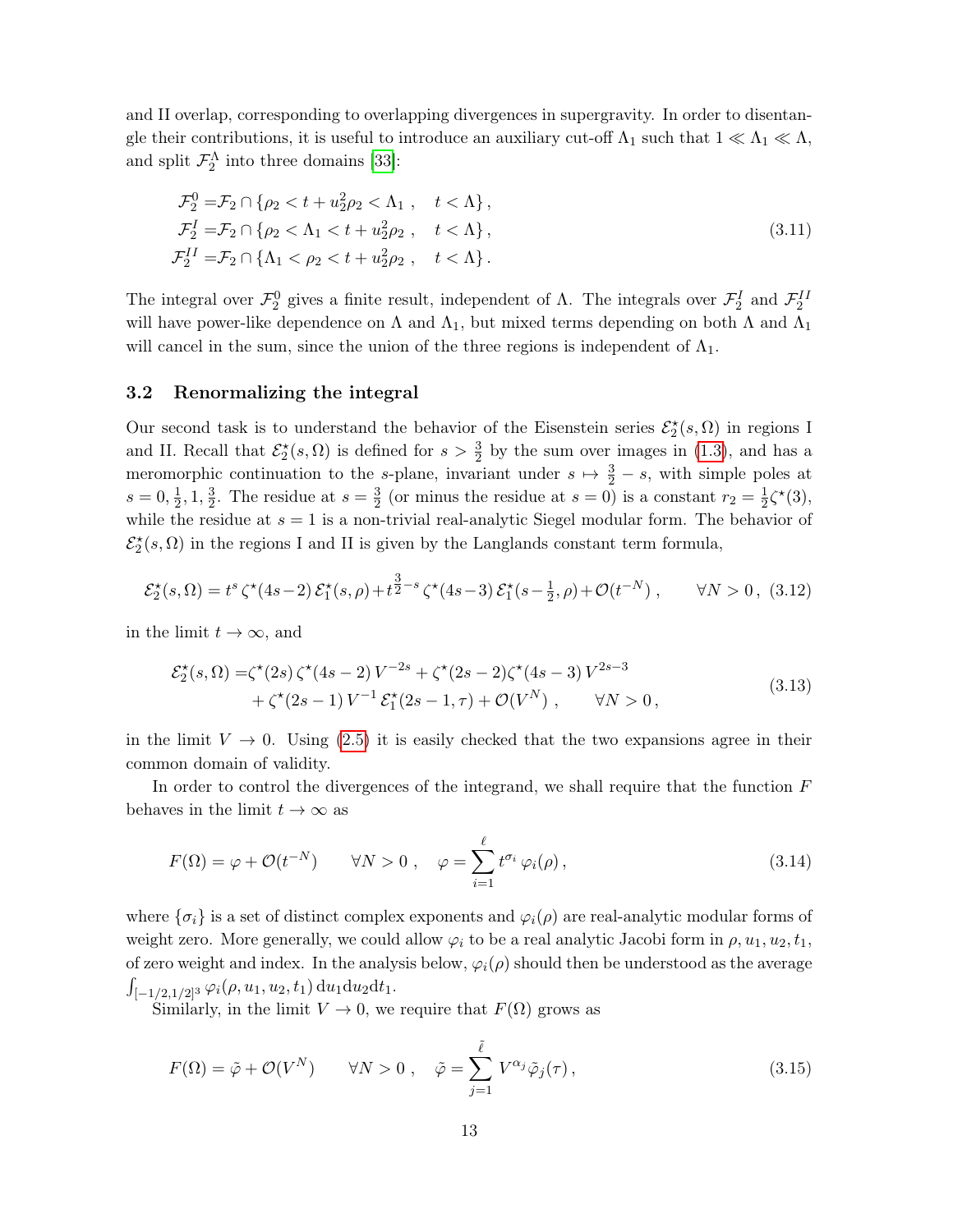where  $\alpha_j$  is a set of distinct complex exponents, and  $\tilde{\varphi}_j(\tau)$  are Maass forms of weight 0 under GL(2,  $\mathbb{Z}$ ). We assume that  $\tilde{\varphi}_j(\tau)$  is smooth at  $\tau_1 = 0$ , corresponding to the intersection of the non-separating and separating degeneration loci. More generally, we could allow  $\tilde{\varphi}_j$  to be functions of  $\tau$ ,  $\Omega_1$ , invariant under  $\Gamma_{2,\infty}$ . In this case, in the analysis below, one should again interpret  $\tilde{\varphi}_j(\tau)$  as the average  $\int_{[-1/2,1/2]^3} \tilde{\varphi}_j(\tau,\Omega_1) d\Omega_1$ .

Using  $V = 1/\sqrt{t\rho_2}$ ,  $\tau_2 = \sqrt{t/\rho_2}$ , the compatibility of [\(3.14\)](#page-13-2) and [\(3.15\)](#page-13-3) requires that

<span id="page-14-1"></span>
$$
\varphi_i(\rho) \stackrel{\rho_2 \to \infty}{\sim} \sum_j c_{i,j} \rho_2^{\eta_{i,j}}, \quad \tilde{\varphi}_j(\tau) \stackrel{\tau_2 \to \infty}{\sim} \sum_i \tilde{c}_{j,i} \tau_2^{\beta_{j,i}}, \tag{3.16}
$$

with  $c_{i,j} = \tilde{c}_{j',i'}$  whenever  $\sigma_i = \frac{1}{2}$  $\frac{1}{2}(\beta_{j',i'}-\alpha_{j'}), \eta_{i,j}=-\frac{1}{2}$  $\frac{1}{2}(\beta_{j',i'}+\alpha_{j'})$ .

Under these assumptions, in region I we can approximate F by [\(3.14\)](#page-13-2) and  $\mathcal{E}_2^{\star}(s, \Omega)$  by [\(3.12\)](#page-13-4), so that, after integrating over t from its (irrelevant) lower bound  $t(\rho, u_1, u_2, t_1)$  to  $t = \Lambda$ , and then over  $(u_1, u_2, t_1) \in \left[-\frac{1}{2}\right]$  $\frac{1}{2}, \frac{1}{2}$  $\frac{1}{2}]^2/\mathbb{Z}_2 \times [-\frac{1}{2}]$  $\frac{1}{2}, \frac{1}{2}$  $\frac{1}{2}$ ,

$$
\int_{\mathcal{F}_{2}^{I}} d\mu_{2} \mathcal{E}_{2}^{\star}(s,\Omega) F(\Omega) = \frac{1}{2} \sum_{i=1}^{\ell} \frac{\zeta^{\star}(4s-2) \Lambda^{s+\sigma_{i}-2}}{s+\sigma_{i}-2} \int_{\mathcal{F}_{1}^{\Lambda_{1}}} d\mu_{1} \varphi_{i}(\rho) \mathcal{E}_{1}^{\star}(s,\rho) \n+ \frac{1}{2} \sum_{i=1}^{\ell} \frac{\zeta^{\star}(4s-3) \Lambda^{\sigma_{i}-\frac{1}{2}-s}}{\sigma_{i}-\frac{1}{2}-s} \int_{\mathcal{F}_{1}^{\Lambda_{1}}} d\mu_{1} \varphi_{i}(\rho) \mathcal{E}_{1}^{\star}(s-\frac{1}{2},\rho) \n+ \dots
$$
\n(3.17)

where the dots denote exponentially suppressed terms in  $\Lambda$ . On the other hand, using  $(2.14)$ , one can express the integral over  $\mathcal{F}_1^{\Lambda_1}$  in terms of the renormalized integral over  $\mathcal{F}_1$ ,

<span id="page-14-0"></span>
$$
\int_{\mathcal{F}_{2}^{I}} d\mu_{2} \mathcal{E}_{2}^{\star}(s,\Omega) F(\Omega) \sim \frac{1}{2} \sum_{i} \frac{\zeta^{\star}(4s-2) \Lambda^{s+\sigma_{i}-2}}{s+\sigma_{i}-2} \text{R.N.} \int_{\mathcal{F}_{1}} d\mu_{1}(\rho) \varphi_{i}(\rho) \mathcal{E}_{1}^{\star}(s,\rho) \n+ \frac{1}{2} \sum_{i} \frac{\zeta^{\star}(4s-3) \Lambda^{\sigma_{i}-\frac{1}{2}-s}}{\sigma_{i}-\frac{1}{2}-s} \text{R.N.} \int_{\mathcal{F}_{1}} d\mu_{1}(\rho) \varphi_{i}(\rho) \mathcal{E}_{1}^{\star}(s-\frac{1}{2},\rho) \n+ \frac{1}{2} \sum_{i,j} c_{i,j} \left( \frac{\zeta^{\star}(2s) \zeta^{\star}(4s-2) \Lambda^{s+\sigma_{i}-2} \Lambda_{1}^{n_{i,j}+s-1}}{(s+\sigma_{i}-2)(n_{i,j}+s-1)} + \frac{\zeta^{\star}(2s-1) \zeta^{\star}(4s-2) \Lambda^{s+\sigma_{i}-2} \Lambda_{1}^{n_{i,j}-s}}{(s+\sigma_{i}-2)(n_{i,j}-s)} \right) \n+ \frac{1}{2} \sum_{i,j} c_{i,j} \left( \frac{\zeta^{\star}(2s-1) \zeta^{\star}(4s-3) \Lambda^{\sigma_{i}-\frac{1}{2}-s} \Lambda_{1}^{n_{i,j}+s-\frac{3}{2}}}{(\sigma_{i}-\frac{1}{2}-s)(n_{i,j}+s-\frac{3}{2})} + \frac{\zeta^{\star}(2s-2) \zeta^{\star}(4s-3) \Lambda^{\sigma_{i}-\frac{1}{2}-s} \Lambda_{1}^{n_{i,j}-s+\frac{1}{2}}}{(\sigma_{i}-\frac{1}{2}-s)(n_{i,j}-s+\frac{1}{2})} \right).
$$
\n(3.18)

In region II, we can instead approximate F by [\(3.15\)](#page-13-3) and  $\mathcal{E}_2^{\star}(s, \Omega)$  by [\(3.13\)](#page-13-5). In terms of the variables  $V, \tau_2$ , the integration domain  $\mathcal{F}_2^{II}$  corresponds to

$$
\tau \in \mathcal{F}_1^{\sqrt{\Lambda/\Lambda_1}}/\mathbb{Z}_2 \ , \quad \frac{\tau_2}{\Lambda} < V < \frac{1}{\tau_2 \Lambda_1} \ . \tag{3.19}
$$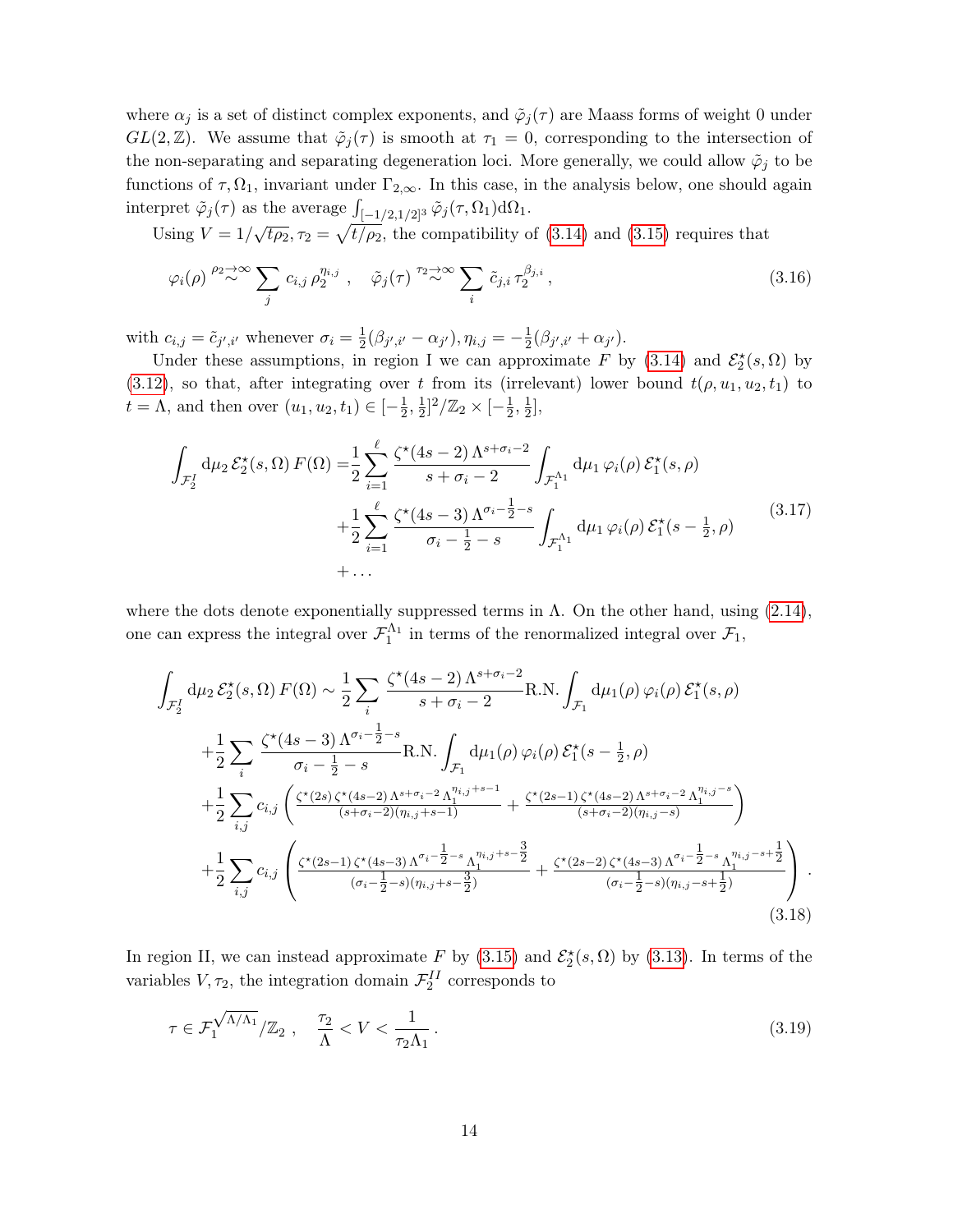After integrating over  $V$ , one finds

<span id="page-15-0"></span>
$$
\int_{\mathcal{F}_{2}^{II}} d\mu_{2} \mathcal{E}_{2}^{\star}(s,\Omega) F(\Omega) \sim \sum_{j} \int_{\mathcal{F}_{1}^{\setminus}} d\mu_{1}(\tau)
$$
\n
$$
\begin{aligned}\n&\left\{ \frac{\zeta^{\star}(2s) \zeta^{\star}(4s-2)}{\alpha_{j}-2s+3} \left[ (\tau_{2}\Lambda_{1})^{2s-\alpha_{j}-3} - \left(\frac{\tau_{2}}{\Lambda}\right)^{\alpha_{j}+3-2s} \right] \tilde{\varphi}_{j}(\tau) \right. \\
&\left. + \frac{\zeta^{\star}(2s-2) \zeta^{\star}(4s-3)}{2s+\alpha_{j}} \left[ (\tau_{2}\Lambda_{1})^{-2s-\alpha_{j}} - \left(\frac{\tau_{2}}{\Lambda}\right)^{\alpha_{j}+2s} \right] \tilde{\varphi}_{j}(\tau) \right. \\
&\left. + \frac{\zeta^{\star}(2s-1)}{\alpha_{j}+2} \left[ (\tau_{2}\Lambda_{1})^{-2-\alpha_{j}} - \left(\frac{\tau_{2}}{\Lambda}\right)^{\alpha_{j}+2} \right] \mathcal{E}_{1}^{\star}(2s-1,\tau) \tilde{\varphi}_{j}(\tau) \right\}.\n\end{aligned} \tag{3.20}
$$

Again, we can replace in this expression<sup>[4](#page-0-0)</sup>

$$
\int_{\mathcal{F}_1^{\sqrt{\frac{\Lambda}{\Lambda_1}}}} d\mu_1(\tau) \,\tau_2^{\gamma} \,\tilde{\varphi}_j(\tau) \mapsto \text{R.N.} \int_{\mathcal{F}_1} d\mu_1 \,\tau_2^{\gamma} \,\tilde{\varphi}_j(\tau) + \sum_i \frac{\tilde{c}_{j,i} \left(\frac{\Lambda}{\Lambda_1}\right)^{\frac{1}{2}(\beta_{j,i} + \gamma - 1)}}{\beta_{j,i} + \gamma - 1},\tag{3.21}
$$

and similarly for the integral  $\int_{\mathcal{F}}$  $\int_{1}^{\sqrt{\Lambda/\Lambda_1}} d\mu_1(\tau)\,\tau_2^{\gamma}$  $\frac{C_2}{2} \mathcal{E}_1^{\star}(2s-1,\tau) \varphi_j(\tau)$ . By construction, the mixed terms depending on both  $\Lambda$  and  $\Lambda_1$  cancel between [\(3.18\)](#page-14-0) and [\(3.20\)](#page-15-0), thanks to the relation between  $c_{i,j}$  and  $\tilde{c}_{j,i}$  mentioned below [\(3.16\)](#page-14-1). Thus, the relevant contributions from region II are obtained by keeping only the power of  $\tau_2/\Lambda$  in the square brackets, and replacing the integral over  $\mathcal{F}_1^{\sqrt{\Lambda/\Lambda_1}}$  $\frac{1}{1}$  by the renormalized integral.

It follows that, up to exponentially suppressed terms in  $\Lambda$ , the regularized integral [\(3.9\)](#page-12-0) depends on  $\Lambda$  as

<span id="page-15-1"></span>
$$
\int_{\mathcal{F}_{2}^{\Lambda}} d\mu_{2} \mathcal{E}_{2}^{\star}(s,\Omega) F(\Omega) \sim \frac{1}{2} \sum_{i} \frac{\zeta^{\star}(4s-2) \Lambda^{s+\sigma_{i}-2}}{s+\sigma_{i}-2} \text{R.N.} \int_{\mathcal{F}_{1}} d\mu_{1}(\rho) \varphi_{i}(\rho) \mathcal{E}_{1}^{\star}(s,\rho) \n+ \frac{1}{2} \sum_{i} \frac{\zeta^{\star}(4s-3) \Lambda^{\sigma_{i}-\frac{1}{2}-s}}{\sigma_{i}-\frac{1}{2}-s} \text{R.N.} \int_{\mathcal{F}_{1}} d\mu_{1}(\rho) \varphi_{i}(\rho) \mathcal{E}_{1}^{\star}(s-\frac{1}{2},\rho) \n- \sum_{j} \frac{\zeta^{\star}(2s) \zeta^{\star}(4s-2) \Lambda^{2s-\alpha_{j}-3}}{\alpha_{j}-2s+3} \text{R.N.} \int_{\mathcal{F}_{1}} d\mu_{1}(\tau) \tau_{2}^{\alpha_{j}+3-2s} \tilde{\varphi}_{j}(\tau) \n- \sum_{j} \frac{\zeta^{\star}(2s-2) \zeta^{\star}(4s-3) \Lambda^{-2s-\alpha_{j}}}{2s+\alpha_{j}} \text{R.N.} \int_{\mathcal{F}_{1}} d\mu_{1}(\tau) \tau_{2}^{\alpha_{j}+2s} \tilde{\varphi}_{j}(\tau) \n- \sum_{j} \frac{\zeta^{\star}(2s-1) \Lambda^{-2-\alpha_{j}}}{\alpha_{j}+2} \text{R.N.} \int_{\mathcal{F}_{1}} d\mu_{1}(\tau) \tau_{2}^{\alpha_{j}+2} \mathcal{E}_{1}^{\star}(2s-1,\tau) \tilde{\varphi}_{j}(\tau).
$$
\n(3.22)

We therefore define the renormalized integral [\(3.1\)](#page-10-2) by subtracting these cut-off dependent

<sup>&</sup>lt;sup>4</sup>We denote by  $\tau_2^{\gamma}$  the modular invariant (but not smooth) function equal to  $\tau_2^{\gamma}$  inside the standard fundamental domain F.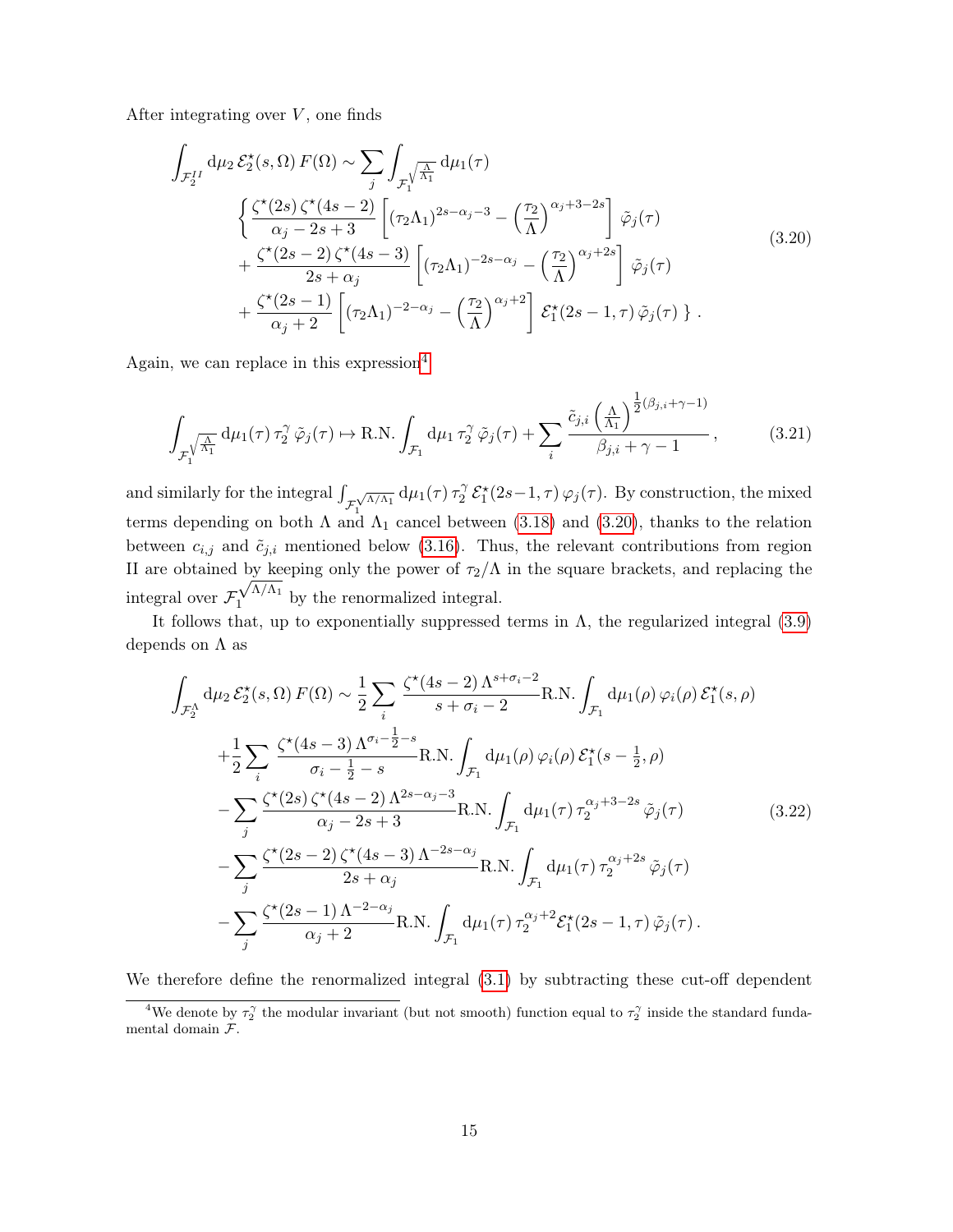terms before taking the limit  $\Lambda \to \infty$ ,

<span id="page-16-1"></span>
$$
\mathcal{R}_{2}^{\star}(F,s) \equiv \text{R.N.} \int_{\mathcal{F}_{2}} d\mu_{2} \mathcal{E}_{2}^{\star}(s,\Omega) F(\Omega) \equiv \lim_{\Lambda \to \infty} \left\{ \int_{\mathcal{F}_{2}^{\Lambda}} d\mu_{2} \mathcal{E}_{2}^{\star}(s,\Omega) F(\Omega) \right.\left. - \frac{1}{2} \sum_{i} \frac{\zeta^{\star}(4s-2) \Lambda^{s+\sigma_{i}-2}}{s+\sigma_{i}-2} \text{R.N.} \int_{\mathcal{F}_{1}} d\mu_{1}(\rho) \varphi_{i}(\rho) \mathcal{E}_{1}^{\star}(s,\rho) \right.\left. - \frac{1}{2} \sum_{i} \frac{\zeta^{\star}(4s-3) \Lambda^{\sigma_{i}-\frac{1}{2}-s}}{\sigma_{i}-\frac{1}{2}-s} \text{R.N.} \int_{\mathcal{F}_{1}} d\mu_{1}(\rho) \varphi_{i}(\rho) \mathcal{E}_{1}^{\star}(s-\frac{1}{2},\rho) \right.\left. + \sum_{j} \frac{\zeta^{\star}(2s) \zeta^{\star}(4s-2) \Lambda^{2s-\alpha_{j}-3}}{\alpha_{j}-2s+3} \text{R.N.} \int_{\mathcal{F}_{1}} d\mu_{1}(\tau) \tau_{2}^{\alpha_{j}+3-2s} \tilde{\varphi}_{j}(\tau) \right.\left. + \sum_{j} \frac{\zeta^{\star}(2s-2) \zeta^{\star}(4s-3) \Lambda^{-2s-\alpha_{j}}}{2s+\alpha_{j}} \text{R.N.} \int_{\mathcal{F}_{1}} d\mu_{1}(\tau) \tau_{2}^{\alpha_{j}+2s} \tilde{\varphi}_{j}(\tau) \right.\left. + \sum_{j} \frac{\zeta^{\star}(2s-1) \Lambda^{-2-\alpha_{j}}}{\alpha_{j}+2} \text{R.N.} \int_{\mathcal{F}_{1}} d\mu_{1}(\tau) \tau_{2}^{\alpha_{j}+2} \mathcal{E}_{1}^{\star}(2s-1, \tau) \tilde{\varphi}_{j}(\tau) \right). \tag{3.23}
$$

We note that the last 5 lines have poles, respectively, at

$$
s \in \{2 - \sigma_i, \eta_{ij}, 1 - \eta_{ij}, 0, \frac{1}{2}, \frac{3}{4}, 1\},
$$
  
\n
$$
s \in \{\sigma_i - \frac{1}{2}, \eta_{ij} + \frac{1}{2}, \frac{3}{2} - \eta_{ij}, \frac{1}{2}, \frac{3}{4}, 1, \frac{3}{2}\},
$$
  
\n
$$
s \in \{\frac{\alpha_j + 3}{2}, 1 - \eta_{ij}, 0, \frac{1}{2}, \frac{3}{4}\},
$$
  
\n
$$
s \in \{-\frac{\alpha_j}{2}, \eta_{ij} + \frac{1}{2}, \frac{3}{2}, 1, \frac{3}{4}\},
$$
  
\n
$$
s \in \{\eta_{ij}, \frac{3}{2} - \eta_{ij}, \frac{1}{2}, 1\}.
$$
  
\n(3.24)

However, for generic values of  $\sigma_i, \alpha_j, \eta_{ij}$ , only the poles at  $s \in \{2 - \sigma_i, \sigma_i - \frac{1}{2}\}$  $\frac{1}{2}, \frac{\alpha_j+3}{2}$  $\frac{1}{2} + \frac{3}{2}, -\frac{\alpha_j}{2}$  $\frac{x_j}{2}$  have A-independent residues. As we shall see, the other poles (except those at  $s \in \{0, \frac{1}{2}\}$ )  $\frac{1}{2}, \frac{3}{2}$  $\frac{3}{2}, 2\})$  must cancel against those in  $\int_{\mathcal{F}_2^{\Lambda}} d\mu_2 \mathcal{E}_2^*(s, \Omega) F(\Omega)$  on the first line.

## <span id="page-16-0"></span>3.3 Constructing  $\lozenge_2$

Having defined the renormalized integral  $(3.1)$  for the class of functions F satisfying the growth conditions [\(3.14\)](#page-13-2), [\(3.15\)](#page-13-3), we now turn to the problem of relating it to a suitably regularized Mellin transform of the constant term  $F^{(0)}$ . For this purpose, following the strategy laid out in the introduction, we consider the invariant differential operators

<span id="page-16-2"></span>
$$
\diamondsuit_2(\sigma) = \Delta_{Sp(4)}^{(4)} - (\sigma - \frac{1}{2})(\sigma - \frac{3}{2})\Delta_{Sp(4)} + \sigma(\sigma - \frac{1}{2})(\sigma - \frac{3}{2})(\sigma - 2) . \tag{3.25}
$$

and

$$
\tilde{\diamond}_2(\alpha) = \Delta_{Sp(4)}^{(4)} - \frac{1}{4} (\Delta_{Sp(4)})^2 + (\frac{3}{4} + \frac{1}{2}\alpha(\alpha + 3))\Delta_{Sp(4)} - \frac{1}{4}\alpha(\alpha + 1)(\alpha + 2)(\alpha + 3). \tag{3.26}
$$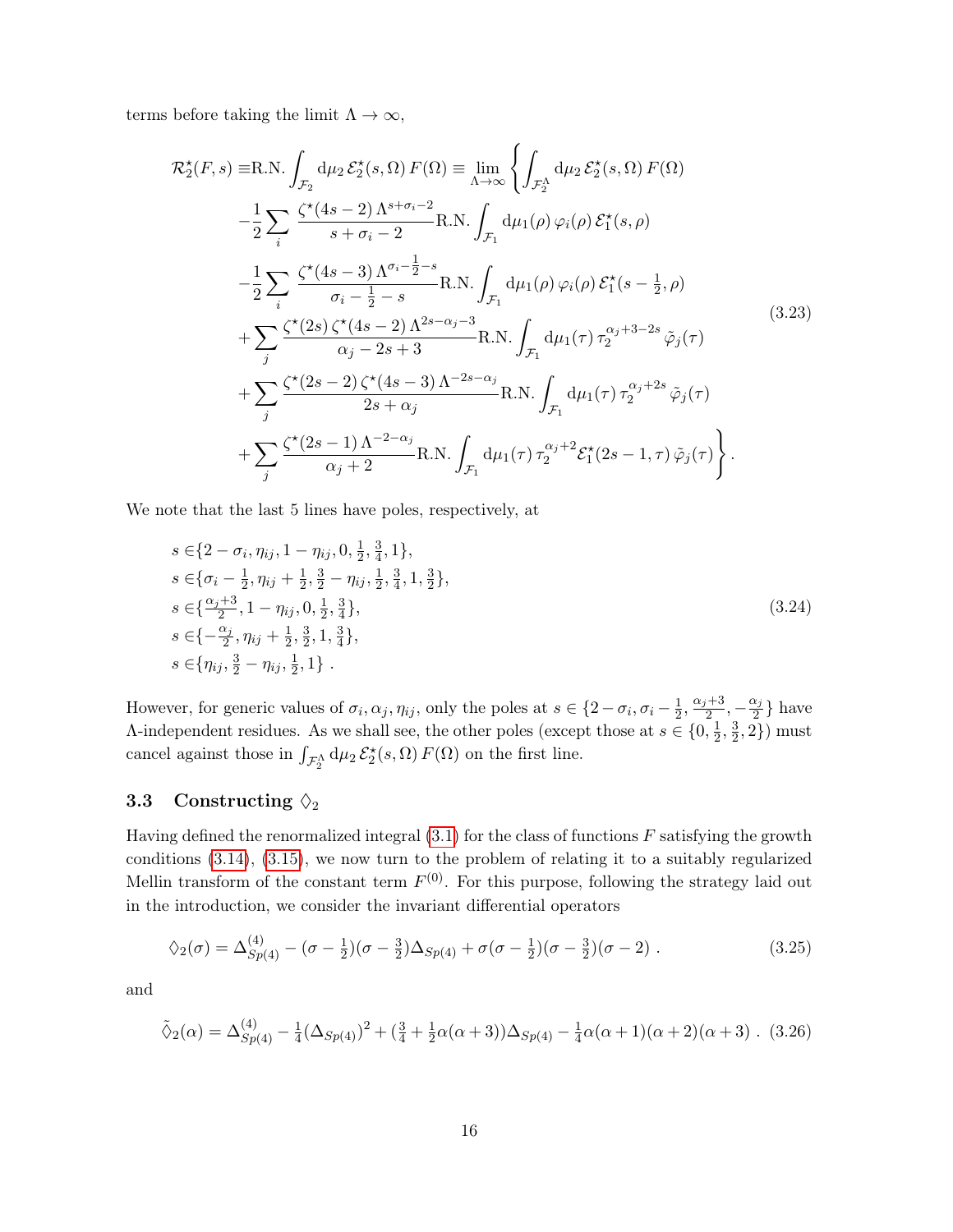Here,  $\Delta_{Sp(4)}$  is the usual Laplace-Beltrami operator, proportional to the quadratic Casimir of the action of  $\Gamma_2$  on  $L^2(\mathcal{H}_2)$ , while  $\Delta_{Sp(4)}^{(4)}$  is the invariant quartic differential operator proportional to the product of Maass' raising and lowering operators (see Appendix [A](#page-42-0) for further details). These operators are normalized such that

<span id="page-17-2"></span>
$$
\Delta_{Sp(4)} \mathcal{E}_2^{\star}(s, \Omega) = 2s(s - \frac{3}{2}) \mathcal{E}_2^{\star}(s, \Omega) ,
$$
  
\n
$$
\Delta_{Sp(4)}^{(4)} \mathcal{E}_2^{\star}(s, \Omega) = s(s - \frac{1}{2})(s - 1)(s - \frac{3}{2}) \mathcal{E}_2^{\star}(s, \Omega) .
$$
\n(3.27)

The operator  $\Diamond_2(\sigma)$  is designed to annihilate  $t^{\sigma}\varphi(\rho)$  for any function  $\varphi(\rho)$ . To see this, it suffices to write the operators  $\Delta_{Sp(4)}, \Delta_{Sp(4)}^{(2)}$  in the coordinates appropriate to region I,

<span id="page-17-0"></span>
$$
\Delta_{Sp(4)} \to \Delta_t + \Delta_\rho
$$
  
\n
$$
\Delta_{Sp(4)}^{(4)} \to (\Delta_t + \frac{3}{4}) \Delta_\rho ,
$$
\n(3.28)

where

$$
\Delta_t = t^2 \partial_{t^2} - t \partial_t , \quad \Delta_\rho = \rho_2^2 (\partial_{\rho_1}^2 + \partial_{\rho_2}^2) . \tag{3.29}
$$

The formulae [\(3.28\)](#page-17-0) hold up to terms which annihilate functions of  $t, \rho$ , independent of  $u_1, u_2, t_1$ . Using these relations, it is straightforward to check that  $\Diamond_2(\sigma)$  annihilates  $t^{\sigma}\varphi(\rho)$ for any function  $\varphi(\rho)$ .

Similarly, the operator  $\tilde{\lozenge}_2(\alpha)$  is designed to annihilate  $V^{\alpha}\tilde{\varphi}(\tau)$  for any function  $\tilde{\varphi}(\tau)$ . This is easily seen by writing  $\Delta_{Sp(4)}$ ,  $\Delta_{Sp(4)}^{(4)}$  in the coordinates appropriate to region II,

<span id="page-17-1"></span>
$$
\Delta_{Sp(4)} \rightarrow \frac{1}{2} (\Delta_V + \Delta_\tau) ,
$$
\n
$$
\Delta_{Sp(4)}^{(4)} \rightarrow \frac{1}{4} \left[ \frac{1}{4} (\Delta_V - \Delta_\tau)^2 + \frac{1}{2} \Delta_V - \frac{3}{2} \Delta_\tau \right] ,
$$
\n(3.30)

where

$$
\Delta_V = V^2 \partial_{V^2} + 4V \partial_V , \quad \Delta_\tau = \tau_2^2 (\partial_{\tau_1}^2 + \partial_{\tau_2}^2) , \tag{3.31}
$$

and the formulae [\(3.30\)](#page-17-1) similarly hold up to terms annihilating functions of  $V, \tau$ , independent of  $\Omega_1$ .

Thus, in order to construct an operator which annihilates the non-decaying part of  $F$  in all regions, we may consider the product  $\Diamond = \prod_{i=1}^{\ell} \Diamond_2(\sigma_i) \prod_{j=1}^{\tilde{\ell}} \tilde{\Diamond}_2(\alpha_j)$ . However, in some circumstances, this may not be the most economical choice. Indeed, since  $\Diamond_2(\sigma) = \Diamond_2(2 - \sigma)$ and  $\tilde{\Diamond}_2(\alpha) = \tilde{\Diamond}_2(-3-\alpha)$ , we may keep only one element in each pair  $(\sigma_i, 2-\sigma_i)$  or  $(\alpha, -3-\alpha)$ , in cases where the two elements of the pair occur in the expansion. It may also be the case that an operator  $\Diamond_2(\sigma_i)$  annihilates a term  $V^{\alpha_j}\tilde{\varphi}_j(\tau)$  in the expansion [\(3.15\)](#page-13-3), or conversely,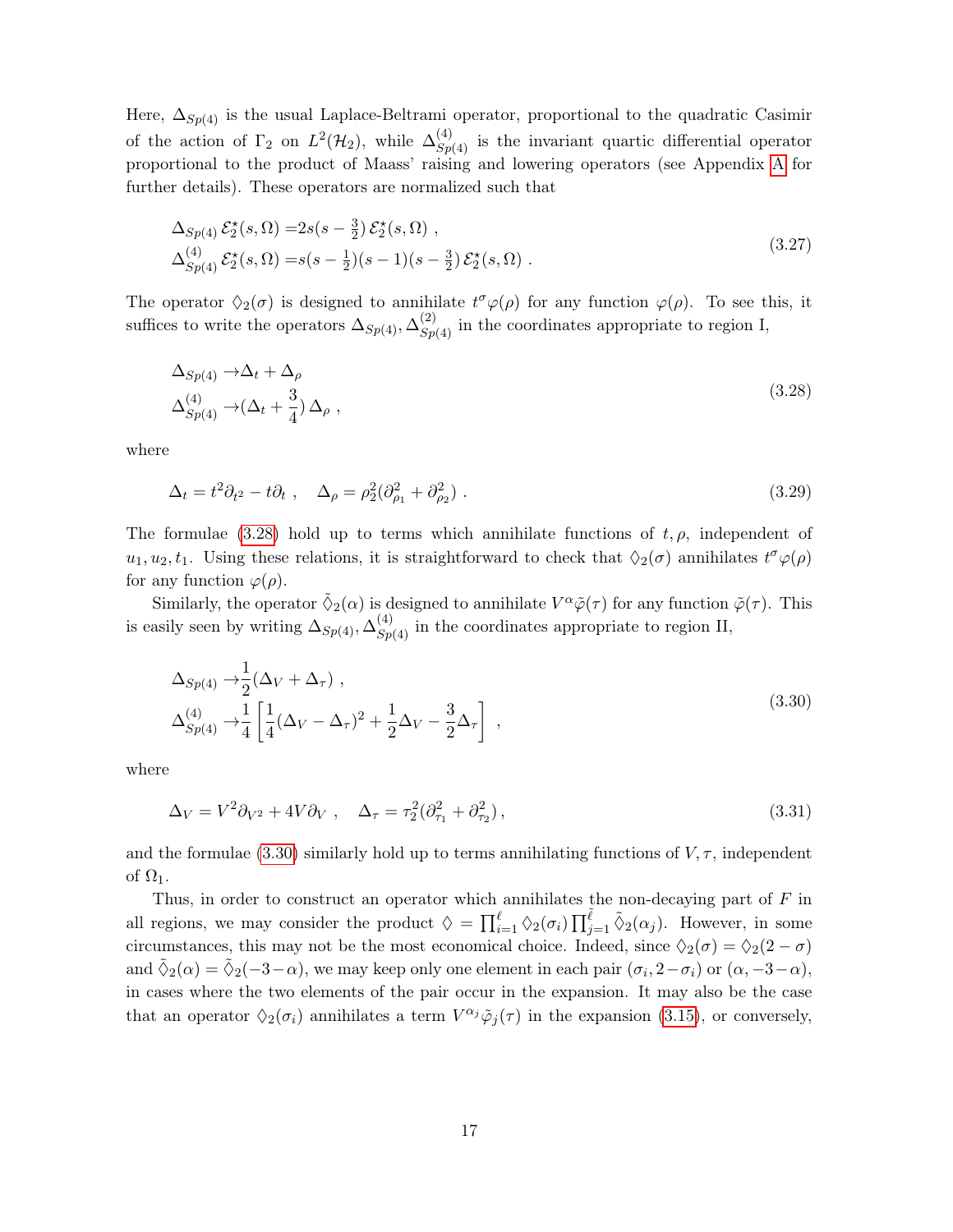that  $\tilde{\Diamond}_2(\alpha_j)$  annihilates a term  $t^{\sigma}\varphi_i(\rho)$  in [\(3.14\)](#page-13-2). To see when this can happen, we compute

$$
\diamondsuit_2(\sigma) \cdot V^{\alpha} \tilde{\varphi}(\tau) = \frac{1}{4} V^{\alpha} \left[ \Delta_{\tau} - (\alpha + 2\sigma)(\alpha + 2\sigma - 1) \right] \left[ \Delta_{\tau} - (\alpha - 2\sigma + 3)(\alpha - 2\sigma + 4) \right] \cdot \tilde{\varphi}(\tau) ,
$$
  

$$
\tilde{\diamondsuit}_2(\alpha) \cdot t^{\sigma} \varphi(\rho) = -\frac{1}{4} \left[ \Delta_{\rho} - (\alpha + \sigma)(\alpha + \sigma + 1) \right] \left[ \Delta_{\rho} - (2 + \alpha - \sigma)(3 + \alpha - \sigma) \right] \cdot \varphi(\rho) .
$$
  
(3.32)

Thus, this phenomenon may take place whenever  $\varphi_i(\rho)$  and  $\tilde{\varphi}_j(\tau)$  are eigenmodes of the respective Laplace operators with a suitable eigenvalue. This happens, for example, when  $F = \mathcal{E}_2^{\star}(s', \Omega)$ , although this is a very special case since it is an eigenmode of  $\Diamond_2(\sigma)$  and  $\tilde{\Diamond}_2(\alpha)$ for any  $\sigma$  and  $\alpha$ :

<span id="page-18-0"></span>
$$
\begin{aligned}\n\lozenge_2(\sigma) \, \mathcal{E}_2^{\star}(s, \Omega) &= (s - \sigma)(s - \sigma + \frac{1}{2})(s + \sigma - \frac{3}{2})(s + \sigma - 2) \, \mathcal{E}_2^{\star}(s, \Omega) \;, \\
\tilde{\lozenge}_2(\alpha) \, \mathcal{E}_2^{\star}(s, \Omega) &= (\alpha + 1)(\alpha + 2)(s + \frac{1}{2}\alpha)(s - \frac{1}{2}(\alpha + 3)) \, \mathcal{E}_2^{\star}(s, \Omega) \;.\n\end{aligned}\n\tag{3.33}
$$

As we shall see in [§3.4,](#page-21-0) another example is the Narain lattice partition function  $\Gamma_{d,d,2}$ , whose non-decaying part is annihilated by  $\Diamond_2(\frac{d}{2})$  $\frac{d}{2}$ ) in both regions I and II.

To take advantage of these possible simplifications, we shall take

<span id="page-18-1"></span>
$$
\lozenge = \prod_{i \in I} \lozenge_2(\sigma_i) \prod_{j \in J} \tilde{\lozenge}_2(\alpha_j) \tag{3.34}
$$

where I and J are suitable subsets of  $1 \dots \ell$  and  $1 \dots \tilde{\ell}$  such that  $\diamond$  annihilates both nondecaying parts [\(3.14\)](#page-13-2) and [\(3.15\)](#page-13-3) in regions I and II.

We now consider the regularized integral  $\mathcal{R}_2^{*,\Lambda}$  $\chi_2^{\star,\Lambda}(\Diamond F)$ . On the one hand,  $\Diamond F$  is of fast decay in regions I and II, so the integral is finite as  $\Lambda \to \infty$ , and the standard Rankin-Selberg method reviewed in the introduction produces

$$
\mathcal{R}_2^{\star}(\Diamond F) = \lim_{\Lambda \to \infty} \mathcal{R}_2^{\star,\Lambda}(\Diamond F)
$$
  
= $\zeta^{\star}(2s) \zeta^{\star}(4s-2) \int_{\Gamma_{\infty,2} \setminus \mathcal{H}_2} d\mu_2 |\Omega_2|^s \Diamond F(\Omega)$   
= $\zeta^{\star}(2s) \zeta^{\star}(4s-2) \int_0^{\infty} V^{2-2s} dV \int_{\mathcal{F}_1} \frac{d\tau_1 d\tau_2}{\tau_2^2} \Diamond (F^{(0)} - \tilde{\varphi}),$ \n(3.35)

where, in going from the second to the third line, we integrated over  $\Omega_1$  and used the fact that  $\Diamond \tilde{\varphi} = 0$ . Integrating by parts and using [\(3.33\)](#page-18-0), we find

$$
\mathcal{R}_2^{\star}(\Diamond F) = \zeta^{\star}(2s) \zeta^{\star}(4s-2) D_2(s) \int_0^{\infty} V^{2-2s} dV \int_{\mathcal{F}_1} \frac{d\tau_1 d\tau_2}{\tau_2^2} (F^{(0)} - \tilde{\varphi}), \tag{3.36}
$$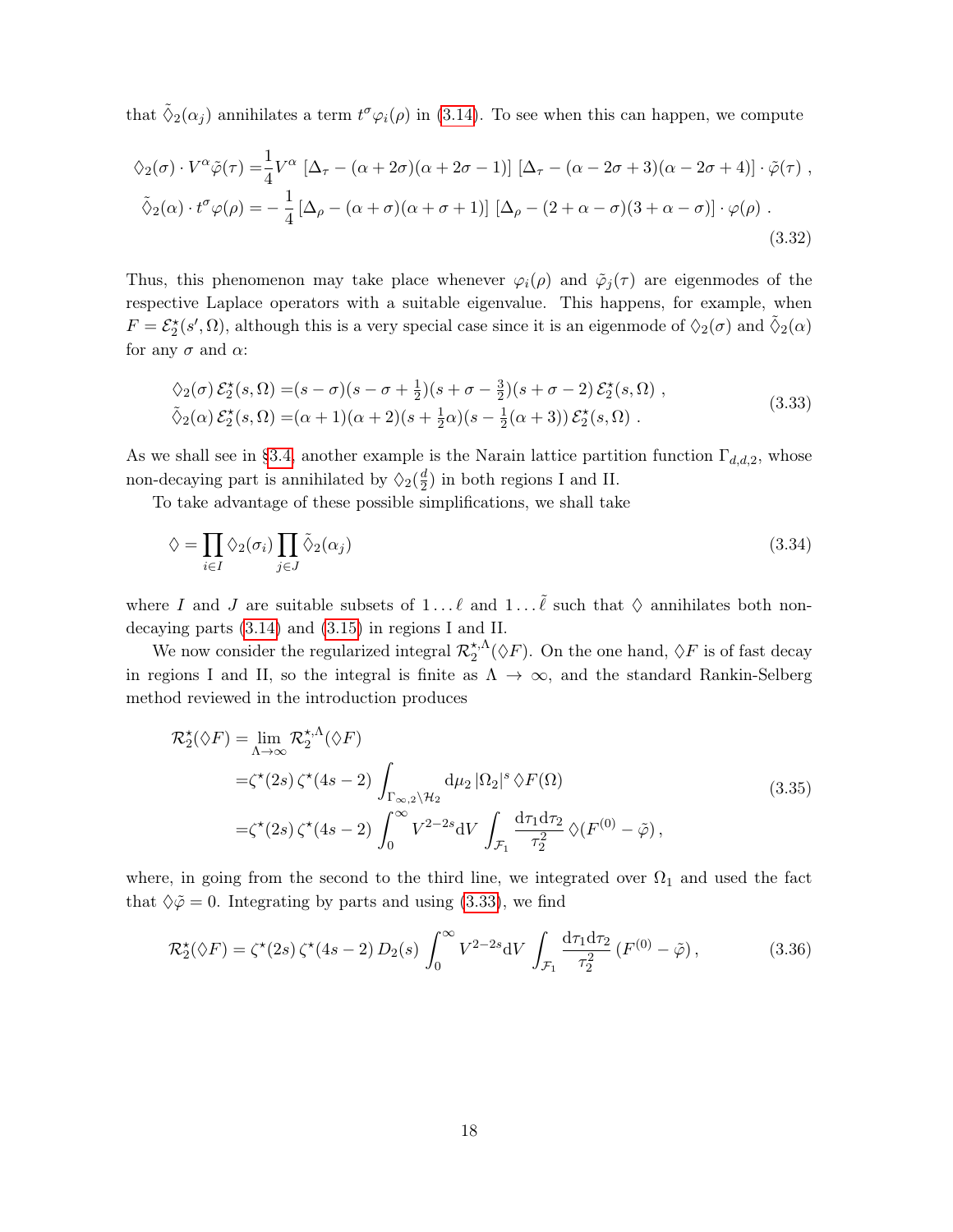where

$$
D_2(s) = \prod_{i \in I} (s - \sigma_i)(s - \sigma_i - \frac{1}{2})(s + \sigma_i - \frac{3}{2})(s + \sigma_i - 2)
$$
  
\$\times \prod\_{j \in J} (\alpha\_j + 1)(\alpha\_j + 2)(s + \frac{1}{2}\alpha\_j)(s - \frac{1}{2}(\alpha\_j + 3))\$ (3.37)

Since  $\Diamond F$  is of rapid decay,  $\mathcal{R}_2^{\star}(\Diamond F)$  has a meromorphic continuation in s, invariant under  $s \mapsto \frac{3}{2} - s$ , with simple poles only at  $s = 0, \frac{1}{2}$  $\frac{1}{2}$ , 1,  $\frac{3}{2}$  $\frac{3}{2}$ .

On the other hand, by integrating by parts in the regularized integral  $\mathcal{R}_2^{*,\Lambda}$  $_{2}^{\star,\Lambda}(\Diamond F)$  and using  $(3.33)$ , we find after a tedious computation that, for finite  $\Lambda$ ,

$$
\int_{\mathcal{F}_{2}^{\Lambda}} d\mu_{2} \mathcal{E}_{2}^{\star}(s, \Omega) \, \hat{\vee} F(\Omega) = D_{2}(s) \int_{\mathcal{F}_{2}^{\Lambda}} d\mu_{2} \mathcal{E}_{2}^{\star}(s, \Omega) F(\Omega) \n- \frac{1}{2} \sum_{i} \frac{D_{2}(s) \zeta^{\star}(4s-2) \Lambda^{s+\sigma_{i}-2}}{s+\sigma_{i}-2} \text{R.N.} \int_{\mathcal{F}_{1}} d\mu_{1}(\rho) \, \varphi_{i}(\rho) \mathcal{E}_{1}^{\star}(s, \rho) \n- \frac{1}{2} \sum_{i} \frac{D_{2}(s) \zeta^{\star}(4s-3) \Lambda^{\sigma_{i}-\frac{1}{2}-s}}{\sigma_{i}-\frac{1}{2}-s} \text{R.N.} \int_{\mathcal{F}_{1}} d\mu_{1}(\rho) \, \varphi_{i}(\rho) \mathcal{E}_{1}^{\star}(s-\frac{1}{2}, \rho) \n+ \sum_{j} \frac{D_{2}(s) \zeta^{\star}(2s) \zeta^{\star}(4s-2) \Lambda^{2s-\alpha_{j}-3}}{\alpha_{j}-2s+3} \text{R.N.} \int_{\mathcal{F}_{1}} d\mu_{1}(\tau) \, \tau_{2}^{\alpha_{j}+3-2s} \tilde{\varphi}_{j}(\tau) \n+ \sum_{j} \frac{D_{2}(s) \zeta^{\star}(2s-2) \zeta^{\star}(4s-3) \Lambda^{-2s-\alpha_{j}}}{2s+\alpha_{j}} \text{R.N.} \int_{\mathcal{F}_{1}} d\mu_{1}(\tau) \, \tau_{2}^{\alpha_{j}+2s} \tilde{\varphi}_{j}(\tau) \n+ \sum_{j} \frac{D_{2}(s) \zeta^{\star}(2s-1) \Lambda^{-2-\alpha_{j}}}{\alpha_{j}+2} \text{R.N.} \int_{\mathcal{F}_{1}} d\mu_{1}(\tau) \, \tau_{2}^{\alpha_{j}+2} \mathcal{E}_{1}^{\star}(2s-1, \tau) \, \tilde{\varphi}_{j}(\tau).
$$
\n
$$
(3.38)
$$

Dividing out by  $D_2(s)$  and using the definition [\(3.23\)](#page-16-1), we arrive at the desired relation between the renormalized integral and the renormalized Mellin transform,

<span id="page-19-0"></span>
$$
\mathcal{R}_2^{\star}(F,s) = \zeta^{\star}(2s)\,\zeta^{\star}(4s-2)\,\int_0^{\infty} V^{2-2s}\mathrm{d}V\,\int_{\mathcal{F}_1} \frac{\mathrm{d}\tau_1\mathrm{d}\tau_2}{\tau_2^2}\,(F^{(0)}-\tilde{\varphi}) = \frac{\mathcal{R}_2^{\star}(\Diamond F)}{D_2(s)}\,\,. \tag{3.39}
$$

Since  $\mathcal{R}_2^{\star}(\Diamond F)$  has a meromorphic continuation in s with simple poles only at  $s \in \{0, \frac{1}{2}\}$  $\frac{1}{2}$ , 1,  $\frac{3}{2}$  $\frac{3}{2}\},$  it follows that similarly,  $\mathcal{R}_2^{\star}(F, s)$  has a meromorphic continuation in s, invariant under  $s \mapsto \frac{3}{2} - s$ , with poles located at most at  $s \in \{0, \frac{1}{2}\}$  $\frac{1}{2}$ , 1,  $\frac{3}{2}$  $\frac{3}{2}, \sigma_i, \sigma_i-\frac{1}{2}$  $\frac{1}{2}$ , 2- $\sigma_i$ ,  $\frac{3}{2}$ - $\sigma_i$ ,  $-\frac{\alpha_j}{2}$  $\frac{\alpha_j}{2}, \frac{\alpha_j+3}{2}$  $\{\frac{i+3}{2}\}\$  with  $i\in I, j\in J$ .

For now, we assume that none of these values collected in curly brackets collide, so that the poles are simple. The simple pole at  $s = \sigma \notin \{0, \frac{1}{2}\}$  $\frac{1}{2}$ , 1,  $\frac{3}{2}$  $\frac{3}{2}$  originates from the subtractions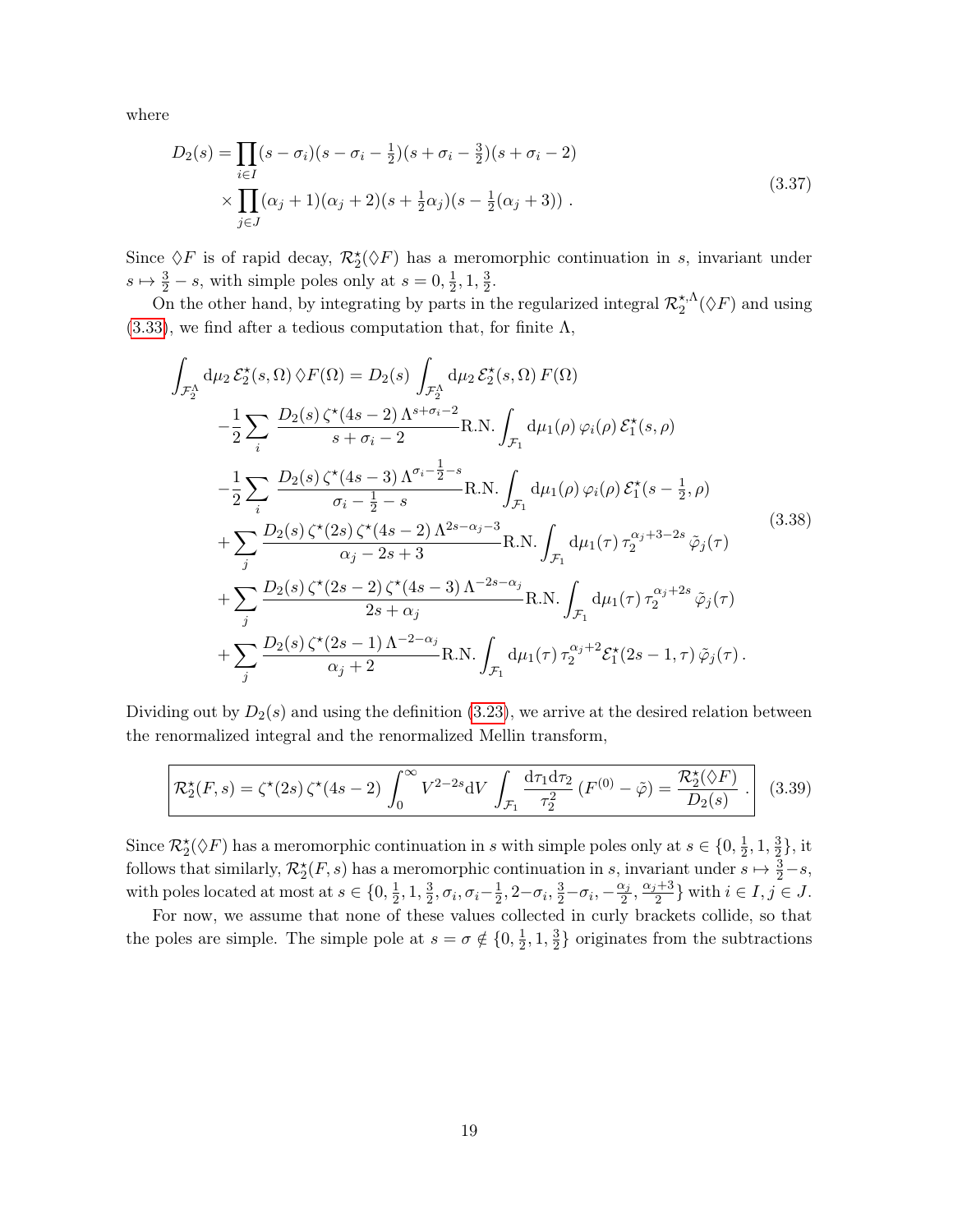in [\(3.23\)](#page-16-1)

$$
\operatorname{Res}_{s=\sigma} \mathcal{R}_{2}^{\star}(F, s) = \frac{1}{2} \left( \sum_{\sigma=\sigma_{i}-\frac{1}{2}} - \sum_{\sigma=2-\sigma_{i}} \right) \zeta^{\star} (4\sigma_{i} - 5) \operatorname{R.N.} \int_{\mathcal{F}_{1}} d\mu_{1}(\rho) \varphi_{i}(\rho) \mathcal{E}_{1}^{\star}(\sigma_{i} - 1, \rho) + \frac{1}{2} \left( \sum_{\sigma=-\frac{\sigma_{i}}{2}} - \sum_{\sigma=\frac{\sigma_{i}+3}{2}} \right) \zeta^{\star} (\alpha_{j} + 3) \zeta^{\star} (2\alpha_{j} + 4) \operatorname{R.N.} \int_{\mathcal{F}_{1}} d\mu_{1}(\tau) \tilde{\varphi}_{j}(\tau),
$$
(3.40)

while the simple poles at  $s = \sigma \in \{0, \frac{1}{2}\}$  $\frac{1}{2}$ , 1,  $\frac{3}{2}$  $\frac{3}{2}$  originate from the poles in  $\mathcal{E}_2^{\star}(s)$ . We define the renormalized integral of F by subtracting the power-like terms in Λ,

R.N. 
$$
\int_{\mathcal{F}_2} d\mu_2 F(\Omega) \equiv \lim_{\Lambda \to \infty} \left\{ \int_{\mathcal{F}_2^{\Lambda}} d\mu_2 F(\Omega) - \frac{1}{2} \sum_{i} \frac{\Lambda^{\sigma_i - 2}}{\sigma_i - 2} R.N. \int_{\mathcal{F}_1} d\mu_1(\rho) \varphi_i(\rho) - \frac{1}{2} \log \Lambda \sum_{i} R.N. \int_{\mathcal{F}_1} d\mu_1(\rho) \varphi_i(\rho) + \sum_{i} \frac{\Lambda^{-\alpha_i - 3}}{\alpha_i + 3} R.N. \int_{\mathcal{F}_1} d\mu_1(\tau) \tau_2^{\alpha_i + 3} \tilde{\varphi}_j(\tau) - \log \Lambda \sum_{i} R.N. \int_{\mathcal{F}_1} d\mu_1(\tau) \tilde{\varphi}_i(\tau) \right\}.
$$
\n(3.41)

With this definition, assuming that  $\frac{3}{2} \notin {\sigma_i - \frac{1}{2}}$  $\frac{1}{2}$ , 2 –  $\sigma_i$ , – $\frac{\alpha_j}{2}$  $\frac{\alpha_j}{2}, \frac{\alpha_j+3}{2}$  $\frac{1}{2}$ , the renormalized integral of F equals  $1/r_2$  times the residue of  $\mathcal{R}_2^{\star}(F, s)$  at the simple pole  $s = \frac{3}{2}$  $\frac{3}{2}$ 

R.N. 
$$
\int_{\mathcal{F}_2} d\mu_2 F(\Omega) = \frac{2}{\zeta^*(3)} Res_{s=\frac{3}{2}} \mathcal{R}_2^*(F, s) .
$$
 (3.42)

When the pole is of order greater than one, the two differ by a finite contribution,

R.N. 
$$
\int_{\mathcal{F}_2} d\mu_2 F(\Omega) = \frac{2}{\zeta^*(3)} Res_{s=\frac{3}{2}} \mathcal{R}_2^*(F, s) + \frac{\zeta^*(4)}{\zeta^*(3)} \sum_{\sigma_i=\frac{1}{2}} R.N. \int_{\mathcal{F}_1} d\mu_1(\rho) \varphi_i(\rho) \mathcal{E}_1^*(\frac{3}{2}, \rho) + \frac{1}{2} \sum_{\sigma_i=2} R.N. \int_{\mathcal{F}_1} d\mu_1(\rho) \varphi_i(\rho) \left[ \log(64\pi^3 e^{\gamma-4} \rho_2 |\eta(\rho)|^4) - 4 \frac{\zeta'(3)}{\zeta(3)} \right] + \zeta^*(4) \sum_{\alpha_j=0} R.N. \int_{\mathcal{F}_1} d\mu_1(\tau) \tilde{\varphi}_j(\tau) - \sum_{\alpha_j=-3} R.N. \int_{\mathcal{F}_1} d\mu_1(\tau) \tilde{\varphi}_j(\tau) \left[ \log \left( \frac{e^{2-\gamma/2}}{8\pi^{3/2}} \tau_2 \right) + 2 \frac{\zeta'(3)}{\zeta(3)} \right] .
$$
(3.43)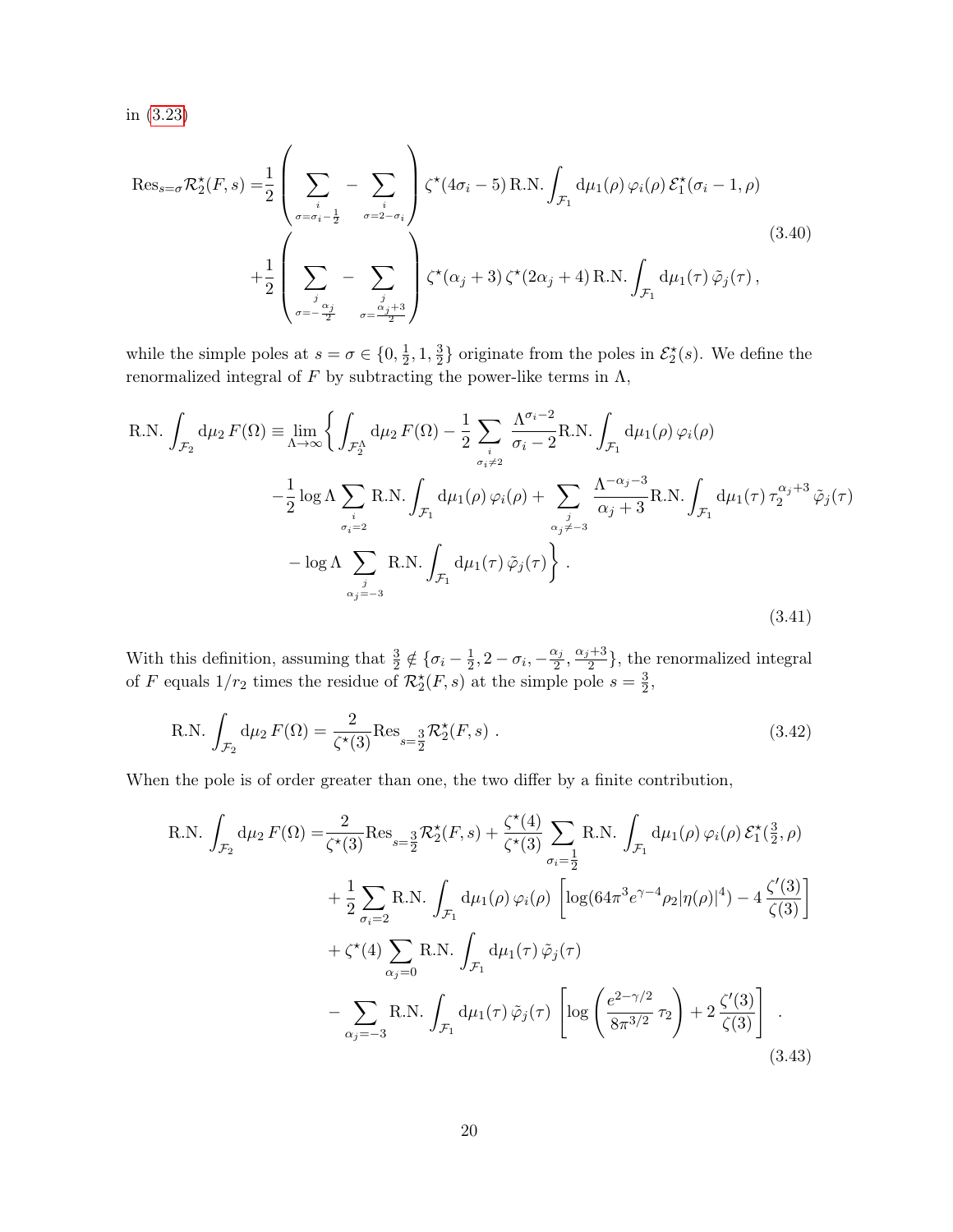For the example discussed in the next subsection, this difference was denoted by  $\delta$  in [\[27,](#page-51-7) (4.30)], but was left implicit in that early attempt.

#### <span id="page-21-0"></span>3.4 Lattice partition function

We now apply the previous result to the special case when  $F$  is the lattice partition function defined in [\(2.17\)](#page-8-2). In this case, the asymptotic behavior in regions I and II is given by

$$
\varphi = t^{\frac{d}{2}} \Gamma_{d,d,1}(\rho) ,
$$
  
\n
$$
\tilde{\varphi} = V^{-d} + V^{-d} \sum_{(p,q)=1} \sum_{\substack{(m_i, n^i) \in \mathbb{Z}^{2d} \\ m_i n^i = 0}}' e^{-\frac{\pi |p - q\tau|^2}{\tau_2 V} \mathcal{M}^2(m_i, n^i)},
$$
\n(3.44)

so that the conditions of the previous subsection are obeyed with

$$
\sigma_i = \frac{d}{2}, \quad \varphi_i = \Gamma_{d,d,1}, \quad \alpha_j = -d, \quad \tilde{\varphi}_j(\tau) = 1 \;, \quad \varphi = \varphi_2(\frac{d}{2}) \;.
$$
\n
$$
(3.45)
$$

Note that the second term in  $\tilde{\varphi}$  (corresponding to the  $\Omega_1$ -independent terms in [\(2.17\)](#page-8-2) where the matrix  $\mathcal{L}^{IJ}$  has rank one) is not of the form  $V^{\alpha}\tilde{\varphi}(\tau)$ , but it is obtained from  $\int_0^1 d\rho_1\varphi$  by a modular transformation  $SL(2, \mathbb{Z}) \subset Sp(4, \mathbb{Z})$ , so it is also annihilated by  $\Diamond_2(\frac{d}{2})$  $\frac{d}{2}$ .

The renormalized integral R.N.  $\int_{\mathcal{F}_2} d\mu_2 \mathcal{E}_2^*(s, \Omega) \Gamma_{d,d,2}$  is obtained by applying the general prescription [\(3.23\)](#page-16-1). The integrals R.N.  $\int_{\mathcal{F}_1} d\mu_1(\rho) \Gamma_{d,d,1} \mathcal{E}_1^{\star}(s', \rho)$  appearing on the second and third line of this expression were evaluated in [\(2.19\)](#page-9-1). The integrals appearing on the fourth and sixth line can be evaluated explicitly [\[10,](#page-50-7) (2.34)],

<span id="page-21-1"></span>
$$
c_2(\gamma) \equiv \text{R.N.} \int_{\mathcal{F}_1} d\mu_1(\tau) \,\tau_2^{\gamma} = \frac{2}{1-\gamma} \int_0^{\frac{1}{2}} d\tau_1 \,(1-\tau_1^2)^{\frac{\gamma-1}{2}} = \frac{2 \, c(\frac{1-\gamma}{2})}{1-\gamma} \,,\tag{3.46}
$$

where  $c(\alpha) = \int$ 1  $\sum_{0}^{\cdot} (1 - x^2)^{-\alpha} = \frac{1}{2}$  $\frac{1}{2}$   $_2F_1(\alpha, \frac{1}{2}; \frac{3}{2})$  $\frac{3}{2}$ ;  $\frac{1}{4}$  $\frac{1}{4}$ ). The pole at  $\gamma = 1$  arises from the logarithmic divergence of the integral over  $\tau_2$ . We note the special values  $c(0) = \frac{1}{2}$  and  $c(\frac{1}{2})$  $(\frac{1}{2}) = \frac{\pi}{6}$ , consistent with the volume of the fundamental domain  $\mathcal{V}_1 = \frac{\pi}{3}$  $\frac{\pi}{3}$ .

Finally, the integral  $c_2(\gamma, s') \equiv \text{R.N.} \int_{\mathcal{F}_1} d\mu_1 \tau_2^{\gamma}$  $2^{\gamma} \mathcal{E}_1^{\star}(s', \tau)$  appearing on the last line of [\(3.23\)](#page-16-1) does not seem to be computable in closed form, although by using the fact that both factors in the integrand are eigenmodes of the Laplacian  $\Delta$ , it can be reduced to an integral  $\int_{-1/2}^{1/2} {\rm d} \tau_1 \, \tau_2^{\gamma-1}$  $2^{\gamma-1}\mathcal{E}_1^*(s,\tau)$ , where the integrand is evaluated at  $|\tau|=1$ . Its analytic structure as a function of s and  $\gamma$  is determined by the constant terms in  $\mathcal{E}_1^*(s,\tau)$ , since the non-zero Fourier modes are exponentially suppressed as  $\tau_2 \to \infty$ . In particular, it has simple poles at  $\gamma + s = 1$ and  $\gamma = s$ . Furthermore it vanishes at  $\gamma = 0$ , since the renormalized integral of  $\mathcal{E}_1^*(s, \tau)$ vanishes.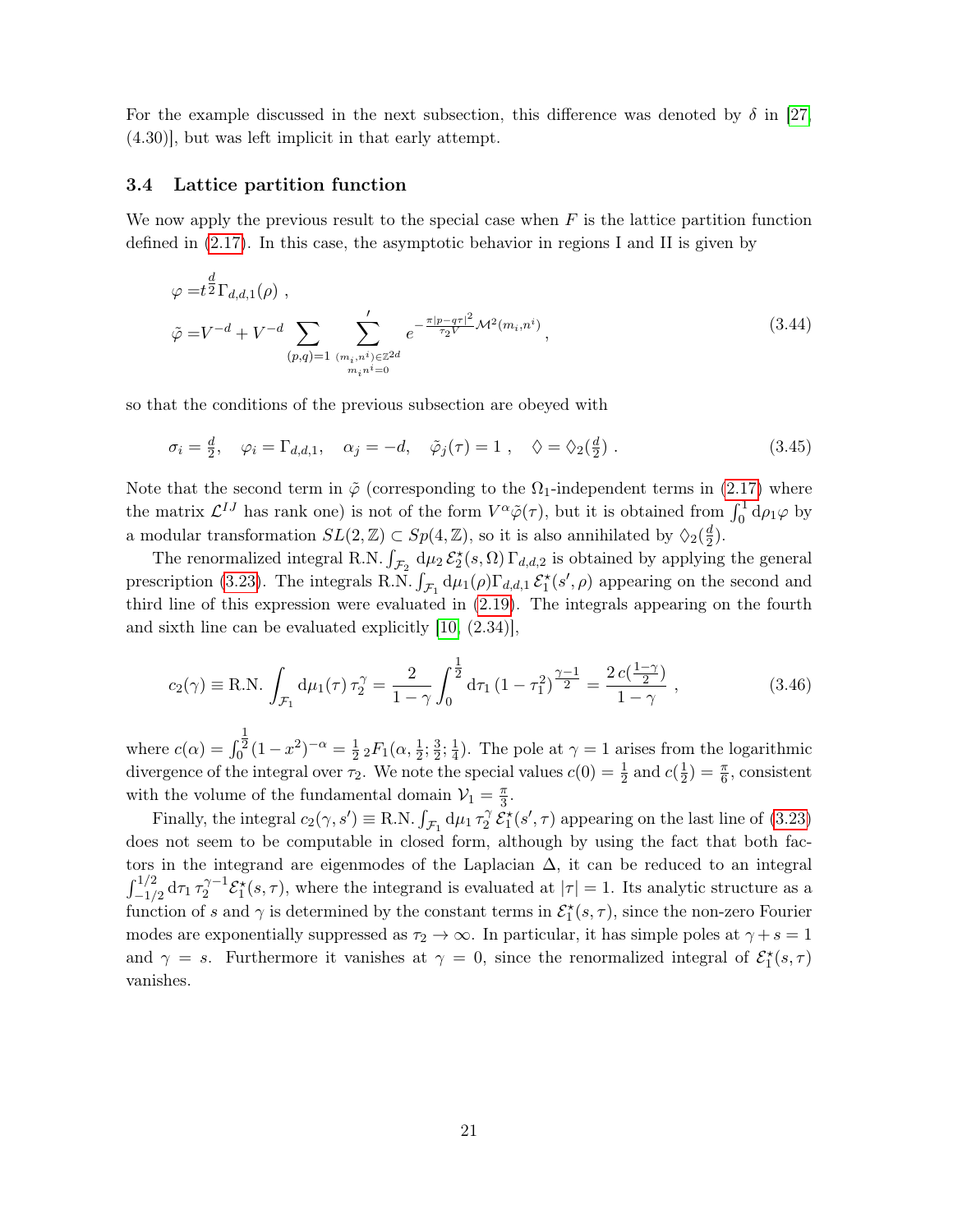The renormalized integral is then defined as the limit

<span id="page-22-1"></span>R.N. 
$$
\int_{\mathcal{F}_2} d\mu_2 \mathcal{E}_2^{\star}(s, \Omega) \Gamma_{d,d,2} \equiv \mathcal{R}_2^{\star}(\Gamma_{d,d,2}, s) = \lim_{\Lambda \to \infty} \left[ \int_{\mathcal{F}_2^{\Lambda}} d\mu_2 \mathcal{E}_2^{\star}(s, \Omega) \Gamma_{d,d,2} \right]
$$

$$
- \frac{1}{2} \frac{\zeta^{\star}(4s - 2)\Lambda^{s + \frac{d}{2} - 2}}{s + \frac{d}{2} - 2} \mathcal{R}_1^{\star}(\Gamma_{d,d,1}, s) - \frac{1}{2} \frac{\zeta^{\star}(4s - 3)\Lambda^{-s + \frac{d - 1}{2}}}{\frac{d - 1}{2} - s} \mathcal{R}_1^{\star}(\Gamma_{d,d,1}, s - \frac{1}{2})
$$

$$
- 2 \frac{\zeta^{\star}(2s)\zeta^{\star}(4s - 2) c(s + \frac{d}{2} - 1)\Lambda^{2s + d - 3}}{(2s + d - 2)(2s + d - 3)} - 2 \frac{\zeta^{\star}(2s - 2)\zeta^{\star}(4s - 3) c(\frac{d + 1}{2} - s)\Lambda^{d - 2s}}{(2s - d)(2s - d - 1)}
$$

$$
- \frac{\zeta^{\star}(2s - 1)c_2(2 - d; 2s - 1)\Lambda^{d - 2}}{d - 2}.
$$
(3.47)

<span id="page-22-0"></span>On the other hand, using [\(B.2\)](#page-46-1) the renormalized Mellin transform [\(3.39\)](#page-19-0) evaluates to

$$
\mathcal{R}_{2}^{\star}(\Gamma_{d,d,2},s) = \frac{\zeta^{\star}(2s)\,\zeta^{\star}(4s-2)\,\Gamma(s+\frac{d-3}{2})\,\Gamma(s+\frac{d-4}{2})}{\pi^{2s+d-\frac{7}{2}}}\sum_{\substack{(m_{i}^{I},n^{i,I})\in\mathbb{Z}^{4d}/GL(2,\mathbb{Z})\\m_{i}^{I}n^{iJ}+m_{i}^{J}n^{iI}=0\\rank(m_{i}^{I},n^{i,I})=2}}|\mathcal{L}|^{-s+\frac{3-d}{2}},\tag{3.48}
$$

where  $\mathcal L$  is the  $2 \times 2$  matrix defined in [\(2.18\)](#page-8-3). This is recognized as the completed Langlands-Eisenstein series attached to the two-index antisymmetric representation of  $SO(d, d, \mathbb{Z})$ ,<sup>[5](#page-0-0)</sup>

$$
\mathcal{R}_2^{\star}(\Gamma_{d,d,2}, s) = 2 \mathcal{E}_{\Lambda^2 V}^{SO(d,d), \star} (s + \frac{d-3}{2}). \tag{3.49}
$$

Indeed, it is known from the Langlands constant term formula that  $\mathcal{E}_{\Lambda 2V}^{SO(d,d),\star}$  $\frac{SO(d,d),\star}{\Lambda^2 V}(s')$  has, for generic dimension d, simple poles at

<span id="page-22-2"></span>
$$
s' = 0, \frac{1}{2}, \frac{d-3}{2}, \frac{d-2}{2}, \frac{d-1}{2}, \frac{d}{2}, d-2, d-\frac{3}{2}, \qquad (3.50)
$$

which translate into poles at  $s = \frac{3-d}{2}$  $\frac{-d}{2}, \frac{4-d}{2}$  $\frac{-d}{2}, 0, \frac{1}{2}$  $\frac{1}{2}$ , 1,  $\frac{3}{2}$  $\frac{3}{2}, \frac{d-1}{2}$  $\frac{-1}{2}$ ,  $\frac{d}{2}$  $\frac{d}{2}$  as predicted by the Rankin-Selberg method (in particular, the apparent pole at  $s = \frac{d+1}{2}$  $\frac{+1}{2}$  in [\(3.48\)](#page-22-0) cancels). Moreover, from the fact that the regularized integral  $\int_{\mathcal{F}_2^{\Lambda}} d\mu_2 \mathcal{E}_2^{\star}(s) \Gamma_{d,d,2}$  has only simple poles at  $s = 0, \frac{1}{2}$  $\frac{1}{2}$ , 1,  $\frac{3}{2}$  $\frac{3}{2}$ we deduce from [\(3.47\)](#page-22-1) the value of the residues of  $\mathcal{R}_2^{\star}(\Gamma_{d,d,2},s)$  at the poles,

<span id="page-22-3"></span>
$$
\operatorname{Res}_{s=\frac{d}{2}} \mathcal{R}_{2}^{\star}(\Gamma_{d,d,2}, s) = \zeta^{\star}(2) \zeta^{\star}(d-2) \zeta^{\star}(2d-3),
$$
\n
$$
\operatorname{Res}_{s=\frac{d-1}{2}} \mathcal{R}_{2}^{\star}(\Gamma_{d,d,2}, s) = \zeta^{\star}(2d-5) \mathcal{E}_{V}^{SO(d,d),\star}(d-2),
$$
\n
$$
\operatorname{Res}_{s=\frac{3}{2}} \mathcal{R}_{2}^{\star}(\Gamma_{d,d,2}, s) = \frac{1}{2} \zeta^{\star}(3) \operatorname{R.N.} \int_{\mathcal{F}_{2}} d\mu_{2} \Gamma_{d,d,2},
$$
\n
$$
\operatorname{Res}_{s=1} \mathcal{R}_{2}^{\star}(\Gamma_{d,d,2}, s) = \frac{1}{2} \zeta^{\star}(3) \operatorname{R.N.} \int_{\mathcal{F}_{2}^{\Lambda}} d\mu_{2} \left[ \operatorname{Res}_{s=1} \mathcal{E}_{2}^{\star}(s) \right] \Gamma_{d,d,2},
$$
\n(3.51)

<sup>5</sup>This relation is discussed in more detail in Appendix [B.](#page-46-0)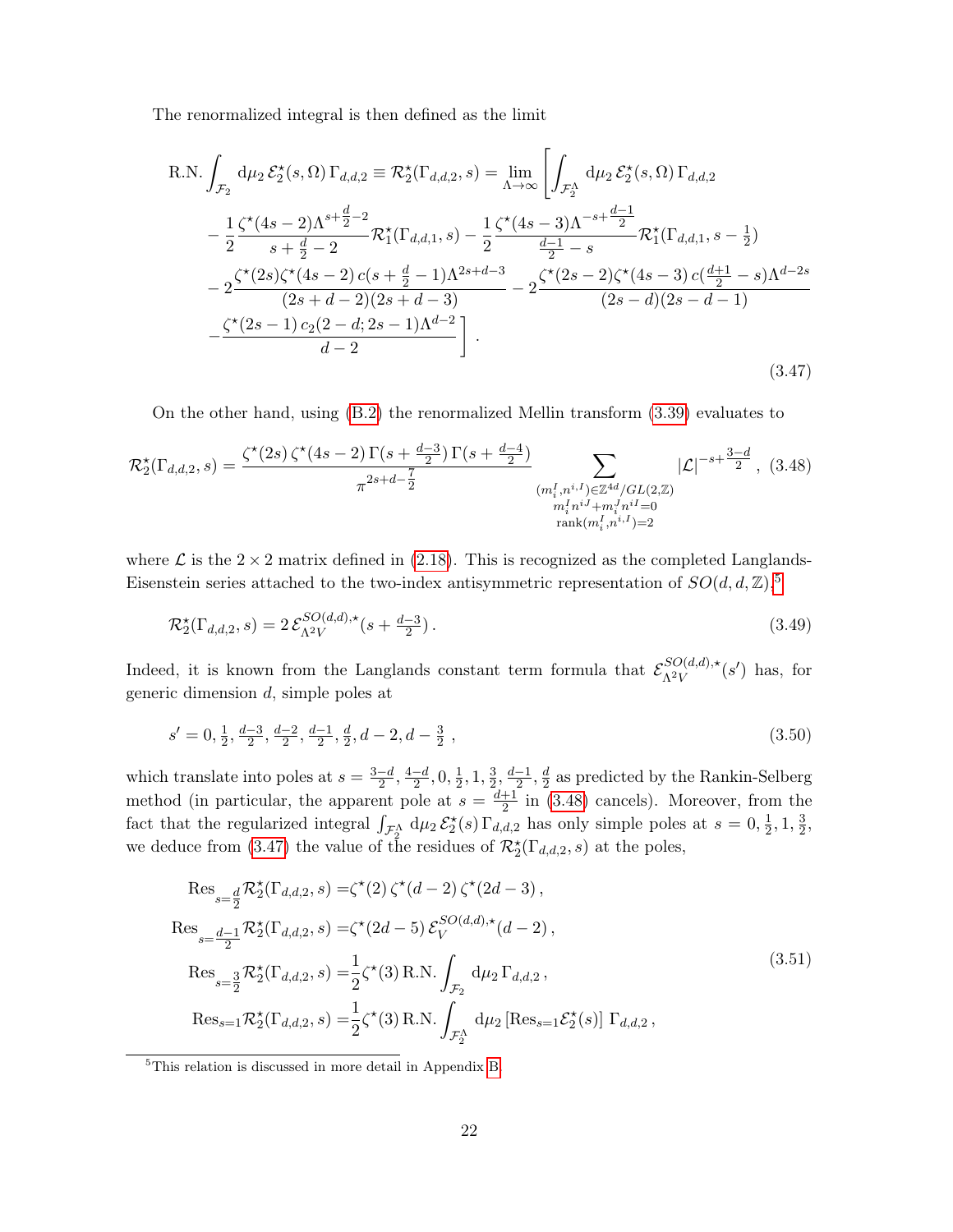where the renormalized integrals are defined for generic d by

R.N. 
$$
\int_{\mathcal{F}_2} d\mu_2 \Gamma_{d,d,2} = \lim_{\Lambda \to \infty} \left[ \int_{\mathcal{F}_2^{\Lambda}} d\mu_2 \Gamma_{d,d,2} - \frac{2\Lambda^{d-3} c(\frac{d}{2} - 1)}{(d - 2)(d - 3)} - \frac{\Lambda^{\frac{d}{2} - 2}}{d - 4} R.N. \int_{\mathcal{F}_1} d\mu_1 \Gamma_{d,d,1} \right],
$$
  
R.N. 
$$
\int_{\mathcal{F}_2^{\Lambda}} d\mu_2 \left[ \text{Res}_{s=1} \mathcal{E}_2^{\star}(s) \right] \Gamma_{d,d,2} = \lim_{\Lambda \to \infty} \left[ \int_{\mathcal{F}_2^{\Lambda}} d\mu_2 \left[ \text{Res}_{s=1} \mathcal{E}_2^{\star}(s) \right] \Gamma_{d,d,2} - \frac{\zeta^{\star}(2) \Lambda^{\frac{d}{2} - 1}}{\zeta^{\star}(3)(d - 2)} R.N. \int_{\mathcal{F}_1} d\mu_1 \Gamma_{d,d,1} - \frac{2\Lambda^{d - 2} c(\frac{d - 1}{2}) \log \Lambda}{(d - 1)(d - 2)\zeta^{\star}(3)} - \frac{\Lambda^{\frac{d - 3}{2}}}{2(d - 3)\zeta^{\star}(3)} \mathcal{R}_1^{\star}(\Gamma_{d,d,1}, \frac{1}{2}) \right].
$$
\n(3.52)

For the values of d where the subtracted terms in these equations are singular  $(d = 2, 3, 4)$ for the first line and  $d = 1, 2, 3$  in the second line), we define the renormalized integrals by subtracting the corresponding logarithmic divergences, as in [\(2.23\)](#page-9-0). In these cases, the Rankin-Selberg transform [\(3.48\)](#page-22-0) has a pole of higher degree, and the residue at the pole differs from the renormalized integral by a computable term. Focussing on the residue at  $s=\frac{3}{2}$  $\frac{3}{2}$ 

$$
\int_{\mathcal{F}_2^{\Lambda}} d\mu_2 \Gamma_{3,3,2} = \frac{4\pi}{\zeta(3)} \text{Res}_{s=3/2} \mathcal{R}_2^{\star}(\Gamma_{3,3,2}, s) + \frac{\pi}{3} (\log \Lambda + \text{cte}) - \frac{1}{\sqrt{\Lambda}} \text{R.N.} \int_{\mathcal{F}_1} d\mu_1 \Gamma_{3,3,1} ,
$$
\n
$$
\int_{\mathcal{F}_2^{\Lambda}} d\mu_2 \Gamma_{4,4,2} = \frac{4\pi}{\zeta(3)} \text{Res}_{s=3/2} \mathcal{R}_2^{\star}(\Gamma_{4,4,2}, s) + \frac{1}{2} \text{R.N.} \int_{\mathcal{F}_1} d\mu_1 \Gamma_{4,4,1} (\log \Lambda + \text{cte})
$$
\n
$$
- 2\widehat{\mathcal{E}}_V^{SO(4,4),\star}(2) + c(1) \Lambda ,
$$
\n(3.53)

where  $\widehat{\mathcal{E}}_V^{SO(4,4),\star}(2) = \lim_{s \to 2} \left[ \mathcal{E}_V^{SO(4,4),\star} \right]$  $\int_V SO(4,4),\star(s) - \frac{1}{4(s-2)}$ R.N.  $\int_{\mathcal{F}_1} d\mu_1 \Gamma_{4,4,1}$ .

For  $d = 2$ , it was shown in [\[27\]](#page-51-7) that the Langlands-Eisenstein series  $\mathcal{E}_{\Lambda 2V}^{SO(2,2),\star}$  $\frac{\Delta O(2,2),\star}{\Delta^2 V}$  can be written as a sum of  $SL(2)$  Eisenstein series

$$
\mathcal{E}_{\Lambda^2 V}^{SO(2,2),\star} = \zeta^{\star}(2s+1)\,\zeta^{\star}(2s)\,\zeta^{\star}(2s-1)\left[\mathcal{E}_1^{\star}(2s,T) + \mathcal{E}_1^{\star}(2s,U)\right] \,. \tag{3.54}
$$

The residue at the simple pole  $s=\frac{3}{2}$  $\frac{3}{2}$  yields

R.N. 
$$
\int_{\mathcal{F}_2} d\mu_2 \Gamma_{2,2,2} = 2\zeta^*(2) \left[ \mathcal{E}_1^*(3,T) + \mathcal{E}_1^*(3,U) \right] .
$$
 (3.55)

For  $d < 2$ , the Rankin-Selberg transform  $(3.48)$  vanishes, but the renormalized integral is still non-trivial,

$$
\int_{\mathcal{F}_2^{\Lambda}} d\mu_2 = 2\zeta^*(2) \left( \zeta^*(4) - \frac{1}{4\Lambda^2} \right),
$$
\n
$$
\int_{\mathcal{F}_2^{\Lambda}} d\mu_2 \Gamma_{1,1,2} = 2\zeta^*(2) \zeta^*(4) (R^2 + 1/R^2) - \frac{\pi}{9\Lambda^{3/2}} (R + 1/R) + \frac{\sqrt{3}}{8\Lambda^2} + \frac{\pi}{12\Lambda^2},
$$
\n(3.56)

reproducing the result of [\[27,](#page-51-7) (4.46)] in the limit  $\Lambda \to \infty$ .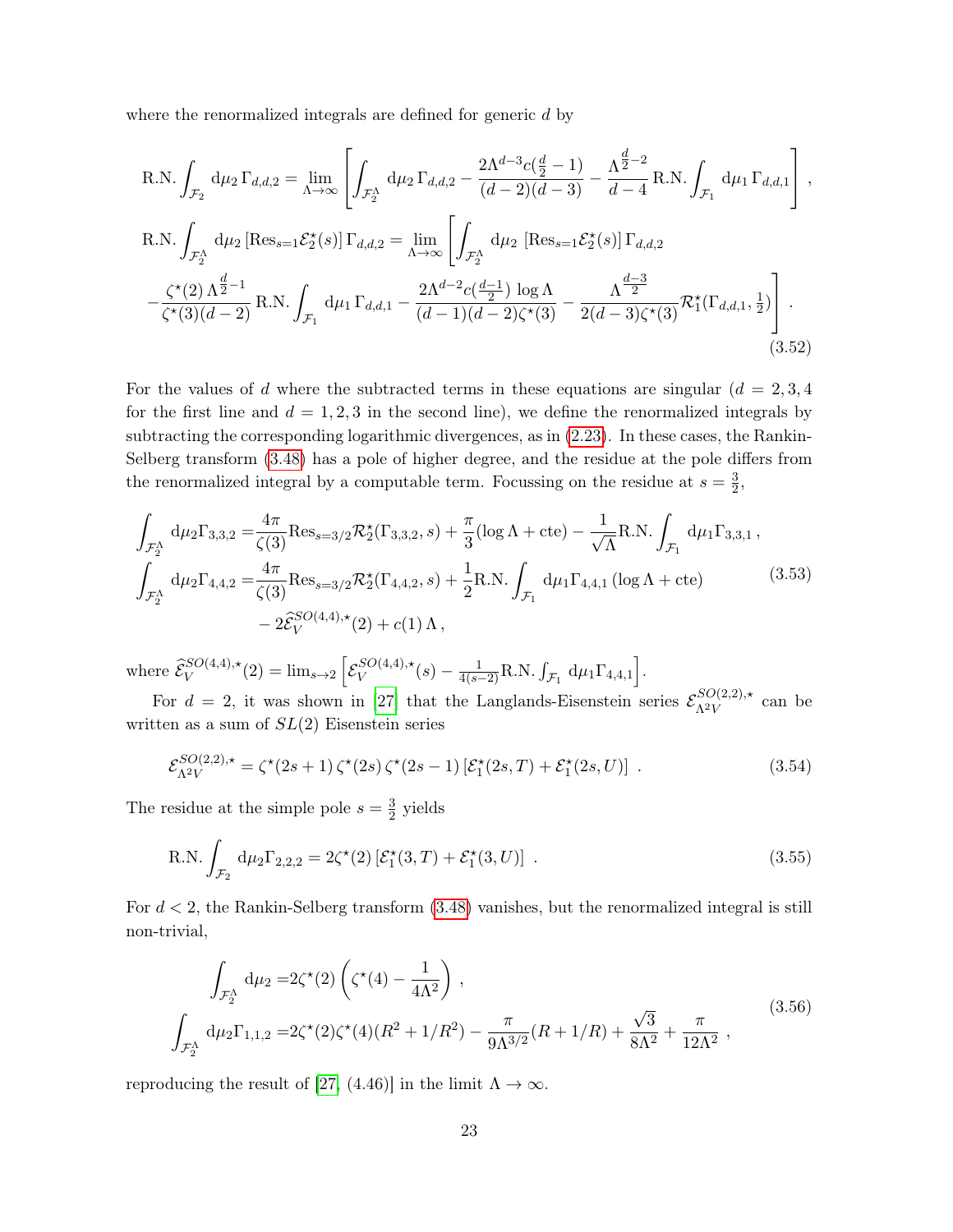#### <span id="page-24-0"></span>3.5 Product of two Eisenstein series

We now apply our general result to the case  $F = \mathcal{E}_2^{\star}(s'; \Omega)$ . The asymptotic behavior in region I and II can be read off from  $(3.12)$  and  $(3.13)$ , with  $s \mapsto s'$ . In this case, rather than using the operator  $(3.34)$ , it is easiest to exploit the fact that F is an eigenmode of the Laplacian, see [\(3.27\)](#page-17-2). Taking  $\Diamond = \Delta_{Sp(4)} - 2s'(s' - \frac{3}{2})$  $\frac{3}{2}$ , we trivially get  $\mathcal{R}_2^{\star}(\Diamond F) = 0$ , and therefore  $\mathcal{R}_2^{\star}(F) = 0$ . This reflects the general fact that the renormalized integral (or more generally, the renormalized Rankin-Selberg transform) of an eigenmode of the Laplacian vanishes. The regularized integral is therefore purely given by the boundary terms in [\(3.22\)](#page-15-1). Since the  $\varphi_i(\rho)$  are  $SL(2,\mathbb{Z})$  Eisenstein series, and since the renormalized integral of the product of two Eisenstein series vanishes [\[9\]](#page-50-6), the contributions from region I vanish, leaving only the last three lines in [\(3.22\)](#page-15-1):

$$
\mathcal{R}_{2}^{*,\Lambda}(\mathcal{E}_{2}(s');s) = \frac{\zeta^{*}(2s)\zeta^{*}(4s-2)\zeta^{*}(2s')\zeta^{*}(4s'-2)\,c(s+s'-1)\Lambda^{2s+2s'-3}}{(s+s'-1)(2s+2s'-3)} \n+ \frac{\zeta^{*}(2s)\zeta^{*}(4s-2)\zeta^{*}(2s'-2)\zeta^{*}(4s'-3)\,c\,(s-s'+\frac{1}{2})\,\Lambda^{2s-2s'}}{(2s-2s'+1)(s-s')} \n+ \frac{\zeta^{*}(2s-2)\zeta^{*}(4s-3)\zeta^{*}(2s')\zeta^{*}(4s'-2)\,c\,(-s+s'+\frac{1}{2})\,\Lambda^{2s'-2s}}{(2s-2s'-1)(s-s')} \n+ \frac{\zeta^{*}(2s-2)\zeta^{*}(4s-3)\zeta^{*}(2s'-2)\zeta^{*}(4s'-3)\,c(-s-s'+2)\Lambda^{-2s-2s'+3}}{(s+s'-2)(2s+2s'-3)} \n- \frac{\zeta^{*}(2s-1)\,\zeta^{*}(2s')\,\zeta^{*}(4s'-2)\,c_{2}(2-2s',2s-1)\,\Lambda^{2s'-2}}{2-2s'} \n- \frac{\zeta^{*}(2s-1)\,\zeta^{*}(2s'-2)\,\zeta^{*}(4s'-3)\,c_{2}(2s'-1,2s-1)\,\Lambda^{1-2s'}}{2s'-1} \n- \frac{\zeta^{*}(2s)\,\zeta^{*}(4s-2)\,\zeta^{*}(2s'-1)\,c_{2}(2-2s,2s'-1)\,\Lambda^{2s-2}}{2-2s} \n- \zeta^{*}(2s-2)\,\zeta^{*}(4s-3)\,\zeta^{*}(2s'-1)\,c_{2}(2s-1,2s'-1)\,\Lambda^{1-2s}} \n- \zeta^{*}(2s-1)\,\zeta^{*}(2s'-1)\,\Lambda^{-1}c_{2}(1,2s-1,2s'-1)
$$

where

$$
c_2(\gamma, s, s') = \text{R.N.} \int_{\mathcal{F}_1} d\mu_1 \tau_2^{\gamma} \mathcal{E}_1^{\star}(s, \tau) \mathcal{E}_1^{\star}(s', \tau) . \tag{3.58}
$$

Although the functions  $c_2(\gamma, s)$  and  $c_2(\gamma, s, s')$  do not seem to be computable in closed form, one may check that the apparent poles at  $s' = s$ ,  $s' = 1 - s$  and images under the symmetries  $s \mapsto \frac{3}{2} - s$  and  $s \leftrightarrow s'$  cancel, leaving only the poles at  $s = 0, \frac{1}{2}$  $\frac{1}{2}$ , 1,  $\frac{3}{2}$  $\frac{3}{2}$  and  $s' = 0, \frac{1}{2}$  $\frac{1}{2}$ , 1,  $\frac{3}{2}$  $\frac{3}{2}$ . The above gives an explicit example of Maass-Selberg relations at genus 2.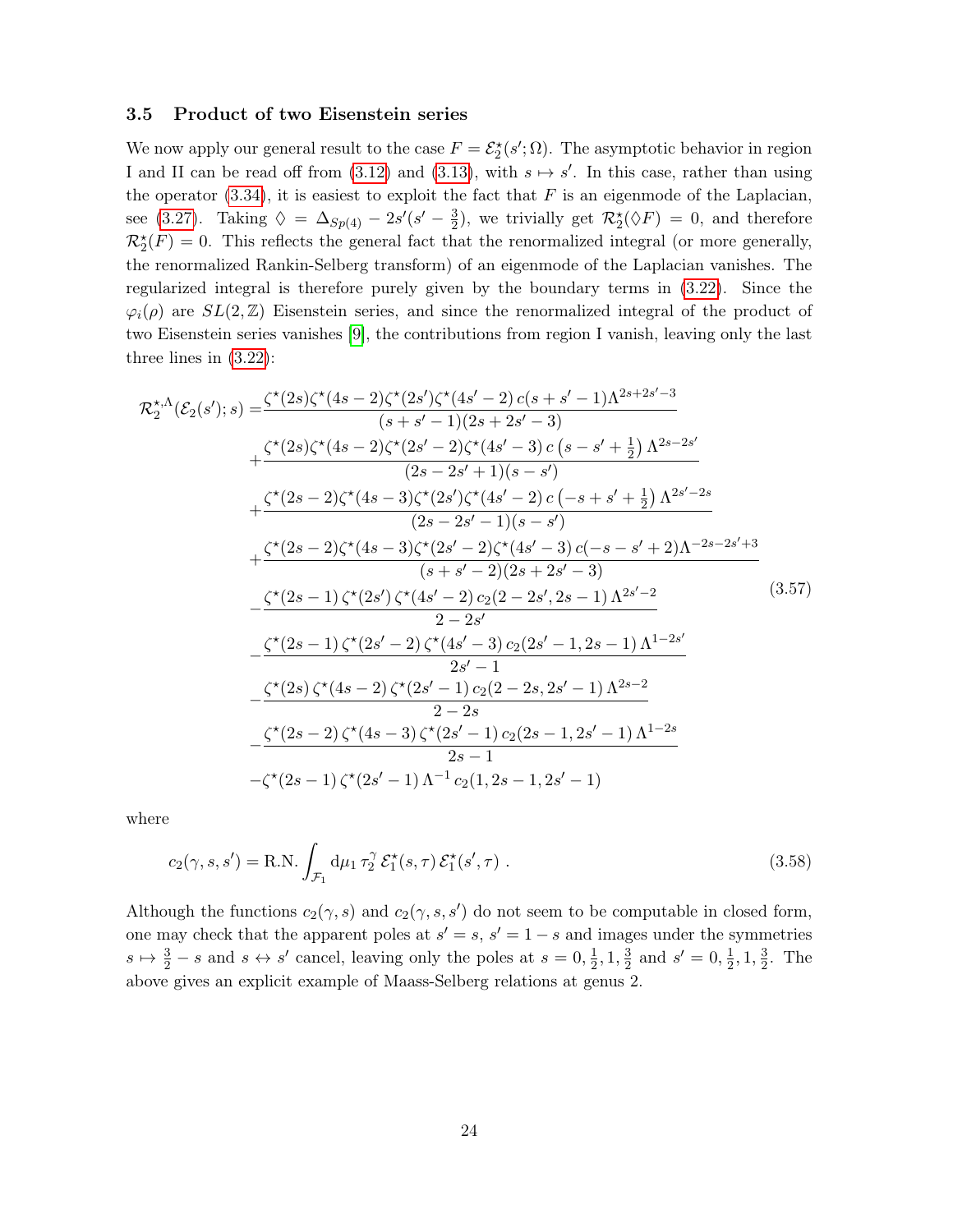## <span id="page-25-0"></span>4 Degree three

We now turn to the case of Siegel modular forms of degree three, with at most polynomial growth at the cusp. As before, our aim is to define the renormalized integral

<span id="page-25-4"></span>
$$
\mathcal{R}_3^{\star}(F,s) = \text{R.N.} \int_{\mathcal{F}_3} d\mu_3 \, \mathcal{E}_3^{\star}(s,\Omega) \, F(\Omega) \,, \tag{4.1}
$$

and relate it to the generalized Mellin transform of the zero-th Fourier coefficient  $F^{(0)}(\Omega_2)$ , defined with a suitable subtraction.

## <span id="page-25-1"></span>4.1 Regularizing the divergences

Our first task is to understand the possible sources of divergence in the integral [\(3.1\)](#page-10-2). For this we choose a fundamental domain  $\mathcal{F}_3$  defined by

(1) 
$$
-\frac{1}{2} < \text{Re}(\Omega_{IJ}) \le \frac{1}{2}
$$
  
\n(2)  $\text{Im}(\Omega) \in \mathcal{F}_{PGL(3,\mathbb{Z})}$   
\n(3)  $|C\Omega + D| > 1$  for all  $\begin{pmatrix} A & B \\ C & D \end{pmatrix} \in Sp(6,\mathbb{Z})$  (4.2)

where  $\mathcal{F}_{PGL(3,\mathbb{Z})}$  is a fundamental domain for the action of  $PGL(3,\mathbb{Z})$  on the space of positive definite symmetric matrices of rank 3. Various distinct fundamental domains are discussed in the literature [\[40–](#page-52-8)[42\]](#page-52-9), however we shall find it convenient to use the one which appears in the maximal degeneration described by the tetrahedron three-loop diagram (see Figure [3\)](#page-26-0). Indeed, it follows from the Torelli and Schottky theorems for metric graphs in [\[43,](#page-52-10)[44\]](#page-52-11) that any generic positive definite rank 3 matrix can be uniquely conjugated by an element of  $GL(3,\mathbb{Z})$ into the period matrix of the tetrahedron diagram,<sup>[6](#page-0-0)</sup>

<span id="page-25-2"></span>
$$
\Omega_2 = \begin{pmatrix} L_1 + L_2 + R_3 & -L_2 & -L_1 \\ -L_2 & L_2 + L_3 + R_1 & -L_3 \\ -L_1 & -L_3 & L_1 + L_3 + R_2 \end{pmatrix},
$$
\n(4.3)

up to an automorphism of this diagram. Since the symmetry group of the tetrahedron is  $\sigma_4$ , which acts by permuting the 4 faces, we can fix this symmetry by requiring that the sum of length of the edges of each face be ordered,

<span id="page-25-3"></span>
$$
L_1 + L_2 + R_3 < L_2 + L_3 + R_1 < L_1 + L_3 + R_2 < R_1 + R_2 + R_3 \tag{4.4}
$$

 $6$ The tetrahedron diagram is one of the five diagrams which appear in the maximal degenerations of a genus 3 Riemann surface (see e.g. Figure 1 in [\[37\]](#page-52-5)). The period matrix of the other four lie in lower dimensional cells of the moduli space of tropical Abelian varieties of dimension 3. See [\[45\]](#page-52-12) for a discussion of the relevance of tropical geometry for string amplitudes.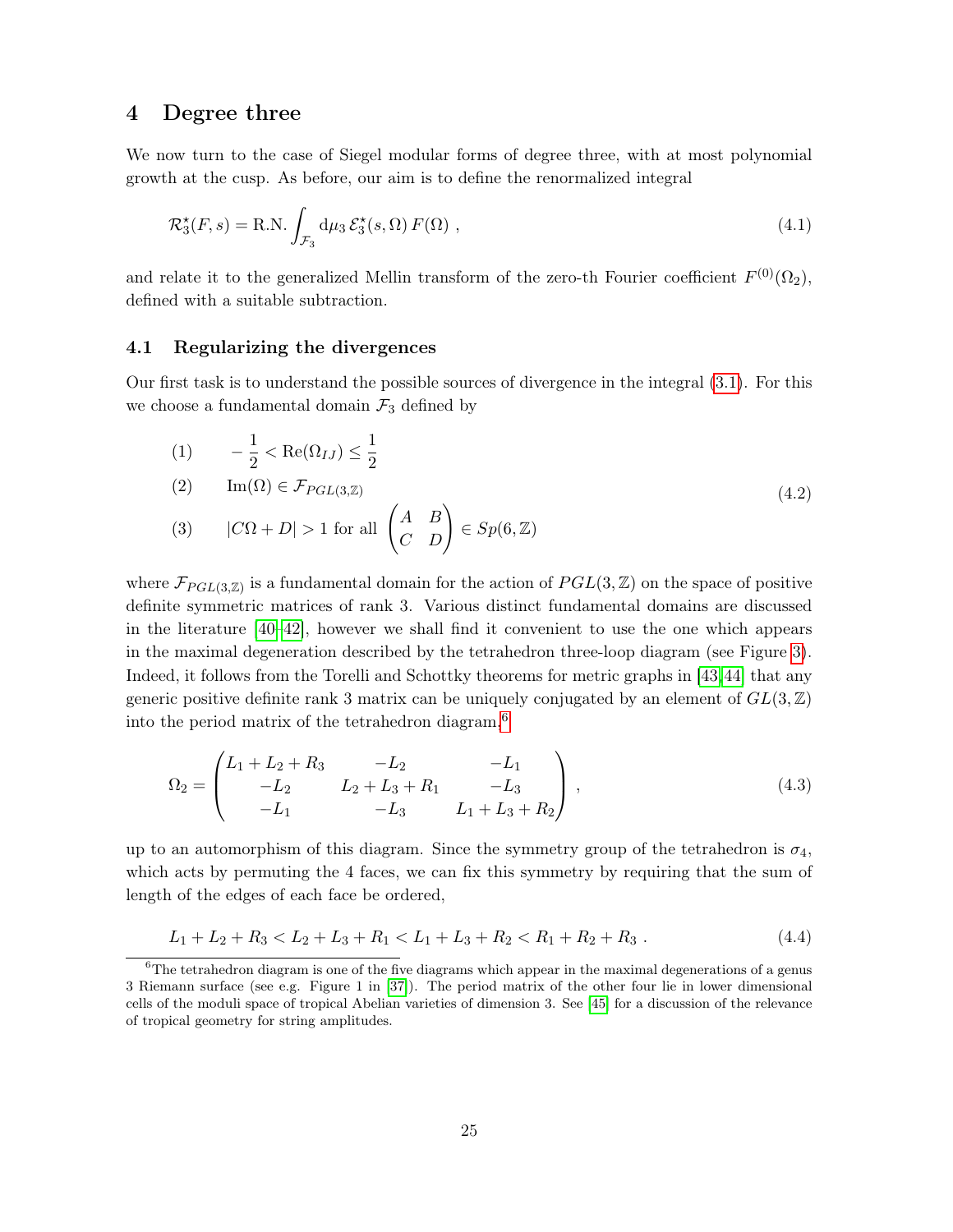

<span id="page-26-0"></span>Figure 3: Tetrahedron three-loop diagram, and its one-loop, two-loop and three-loop counterterms, corresponding to the regions III, II, I, 0 defined in [\(4.19\)](#page-29-1).

Thus, we choose for  $\mathcal{F}_{PGL(3,\mathbb{Z})}$  the space of all matrices  $(4.3)$  where  $L_i, R_i$  are positive real variables such that [\(4.4\)](#page-25-3) is obeyed. The integration measure is normalized as in [\[27\]](#page-51-7),

$$
d\mu_3(\Omega) = \frac{\prod_{I \le J} d \operatorname{Re}(\Omega_{IJ}) d \operatorname{Im}(\Omega_{IJ})}{|\Omega_2|^4},
$$
\n(4.5)

so that the volume of the fundamental domain  $\mathcal{F}_3$  is  $\mathcal{V}_3 = 2\zeta^*(2)\zeta^*(4)\zeta^*(6) = \frac{\pi^6}{127575}$ .

The first source of divergences is the region I where  $\text{Im}(\Omega_{33})$  is scaled to infinity, keeping the other entries in  $\Omega$  fixed (or equivalently,  $R_2 \to \infty$  keeping  $R_1, R_3, L_1, L_2, L_3$  fixed). In this region, it is convenient to parametrize

<span id="page-26-1"></span>
$$
\Omega = \begin{pmatrix} \tilde{\Omega} & \tilde{\Omega} \tilde{u}_2 + \tilde{u}_1 \\ \tilde{u}_2^t \tilde{\Omega} + \tilde{u}_1^t & t_1 + \mathrm{i} (t + \tilde{u}_2^t \tilde{\Omega}_2 \tilde{u}_2) \end{pmatrix} , \tag{4.6}
$$

where  $t \in \mathbb{R}^+, \tilde{\Omega} \in \mathcal{H}_2$ ,  $(\tilde{u}_1, \tilde{u}_2, t_1) \in \mathbb{R}^5$ , so that the region of interest is  $t \to \infty$ , keeping  $\Omega, \tilde{u}_1, \tilde{u}_2, t_1$  finite. In the language of string theory, the region  $t \to \infty$  is responsible for oneloop infrared subdivergences, with the parameter  $t$  being interpreted as the Schwinger time parameter around the loop. Since the stabilizer of the cusp  $t = \infty$  is  $Sp(4, \mathbb{Z}) \ltimes \mathbb{Z}^4 \ltimes \mathbb{Z}$ , the fundamental domain  $\mathcal{F}_3$  simplifies in this limit to  $\mathbb{R}^+ \times \mathcal{F}_2 \times [-\frac{1}{2}]$  $\frac{1}{2}, \frac{1}{2}$  $\frac{1}{2}]^4/\mathbb{Z}_2 \times [-\frac{1}{2}]$  $\frac{1}{2}, \frac{1}{2}$  $\frac{1}{2}$ , where the center  $\mathbb{Z}_2$  of  $Sp(4,\mathbb{Z})$  acts by flipping the sign of  $(\tilde{u}_1, \tilde{u}_2)$ . In the coordinates [\(3.5\)](#page-11-1), the integration measure becomes

<span id="page-26-2"></span>
$$
d\mu_3 = \frac{dt}{t^4} d\mu_2(\tilde{\Omega}) d^2 \tilde{u}_1 d^2 \tilde{u}_2 dt_1 , \qquad (4.7)
$$

where  $d\mu_2(\Omega)$  is the measure defined in [\(3.4\)](#page-11-2).

The second source of divergences is the region II where the  $2 \times 2$  submatrix Im  $\begin{pmatrix} \Omega_{22} & \Omega_{23} \\ \Omega_{23} & \Omega_{33} \end{pmatrix}$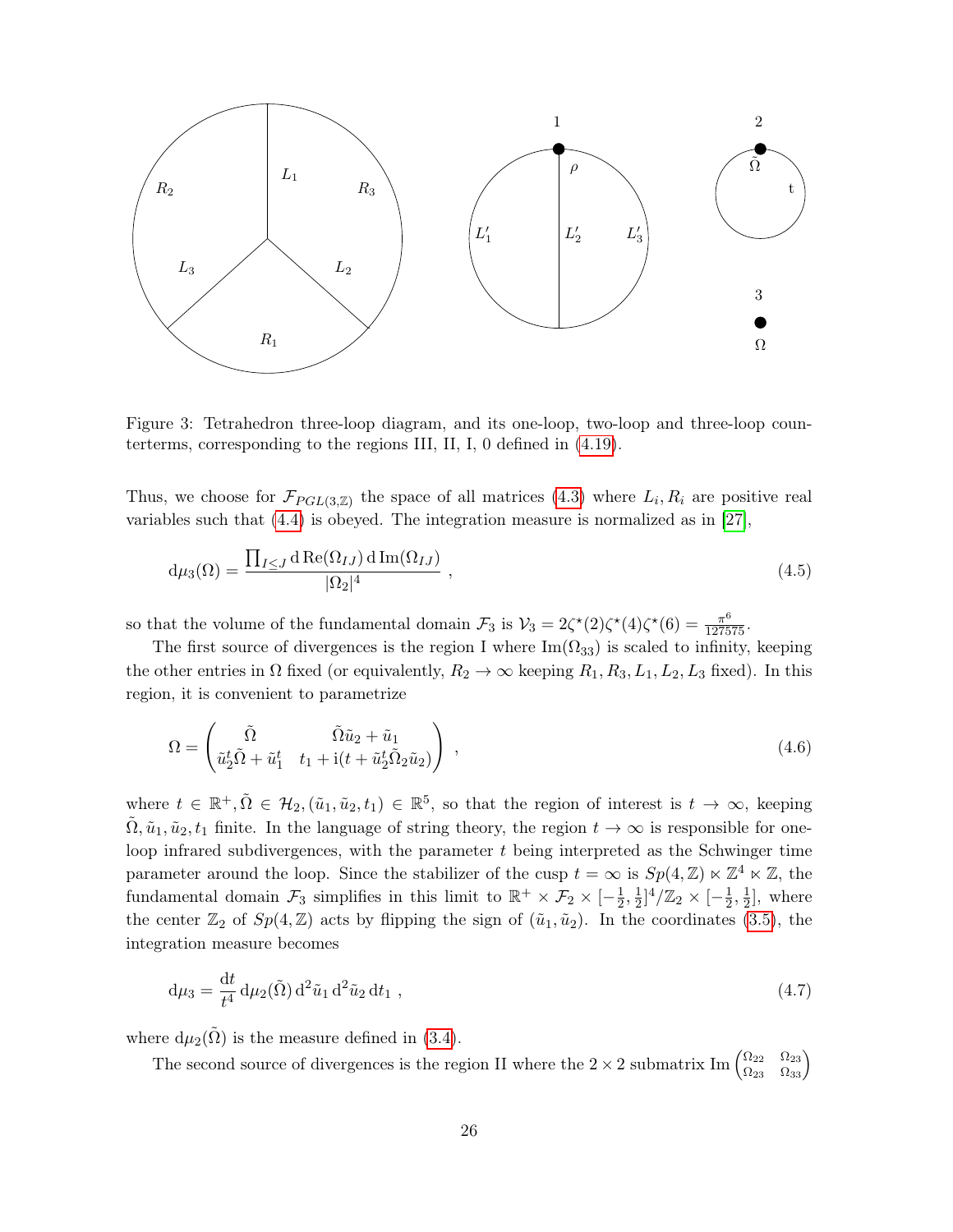scales to infinity (or equivalently,  $R_1, R_2, L_3 \to \infty$ , keeping  $L_1, L_2, R_3$  fixed). In the language of string theory, this region is responsible for two-loop infrared subdivergences. In this region, it is useful to parametrize

<span id="page-27-0"></span>
$$
\Omega = \begin{pmatrix} \rho & \rho u_2 - u_1 \\ u_2^t \rho - u_1^t & t_1 + i(t_2 + u_2^t \rho_2 u_2) \end{pmatrix} , \quad t_2 = \frac{1}{V\tau_2} \begin{pmatrix} 1 & \tau_1 \\ \tau_1 & |\tau|^2 \end{pmatrix} , \tag{4.8}
$$

with  $\rho \in \mathcal{H}_1$ ,  $\tau \in \mathcal{H}_1$ ,  $V \in \mathbb{R}^+$ ,  $(u_1, u_2) \in \mathbb{R}^4$ , and  $t_1$  is a two-by-two symmetric matrix. The stabilizer of the cusp  $V \to 0$  is  $[Sp(2, \mathbb{Z}) \times GL(2, \mathbb{Z})] / \mathbb{Z}_2 \ltimes \mathbb{Z}^4 \ltimes \mathbb{Z}^3$ , where the first two factors act by fractional linear transformations on  $\rho$  and  $\tau$ , respectively, and the last two factors by integer translations of  $(u_1, u_2, t_1)$ . Therefore, in the region  $V \to 0$  the fundamental domain  $\mathcal{F}_3$  reduces to  $\mathbb{R}^+ \times \mathcal{F}_1 \times (\mathcal{F}_1/\mathbb{Z}_2) \times [-\frac{1}{2}]$  $\frac{1}{2}, \frac{1}{2}$  $\frac{1}{2}]^4/\mathbb{Z}_2 \times [-\frac{1}{2}]$  $\frac{1}{2}, \frac{1}{2}$  $\frac{1}{2}$ <sup>3</sup>. In this domain, the matrix  $t_2$  can be understood as the period matrix of a two-loop sunset diagram (see Figure [3\)](#page-26-0),

$$
t_2 = \begin{pmatrix} L'_1 + L'_2 & -L'_2 \\ -L'_2 & L'_3 + L'_2 \end{pmatrix} , \quad 0 < L'_2 < L'_1 < L'_3 . \tag{4.9}
$$

The locus  $\tau_1 = 0$  corresponds to the separating degeneration limit for the two-loop sunset subdiagram. In the coordinates [\(4.8\)](#page-27-0), the integration measure becomes

<span id="page-27-1"></span>
$$
d\mu_3(\Omega) = 2 V^4 dV d\mu_1(\tau) d\mu_1(\rho) d^3 t_1 d^2 u_1 d^2 u_2.
$$
\n(4.10)

Finally, the third source of divergences is the region III where all entries in  $\Omega_2$  scale to infinity, keeping  $\Omega_1$  fixed, corresponding to primitive three-loop divergences. In this region it is useful to parametrize

$$
\Omega = \Omega_1 + i\mathcal{V}^{-1}\,\hat{\Omega}_2\,,\tag{4.11}
$$

where  $\hat{\Omega}_2$  is an element of  $SL(3)/SO(3)$  in Iwasawa parametrization,

$$
\Omega_2 = \mathcal{V}^{-1} \begin{pmatrix} \frac{1}{L^2} & \frac{A_1}{L^2} & \frac{A_2}{L^2} \\ \frac{A_1}{L^2} & \frac{L}{\tau_2} + \frac{A_1^2}{L^2} & \frac{L\tau_1}{\tau_2} + \frac{A_1 A_2}{L^2} \\ \frac{A_2}{L^2} & \frac{L\tau_1}{\tau_2} + \frac{A_1 A_2}{L^2} & \frac{L|\tau|^2}{\tau_2} + \frac{A_2^2}{L^2} \end{pmatrix} . \tag{4.12}
$$

The stabilizer of the cusp is the parabolic subgroup  $PGL(3, \mathbb{Z}) \ltimes \mathbb{Z}^6$ , where the second factor acts by integer translation of the entries in  $\Omega_1$ . Therefore, in the region  $\mathcal{V} \to 0$ , the fundamental domain  $\mathcal{F}_3$  reduces to  $\mathbb{R}^+ \times \hat{\mathcal{F}}_{PGL(3,\mathbb{Z})} \times [-\frac{1}{2}]$  $\frac{1}{2}, \frac{1}{2}$  $\frac{1}{2}$ <sup>6</sup>, where  $\hat{\mathcal{F}}_{PGL(3,\mathbb{Z})} = \mathcal{F}_{PGL(3,\mathbb{Z})} \cap \{|\Omega_2| = 1\}$  is a fundamental domain of the action of  $PGL(3, \mathbb{Z})$  on the space of unimodular positive definite matrices. The integration measure in these variables is

<span id="page-27-2"></span>
$$
d\mu_3(\Omega) = 6\mathcal{V}^5 d\mathcal{V} d\hat{\mu}_3 d^6 \Omega_1 , \qquad (4.13)
$$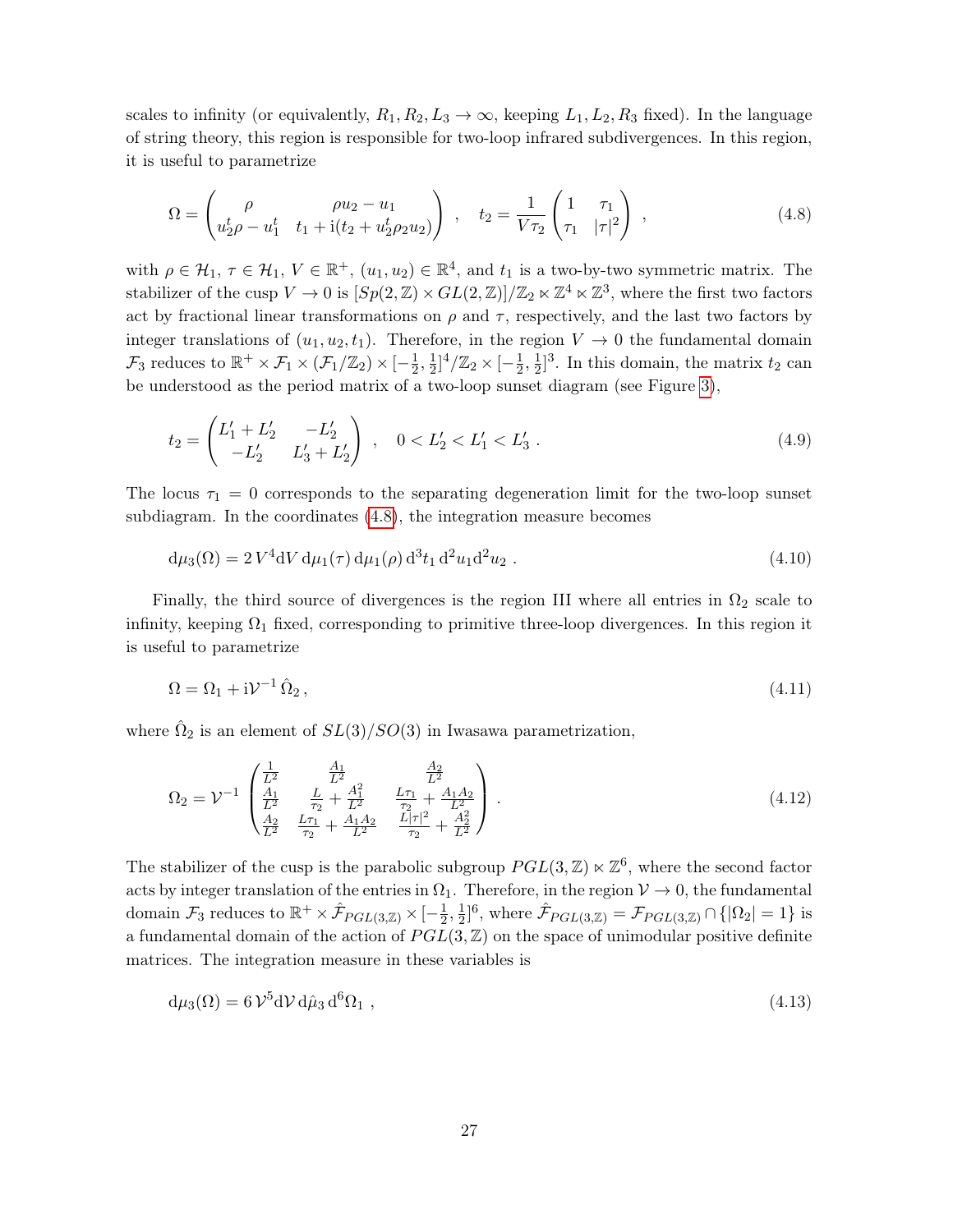where

<span id="page-28-0"></span>
$$
d\hat{\mu}_3 = \frac{dL}{L^4} \frac{d\tau_1 d\tau_2}{\tau_2^2} dA_1 dA_2, \qquad (4.14)
$$

is the invariant measure on  $\hat{\mathcal{F}}_{PGL(3,\mathbb{Z})}$ , normalized so that  $\int_{\hat{\mathcal{F}}_{PGL(3,\mathbb{Z})}} d\hat{\mu}_3 = \frac{1}{2}$  $\frac{1}{2}\zeta^*(2)\zeta^*(3)$  [\[40\]](#page-52-8).

The region III itself admits two higher-codimension cusps, corresponding to i)  $Y_{11} \ll Y_{22} \sim$ Y<sub>33</sub>, and ii)  $Y_{11} \sim Y_{22} \ll Y_{33}$ . The first cusp corresponds to  $L \to \infty$  keeping  $\tau$  fixed. In this  $\text{limit}, PGL(3, \mathbb{Z}) \text{ is broken to } GL(2, \mathbb{Z}) \ltimes \mathbb{Z}^2 \text{, so } \hat{\mathcal{F}}_{PGL(3, \mathbb{Z})} \text{ reduces to } \mathbb{R}^+ \times (\mathcal{F}_1/\mathbb{Z}_2) \times [0, 1]^2/\mathbb{Z}_2 \text{,}$ where the three factors correspond to the variables  $L, \tau, (A_1, A_2)$ . In order to study the cusp ii), it is useful to change variables to

<span id="page-28-1"></span>
$$
L' = \sqrt{L\tau_2} \ , \quad \tau' = -A_1 + i\sqrt{\frac{L^3}{\tau_2}} \ , \quad A'_1 = -\tau_1 \ , \quad A'_2 = A_1\tau_1 - A_2 \ . \tag{4.15}
$$

The measure [\(4.14\)](#page-28-0) takes the same form in primed coordinates, reflecting the fact that [\(4.15\)](#page-28-1) acts as an outer automorphism  $\hat{\Omega}_2 \mapsto \sigma \hat{\Omega}_2^{-1} \sigma^T$ , with  $\sigma$  being the permutation ma- $\text{trix} \begin{pmatrix} 0 & 0 & 1 \\ 0 & 1 & 0 \end{pmatrix}$ 0 1 0  $\begin{pmatrix} 0 & 0 & 1 \\ 0 & 1 & 0 \\ 1 & 0 & 0 \end{pmatrix}$ The second cusp then corresponds to  $L' \to \infty$  keeping  $\tau'$  fixed, so that  $\hat{\mathcal{F}}_{PGL(3,\mathbb{Z})}$  reduces again to  $\mathbb{R}^+\times(\mathcal{F}_1/\mathbb{Z}_2)\times[0,1]^2/\mathbb{Z}_2$ , where the three factors correspond to the variables  $L', \tau', (A'_1, A'_2)$ . These two cusps intersect when  $Y_{11} \ll Y_{22} \ll Y_{33}$ , corresponding to  $L \gg \tau_2^{1/3} \gg 1$ , or equivalently  $L' \gg \tau_2'^{1/3} \gg 1$ .

In addition, region III contains loci where one the Schwinger parameters  $L_i, R_i$  is scaled to zero:

<span id="page-28-2"></span>
$$
L_1 \to 0: A_2 \to 0, \qquad R_1 \to 0: A_1(1 + A_1 + A_2) + \frac{L^3}{\tau_2}(1 + \tau_1) = 0
$$
  
\n
$$
L_2 \to 0: A_1 \to 0, \qquad R_2 \to 0: A_2(1 + A_1 + A_2) + \frac{L^3}{\tau_2}(|\tau|^2 + \tau_1) = 0 \quad (4.16)
$$
  
\n
$$
L_3 \to 0: A_1A_2 + \frac{L^3\tau_1}{\tau_2} \to 0, \qquad R_3 \to 0: A_1 + A_2 = 1
$$

These loci all correspond to the descendent of the tetrahedron diagram in Figure [1.](#page-5-0) They are also obtained by degenerating the three-loop ladder diagram on the top row. The latter being two-particle reducible, it corresponds to a double separating degeneration of the Riemann surface. According to our assumptions about the integrand, the loci [\(4.16\)](#page-28-2) do not generate further infrared divergences. Intersections of these loci generate further degenerations of the tetrahedron diagram, which do not contribute to infrared divergences.

In order to regulate all divergences, it is therefore be sufficient to enforce a cut-off on the largest element in [\(4.4\)](#page-25-3). More conveniently, we shall define the truncated fundamental domain as

<span id="page-28-3"></span>
$$
\mathcal{F}_3^{\Lambda} = \mathcal{F}_3 \cap \{t < \Lambda\} \tag{4.17}
$$

where  $t$  is the variable defined in  $(4.6)$ , and define the regularized integral by

$$
\mathcal{R}_3^{\star,\Lambda}(s) = \int_{\mathcal{F}_3^{\Lambda}} d\mu_3 \, \mathcal{E}_3^{\star}(s,\Omega) \, F(\Omega) \; . \tag{4.18}
$$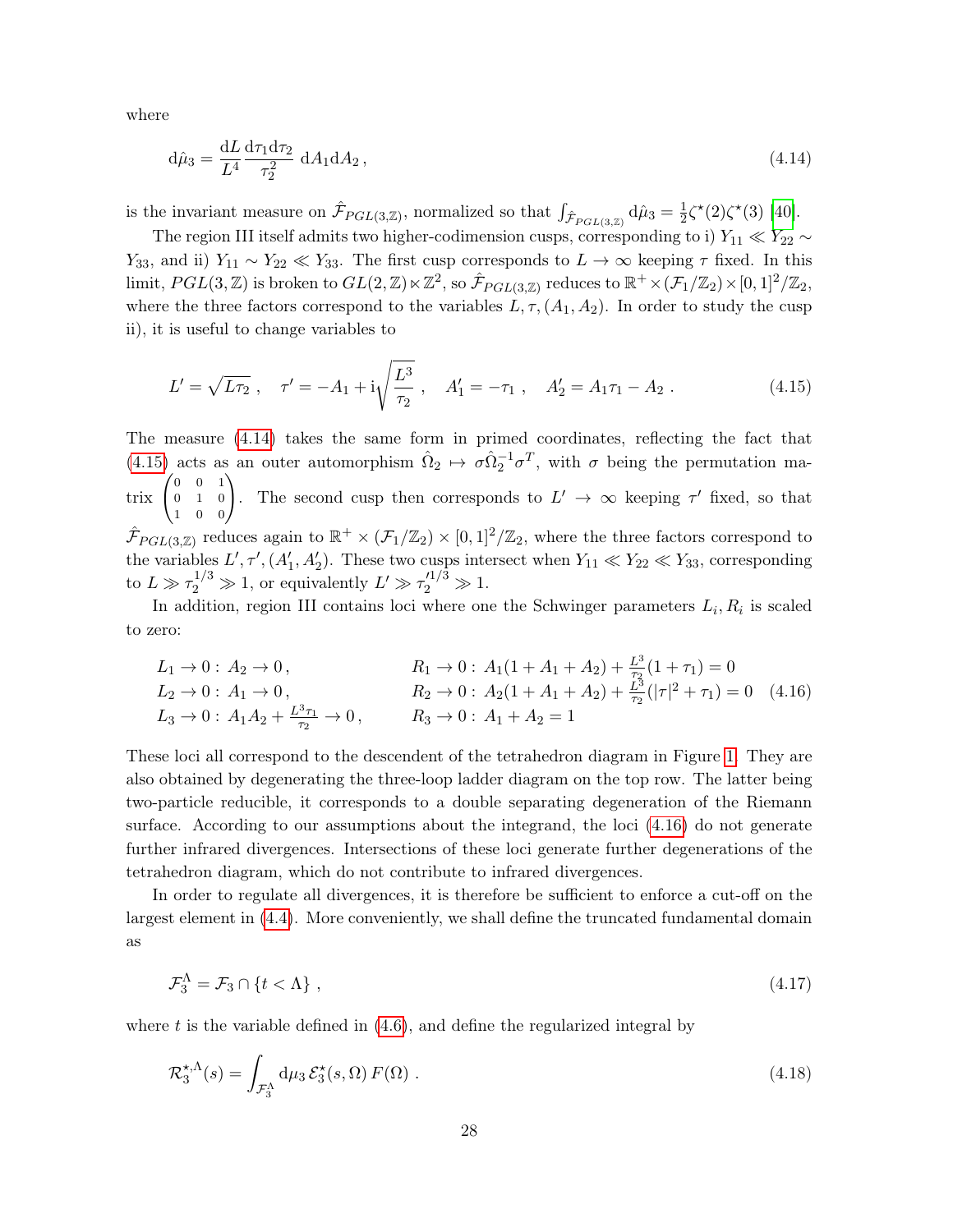In order to disentangle overlapping divergences and extract the polynomial dependence on  $\Lambda$ , we shall further split the integration domain into 4 regions, schematically

<span id="page-29-1"></span>
$$
\mathcal{F}_3^0 = \mathcal{F}_3 \cap \{ Y_{11} \le Y_{22} \le Y_{33} \le \Lambda_1 \}, \n\mathcal{F}_3^I = \mathcal{F}_3 \cap \{ Y_{11} \le Y_{22} \le \Lambda_1 \le Y_{33} \le \Lambda \}, \n\mathcal{F}_3^{II} = \mathcal{F}_3 \cap \{ Y_{11} \le \Lambda_1 \le Y_{22} \le Y_{33} \le \Lambda \}, \n\mathcal{F}_3^{III} = \mathcal{F}_3 \cap \{ \Lambda_1 \le Y_{11} \le Y_{22} \le Y_{33} \le \Lambda \}.
$$
\n(4.19)

In region I, t is therefore bounded by  $\Lambda$ , while  $\tilde{\Omega}$  lies in  $\mathcal{F}_2^{\Lambda_1}$ . In region II,

$$
\rho \in \mathcal{F}_1^{\Lambda_1} \;, \quad \tau \in \mathcal{F}_1^{\sqrt{\Lambda/\Lambda_1}} \;, \quad \frac{\tau_2}{\Lambda} < V < \frac{1}{\tau_2 \Lambda_1} \;. \tag{4.20}
$$

Finally, in region III, for a purely imaginary diagonal period matrix, the range of the variables  $V, L, \tau_2$  is given by

$$
1 \leq \tau_2 \leq \sqrt{\frac{\Lambda}{\Lambda_1}}, \quad \tau_2 < L^3 < \frac{\Lambda}{\tau_2 \Lambda_1}, \quad \frac{L\tau_2}{\Lambda} < \mathcal{V} < \frac{1}{\Lambda_1 L^2} \tag{4.21}
$$

Clearly, the dependence on  $\Lambda_1$  cancels when summing over all regions 0, I, II, III. We shall, henceforth, explicitly display only  $\Lambda$  dependent terms.

#### <span id="page-29-0"></span>4.2 Renormalizing the integral

Having defined the regularized integral [\(4.18\)](#page-28-3), we shall now define the renormalized integral [\(4.1\)](#page-25-4) by subtracting the terms which diverge as the cut-off is removed. For this we need to make assumptions on the behavior of the integrand near the cusps. First, we recall the behavior of the Eisenstein series  $\mathcal{E}_{3}^{\star}(s, \Omega)$  in region I,

$$
\mathcal{E}_3^{\star}(s,\Omega) \to t^s \mathcal{E}_2^{\star}(s,\tilde{\Omega}) + t^{2-s} \mathcal{E}_2^{\star}(s - \frac{1}{2},\tilde{\Omega}) ,\qquad(4.22)
$$

in region II,

$$
\mathcal{E}_{3}^{\star}(s,\Omega) \to V^{-2s} \zeta^{\star}(4s-2) \mathcal{E}_{1}^{\star}(s,\rho) + V^{2s-4} \zeta^{\star}(4s-5) \mathcal{E}_{1}^{\star}(s-1,\rho) + V^{-3/2} \mathcal{E}_{1}^{\star}(2s-\frac{3}{2},\tau) \mathcal{E}_{1}^{\star}(s-\frac{1}{2},\rho),
$$
\n(4.23)

and finally in region III,

$$
\mathcal{E}_{3}^{\star}(s,\Omega) \rightarrow \zeta^{\star}(2s)\zeta^{\star}(4s-2)\mathcal{V}^{-3s} + \zeta^{\star}(2s-3)\zeta^{\star}(4s-5)\mathcal{V}^{3s-6} \n+ \zeta^{\star}(2s-1)\mathcal{V}^{-s-1}\mathcal{E}_{V}^{\star;SL(3,\mathbb{Z})}\left(2s-1,\hat{\Omega}_{2}\right) \n+ \zeta^{\star}(2s-2)\mathcal{V}^{s-3}\mathcal{E}_{\Lambda^{2}V}^{\star;SL(3,\mathbb{Z})}\left(2s-\frac{3}{2},\hat{\Omega}_{2}\right),
$$
\n(4.24)

where  $\mathcal{E}_V^{\star;SL(3,\mathbb{Z})}$  $\mathcal{L}_{V}^{(S, Z, \mathbb{Z})}(s', \hat{\Omega}_2)$  and  $\mathcal{E}_{\Lambda^2 V}^{*, SL(3, \mathbb{Z})}$  $\chi^{\star;SL(3,\mathbb{Z})}_{\Lambda^2 V}$  (s',  $\hat{\Omega}_2$ ) are Eisenstein series for  $SL(3,\mathbb{Z})$ , attached to the fundamental and anti-fundamental representations, respectively. They are meromorphic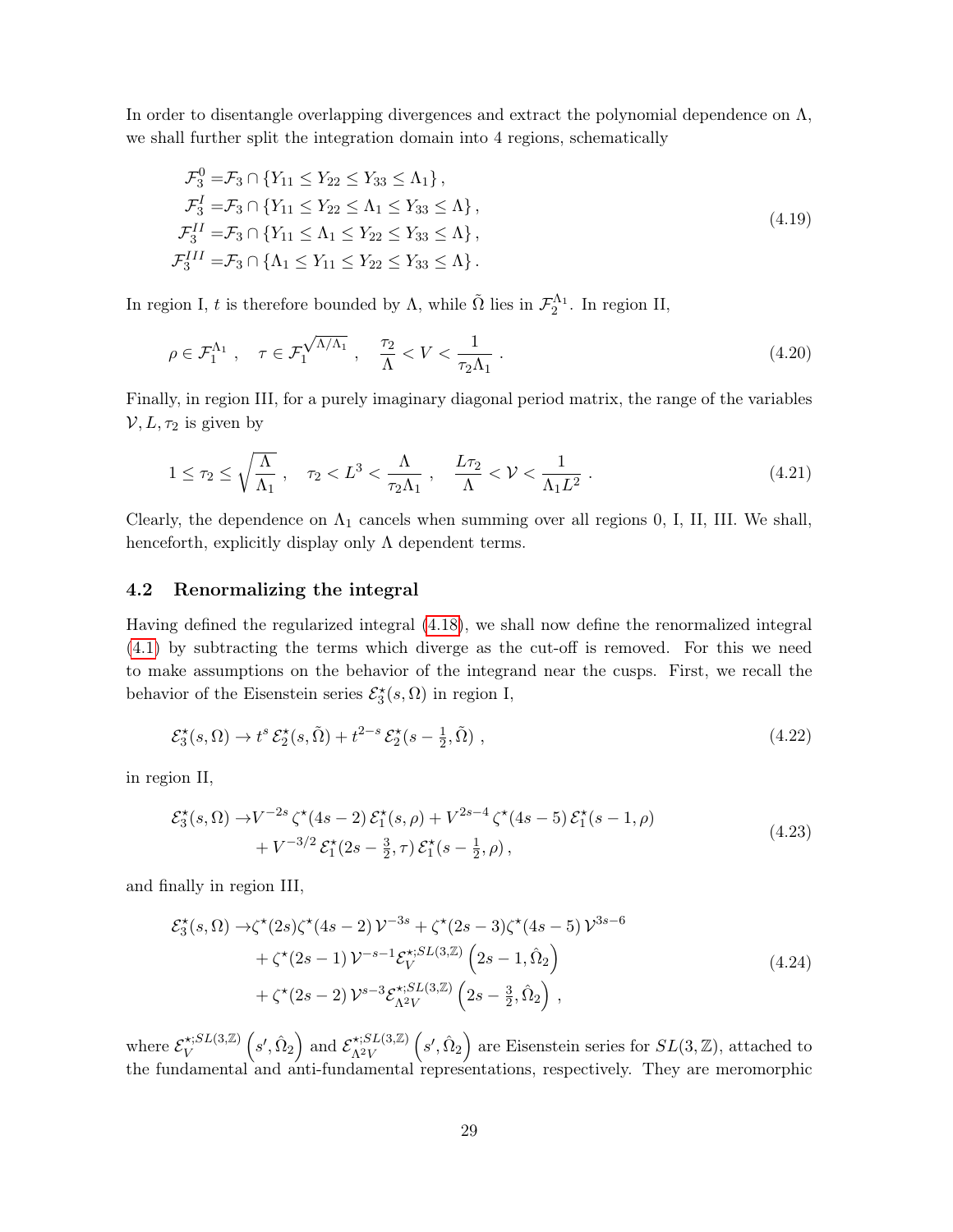functions of s', with a simple pole at  $s' = 0$  and  $s' = \frac{3}{2}$  $\frac{3}{2}$ , and are exchanged under  $s' \mapsto \frac{3}{2} - s'$ .

We shall assume that similarly to the Eisenstein series  $\mathcal{E}_3^*$ , the function  $F(\Omega)$  is regular in the bulk of the Siegel upper-half plane, but has at most polynomial growth near the cusps. Namely, we assume that  $F$  behaves in region I as

<span id="page-30-0"></span>
$$
F(\Omega) = \varphi + \mathcal{O}(t^{-N}) \qquad \forall N > 0 \;, \quad \varphi = \sum_{i=1}^{\ell} t^{\sigma_i} \varphi_i(\tilde{\Omega}) \;, \tag{4.25}
$$

where  $\varphi_i(\tilde{\Omega})$  is a Siegel modular function of degree 2, satisfying the same assumptions as  $F(\Omega)$ in  $(3.14)$  and  $(3.15)$ ; in region II, as

$$
F(\Omega) = \tilde{\varphi} + \mathcal{O}(V^N) \qquad \forall N > 0 \;, \quad \tilde{\varphi} = \sum_{j=1}^{\tilde{\ell}} V^{\alpha_j} \tilde{\varphi}_j(\tau) \tilde{\varphi}'_j(\rho) \,, \tag{4.26}
$$

where  $\tilde{\varphi}_j(\tau)$ ,  $\tilde{\varphi}'_j(\rho)$  are modular functions under  $PGL(2,\mathbb{Z})$  and  $SL(2,\mathbb{Z})$  with polynomial growth at the cusps  $\tau \to i\infty$  and  $\rho \to i\infty$ , with  $\tilde{\varphi}_j(\tau)$  smooth on the separating degeneration locus  $\tau_1 = 0$  and on its images under  $PGL(2, \mathbb{Z})$ ; and finally in region III as

<span id="page-30-1"></span>
$$
F(\Omega) = \hat{\varphi} + \mathcal{O}(\mathcal{V}^N) \qquad \forall N > 0 \;, \quad \hat{\varphi} = \sum_{k=1}^{\hat{\ell}} \mathcal{V}^{\gamma_k} \hat{\varphi}_k(\hat{\Omega}_2) \,, \tag{4.27}
$$

where  $\hat{\varphi}_k(\hat{\Omega}_2)$  is a modular function on  $\mathcal{F}_{PGL(3,\mathbb{Z})}$ , with polynomial growth at the cusps  $L\to\infty$ and  $L' \to \infty$ , and regular at the loci [\(4.16\)](#page-28-2) and their images under  $PGL(3, \mathbb{Z})$ . Of course, the expansions of  $\varphi_i, \tilde{\varphi}_j$  and  $\hat{\varphi}_k$  at the respective cusps must agree whenever the regimes of validity overlap.

Under these assumptions on the asymptotic behavior of  $F$ , it is now straightforward to extract the leading dependence of the regularized integral [\(4.18\)](#page-28-3) on  $\Lambda$  as  $\Lambda \to \infty$ . From region I, we find

$$
\int_{\mathcal{F}_{3}^{\Lambda,I}} d\mu_3 \mathcal{E}_{3}^{\star}(s) F(\Omega) \sim \sum_{i=1}^{\ell} \frac{1}{2} \int_{\Lambda_1}^{\Lambda} \frac{dt}{t^4} \int_{\mathcal{F}_{2}^{\Lambda_1}} d\mu_2 \left[ t^{s+\sigma_i} \mathcal{E}_{2}^{\star}(s,\tilde{\Omega}) + t^{2-s+\sigma_i} \mathcal{E}_{2}^{\star}(s-\frac{1}{2},\tilde{\Omega}) \right] \varphi_i(\tilde{\Omega})
$$
  
\n
$$
= \frac{1}{2} \sum_{i=1}^{\ell} \frac{\Lambda^{s+\sigma_i-3}}{s+\sigma_i-3} \left( \text{R.N.} \int_{\mathcal{F}_2} d\mu_2 \mathcal{E}_{2}^{\star}(s,\tilde{\Omega}) \varphi_i(\tilde{\Omega}) + \dots \right)
$$
  
\n
$$
+ \frac{1}{2} \sum_{i=1}^{\ell} \frac{\Lambda^{\sigma_i-1-s}}{\sigma_i-1-s} \left( \text{R.N.} \int_{\mathcal{F}_2} d\mu_2 \mathcal{E}_{2}^{\star}(s-\frac{1}{2},\tilde{\Omega}) \varphi_i(\tilde{\Omega}) + \dots \right),
$$
\n(4.28)

where the dots stand for  $\Lambda_1$ -dependent terms, which will cancel against contributions from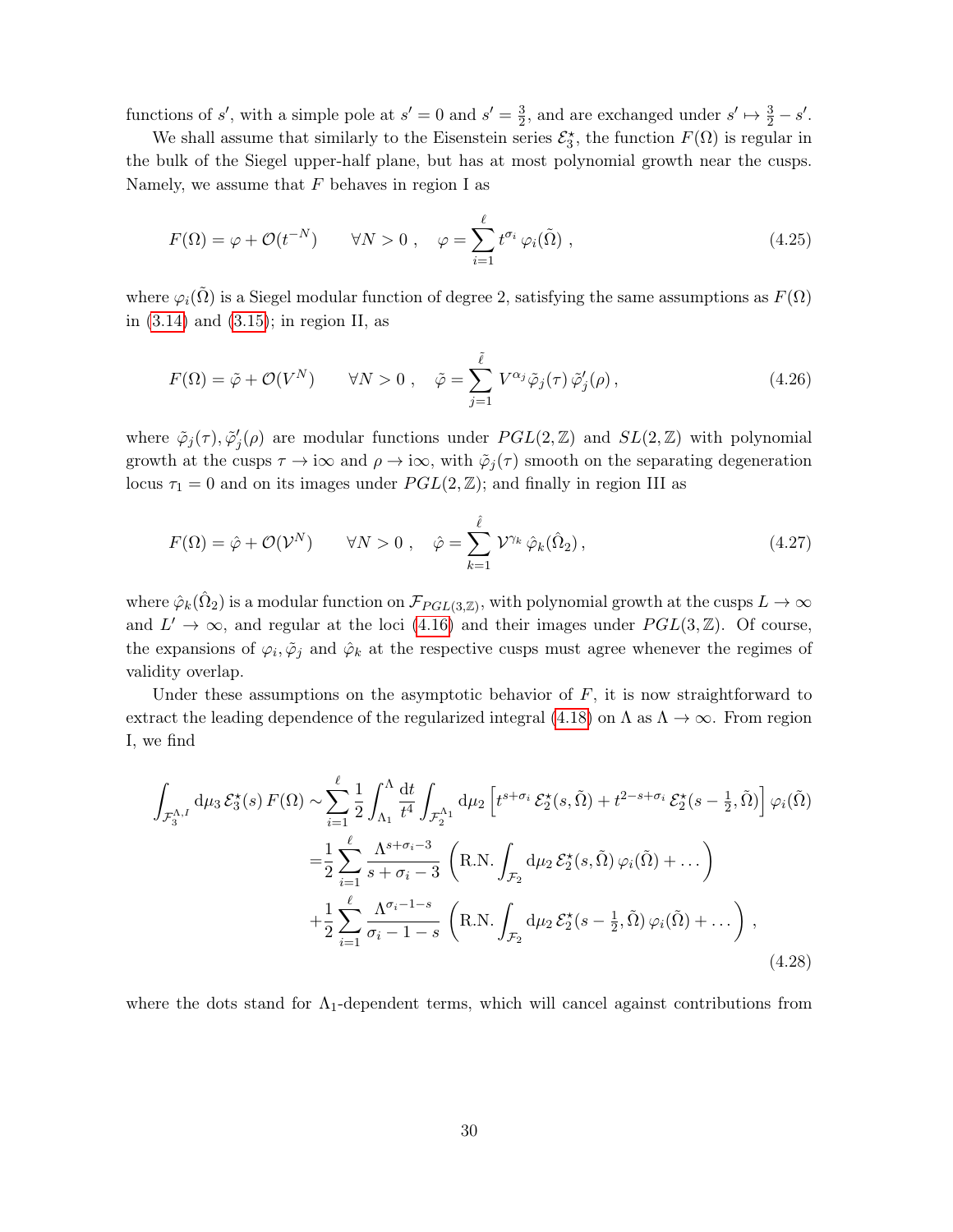region II and III. From region II, we find

$$
\int_{\mathcal{F}_{3}^{\Lambda,I}} d\mu_{3} \mathcal{E}_{3}^{\star}(s) F(\Omega) \sim \frac{1}{2} \sum_{j=1}^{\tilde{\ell}} \int_{\mathcal{F}_{1}^{\Lambda_{1}}} d\mu_{1}(\rho) \int_{\mathcal{F}_{1}^{\sqrt{\Lambda/\Lambda_{1}}} d\mu_{1}(\tau) \int_{\tau_{2}/\Lambda}^{1/(\tau_{2}\Lambda_{1})} dV V^{4+\alpha_{j}} \n\tilde{\varphi}_{j}(\tau) \tilde{\varphi}_{j}^{\prime}(\rho) \left[ V^{-2s} \zeta^{\star}(4s-2) \mathcal{E}_{1}^{\star}(s,\rho) + V^{2s-4} \zeta^{\star}(4s-5) \mathcal{E}_{1}^{\star}(s-1,\rho) \right. \n+ V^{-\frac{3}{2}} \mathcal{E}_{1}^{\star}(2s-\frac{3}{2},\tau) \mathcal{E}_{1}^{\star}(s-\frac{1}{2},\rho) \Biggr] \n= \frac{1}{2} \sum_{j=1}^{\tilde{\ell}} \left[ \frac{\zeta^{\star}(4s-2) \Lambda^{2s-5-\alpha_{j}}}{2s-5-\alpha_{j}} \left( R.N. \int_{\mathcal{F}_{1}} d\mu_{1} \tau_{2}^{5+\alpha_{j}-2s} \tilde{\varphi}_{j}(\tau) \right) \left( R.N. \int_{\mathcal{F}_{1}} d\mu_{1} \mathcal{E}_{1}^{\star}(s) \tilde{\varphi}_{j}^{\prime}(\rho) \right) \right. \n- \frac{\zeta^{\star}(4s-5) \Lambda^{-\alpha_{j}-1-2s}}{2s+\alpha_{j}+1} \left( R.N. \int_{\mathcal{F}_{1}} d\mu_{1} \tau_{2}^{1+\alpha_{j}+2s} \tilde{\varphi}_{j}(\tau) \right) \left( R.N. \int_{\mathcal{F}_{1}} d\mu_{1} \mathcal{E}_{1}^{\star}(s-1) \tilde{\varphi}_{j}^{\prime}(\rho) \right) \n- \frac{\Lambda^{-\alpha_{j}-\frac{7}{2}}}{\alpha_{j}+\frac{7}{2}} \left( R.N. \int_{\mathcal{F}_{1}} d\mu_{1} \tau_{2}^{\alpha_{j}+\frac{7}{2}} \mathcal{E}_{1}^{\star}(2s-\frac{3}{2}) \tilde{\
$$

<span id="page-31-0"></span>Finally, in region III,

$$
\int_{\mathcal{F}_{3}^{\Lambda,III}} d\mu_{3} \mathcal{E}_{3}^{\star}(s) F(\Omega) \sim 6 \sum_{k=1}^{\hat{\ell}} \int_{\hat{\mathcal{F}}_{PGL(3,\mathbb{Z})}} d\hat{\mu}_{3} \int_{L\tau_{2}/\Lambda}^{\infty} \mathcal{V}^{5+\gamma_{k}} d\mathcal{V} \hat{\varphi}_{k}(\hat{\Omega}_{2})
$$
\n
$$
[\zeta^{\star}(2s)\zeta^{\star}(4s-2)\mathcal{V}^{-3s} + \zeta^{\star}(2s-3)\zeta^{\star}(4s-5)\mathcal{V}^{3s-6}
$$
\n
$$
+\zeta^{\star}(2s-1)\mathcal{V}^{-s-1}\mathcal{E}_{V}^{\star;SL(3,\mathbb{Z})}(2s-1) + \zeta^{\star}(2s-2)\mathcal{V}^{s-3}\mathcal{E}_{\Lambda^{2}V}^{\star;SL(3,\mathbb{Z})}(2s-\frac{3}{2})]
$$
\n
$$
=6 \sum_{k=1}^{\hat{\ell}} \left[ \frac{\zeta^{\star}(2s)\zeta^{\star}(4s-2)\Lambda^{3s-\gamma_{k}-6}}{3s-\gamma_{k}-6} \text{R.N.} \int_{\hat{\mathcal{F}}_{PGL(3,\mathbb{Z})}} d\hat{\mu}_{3} (L\tau_{2})^{6+\gamma_{k}-3s} \hat{\varphi}_{k}(\hat{\Omega}_{2}) -\frac{\zeta^{\star}(2s-3)\zeta^{\star}(4s-5)\Lambda^{-3s-\gamma_{k}}}{3s+\gamma_{k}} \text{R.N.} \int_{\hat{\mathcal{F}}_{PGL(3,\mathbb{Z})}} d\hat{\mu}_{3} (L\tau_{2})^{\gamma_{k}+3s} \hat{\varphi}_{k}(\hat{\Omega}_{2}) +\frac{\zeta^{\star}(2s-1)\Lambda^{s-5-\gamma_{k}}}{s-5-\gamma_{k}} \text{R.N.} \int_{\hat{\mathcal{F}}_{PGL(3,\mathbb{Z})}} d\hat{\mu}_{3} (L\tau_{2})^{5+\gamma_{k}-s} \mathcal{E}_{V}^{\star;SL(3,\mathbb{Z})}(2s-1) \hat{\varphi}_{k}(\hat{\Omega}_{2}) +\frac{\zeta^{\star}(2s-2)\Lambda^{-s-3-\gamma_{k}}}{s+3+\gamma_{k}} \text{R.N.} \int_{
$$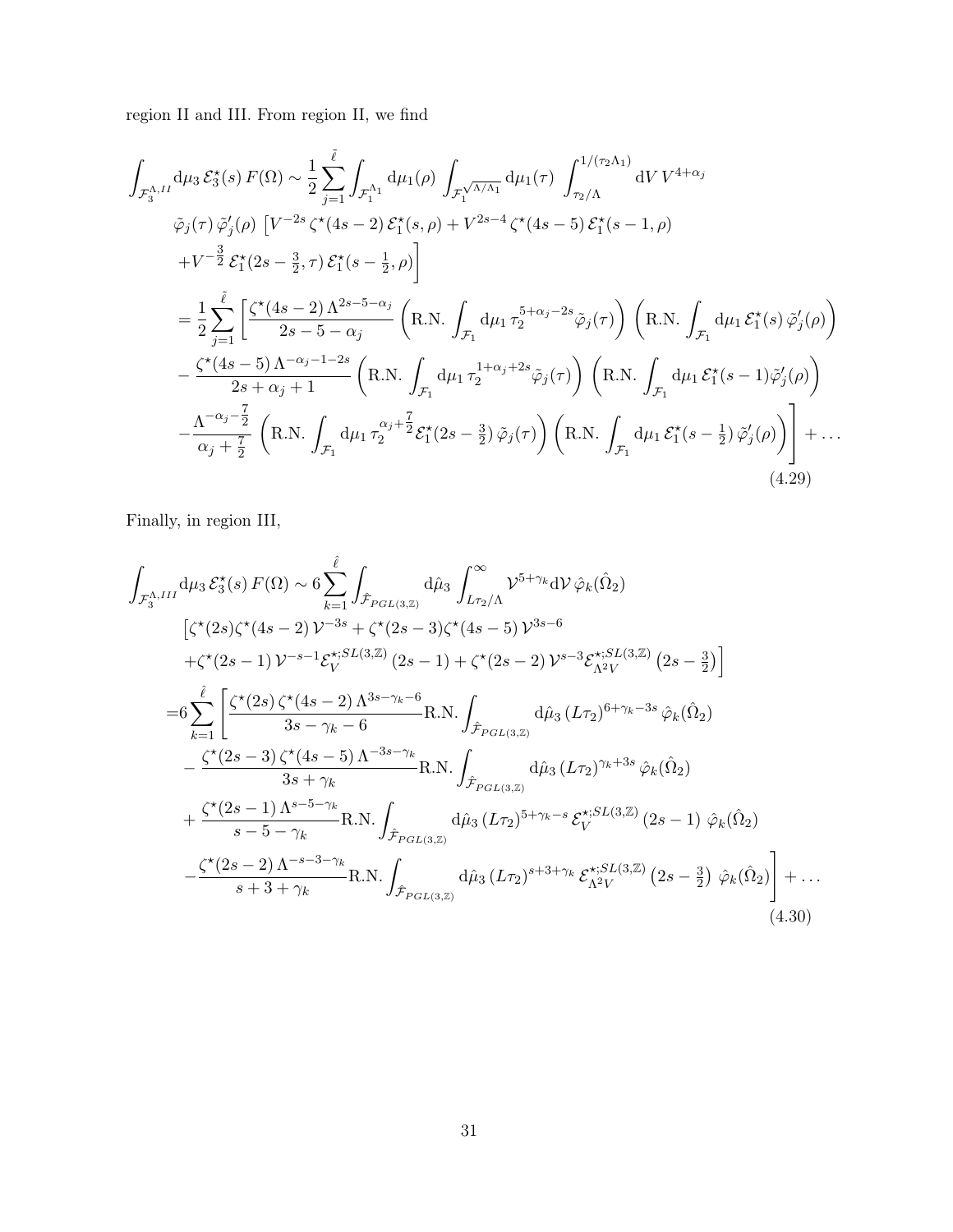We therefore define the renormalized integral by subtracting the divergent terms,

<span id="page-32-1"></span>
$$
\mathcal{R}_{3}^{\star}(F,s) = \lim_{\Delta \to \infty} \left\{ \int_{\mathcal{F}_{3}^{\Lambda}} d\mu_{3} \mathcal{E}_{3}^{\star}(s) F(\Omega) \right.\n- \frac{1}{2} \sum_{i=1}^{\ell} \left[ \frac{\Lambda^{s+\sigma_{i}-3}}{s+\sigma_{i}-3} R.N. \int_{\mathcal{F}_{2}} d\mu_{2} \mathcal{E}_{2}^{\star}(s) \varphi_{i}(\tilde{\Omega}) + \frac{\Lambda^{\sigma_{i}-1-s}}{\sigma_{i}-1-s} R.N. \int_{\mathcal{F}_{2}} d\mu_{2} \mathcal{E}_{2}^{\star}(s-\frac{1}{2}) \varphi_{i}(\tilde{\Omega}) \right] \n- \frac{1}{2} \sum_{j=1}^{\tilde{\ell}} \left[ \frac{\zeta^{\star}(4s-2) \Lambda^{2s-5-\alpha_{j}}}{2s-5-\alpha_{j}} \left( R.N. \int_{\mathcal{F}_{1}} d\mu_{1} \tau_{2}^{5+\alpha_{j}-2s} \tilde{\varphi}_{j}(\tau) \right) \left( R.N. \int_{\mathcal{F}_{1}} d\mu_{1} \mathcal{E}_{1}^{\star}(s) \tilde{\varphi}_{j}^{\prime}(\rho) \right) \right.\n- \frac{\zeta^{\star}(4s-5) \Lambda^{-\alpha_{j}-1-2s}}{2s+\alpha_{j}+1} \left( R.N. \int_{\mathcal{F}_{1}} d\mu_{1} \tau_{2}^{1+\alpha_{j}+2s} \tilde{\varphi}_{j}(\tau) \right) \left( R.N. \int_{\mathcal{F}_{1}} d\mu_{1} \mathcal{E}_{1}^{\star}(s-1) \tilde{\varphi}_{j}^{\prime}(\rho) \right) \n- \frac{\Lambda^{-\alpha_{j}-\frac{7}{2}}}{\alpha_{j}+\frac{7}{2}} \left( R.N. \int_{\mathcal{F}_{1}} d\mu_{1} \tau_{2}^{\alpha_{j}+\frac{7}{2}} \mathcal{E}_{1}^{\star}(2s-\frac{3}{2}) \tilde{\varphi}_{j}(\tau) \right) \left( R.N. \int_{\mathcal{F}_{1}} d\mu_{1} \mathcal{E}_{1}^{\star}(s-\frac{1}{2}) \tilde{\varphi}_{j}^{\prime}(\rho) \right) \right.\n- 6 \sum_{
$$

## <span id="page-32-0"></span>4.3 Constructing  $\Diamond_3$

In this subsection, we construct an invariant differential operator annihilating the non-decaying part of F, in such a way that the right-hand side of [\(4.30\)](#page-31-0), at finite value of  $\Lambda$ , is recognized as  $\int_{\mathcal{F}_3^{\Lambda}} d\mu_3 \mathcal{E}_3^{\star}(s) \, \lozenge F$ , up to a polynomial in s.

## Region I

In analogy with [\(3.25\)](#page-16-2) we introduce the invariant differential operator

<span id="page-32-2"></span>
$$
\begin{split} \lozenge_3(\sigma) =& \Delta_{Sp(6)}^{(6)} - (\sigma - 1)(\sigma - 2)\Delta_{Sp(6)}^{(4)} + (\sigma - \frac{1}{2})(\sigma - 1)(\sigma - 2)(\sigma - \frac{5}{2})\Delta_{Sp(6)} \\ &- \sigma(\sigma - \frac{1}{2})(\sigma - 1)(\sigma - 2)(\sigma - \frac{5}{2})(\sigma - 3) \ . \end{split} \tag{4.32}
$$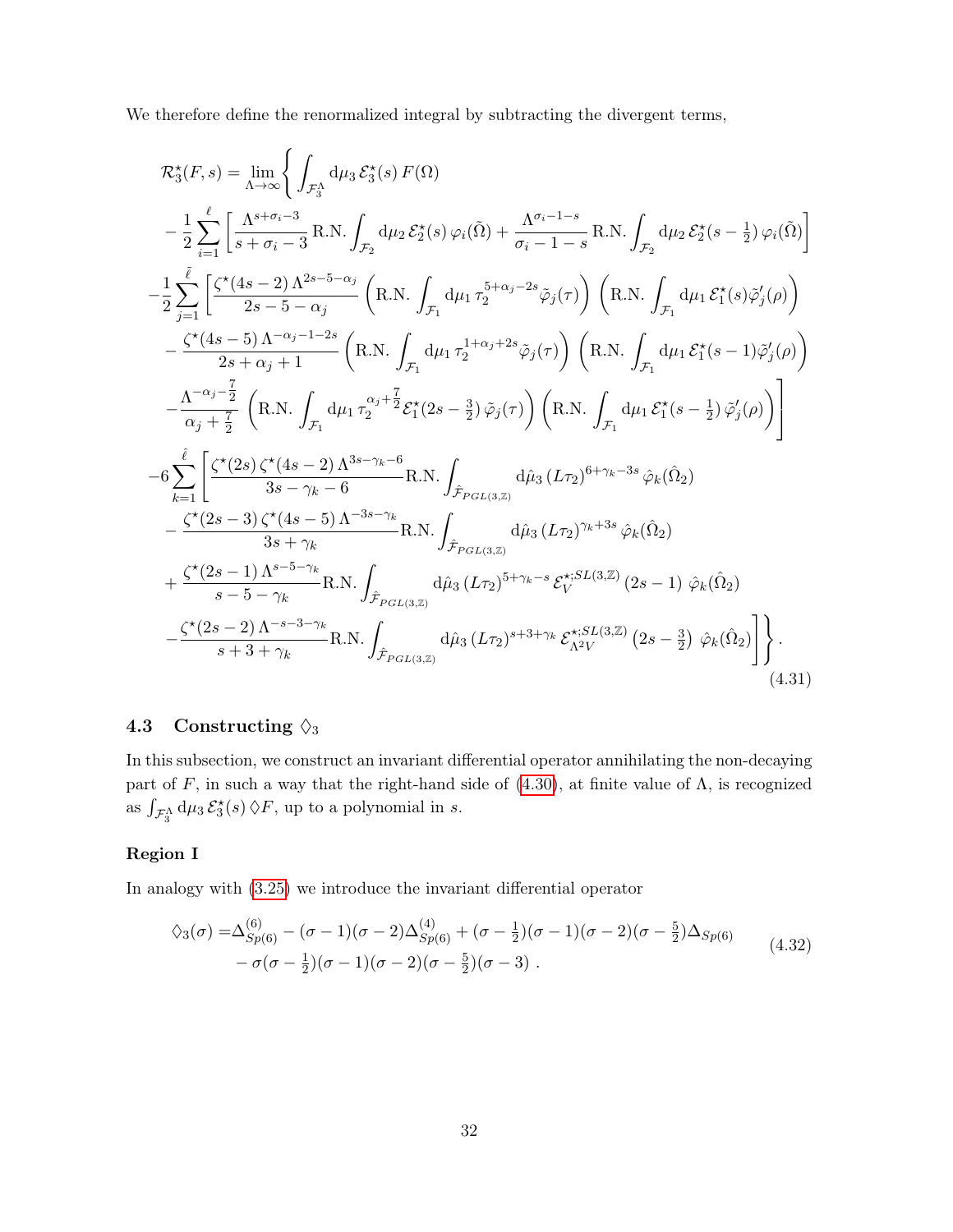where  $\Delta_{Sp(6)}$ ,  $\Delta_{Sp(6)}^{(4)}$ ,  $\Delta_{Sp(6)}^{(6)}$  are the quadratic, quartic and sextic Casimir operators of  $Sp(6)$ (see Appendix [A\)](#page-42-0), normalized such that

$$
\Delta_{Sp(6)} \mathcal{E}_3^*(s) = 3s(s-2) \mathcal{E}_3^*(s) ,
$$
  
\n
$$
\Delta_{Sp(6)}^{(4)} \mathcal{E}_3^*(s) = 3s(s-\frac{1}{2})(s-\frac{3}{2})(s-2) \mathcal{E}_3^*(s) ,
$$
  
\n
$$
\Delta_{Sp(6)}^{(6)} \mathcal{E}_3^*(s) = s(s-\frac{1}{2})(s-1)^2(s-\frac{3}{2})(s-2) \mathcal{E}_3^*(s) .
$$
\n(4.33)

In terms of the coordinates  $t, \tilde{\Omega}, \tilde{u}_1, \tilde{u}_2, t_1$  appropriate to region I,

<span id="page-33-1"></span>
$$
\Delta_{Sp(6)} \to \Delta_t + \Delta_{Sp(4)},
$$
  
\n
$$
\Delta_{Sp(6)}^{(4)} \to \Delta_{Sp(4)}^{(4)} + (\Delta_t + \frac{5}{4}) \Delta_{Sp(4)},
$$
  
\n
$$
\Delta_{Sp(6)}^{(6)} \to (\Delta_t + 2) \Delta_{Sp(4)}^{(4)}.
$$
\n(4.34)

where  $\Delta_t = t^2 \partial_t^2 - 2t \partial_t$ . Using this, one may check that the operator  $\Diamond_3(\sigma)$  annihilates  $t^{\sigma} \varphi(\tilde{\Omega})$ for any function  $\varphi(\tilde{\Omega})$ , independent of  $\tilde{u}_1, \tilde{u}_2, t_1$ . The Eisenstein series  $\mathcal{E}_3^{\star}(s)$  is an eigenmode of  $\Diamond_3(\sigma)$  for any  $\sigma$ ,

<span id="page-33-0"></span>
$$
\Diamond_3(\sigma) \mathcal{E}_3^{\star}(s) = (s - \sigma) (s - \sigma + \frac{1}{2}) (s - \sigma + 1) (s + \sigma - 2) (s + \sigma - \frac{5}{2}) (s + \sigma - 3) \mathcal{E}_3^{\star}(s) . (4.35)
$$

#### Region II

In the coordinates appropriate to region II, we have instead

<span id="page-33-2"></span>
$$
\Delta_{Sp(6)} \rightarrow \frac{1}{2} \Delta_V + \Delta_\rho + \frac{1}{2} \Delta_\tau ,
$$
\n
$$
\Delta_{Sp(6)}^{(4)} \rightarrow \frac{1}{16} \left[ 8 \Delta_\rho (\Delta_\tau + \Delta_V) + 32 \Delta_\rho + \Delta_\tau^2 - 2 \Delta_\tau \Delta_V - 20 \Delta_\tau + \Delta_V^2 + 4 \Delta_V \right] , \quad (4.36)
$$
\n
$$
\Delta_{Sp(6)}^{(6)} \rightarrow \frac{1}{16} \left[ -2 \Delta_\rho \Delta_\tau \Delta_V + (\Delta_\tau^2 + \Delta_V^2) \Delta_\rho + (10 \Delta_V - 7 \Delta_\tau + 24) \Delta_\rho \right] ,
$$

with  $\Delta_V = V^2 \partial_V^2 + 6V \partial_V$ . Using these formulae, one can check that the following degree 12 invariant operator

$$
\tilde{\diamond}_{3}(\alpha) = \left(-4\Delta_{Sp(6)}^{3}\Delta_{Sp(6)}^{(6)} + \Delta_{Sp(6)}^{2}[\Delta_{Sp(6)}^{(4)}]^{2} + 18\Delta_{Sp(6)}\Delta_{Sp(6)}^{(4)}\Delta_{Sp(6)}^{(6)} - 4[\Delta_{Sp(6)}^{(4)}]^{3} - 27[\Delta_{Sp(6)}^{(6)}]^{2}\right) \n+ \left(-\left(2\alpha(\alpha+5)+11\right)\Delta_{Sp(6)}^{3}\Delta_{Sp(6)}^{(4)} + 3(6\alpha(\alpha+5)+31)\Delta_{Sp(6)}^{2}\Delta_{Sp(6)}^{(6)}\right) \n+ 2(3\alpha(\alpha+5)+17)\Delta_{Sp(6)}[\Delta_{Sp(6)}^{(4)}]^{2} - 18(3\alpha(\alpha+5)+16)\Delta_{Sp(6)}^{(4)}\Delta_{Sp(6)}^{(6)}\right) \n+ \frac{1}{4}\left(4(\alpha+1)(\alpha+2)(\alpha+3)(\alpha+4)\Delta_{Sp(6)}^{4}\right) \n+ \left(2\alpha(\alpha+5)(4\alpha(\alpha+5)+47)+293)\Delta_{Sp(6)}^{2}\Delta_{Sp(6)}^{(4)}\right) \n- 6(\alpha(\alpha+5)(16\alpha(\alpha+5)+161)+399)\Delta_{Sp(6)}\Delta_{Sp(6)}^{(6)}\right) \n- 4(\alpha(\alpha+5)(7\alpha(\alpha+5)+80)+237)[\Delta_{Sp(6)}^{(4)}]^{2}
$$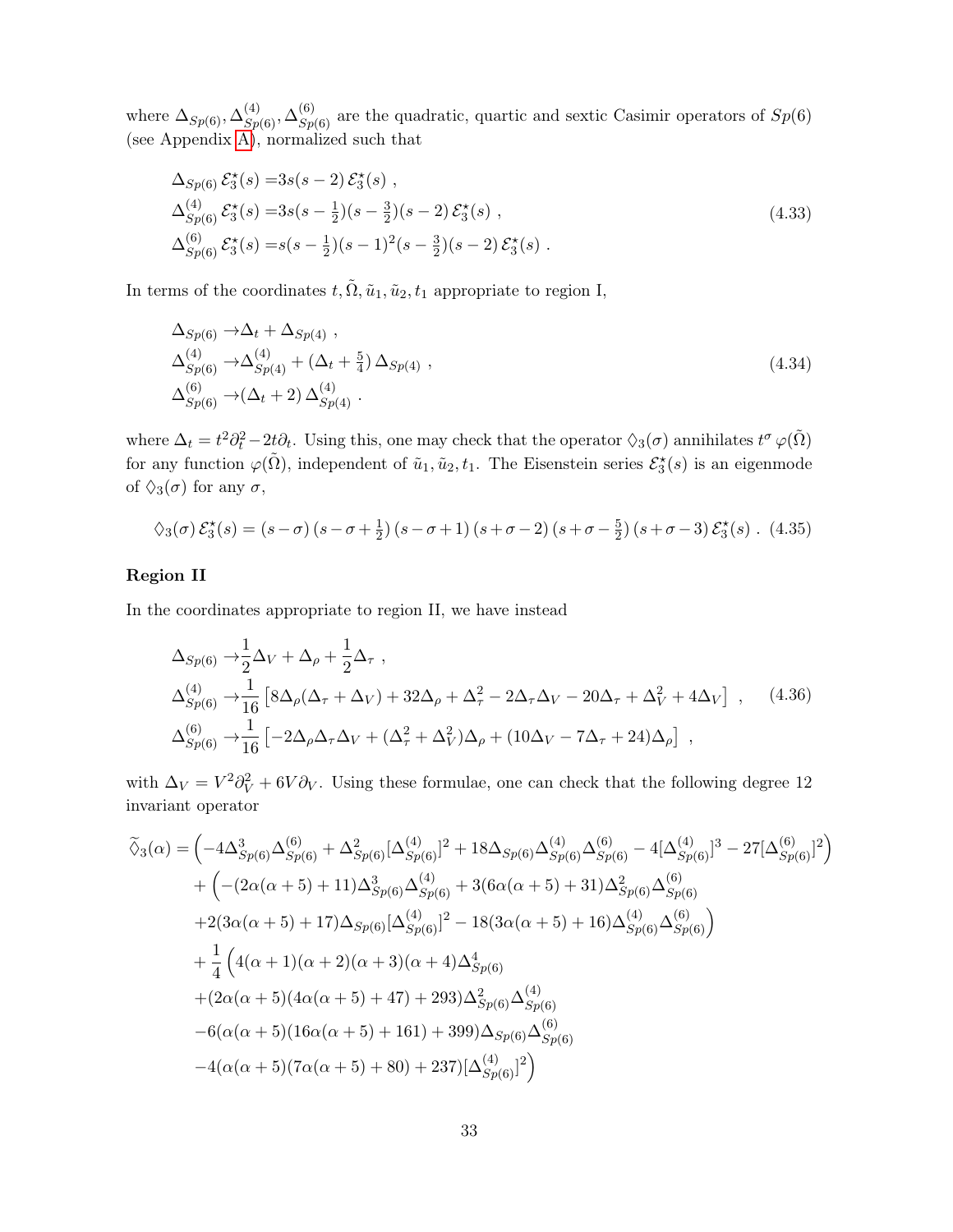+
$$
\frac{1}{2}
$$
 $\left(-(\alpha + 1)(\alpha + 2)(\alpha + 3)(\alpha + 4)(8\alpha(\alpha + 5) + 37)\Delta_{Sp(6)}^3\right)$   
+ $(\alpha(\alpha + 5)(4\alpha(\alpha + 5)(\alpha(\alpha + 5) + 14) + 265) + 447)\Delta_{Sp(6)}\Delta_{Sp(6)}^{(4)}$   
+ $(\alpha + 2)(\alpha + 3)(\alpha(\alpha + 5)(52\alpha(\alpha + 5) + 495) + 1134)\Delta_{Sp(6)}^{(6)})\right)$   
+ $\frac{1}{16}(\alpha + 2)(\alpha + 3)\left((\alpha + 1)(\alpha + 4)(8\alpha(\alpha + 5)(12\alpha(\alpha + 5) + 101) + 1549)\Delta_{Sp(6)}^2\right)$   
- $8(\alpha(\alpha + 5)(\alpha(\alpha + 5)(4\alpha(\alpha + 5) + 49) + 216) + 378)\Delta_{Sp(6)}^{(4)})\right)$   
- $\frac{1}{8}((\alpha + 1)(\alpha + 2)(\alpha + 3)(\alpha + 4)(\alpha(\alpha + 5)(4\alpha(\alpha + 5)(8\alpha(\alpha + 5) + 91) + 1197) + 945)\Delta_{Sp(6)})\right)$   
+ $\frac{1}{16}\alpha(\alpha + 1)(\alpha + 2)^2(\alpha + 3)^2(\alpha + 4)(\alpha + 5)(2\alpha + 1)(2\alpha + 3)(2\alpha + 7)(2\alpha + 9)$ , (4.37)

annihilates  $V^{\alpha}\tilde{\varphi}(\tau)\tilde{\varphi}'(\rho)$  for arbitrary  $\tilde{\varphi}(\tau), \tilde{\varphi}'(\rho)$ . The Eisenstein series  $\mathcal{E}_{3}^{\star}(s)$  is an eigenmode of  $\tilde{\lozenge}_3(\alpha)$  for all  $\alpha$ ,

<span id="page-34-1"></span><span id="page-34-0"></span>
$$
\widetilde{\Diamond}_{3}(\alpha)\mathcal{E}_{3}^{\star}(s) = \frac{1}{16}(\alpha+2)^{2}(\alpha+3)^{2}(2\alpha+3)(2\alpha+7)(2\alpha-4s+9)(2\alpha+4s+1)
$$
\n
$$
\times (\alpha-2s+5)(\alpha-2s+4)(\alpha+2s)(\alpha+2s+1)\mathcal{E}_{3}^{\star}(s) .
$$
\n(4.38)

## Region III

Finally, in the coordinates appropriate to region III,

$$
\Delta_{Sp(6)} \rightarrow \frac{1}{3} \Delta \nu + \frac{1}{2} \Delta_{SL(3)} ,
$$
\n
$$
\Delta_{Sp(6)}^{(4)} \rightarrow \frac{1}{27} \Delta_V^2 + \frac{1}{4} \Delta \nu + \frac{1}{16} (\Delta_{SL(3)})^2 + \frac{3}{4} (1 + V \partial_V) \Delta_{SL(3)}^{(3)} - \frac{1}{2} \Delta_{SL(3)} ,
$$
\n
$$
\Delta_{Sp(6)}^{(6)} \rightarrow \frac{1}{46656} \left( 27 \Delta_{SL(3)}^{(3)} + 9(3 + 2V \partial_V) \Delta_{SL(3)} - 4V \partial_V (3 + V \partial_V) (3 + 2V \partial_V) \right) \times \left( 27 \Delta_{SL(3)}^{(3)} + 9(9 + 2V \partial_V) \Delta_{SL(3)} - 4(3 + V \partial_V) (6 + V \partial_V) (9 + 2V \partial_V) \right) ,
$$
\n(4.39)

where  $\Delta v = V^2 \partial_v^2 + 7V \partial_v$ , and  $\Delta_{SL(3)}$ ,  $\Delta_{SL(3)}^{(3)}$  denote the quadratic and cubic Casimirs on  $SL(3)/SO(3)$ , normalized such that the two-parameter Langlands-Eisenstein series satisfies [\[46\]](#page-53-0)

$$
\Delta_{SL(3)} \mathcal{E}^{\star;SL(3,\mathbb{Z})}(s_1, s_2) = \left[\frac{4}{3}(s_1^2 + s_2^2 + s_1 s_2) - 2(s_1 + s_2)\right] \mathcal{E}^{\star;SL(3,\mathbb{Z})}(s_1, s_2)
$$
  

$$
\Delta_{SL(3)}^{(3)} \mathcal{E}^{\star;SL(3,\mathbb{Z})}(s_1, s_2) = -\frac{2}{27}(s_1 - s_2)(2s_1 + 4s_2 - 3)(2s_2 + 4s_1 - 3) \mathcal{E}^{\star;SL(3,\mathbb{Z})}(s_1, s_2).
$$
\n(4.40)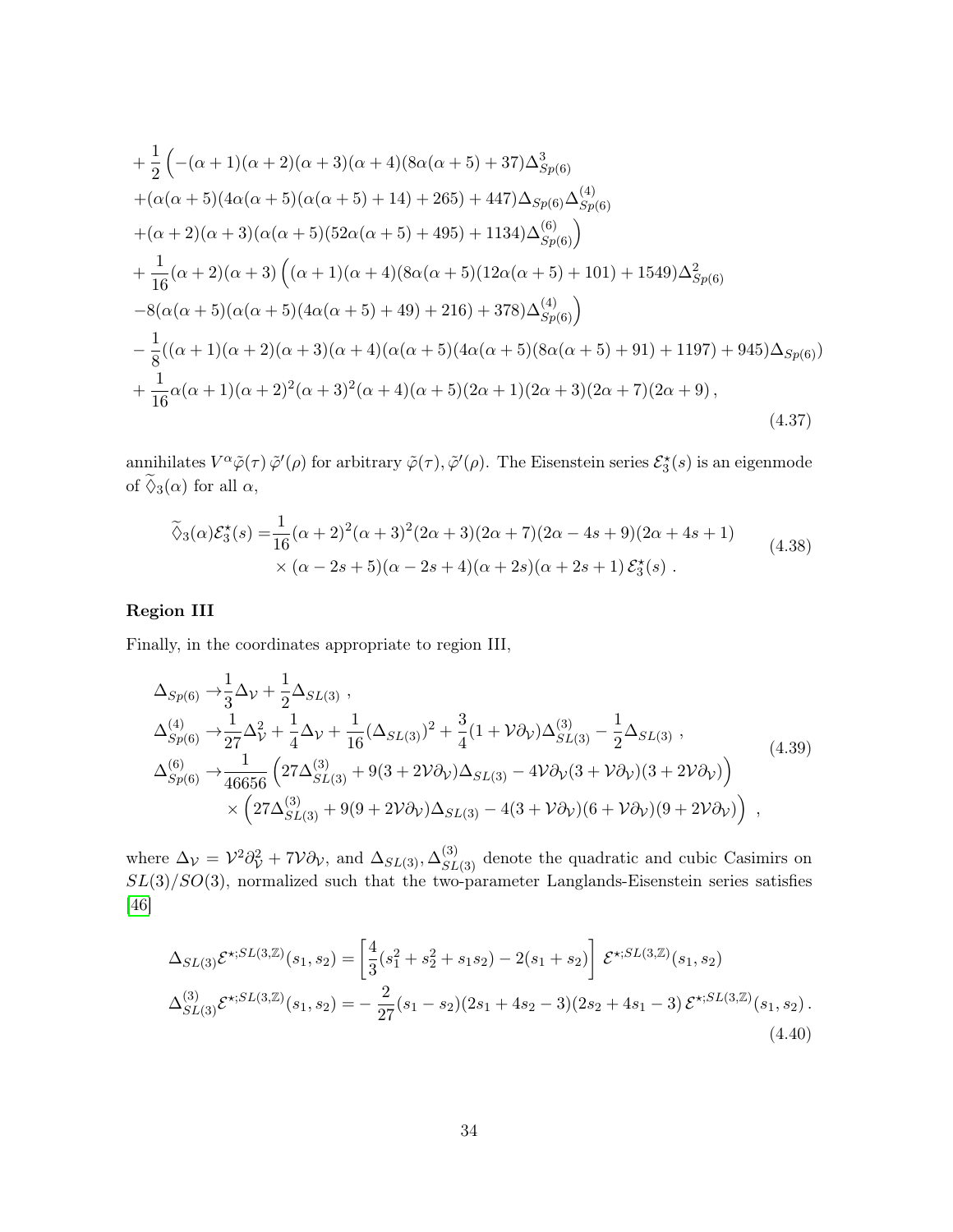Using these formulae, one can check that the following degree 8 invariant operator

$$
\widehat{\Diamond}_{3}(\gamma) = \frac{1}{16} \left[ \Delta_{Sp(6)}^{2} - 4\Delta_{Sp(6)}^{(4)} \right]^{2} \n+ \left( -\frac{1}{4}(\gamma + 2)(\gamma + 4)\Delta_{Sp(6)}^{3} + (\gamma + 2)(\gamma + 4)\Delta_{Sp(6)}\Delta_{Sp(6)}^{(4)} - 4(\gamma + 3)^{2}\Delta_{Sp(6)}^{(6)} \right) \n+ \frac{1}{8} \left( (\gamma(\gamma + 6)(3\gamma(\gamma + 6) + 43) + 146)\Delta_{Sp(6)}^{2} - 4(\gamma + 3)^{2}(\gamma(\gamma + 6) + 4)\Delta_{Sp(6)}^{(4)} \right) \n- \frac{1}{4}(\gamma + 3)^{2}(\gamma(\gamma + 6)(\gamma(\gamma + 6) + 10) + 20)\Delta_{Sp(6)} \n+ \frac{1}{16}\gamma(\gamma + 1)(\gamma + 2)(\gamma + 3)^{2}(\gamma + 4)(\gamma + 5)(\gamma + 6),
$$
\n(4.41)

annihilates  $V^{\gamma}\hat{\varphi}(\hat{\Omega}_2)$  for any  $\hat{\varphi}(\hat{\Omega}_2)$ . The Eisenstein series  $\mathcal{E}_3^*(s)$  is an eigenmode of  $\hat{\diamond}_3(\gamma)$  for all  $\alpha$ ,

<span id="page-35-0"></span>
$$
\widehat{\Diamond}_{3}(\gamma)\mathcal{E}_{3}^{\star}(s) = \frac{1}{16}(\gamma - 3s + 6)(\gamma - s + 3)(\gamma - s + 4)(\gamma - s + 5)
$$
  
× (\gamma + s + 1)(\gamma + s + 2)(\gamma + s + 3)(\gamma + 3s)  $\mathcal{E}_{3}^{\star}(s)$ . (4.42)

#### All regions

Combining these results, we see that  $\Diamond = \prod_{i=1}^{\ell} \Diamond_3(\sigma_i) \prod_{j=1}^{\tilde{\ell}} \widetilde{\Diamond}_3(\alpha_j) \prod_{k=1}^{\hat{\ell}} \widehat{\Diamond}_3(\gamma_k)$  annihilates the decaying part of  $F$  in all regions. However, this may not be the most economical choice. Indeed, the symmetry properties  $\Diamond_3(\sigma) = \Diamond_3(3-\sigma), \widetilde{\Diamond}_3(\alpha) = \widetilde{\Diamond}_3(-5-\alpha), \widehat{\Diamond}_3(\gamma) = \widehat{\Diamond}_3(-6-\gamma)$ allow to keep only one element in each pair, in case the two elements are present. Second, the operator  $\Diamond_3(\sigma)$  in region II factorizes into

$$
\begin{aligned} \lozenge_3(\sigma) &= \frac{1}{16} [\Delta_\rho - (\sigma - 1)(\sigma - 2)] \\ \big[ \Delta_\tau - \alpha(\alpha - 1) + 2\sigma(1 - 2\sigma - 2\alpha) \big] \big[ \Delta_\tau - \alpha(\alpha - 1) + 2(\sigma - 3)(5 + 2\sigma - 2\alpha) \big], \end{aligned} \tag{4.43}
$$

so it annihilates  $V^{\alpha}\tilde{\varphi}(\tau)\tilde{\varphi}'(\rho)$  whenever one of these factors vanishes. Similarly, in region III it factorizes into

$$
\diamondsuit_{3}(\sigma) = \frac{1}{46656} \left[ -4(2\gamma - 6\sigma + 15)(\gamma - 3\sigma + 6)(\gamma - 3\sigma + 9) + 9\Delta_{SL(3)}(2\gamma - 6\sigma + 15) + 27\Delta_{SL(3)}^{(3)} \right] \times \left[ -4(\gamma + 3\sigma - 3)(\gamma + 3\sigma)(2\gamma + 6\sigma - 3) + 9\Delta_{SL(3)}(2\gamma + 6\sigma - 3) + 27\Delta_{SL(3)}^{(3)} \right],
$$
\n(4.44)

so it annihilates  $\mathcal{V}^{\gamma}\hat{\varphi}(\hat{\Omega}_2)$  whenever either of these factors vanishes.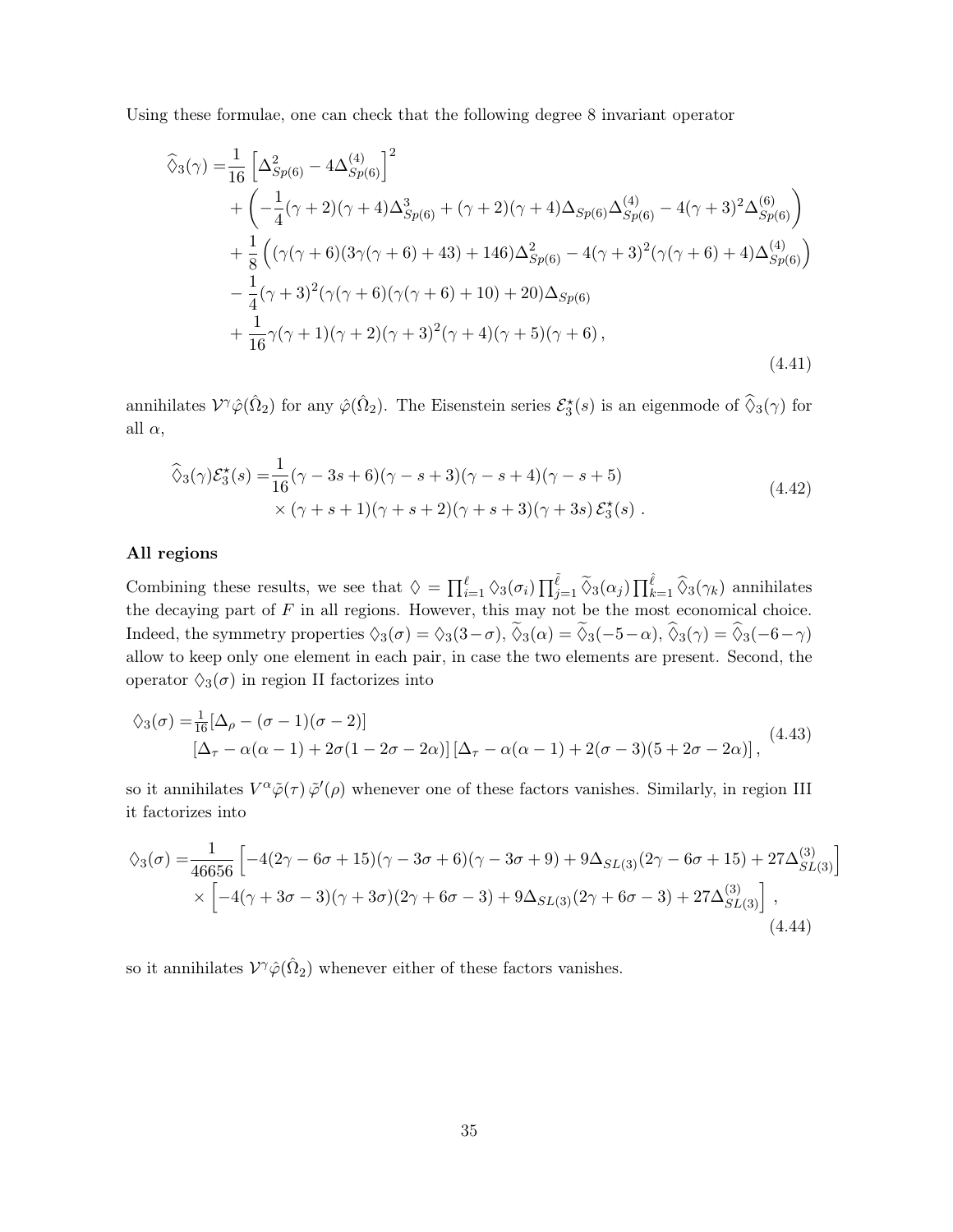As for the operator  $\tilde{\Diamond}_3(\alpha)$ , it factorizes in region I as

$$
\widetilde{\diamond}_{3}(\alpha) = \frac{1}{16} \left( (\alpha + 1)(\alpha + 2)(\alpha + 3)(\alpha + 4) + \Delta_{Sp(4)}^{2} - (2\alpha(\alpha + 5) + 11)\Delta_{Sp(4)} - 4\Delta_{Sp(4)}^{(4)} \right) \times \left[ (2\alpha - 2\sigma + 7)(2\alpha - 2\sigma + 9)(\alpha - \sigma + 3)(\alpha - \sigma + 5) - \Delta_{Sp(4)}(2\alpha - 2\sigma + 7)(2\alpha - 2\sigma + 9) + 4\Delta_{Sp(4)}^{(4)} \right] \times \left[ (\alpha + \sigma)(\alpha + \sigma + 2)(2\alpha + 2\sigma + 1)(2\alpha + 2\sigma + 3) - \Delta_{Sp(4)}(2\alpha + 2\sigma + 1)(2\alpha + 2\sigma + 3) + 4\Delta_{Sp(4)}^{(4)} \right],
$$
\n(4.45)

and in region III as

$$
\tilde{\diamond}_{3}(\alpha) = -\frac{1}{2985984} \left( -16(\alpha+2)^2(\alpha+3)^2(2\alpha+3)(2\alpha+7) + 4\Delta_{SL(3)}^3 - 3(12\alpha(\alpha+5) + 71)\Delta_{SL(3)}^2 + 24(\alpha+2)(\alpha+3)(4\alpha(\alpha+5) + 23)\Delta_{SL(3)} - 27[\Delta_{SL(3)}^{(3)}]^2 \right)
$$
  
×  $(-4(6\alpha-4\gamma+3)(3\alpha-2\gamma)(3\alpha-2\gamma+3) + 9\Delta_{SL(3)}(6\alpha-4\gamma+3) + 27\Delta_{SL(3)}^{(3)})$   
×  $(-4(3\alpha+2\gamma+12)(3\alpha+2\gamma+15)(6\alpha+4\gamma+27) + 9\Delta_{SL(3)}(6\alpha+4\gamma+27) - 27\Delta_{SL(3)}^{(3)})$ . (4.46)

Finally, the operator  $\widehat{\Diamond}_{3}(\gamma)$  factorizes in region I as

$$
\widehat{\diamond}_{3}(\gamma) = \frac{1}{16} \left( (\gamma - \sigma + 3)(\gamma - \sigma + 4)(\gamma - \sigma + 5)(\gamma - \sigma + 6) + [\Delta_{Sp(4)}]^{2} - \Delta_{Sp(4)} (2\gamma^{2} + \gamma(18 - 4\sigma) + 2(\sigma - 9)\sigma + 39) - 4\Delta_{Sp(4)}^{(4)} \right) \times \left( (\gamma + \sigma)(\gamma + \sigma + 1)(\gamma + \sigma + 2)(\gamma + \sigma + 3) + [\Delta_{Sp(4)}]^{2} - \Delta_{Sp(4)} (2\gamma^{2} + \gamma(4\sigma + 6) + 2\sigma(\sigma + 3) + 3) - 4\Delta_{Sp(4)}^{(4)} \right),
$$
\n(4.47)

and in region II as

$$
\widehat{\Diamond}_{3}(\gamma) = \frac{1}{16} \left[ \Delta_{\rho} - (\alpha - \gamma - 1)(\alpha - \gamma) \right] \left[ \Delta_{\rho} - (\alpha + \gamma + 5)(\alpha + \gamma + 6) \right] \times \left[ \Delta_{\rho}^{2} - 2\Delta_{\rho} \left( (\gamma + 3)^{2} + \Delta_{\tau} \right) + (\Delta_{\tau} - (\gamma + 2)(\gamma + 3)) (\Delta_{\tau} - (\gamma + 3)(\gamma + 4)) \right].
$$
\n(4.48)

To take advantage of these possible simplifications, we shall choose

$$
\lozenge = \prod_{i \in I} \lozenge_3(\sigma_i) \prod_{j \in J} \widetilde{\lozenge}_3(\alpha_j) \prod_{k \in K} \widehat{\lozenge}_3(\gamma_k)
$$
\n(4.49)

where I, J, K are suitable subsets of  $1 \dots \ell$ ,  $1 \dots \tilde{\ell}$ ,  $1 \dots \ell$  such that  $\Diamond$  annihilates the nondecaying parts  $(4.25),(4.25),(4.27)$  $(4.25),(4.25),(4.27)$  $(4.25),(4.25),(4.27)$  of F in all regions I, II, III.

Having constructed an operator  $\Diamond$  which annihilates the non-decaying part of F for all degenerations, we can now compute the integral  $\mathcal{R}_3^{\Lambda}(\Diamond F)$  using the standard Rankin-Selberg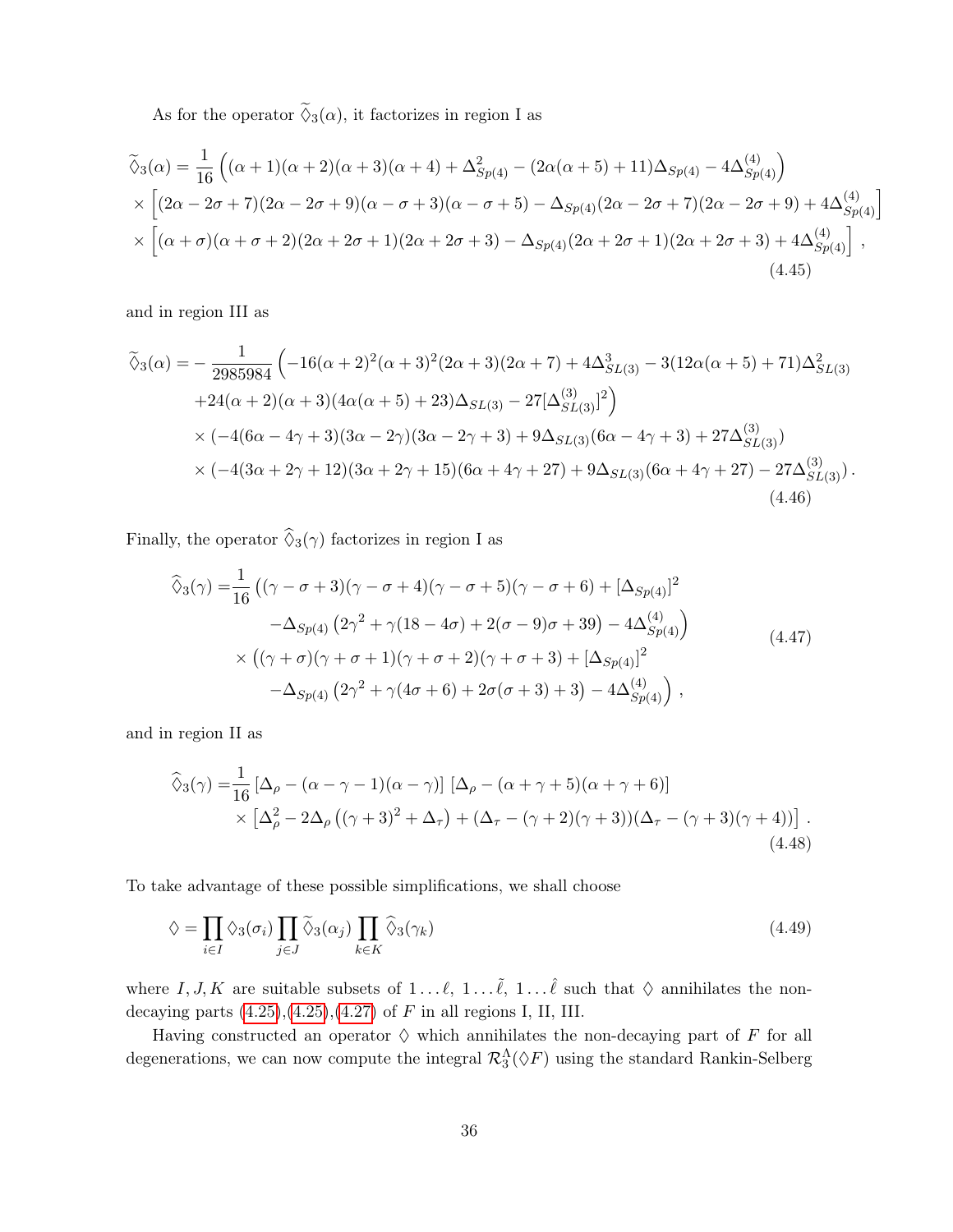method,

$$
\mathcal{R}_{3}^{\star}(\Diamond F) = \lim_{\Lambda \to \infty} \mathcal{R}_{3}^{\star,\Lambda}(\Diamond F)
$$
  
= $\zeta^{\star}(2s) \zeta^{\star}(4s-2) \int_{\Gamma_{\infty,3}\setminus\mathcal{H}_{3}} d\mu_{3} |\Omega_{2}|^{s} \Diamond F(\Omega)$   
= $6\zeta^{\star}(2s) \zeta^{\star}(4s-2) \int_{0}^{\infty} \mathcal{V}^{5-3s} d\mathcal{V} \int_{\hat{\mathcal{F}}_{PGL(3,\mathbb{Z})}} d\hat{\mu}_{3} \Diamond (F^{(0)} - \tilde{\varphi})$ \n(4.50)

where, in going from the second to the last line, we integrated over  $\Omega_1$  and used the fact that  $\Diamond \tilde{\varphi} = 0$ . Integrating by parts and using [\(4.35\)](#page-33-0), [\(4.38\)](#page-34-0), [\(4.42\)](#page-35-0), we find

$$
\mathcal{R}_3^{\star}(\Diamond F) = 6\zeta^{\star}(2s)\,\zeta^{\star}(4s-2)\,D_3(s)\,\int_0^{\infty} \mathcal{V}^{5-3s}\mathrm{d}\mathcal{V}\,\int_{\hat{\mathcal{F}}_{PGL(3,\mathbb{Z}}}\mathrm{d}\hat{\mu}_3\,(F^{(0)}-\tilde{\varphi})\tag{4.51}
$$

where

$$
D_3(s) = \prod_{i \in I} (s - \sigma_i) (s - \sigma_i + \frac{1}{2}) (s - \sigma_i + 1) (s + \sigma_i - 2) (s + \sigma_i - \frac{5}{2}) (s + \sigma_i - 3)
$$
  
\n
$$
\times \prod_{j \in J} \frac{1}{16} (\alpha_j + 2)^2 (\alpha_j + 3)^2 (2\alpha_j + 3) (2\alpha_j + 7) (2\alpha_j - 4s + 9) (2\alpha_j + 4s + 1)
$$
  
\n
$$
(\alpha_j - 2s + 5) (\alpha_j - 2s + 4) (\alpha_j + 2s) (\alpha_j + 2s + 1)
$$
  
\n
$$
\times \prod_{k \in K} \frac{1}{16} (\gamma + k - 3s + 6) (\gamma_k - s + 3) (\gamma_k - s + 4) (\gamma_k - s + 5)
$$
  
\n
$$
(\gamma_k + s + 1) (\gamma_k + s + 2) (\gamma_k + s + 3) (\gamma_k + 3s).
$$
\n(4.52)

Since  $\Diamond F$  is of rapid decay,  $\mathcal{R}_3^{\star}(\Diamond F)$  has a meromorphic continuation in s with simple poles at  $s \in \{0, \frac{1}{2}\}$  $\frac{1}{2}, \frac{3}{2}$  $\frac{3}{2}$ , 2, invariant under  $s \mapsto 2-s$ . On the other hand, by integrating by parts in the regularized integral  $\mathcal{R}_{3}^{\star,\Lambda}$  $\zeta_3^{\star,\Lambda}(\lozenge F)$  and using  $(4.35),(4.38),(4.42)$  $(4.35),(4.38),(4.42)$  $(4.35),(4.38),(4.42)$  $(4.35),(4.38),(4.42)$  $(4.35),(4.38),(4.42)$ , a very tedious computation shows that for finite  $\Lambda$ ,

<span id="page-37-0"></span>
$$
\int_{\mathcal{F}_3^{\Lambda}} d\mu_2 \mathcal{E}_3^{\star}(s, \Omega) \, \diamondsuit F(\Omega) = D_3(s) \int_{\mathcal{F}_3^{\Lambda}} d\mu_3 \mathcal{E}_3^{\star}(s, \Omega) \, F(\Omega) \n- \frac{1}{2} \sum_i \frac{D_3(s) \, \Lambda^{s + \sigma_i - 3}}{s + \sigma_i - 3} \text{R.N.} \int_{\mathcal{F}_2} d\mu_2(\tilde{\Omega}) \, \varphi_i(\tilde{\Omega}) \, \mathcal{E}_2^{\star}(s, \tilde{\Omega}) - \dots
$$
\n(4.53)

where the dots stand for the divergent remaining terms in [\(4.31\)](#page-32-1), multiplied by  $D_3(s)$ . It follows that the renormalized integral [\(4.31\)](#page-32-1) is equal to the renormalized Mellin transform,

$$
\mathcal{R}_3^{\star}(F,s) = 6\,\zeta^{\star}(2s)\,\zeta^{\star}(4s-2)\,\int_0^{\infty} \mathcal{V}^{5-3s}d\mathcal{V}\,\int_{\hat{\mathcal{F}}_{PGL(3,\mathbb{Z})}}d\hat{\mu}_3(F^{(0)}-\tilde{\varphi}) = \frac{\mathcal{R}_3^{\star}(\hat{\varphi}F)}{D_3(s)}\,\,.
$$

Thus,  $\mathcal{R}_{3}^{*}(F, s)$  has a meromorphic continuation in s, invariant under  $s \mapsto 2-s$ , with poles located at most at  $s \in \{0, \frac{1}{2}\}$  $\frac{1}{2}, \frac{3}{2}$  $\frac{3}{2}$ , 2} and at the zeros of  $D_3(s)$ . Assuming that  $D_3(s)$  does not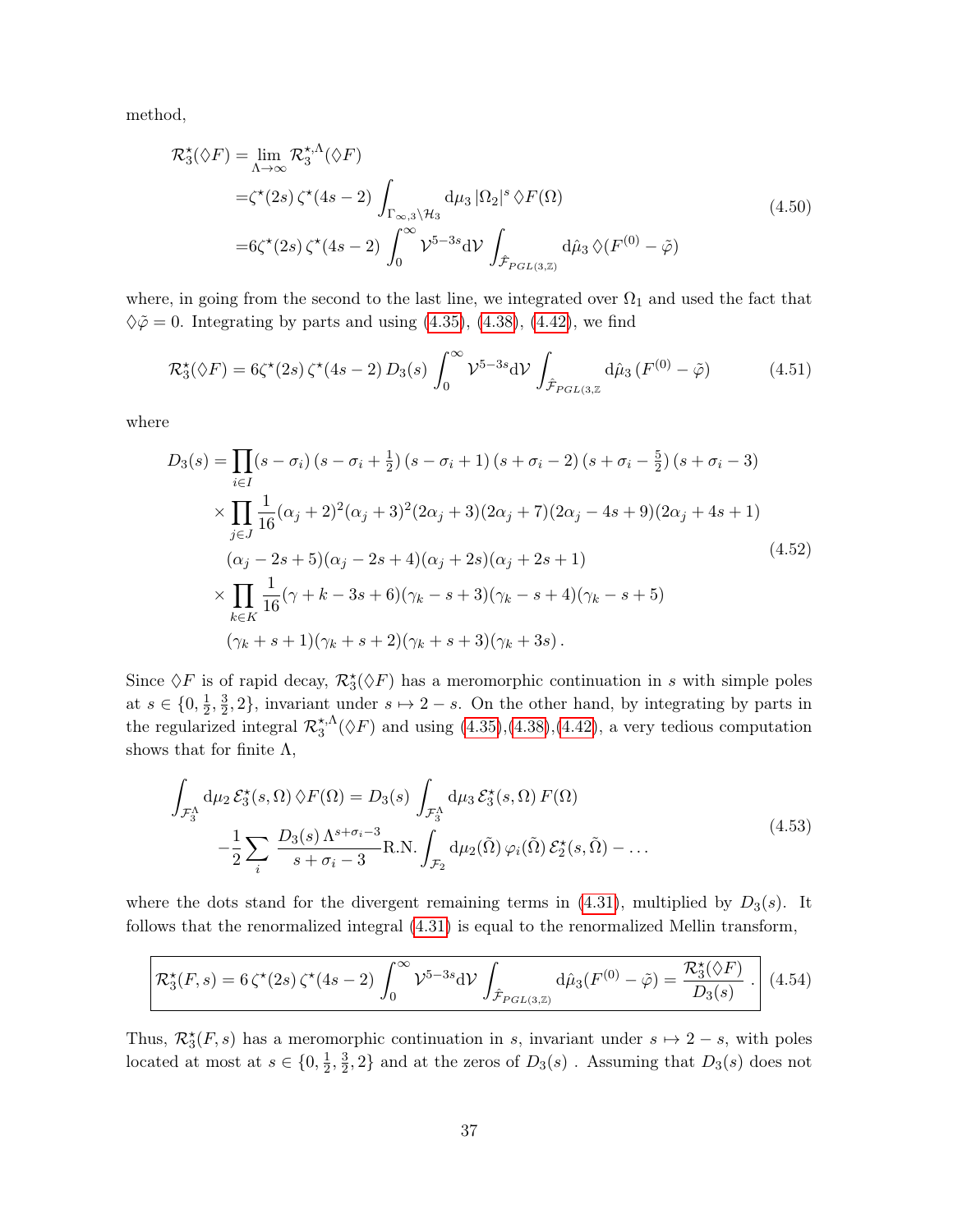vanish at  $s = 2$ , so that  $\mathcal{R}_3^*(F, s)$  has a simple pole at  $s = 2$ , its residue then produces the renormalized integral of F,

R.N. 
$$
\int_{\mathcal{F}_3} d\mu_3 F(\Omega) = \frac{2}{\zeta^*(3)} Res_{s=2} \mathcal{R}_3^*(F, s)
$$
 (4.55)

If the order of the pole at  $s = 2$  is greater than one, then the renormalized integral of F (defined by minimally subtracting the divergent terms in  $\int_{\mathcal{F}_3^{\Lambda}} d\mu_3 F$ ) will differ from the residue of  $\mathcal{R}_3^{\star}(F, s)$  at  $s = 2$  by a finite term  $\delta$ , which is easily computed from [\(4.31\)](#page-32-1).

#### <span id="page-38-0"></span>4.4 Lattice partition function

We now apply the previous result to the special case  $F$  is the lattice partition function defined in [\(2.17\)](#page-8-2). In this case, the asymptotic behavior in regions I, II, III is given by

$$
\varphi = t^{\frac{d}{2}} \Gamma_{d,d,2}(\tilde{\Omega}), \quad \tilde{\varphi} = V^{-d} \Gamma_{d,d,1}(\rho), \quad \hat{\varphi} = V^{-3d/2}, \qquad (4.56)
$$

so that we can use the operator  $\Diamond = \Diamond_3(\frac{d}{2})$  $\frac{d}{2}$ ). The renormalized integral R.N.  $\int_{\mathcal{F}_3} d\mu_3 \, \mathcal{E}_3^\star(s) \, \Gamma_{d,d,3}$ is obtained by applying the general prescription [\(4.31\)](#page-32-1). The integrals appearing on the second to fifth line of this expression were evaluated in [\(2.19\)](#page-9-1), [\(3.46\)](#page-21-1). [\(3.48\)](#page-22-0). The last four lines of  $(4.31)$  involve integrals over the fundamental domain of  $PGL(3, \mathbb{Z})$  of the form

<span id="page-38-1"></span>
$$
c_3(\alpha, \beta) = \text{R.N.} \int_{\hat{\mathcal{F}}_{PGL(3,\mathbb{Z})}} d\hat{\mu}_3 L^{\alpha} \tau_2^{\beta},
$$
  
\n
$$
c_3(\alpha, \beta; s') = \text{R.N.} \int_{\hat{\mathcal{F}}_{PGL(3,\mathbb{Z})}} d\hat{\mu}_3 L^{\alpha} \tau_2^{\beta} \mathcal{E}_V^{*,SL(3,\mathbb{Z})}(s'),
$$
  
\n
$$
\tilde{c}_3(\alpha, \beta; s') = \text{R.N.} \int_{\hat{\mathcal{F}}_{PGL(3,\mathbb{Z})}} d\hat{\mu}_3 L^{\alpha} \tau_2^{\beta} \mathcal{E}_{\Lambda^2 V}^{*,SL(3,\mathbb{Z})}(s').
$$
\n(4.57)

Although these integrals do not seem to be computable in closed form, it is easy to determine their analytic properties. As mentioned below [\(4.14\)](#page-28-0), the fundamental domain  $\hat{\mathcal{F}}_{PGL(3,\mathbb{Z})}$ admits two different cusps, corresponding to i)  $L \to \infty$  keeping  $\tau$  fixed, ii)  $L' \to \infty$  keeping  $\tau'$ fixed. In the first case,  $\hat{\mathcal{F}}_{PGL(3,\mathbb{Z})}$  reduces to  $\mathbb{R}_V^+ \times \hat{\mathcal{F}}_{PGL(2,\mathbb{Z}),\tau} \times [0,1]^2_{A_1,A_2}/\mathbb{Z}^2$ . The integral over L in the first integral  $c_3(\alpha, \beta)$  is then convergent if  $\text{Re}(\alpha) < 3$ , and has a pole at  $\alpha = 3$ with residue

$$
\text{Res}_{\alpha=3} c_3(\alpha, \beta) = \frac{1}{4} \text{R.N.} \int_{\mathcal{F}_1} d\mu_1(\tau) \,\tau_2^{\beta} = \frac{c\left(\frac{1-\beta}{2}\right)}{2(1-\beta)} \,.
$$
 (4.58)

For what concerns the other two integrals in [\(4.57\)](#page-38-1), using the asymptotic behavior of the Eisenstein series as  $L \to \infty$ ,

$$
\mathcal{E}_{V}^{*,SL(3,\mathbb{Z})}(\hat{\Omega}_{2},s') \to \zeta^*(2s') L^{2s'} + L^{\frac{3}{2}-s'} \mathcal{E}_{1}^{*}(s'-\frac{1}{2},\tau),\n\mathcal{E}_{\Lambda^{2}V}^{*,SL(3,\mathbb{Z})}(\hat{\Omega}_{2},s') \to \zeta^*(2s'-2) L^{3-2s'} + L^{s'} \mathcal{E}_{1}^{*}(s',\tau),
$$
\n(4.59)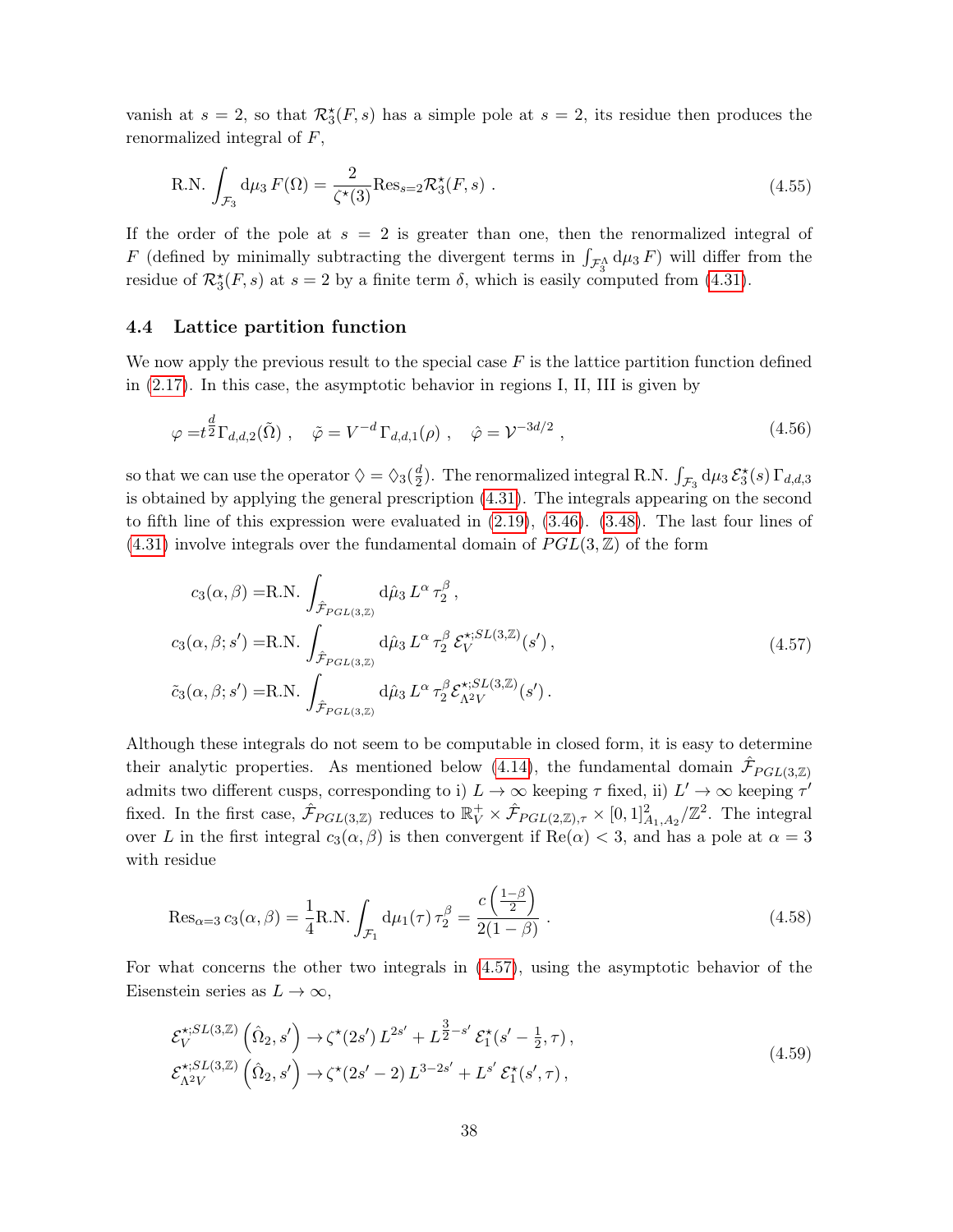we similarly find that  $c_3(\alpha, \beta; s')$  has poles at  $\alpha + 2s' = 3$  and at  $\alpha - s' = \frac{3}{2}$  $\frac{3}{2}$ , with residues

$$
\operatorname{Res}_{\alpha=3-2s'} c_3(\alpha,\beta;s') = \frac{\zeta^*(2s') c\left(\frac{1-\beta}{2}\right)}{2(1-\beta)}, \quad \operatorname{Res}_{\alpha=s'+\frac{3}{2}} c_3(\alpha,\beta;s') = \frac{1}{4}c_2(\beta;s'-\frac{1}{2}) \tag{4.60}
$$

Similarly,  $\tilde{c}_3(\alpha, \beta; s')$  has poles at  $\alpha = 2s'$  and at  $\alpha = 3 - s'$ , with residues

$$
\operatorname{Res}_{\alpha=2s'} \tilde{c}_3(\alpha,\beta;s') = \frac{\zeta^*(2s'-2) c \left(\frac{1-\beta}{2}\right)}{2(1-\beta)}, \quad \operatorname{Res}_{\alpha=3-s'} \tilde{c}_3(\alpha,\beta;s') = \frac{1}{4} c_2(\beta;s'). \tag{4.61}
$$

In the vicinity of the cusp ii), rewriting  $L^{\alpha} \tau_2^{\beta} = L^{\prime \frac{\alpha + 3\beta}{2}} \tau_2^{\prime \frac{\alpha - \beta}{2}}$  and using [\(4.63\)](#page-39-0), one finds that  $c_3(\alpha, \beta)$  is convergent if  $\text{Re}(\alpha + 3\beta) < 6$ , and has a pole at  $\alpha + 3\beta = 6$  with residue

$$
\operatorname{Res}_{\alpha+3\beta=6} c_3(\alpha,\beta) = \frac{c(\beta-1)}{4(\beta-1)} \ . \tag{4.62}
$$

Similarly, using

<span id="page-39-0"></span>
$$
\mathcal{E}_{V}^{\star;SL(3,\mathbb{Z})}(\hat{\Omega}_{2},s') \to \zeta^{\star}(2s'-2) L'^{3-2s'} + L'^{s'} \mathcal{E}_{1}^{\star}(s',\tau), \n\mathcal{E}_{\Lambda^{2}V}^{\star;SL(3,\mathbb{Z})}(\hat{\Omega}_{2},s') \to \zeta^{\star}(2s') L'^{2s'} + L'^{\frac{3}{2}-s'} \mathcal{E}_{1}^{\star}(s'-\frac{1}{2},\tau),
$$
\n(4.63)

as  $L' \to \infty$ , we see that  $c_3(\alpha, \beta, s')$  has poles at  $\alpha + 3\beta - 4s' = 0$  and  $\alpha + 3\beta + 2s' = 6$ , with residues

$$
\operatorname{Res}_{\alpha+3\beta=4s'} c_3(\alpha,\beta;s') = \frac{\zeta^*(2s'-2) c\left(\frac{2+\alpha-\beta}{2}\right)}{2+\alpha-\beta}, \quad \operatorname{Res}_{\alpha+3\beta+2s'=6} c_3(\alpha,\beta,s') = \frac{1}{4}c_2\left(\frac{\alpha-\beta}{2};s'\right),\tag{4.64}
$$

while  $\tilde{c}_3(\alpha, \beta, s')$  has poles at  $\alpha + 3\beta + 4s' = 6$  and at  $\alpha + 3\beta - 2s' = 3$ , with residues

$$
\operatorname{Res}_{\alpha+3\beta+4s'=6}\tilde{c}_3(\alpha,\beta;s') = \frac{\zeta^*(2s')c\left(\frac{2+\alpha-\beta}{2}\right)}{2+\alpha-\beta}, \quad \operatorname{Res}_{\alpha+3\beta-2s'=3}\tilde{c}_3(\alpha,\beta;s') = \frac{1}{4}c_2(\beta;s'-\frac{1}{2}).
$$
\n(4.65)

These equations are of course consistent with the functional equation  $\mathcal{E}_V^{*,SL(3,\mathbb{Z})}$  ${\hat{N}}^{(3,1)}_V(\hat{\Omega}_2,s') \;=\;$  $\mathcal{E}_{\Lambda^2 V}^{\star;SL(3,\mathbb{Z})}$  $\Lambda^{2V}(X_1, X_2)$   $(\hat{\Omega}_2, \frac{3}{2} - s')$ . For brevity, we shall denote  $c_3(\alpha) = c_3(\alpha, \alpha)$ ,  $c_3(\alpha; s) = c_3(\alpha, \alpha; s)$  and similarly for  $\tilde{c}_3$ . Moreover, it is useful to note the special values

$$
c_3(0) = \frac{1}{24}\zeta(3) = \frac{1}{2}\zeta^*(2)\,\zeta^*(3) , \quad c_3(0;s) = \tilde{c}_3(0;s) = 0 , \tag{4.66}
$$

where the first relation is the volume of the fundamental domain of  $PGL(3, \mathbb{Z})$  [\[40\]](#page-52-8), and the second relation follows from the fact that the renormalized integral of Eisentein series vanishes.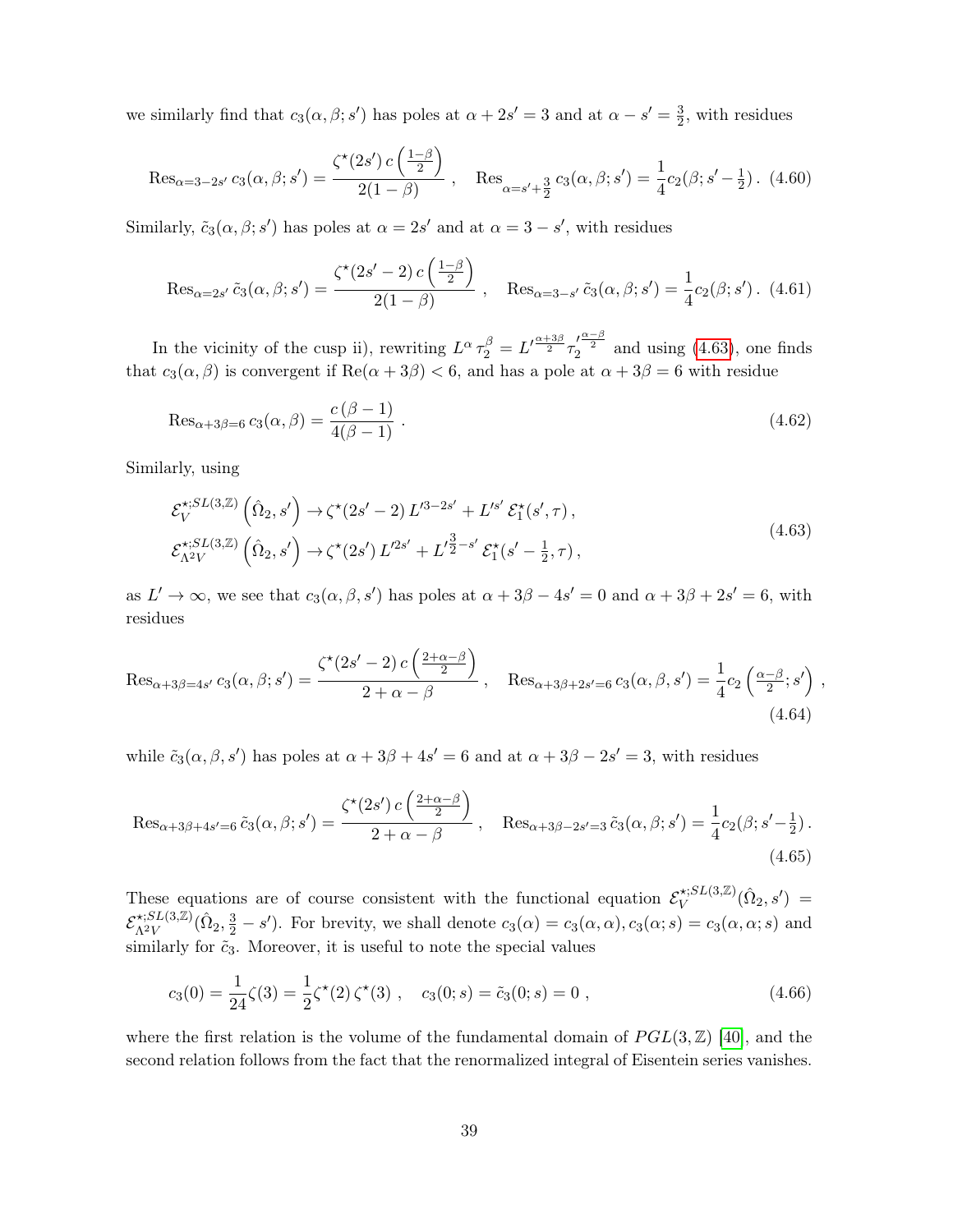<span id="page-40-0"></span>Returning to [\(4.31\)](#page-32-1), the renormalized integral is therefore given by

R.N. 
$$
\int_{\mathcal{F}_3} d\mu_3 \mathcal{E}_3^*(s) \Gamma_{d,d,3}(\Omega) \equiv \mathcal{R}_3^*(\Gamma_{d,d,3}, s) = \lim_{\Lambda \to \infty} \left\{ \int_{\mathcal{F}_3^{\Lambda}} d\mu_3 \mathcal{E}_3^*(s) \Gamma_{d,d,3}(\Omega) - \frac{1}{2} \left[ \frac{\Lambda^{s+\frac{d}{2}-3}}{s+\frac{d}{2}-3} \text{R.N.} \int_{\mathcal{F}_2} d\mu_2 \mathcal{E}_2^*(s) \Gamma_{d,d,2} + \frac{\Lambda^{d-2}_{2}-s}{\frac{d-2}{2}-s} \text{R.N.} \int_{\mathcal{F}_2} d\mu_2 \mathcal{E}_2^*(s-\frac{1}{2}) \Gamma_{d,d,2} \right] - \frac{1}{2} \left[ \frac{\zeta^*(4s-2) c_2(5-d-2s) \Lambda^{2s-5+d}}{2s-5+d} \left( \text{R.N.} \int_{\mathcal{F}_1} d\mu_1 \mathcal{E}_1^*(s) \Gamma_{d,d,1} \right) - \frac{\zeta^*(4s-5) c_2(1-d+2s) \Lambda^{d-1-2s}}{2s-d+1} \left( \text{R.N.} \int_{\mathcal{F}_1} d\mu_1 \mathcal{E}_1^*(s-1) \Gamma_{d,d,1} \right) - \frac{c_2 \left( \frac{7}{2}-d; 2s-\frac{3}{2} \right) \Lambda^{d-\frac{7}{2}}}{\frac{7}{2}-d} \left( \text{R.N.} \int_{\mathcal{F}_1} d\mu_1 \mathcal{E}_1^*(s-\frac{1}{2}) \Gamma_{d,d,1} \right) \right] - 6 \left[ \frac{\zeta^*(2s) \zeta^*(4s-2) c_3 \left(6-\frac{3d}{2}-3s\right) \Lambda^{3s+\frac{3d}{2}-6}}{3s+\frac{3d}{2}-6} - \frac{\zeta^*(2s-3) \zeta^*(4s-5) c_3 \left(-\frac{3d}{2}+3s\right) \Lambda^{-3s+\frac{3d}{2}}}{3s-\frac{3d}{2}} + \frac{\zeta^*(2s-1) c_3 \left(5-\frac{3d}{2}-s; 2s-1\right) \Lambda^{s-5+\frac{3
$$

On the other hand, using [\(B.2\)](#page-46-1) the renormalized Mellin transform [\(4.54\)](#page-37-0) evaluates to (see Appendix [B](#page-46-0) for more details)

$$
\mathcal{R}_{3}^{\star}(\Gamma_{d,d,3},s) = \frac{\zeta^{\star}(2s)\,\zeta^{\star}(4s-2)\,\Gamma(s+\frac{d-4}{2})\,\Gamma(s+\frac{d-5}{2})\,\Gamma(s+\frac{d-6}{2})}{\pi^{3s+\frac{3}{2}(d-5)}}\sum_{\substack{(m_{i}^{I},n^{i,I})\in\mathbb{Z}^{6d}/GL(3,\mathbb{Z})\\m_{i}^{I}n^{iJ}+m_{i}^{J}n^{iI}=0\\rank(m_{i}^{I},n^{i,I})=3}}|\mathcal{L}|^{-s+\frac{4-d}{2}},
$$
\n(4.68)

where  $\mathcal L$  is the 3  $\times$  3 matrix defined in [\(2.18\)](#page-8-3). This is recognized as the completed Langlands-Eisenstein series attached to the three-index antisymmetric representation of  $SO(d, d, \mathbb{Z})$ 

$$
\mathcal{R}_3^{\star}(\Gamma_{d,d,3}, s) = 2 \mathcal{E}_{\Lambda^3 V}^{SO(d,d), \star} (s + \frac{d-4}{2}). \tag{4.69}
$$

Indeed, it is known from the Langlands constant term formula that  $\mathcal{E}_{\Lambda 3V}^{SO(d,d),\star}$  $\Delta^{SO(d,d),\star}(s')$  has, for generic dimension d, simple poles at

<span id="page-40-1"></span>
$$
s' = 0, \frac{1}{2}, 1, \frac{d-4}{2}, \frac{d-3}{2}, \frac{d-1}{2}, \frac{d}{2}, d-3, d-\frac{5}{2}, d-2,
$$
\n
$$
(4.70)
$$

which translate into poles at  $s = \frac{4-d}{2}$  $\frac{-d}{2}, \frac{5-d}{2}$  $\frac{-d}{2}, \frac{6-d}{2}$  $\frac{-d}{2}, 0, \frac{1}{2}$  $\frac{1}{2}, \frac{3}{2}$  $\frac{3}{2}$ , 2,  $\frac{d-2}{2}$  $\frac{-2}{2}, \frac{d-1}{2}$  $\frac{-1}{2}$ ,  $\frac{d}{2}$  $\frac{d}{2}$  as predicted by the Rankin-Selberg method. Moreover, from the fact that the regularized integral  $\int_{\mathcal{F}_3^{\Lambda}} d\mu_3 \mathcal{E}_3^*(s) \Gamma_{d,d,3}$ has only simple poles at  $s = 0, \frac{1}{2}$  $\frac{1}{2}, \frac{3}{2}$  $\frac{3}{2}$ , 2, we deduce from [\(4.67\)](#page-40-0) the value of the residues of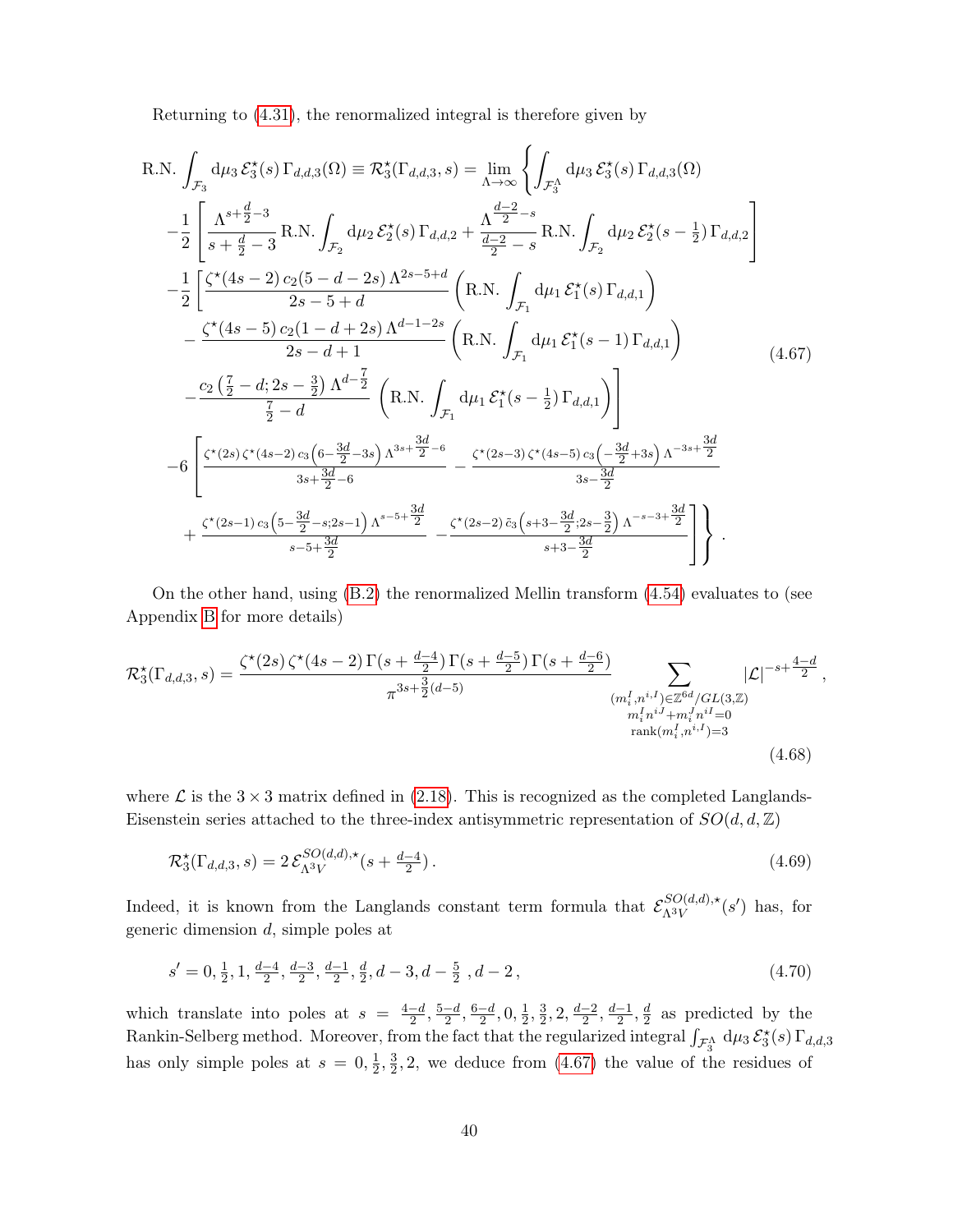$\mathcal{R}_{3}^{\star}(\Gamma_{d,d,3},s)$  at the poles for generic value of d,

<span id="page-41-1"></span><span id="page-41-0"></span>
$$
\operatorname{Res}_{s=\frac{d}{2}} \mathcal{R}_{3}^{\star}(\Gamma_{d,d,3}, s) = \zeta^{\star}(2) \zeta^{\star}(3) \zeta^{\star}(d-3) \zeta^{\star}(2d-5),
$$
\n
$$
\operatorname{Res}_{s=\frac{d-1}{2}} \mathcal{R}_{3}^{\star}(\Gamma_{d,d,3}, s) = \zeta^{\star}(2) \zeta^{\star}(2d-7) \mathcal{E}_{V}^{\star, SO(d,d)}(d-\frac{5}{2}),
$$
\n
$$
\operatorname{Res}_{s=\frac{d-2}{2}} \mathcal{R}_{3}^{\star}(\Gamma_{d,d,3}, s) = \mathcal{E}_{\Lambda^{2}V}^{\star, SO(d,d)}(d-3),
$$
\n
$$
\operatorname{Res}_{s=2} \mathcal{R}_{3}^{\star}(\Gamma_{d,d,3}, s) = \frac{1}{2} \zeta^{\star}(3) \operatorname{R.N.} \int_{\mathcal{F}_{3}} d\mu_{3} \Gamma_{d,d,3},
$$
\n
$$
(4.71)
$$

where the renormalized integral R.N.  $\int_{\mathcal{F}_3} d\mu_3 \Gamma_{d,d,3}$  is defined, for all values of d, as

$$
R.N. \int_{\mathcal{F}_3} d\mu_3 \Gamma_{d,d,3} = \lim_{\Lambda \to \infty} \left[ \int_{\mathcal{F}_3^{\Lambda}} d\mu_3 \Gamma_{d,d,3} - \frac{1}{2} \left( \frac{\Lambda^{\frac{d}{2}-3}}{\frac{d}{2}-3} \Theta(d-6) + \log \Lambda \delta_{d,6} \right) R.N. \int_{\mathcal{F}_2} d\mu_2 \Gamma_{d,d,2} - \left( \frac{c(\frac{d-4}{2})\Lambda^{d-5}}{(d-4)(d-5)} \Theta(d-5) + \frac{\pi}{6} \log \Lambda \delta_{d,5} \right) R.N. \int_{\mathcal{F}_1} d\mu_1 \Gamma_{d,d,1} - \left( \frac{6 c_3 (6 - \frac{3d}{2})\Lambda^{\frac{3}{2}(d-4)}}{\frac{3}{2}(d-4)} \Theta(d-4) + \frac{1}{4} \zeta(3) \log \Lambda \delta_{d,4} \right) \right].
$$
\n
$$
(4.72)
$$

For  $d = 4, 5, 6, \mathcal{R}_{3}^{*}(\Gamma_{d,d,3}, s)$  has a pole of higher order at  $s = 2$ , in which case its residue at  $s = 2$  will differ from  $\frac{1}{2}\zeta^*(3)$  times the renormalized integral [\(4.72\)](#page-41-0) by a term which can be easily computed. For  $d = 0, 1, 2$ , the Rankin-Selberg transform  $\mathcal{R}_3^{\star}(\Gamma_{d,d,3}, s)$  vanishes but the renormalized integral R.N.  $\int_{\mathcal{F}_3} d\mu_3 \Gamma_{d,d,3}$  is still non-zero. For example, for  $d = 0$ , the vanishing of  $(4.67)$  at  $s = 2$  gives

$$
\int_{\mathcal{F}_3^{\Lambda}} d\mu_3 = 2\zeta^*(2)\zeta^*(4)\zeta^*(6) + \frac{\zeta^*(4) c(1)}{6\Lambda^3} - \frac{\zeta^*(2) c(-2)}{10\Lambda^5} - \frac{c_3(6)}{\Lambda^6} + \dots
$$
\n(4.73)

up to exponentially suppressed terms, reproducing the known value of  $\mathcal{V}_3$ . Similarly, at  $d = 1$ one obtains

$$
\int_{\mathcal{F}_3^{\Lambda}} d\mu_3 \Gamma_{1,1,3} = 2\zeta^*(2) \zeta^*(4) \zeta^*(6) (R^3 + 1/R^3) - \frac{4\zeta^*(2) \zeta^*(4)}{5\Lambda^{5/2}} (R^2 + 1/R^2) \n- \frac{c_2(4) \zeta^*(2)}{4\Lambda^4} (R + 1/R) - \frac{4c_3(9/2)}{3\Lambda^{9/2}} + \dots
$$
\n(4.74)

and at  $d = 2$ ,

$$
\int_{\mathcal{F}_3^{\Lambda}} d\mu_3 \Gamma_{2,2,3} = 2\zeta^*(2)\zeta^*(4) \left[ \mathcal{E}_1^*(3,T) + \mathcal{E}_1^*(3,U) \right] + \frac{c_2(3)}{6\Lambda^3} \left( \log \left[ T_2 U_2 |\eta(T)\eta(U)|^4 \right] + 5 \log \Lambda + \text{cte} \right) + \dots
$$
\n(4.75)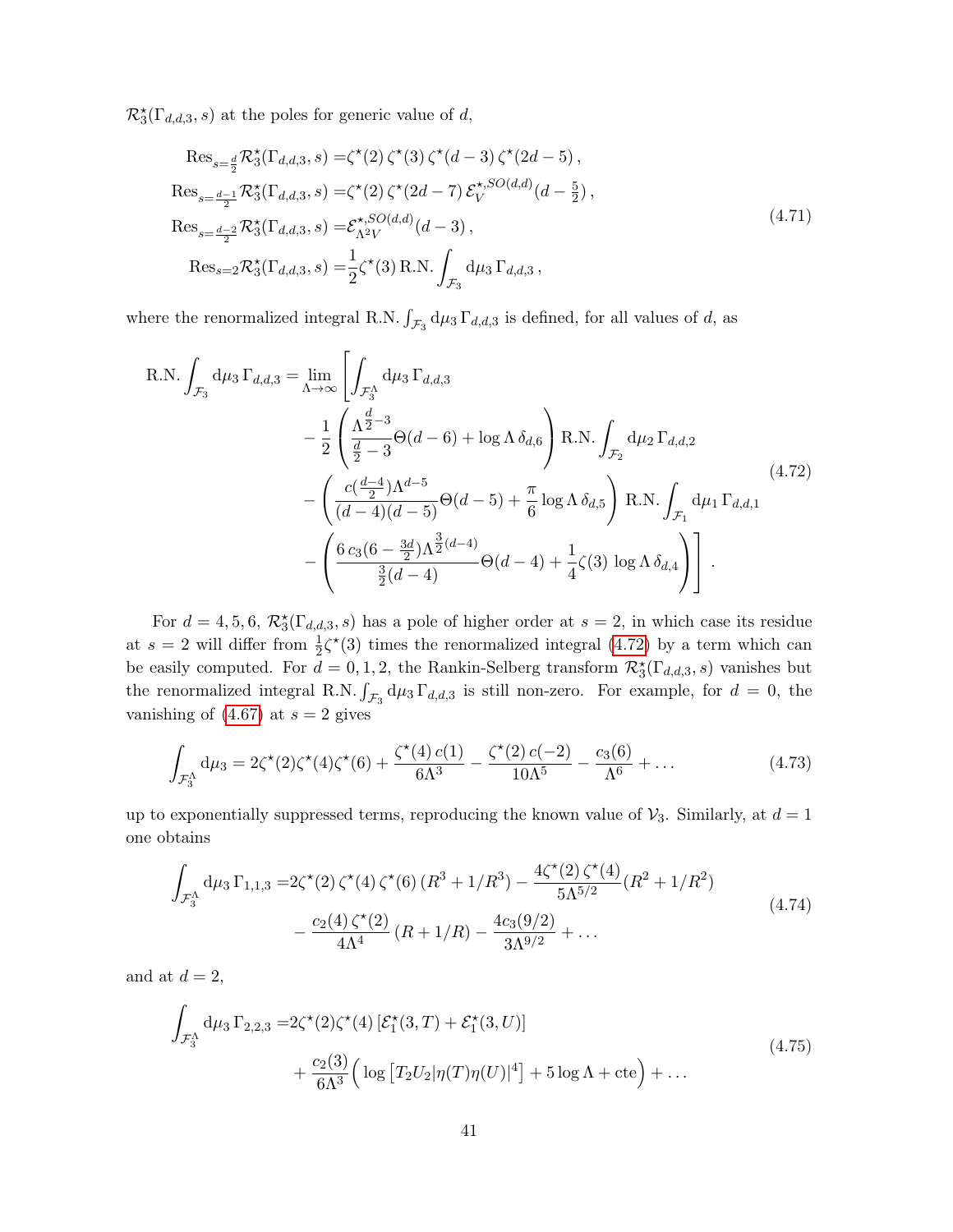reproducing the results of [\[27,](#page-51-7) (4.46)]. For  $d=3$ , one may show using the Langlands constant term formula that

$$
\mathcal{E}_{\Lambda^3 V}^{SO(3,3),\star}(s) = \zeta^{\star}(2s) \zeta^{\star}(2s-1) \zeta^{\star}(2s-2) \zeta^{\star}(2s-3) \left[ \mathcal{E}_{S}^{SO(3,3),\star}(2s-1) + \mathcal{E}_{C}^{SO(3,3),\star}(2s-1) \right],
$$
\n(4.76)

where  $\mathcal{E}_{S,C}^{SO(3,3),\star}$  are Eisenstein series attached to the two spinor representations of  $SO(3,3,\mathbb{Z})$ (or equivalently, the fundamental and anti-fundamental representations of  $SL(4,\mathbb{Z})$ ). The residue at  $s = 2$  yields

R.N. 
$$
\int_{\mathcal{F}_3} d\mu_3 \Gamma_{3,3,3} = 2\zeta^{\star}(2)\zeta^{\star}(4) \left[ \mathcal{E}_S^{SO(3,3),\star}(3) + \mathcal{E}_C^{SO(3,3),\star}(3) \right],
$$
 (4.77)

as announced in  $[27, (4.59)]$  $[27, (4.59)]$ .

In Appendix  $\S$ C, we use  $(4.72)$  as the starting point to show that the renormalized integral R.N.  $\int_{\mathcal{F}_3} d\mu_3 \Gamma_{d,d,3}$  is an eigenmode of the Laplace operator on the Grassmannian  $G_{d,d}$ parametrizing even selfdual lattices of signature  $(d, d)$ , up to anomalous source terms which originate from logarithmic divergences.

## <span id="page-42-0"></span>A Siegel-Eisenstein series and invariant differential operators

In this appendix, we collect various properties of Siegel-Eisenstein series which are known to hold for any degree. The completed Eisenstein series  $\mathcal{E}_{h}^{\star}(s, \Omega)$  is defined by

$$
\mathcal{E}_h^{\star}(s,\Omega) = \mathcal{N}_h(s) \sum_{\gamma \in \Gamma_{h,\infty} \backslash \Gamma_h} |\Omega_2|^s |\gamma
$$
\n(A.1)

for  $\text{Re}(s) > \frac{h+1}{2}$  $\frac{+1}{2}$ , and by analytic continuation in s elsewhere. The normalization factor

$$
\mathcal{N}_h(s) = \zeta^*(2s) \prod_{j=1}^{\lfloor h/2 \rfloor} \zeta^*(4s - 2j) \tag{A.2}
$$

is chosen such that  $\mathcal{E}_h^*(s, \Omega)$  is invariant under  $s \mapsto \frac{h+1}{2} - s$ .  $\mathcal{E}_h^*(s, \Omega)$  has simple poles at most at  $s = \frac{j}{4}$  where j is an integer in the range  $0 \le j \le 2h + 2$  [\[28\]](#page-51-8). In particular, it has a simple pole at  $s=\frac{h+1}{2}$  $\frac{+1}{2}$ , with constant residue  $r_h = \frac{1}{2}$  $\frac{1}{2} \prod_{j=1}^{\lfloor h/2 \rfloor} \zeta^*(2j+1).$ 

The Eisenstein series  $\mathcal{E}_h^{\star}(s, \Omega)$  is an eigenmode of all invariant differential operators, in particular of the Laplacian on the Siegel upper half plane,

<span id="page-42-1"></span>
$$
\Delta_{Sp(2h)} \mathcal{E}_h^{\star}(s, \Omega) = h s(s - \frac{h+1}{2}) \mathcal{E}_h^{\star}(s, \Omega) . \tag{A.3}
$$

It will be convenient to choose a set of generators  $\Delta_{S_0}^{(2r)}$  $(S_p^{(2r)}, 1 \leq r \leq h$  of the ring of invariant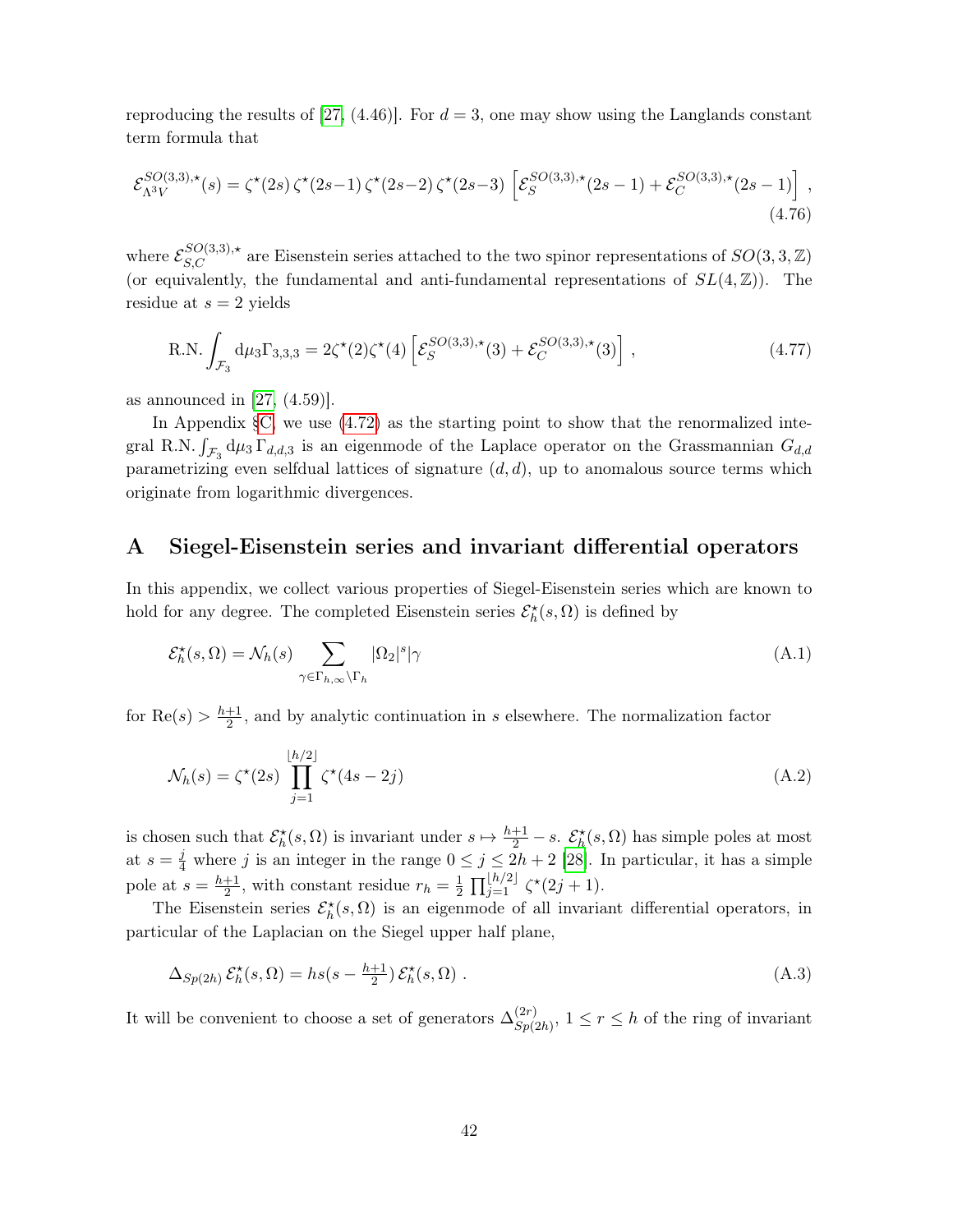differential operators, such that the eigenvalue of  $\mathcal{E}_{h}^{\star}(s, \Omega)$  is given by

<span id="page-43-0"></span>
$$
\Delta_{Sp(2h)}^{(2r)} \mathcal{E}_h^{\star}(s,\Omega) = {h \choose r} \prod_{k=0}^{r-1} (s - \frac{k}{2})(s - \frac{h+1-k}{2}) \mathcal{E}_h^{\star}(s,\Omega). \tag{A.4}
$$

Up to normalization, these operators are defined by

$$
\Delta_{Sp(2h)}^{(2r)} \propto |Y|^{\frac{r-1}{2}} Y_{i_1k_1} \dots Y_{i_rk_r} Y_{j_1l_1} \dots Y_{j_rl_r} \partial_{\bar{\Omega}_{i_1j_1}} \dots \partial_{\bar{\Omega}_{i_rj_r}} \partial_{\Omega_{k_1l_1}} \dots \partial_{\Omega_{k_rl_r}} |Y|^{-\frac{r-1}{2}}, (A.5)
$$

where  $Y \equiv \Omega_2$  and the sum is completely antisymmetrized over  $i_{1...r}, j_{1...r}, k_{1...r}, l_{1...r}$ . For  $r = 1$ , the operator  $\Delta_{S_n}^{(2)}$  $S_{p(2h)}^{(2)}$  coincides with the Laplacian  $\Delta_{Sp(2h)}$ . For  $r = h$ , the operator  $\Delta^{(2h)}_{\varsigma_n(\cdot)}$  $S_{p(2h)}^{(2h)}$  is proportional to the product  $\overline{\Box}_{w+2} \Box_w$  of Maass' raising and lowering operators

$$
\Box_w = |\Omega_2|^{\frac{h-1}{2} - w} \cdot \det\left(\frac{1+\delta_{IJ}}{2} \partial_{\Omega_{IJ}}\right) |\Omega_2|^{w - \frac{h-1}{2}},
$$
\n
$$
\overline{\Box}_w = |\Omega_2|^{2 + \frac{h-1}{2}} \det\left(\frac{1+\delta_{IJ}}{2} \partial_{\overline{\Omega}_{IJ}}\right) |\Omega_2|^{-\frac{h-1}{2}},
$$
\n(A.6)

which raise and lower the modular weight  $w$  by two units, respectively [\[29\]](#page-51-10). The eigenvalue of  $\mathcal{E}_h^{\star}(s,\Omega)$  under  $\Delta_{Sp(\Omega)}^{(2r)}$  $S_{p(2h)}^{(2r)}$  can be computed using lemma 9.1 in [\[47\]](#page-53-1). The Fourier expansion of  $\mathcal{E}_{h}^{\star}(s, \Omega)$  can be found in [\[48\]](#page-53-2).

We shall also consider the multi-parameter Eisenstein series

$$
\mathcal{E}_h^{\star}(s_1,\ldots s_h,\Omega) = \mathcal{N}_h(s_1,\ldots s_h) \sum_{\gamma \in B_h \backslash \Gamma_h} t_1^{s_1} t_2^{s_2} \ldots t_h^{s_h} |_{\gamma},\tag{A.7}
$$

where  $B_h$  is the Borel subgroup of  $Sp(2h, \mathbb{Z})$ . The series converges absolutely when  $\text{Re}(x_i) > \frac{1}{2}$ 2 and  $\text{Re}(x_j - x_i) > \frac{1}{2}$  whenever  $i < j$ . Upon choosing for the normalization factor

$$
\mathcal{N}_h(s_1, \dots s_h) = \prod_{1 \le i < j \le h} \zeta^{\star} (1 + 2x_j - 2x_i) \prod_{1 \le i < j \le h} \zeta^{\star} (1 + 2x_j + 2x_i) \prod_{1 \le i \le h} \zeta^{\star} (1 + 2x_i), \tag{A.8}
$$

where  $x_i = s_i - \frac{i}{2}$  with  $i = 1...h$ , the Eisenstein series  $\mathcal{E}^*(s_1,...s_h)$  is invariant under the Weyl group, which permutes the  $x_i$ 's and takes one  $x_i$  to minus itself. The Eisenstein series  $\mathcal{E}_h^{\star}(s, \Omega)$  is proportional to the multi-residue of  $\mathcal{E}^{\star}(s_1, \ldots s_h)$  at  $s_1 = s_2 = \cdots = s$ .  $\mathcal{E}^{\star}(s_1, \ldots s_h)$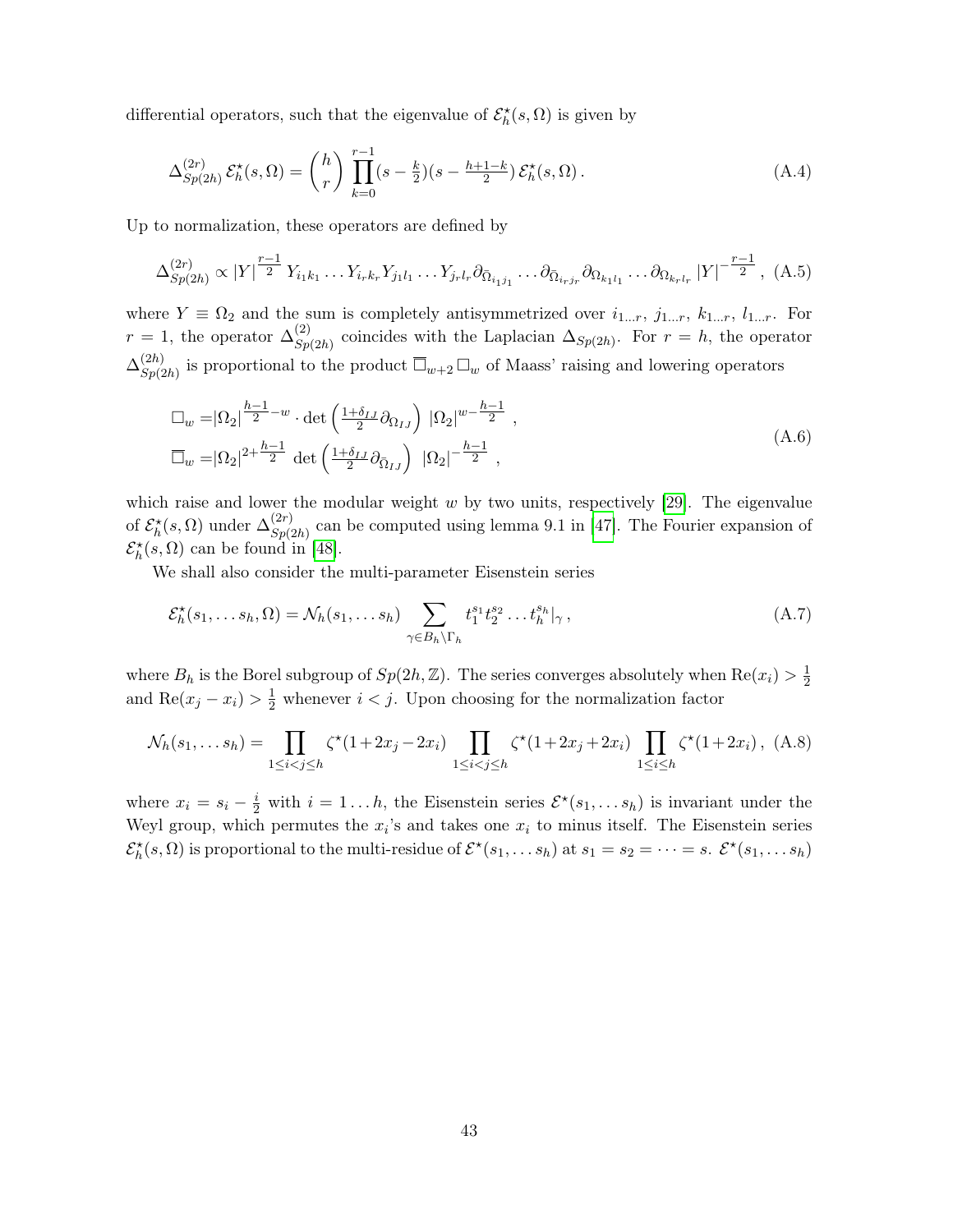is an eigenmode of the ring of invariant differential operators, with eigenvalues

<span id="page-44-0"></span>
$$
\Delta_{Sp(2h)}^{(2)} = \sum_{1 \le i \le h} x_i^2 - \frac{1}{24}h(h+1)(2h+1),
$$
  
\n
$$
\Delta_{Sp(2h)}^{(4)} = \sum_{1 \le i < j \le h} x_i^2 x_j^2 - \frac{1}{24}h(h+1)(2h-1) \sum_{1 \le i \le h} x_i^2
$$
  
\n
$$
+ \frac{1}{5760}h(h+1)(h-1)(2h+1)(2h-1)(5h-6),
$$
  
\n
$$
\Delta_{Sp(2h)}^{(6)} = \sum_{1 \le i < j < k \le h} x_i^2 x_j^2 x_k^2 - \frac{1}{24}(h-2)(h-1)(2h-3) \sum_{1 \le i < j \le h} x_i^2 x_j^2
$$
  
\n
$$
+ \frac{1}{5760}(h-2)(h-1)h(2h-3)(2h-1)(5h-11) \sum_{1 \le i < h} x_i^2
$$
  
\n
$$
- \frac{1}{2903040}(h-2)(h-1)h(h+1)(2h-3)(2h-1)(2h+1)(7h(5h-23) + 186),
$$
  
\n(A.9)

under the operators  $\Delta_{S_n(s)}^{(2r)}$  $(S_p(2r)$  with  $1 \leq r \leq 3$ . More generally,  $\Delta_{Sp(2R)}^{(2r)}$  $\binom{(2r)}{Sp(2h)}$  involves a sum of elementary symmetric functions of the  $x_i^2$ , whose coefficients of the are fixed by requiring that  $\Delta^{(r)}_{S_n}$  $S_p(2h)$  vanishes at  $s_i = s = 0, \frac{1}{2}$  $\frac{1}{2}, \ldots, \frac{r-1}{2}$  $\frac{-1}{2}$ .

The boundaries of the Siegel fundamental domain correspond to regions where the imaginary part of period matrix acquires very large values in a diagonal block of size  $h_2$ ,

$$
\Omega \to \begin{pmatrix} \Omega' & \Omega' u_2 - u_1 \\ u_2^t \Omega' - u_1^t & iV^{-1} \hat{\omega} + \omega_1 \end{pmatrix},
$$
\n(A.10)

where  $\Omega'$  is a period matrix of degree  $h_1 = h - h_2$ ,  $\hat{\omega}$  is a positive definite matrix of size  $h_2$ with unit determinant,  $u_1, u_2$  are two  $h_1 \times h_2$  real matrices,  $\omega_1$  is a real  $h_2 \times h_2$  symmetric matrix, and  $V$  is scaled towards 0. In this limit, the Siegel domain of degree  $h$  decomposes according to

$$
\mathcal{H}_h \to \mathcal{H}_{h_1} \times \mathbb{R}^+ \times \frac{SL(h_2)}{SO(h_2)} \times \mathbb{R}^{2h_1h_2} \times \mathbb{R}^{\frac{1}{2}h_2(h_2+1)} , \qquad (A.11)
$$

while the integration measure factorizes into

<span id="page-44-1"></span>
$$
\mathrm{d}\mu_h(\Omega) \propto \frac{\mathrm{d}V}{V} V^{h_1 h_2 + \frac{1}{2}h_2(h_2 + 1)} \, \mathrm{d}\mu_{h_1}(\Omega') \, \mathrm{d}\hat{\omega} \, \mathrm{d}u \;, \tag{A.12}
$$

up to a constant normalization factor. In the limit  $V \to 0$ , the fundamental domain  $\mathcal{F}_h$ simplifies to

$$
\mathcal{F}_h \to \mathcal{F}_{h_1} \times \mathbb{R}^+ \times \hat{\mathcal{F}}_{PGL(h_2,\mathbb{Z})} \times \mathbb{Z}^{2h_1h_2}/\mathbb{Z}_2 \times \mathbb{Z}^{\frac{1}{2}h_2(h_2+1)} ,
$$
\n(A.13)

where  $\hat{\mathcal{F}}_{PGL(h_2,\mathbb{Z})}$  denotes a fundamental domain of the action of  $PGL(h_2,\mathbb{Z})$  on positive definite matrices of unit determinant and  $\mathbb{Z}_2$  acts by flipping the sign of  $(u_1, u_2)$ .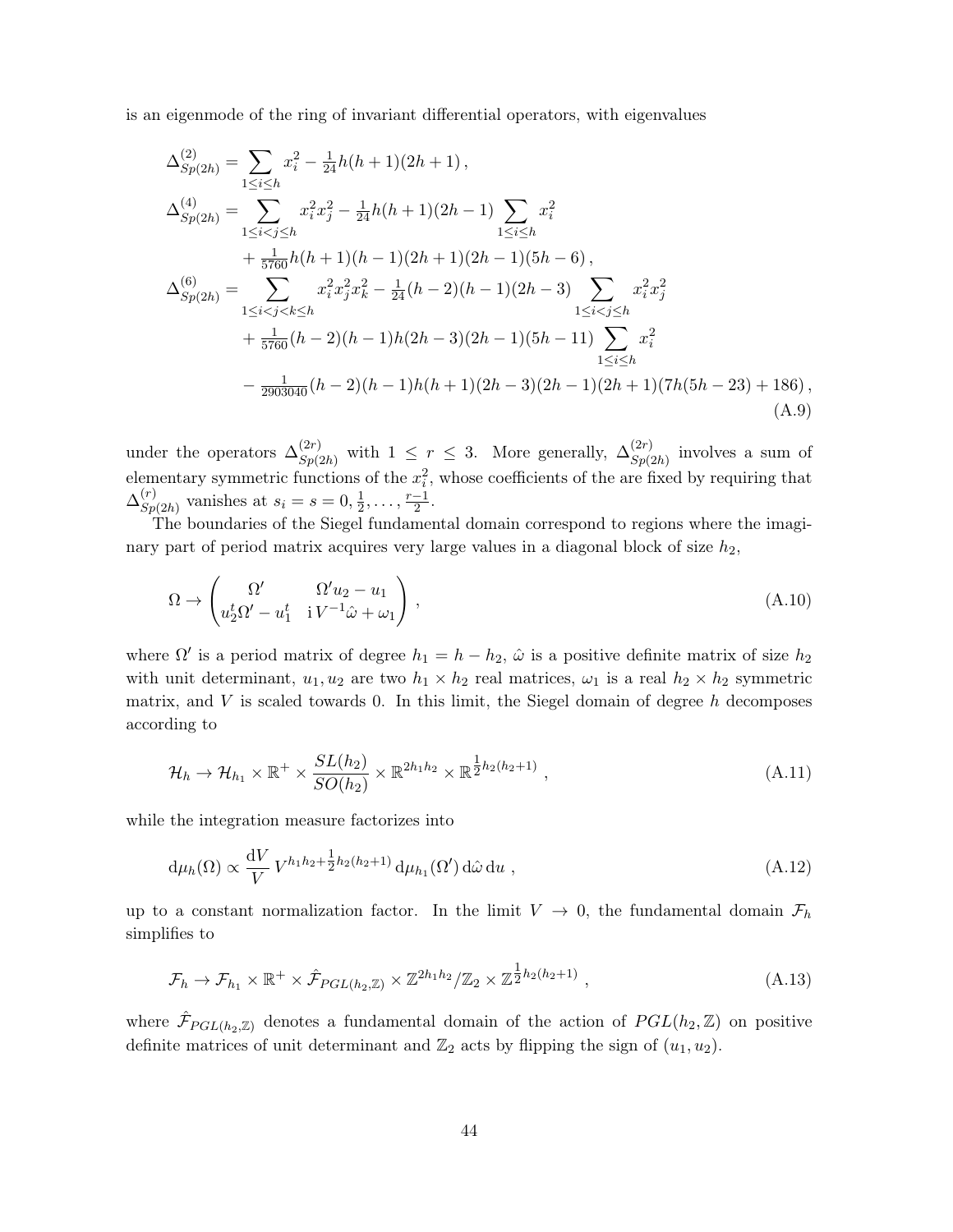For  $(h_1, h_2) = (h - 1, 1)$ , setting  $t = 1/V$ , the Eisenstein series  $\mathcal{E}_h^{\star}(s, \Omega)$  decomposes into

$$
\mathcal{E}_{h}^{\star}(s,\Omega) \to t^{s} \mathcal{E}_{h-1}^{\star}(s,\Omega') + t^{\frac{h+1}{2}-s} \mathcal{E}_{h-1}^{\star}(s - \frac{1}{2},\Omega') \quad (h \text{ odd}),
$$
  

$$
\mathcal{E}_{h}^{\star}(s,\Omega) \to t^{s} \zeta^{\star}(4s - h) \mathcal{E}_{h-1}^{\star}(s,\Omega') + t^{\frac{h+1}{2}-s} \zeta^{\star}(4s - h - 1) \mathcal{E}_{h-1}^{\star}(s - \frac{1}{2},\Omega') \quad (h \text{ even}).
$$
  
(A.14)

More generally, the Eisenstein series  $\mathcal{E}_h^{\star}(s_1,\ldots,s_h,\Omega)$  decomposes into a sum of terms, one of which proportional to  $t^{s_h} \mathcal{E}_{h-1}^*(s_1,\ldots,s_{h-1},\Omega')$ . Consistency of these decompositions with with [\(A.4\)](#page-43-0) and [\(A.9\)](#page-44-0) implies that the operators  $\Delta_{S_n}^{(r)}$  $S_{p(2h)}^{(r)}$  acting on functions independent of  $u_1, u_2, \omega_1$  reduce to linear combinations of  $\Delta_{Sp(2h-2)}^{(r)}$  and  $\Delta_{Sp(2h-2)}^{(r-1)}$ ,

<span id="page-45-0"></span>
$$
\Delta_{Sp(2h)}^{(r)} \to \Delta_{Sp(2h-2)}^{(r)} + \left[ t^2 \partial_t^2 - (h-1)t \partial_t + \frac{r-1}{2} (h - \frac{r-1}{2}) \right] \Delta_{Sp(2h-2)}^{(r-1)}.
$$
 (A.15)

It follows from [\(A.15\)](#page-45-0) that the invariant operator

$$
\Diamond_h(\sigma) = \sum_{r=0}^h (-1)^r \prod_{k=1}^r (\sigma - \frac{h-k}{2}) (\sigma - \frac{h+k}{2}) \Delta_{Sp(2h)}^{(h-r)}, \tag{A.16}
$$

annihilates any function of the form  $t^{\sigma}\varphi(\Omega')$ . The Eisenstein series  $\mathcal{E}_{h}^{\star}(s,\Omega)$  is an eigenmode of  $\Diamond_h(\sigma)$  with eigenvalue

$$
\Diamond_h(\sigma) \mathcal{E}_h^{\star}(s, \Omega) = \left[ \prod_{k=0}^{h-1} (s - \sigma + \frac{k}{2})(s + \sigma - \frac{h+1+k}{2}) \right] \mathcal{E}_h^{\star}(s, \Omega) . \tag{A.17}
$$

These relations generalize  $(3.25), (3.33), (4.32), (4.35)$  $(3.25), (3.33), (4.32), (4.35)$  $(3.25), (3.33), (4.32), (4.35)$  $(3.25), (3.33), (4.32), (4.35)$  $(3.25), (3.33), (4.32), (4.35)$  $(3.25), (3.33), (4.32), (4.35)$  $(3.25), (3.33), (4.32), (4.35)$  to arbitrary degree.

More generally, for  $h_2 > 1$ , the Eisenstein series  $\mathcal{E}_h^{\star}(s, \Omega)$  decomposes into

$$
\mathcal{E}_h^{\star}(s,\Omega) \to \sum_{r=0}^{h_2} V^{-s(h_2-2r) - \frac{r(h_1+r+1)}{2}} c_{h,h_1,r}(s) \, \mathcal{E}_{h_1}^{\star}(s-\frac{r}{2},\Omega') \, \mathcal{E}_{\Lambda^r V}^{\star,SL(h_2)}(2s-\frac{h_1+r+1}{2},\hat{\omega}), \tag{A.18}
$$

where  $c_{h,h_1,r}(s)$  is a product of zeta factors. This is consistent with  $(A.3)$ , since it follows from [\(A.12\)](#page-44-1) that the Laplace operator decomposes into

$$
\Delta_{Sp(2h)} \to \Delta_{Sp(2h_1)} + \frac{1}{2} \Delta_{SL(h_2)} + \frac{1}{h_2} \left( V^2 \partial_V^2 + \left[ 1 + h_1 h_2 + \frac{1}{2} h_2 (h_2 + 1) \right] V \partial_V \right) .
$$
 (A.19)

The decomposition of  $\Delta_{S_n(s)}^{(2r)}$  $S_{p(2h)}^{(2r)}$  with  $r > 1$  can be worked out on a case by case basis, by requiring that the multi-parameter Eisenstein series are eigenmodes with the eigenvalues displayed in [\(A.9\)](#page-44-0).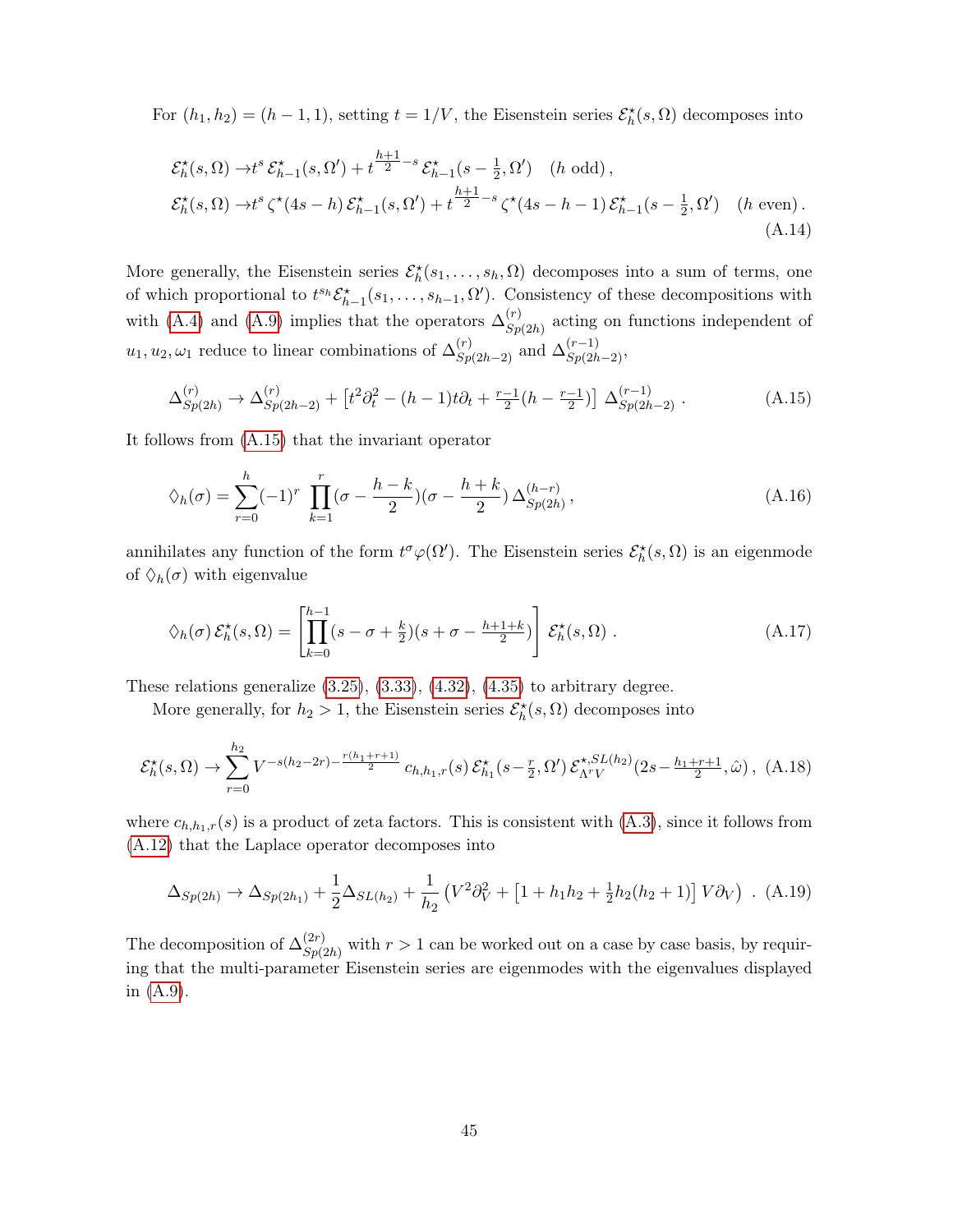## <span id="page-46-0"></span>B Lattice partition function and Langlands-Eisenstein series

Here we consider the renormalized Rankin-Selberg transform of the Siegel-Narain partition function [\(2.17\)](#page-8-2) in arbitrary degree:

<span id="page-46-2"></span>
$$
\mathcal{R}_h^{\star}(\Gamma_{d,d,h},s) = \mathcal{N}_h(s) \int_{\Gamma_{\infty,h}\backslash\mathcal{H}_h} d\mu_h |\Omega_2|^{s+\frac{d}{2}} \sum_{\substack{(m_i^I,n^{i,I}) \in \mathbb{Z}^{2dh} \\ \text{Rk}(m_i^I,n^{i,I})=h}} e^{-\pi \mathcal{L}^{IJ}\Omega_{2,IJ} + 2\pi i m_i^I n^{i,J}\Omega_{1,IJ}} \quad (B.1)
$$

where the renormalization prescription amounts to keeping only the terms where the matrix  $M = (m_i^I, n^{i,I})$  (of size  $2d \times h$ ) has rank h. The integral over  $\Omega_1$  enforces the condition  $m_i^I n^{i,J} + m_i^J n^{i,I} = 0$ , while the integral over  $\Omega_2 \in \mathcal{P}_h/PGL(h,\mathbb{Z})$  can be unfolded onto an integral over  $P_h$ , at the expense of restricting the sum to one representative in each orbit of the action of  $PGL(h,\mathbb{Z})$  on M.

The integral over  $\Omega_1$  is straightforward and simply imposes the BPS condition  $m_i^I n^{iJ}$  +  $m_i^J n^{iI} = 0$ . The integral over  $\Omega_2$  may be performed using the identity [\[29,](#page-51-10)49]

<span id="page-46-1"></span>
$$
I = \int_{\mathcal{P}_h} d\Omega_2 |\Omega_2|^{\delta - \frac{h+1}{2}} e^{-\text{Tr}(Q\Omega_2)} = \pi^{\frac{h(h-1)}{4}} |Q|^{-\delta} \prod_{k=0}^{h-1} \Gamma(\delta - \frac{k}{2}), \tag{B.2}
$$

where  $Q$  being a real symmetric positive definite matrix. To prove this identity, notice that  $Q$ can be uniquely decomposed into the product of a lower triangular matrix  $L$  and its transpose,  $Q = L^T L$ . Changing variables to  $\Omega'_2 = L\Omega_2$  and noting that  $d\Omega'_2 = |Q|^{\frac{h+1}{2}} d\Omega_2$ , one arrives at

$$
I = |Q|^{-\delta} \int_{\mathcal{P}_h} d\Omega_2' |\Omega_2'|^{\delta - \frac{h+1}{2}} e^{-\text{Tr}(\Omega_2')}.
$$
\n(B.3)

The Cholesky decomposition may again be used to uniquely decompose  $\Omega'_{2} = XX^{T}$ , for some lower triangular matrix X with positive elements along the diagonal,  $x_{ij} > 0$  for all  $j = 1, \ldots, h$ . Since the Jacobian for this change of variables is  $|J| = 2<sup>h</sup> \prod_{j=1}^{h} x_{jj}^{h+1-j}$ , one obtains

$$
I = 2^{h} |Q|^{-\delta} \left( \prod_{k=1}^{h} \int_{0}^{\infty} dx_{kk} \ x_{kk}^{2\delta - k} e^{-x_{kk}^{2}} \right) \left( \prod_{i > j=1}^{h} \int_{-\infty}^{\infty} dx_{ij} \ e^{-x_{ij}^{2}} \right) , \tag{B.4}
$$

from which one immediately recovers [\(B.2\)](#page-46-1).

Applying [\(B.2\)](#page-46-1) result to the integral [\(B.1\)](#page-46-2) over  $\Omega_2 \in \mathcal{P}_h$ , we arrive at

$$
\mathcal{R}_{h}^{\star}(\Gamma_{d,d,h},s) = \frac{\mathcal{N}_{h}(s) \prod_{j=1}^{h} \Gamma(s - \frac{h+j-d}{2})}{\pi^{\frac{h}{4}(1-2d+3h-4s)}} \sum_{\substack{(m_i^I, n^{i,I}) \in \mathbb{Z}^{2hd}/PGL(h,\mathbb{Z}) \\ m_i^I n^{iJ} + m_i^J n^{iI} = 0 \\ \text{Rk}(m_i^I, n^{i,I}) = h}} |\mathcal{L}|^{-s + \frac{h+1-d}{2}}.
$$
\n(B.5)

This is recognized as twice the completed Langlands-Eisenstein series attached to the h-index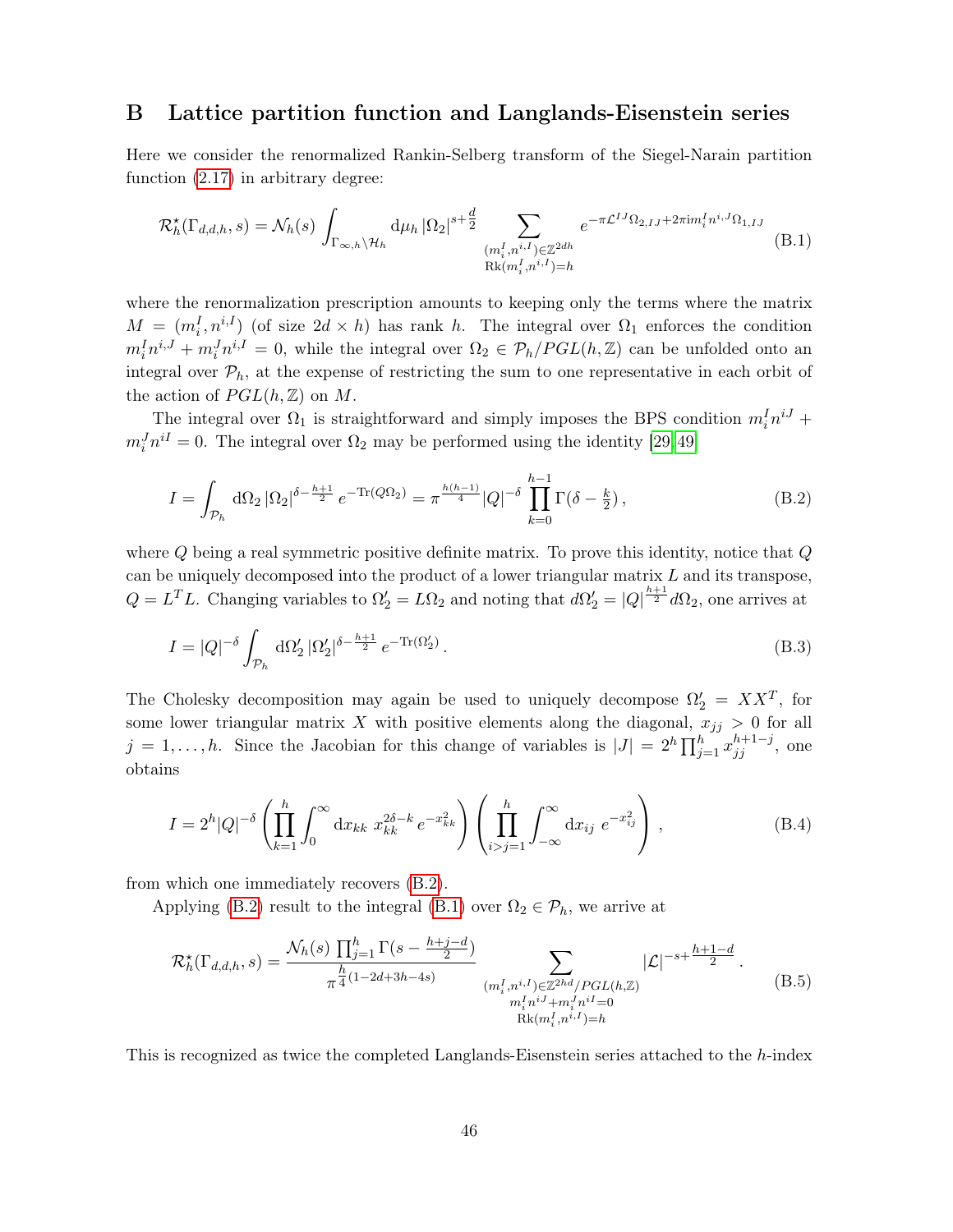antisymmetric representation of  $SO(d, d, \mathbb{Z}),$ 

<span id="page-47-0"></span>
$$
\mathcal{R}_h^{\star}(\Gamma_{d,d,h},s) = 2\,\mathcal{E}_{\Lambda^h V}^{SO(d,d),\star}(s + \frac{d-h-1}{2})\,. \tag{B.6}
$$

To justify this identification, recall that the completed Langlands-Eisenstein series is defined by

$$
\mathcal{E}_{\Lambda^h V}^{SO(d,d),\star}(s') = L_h(s') \sum_{\gamma \in P_h(\mathbb{Z}) \backslash SO(d,d,\mathbb{Z})} e^{2s' \langle \lambda_h, H(\gamma e) \rangle}
$$
(B.7)

where  $\lambda_h$  is the fundamental weight associated to the representation  $\Lambda^h V$ ,  $P_h$  is the parabolic subgroup of  $SO(d, d, \mathbb{Z})$  obtained by deleting the simple root dual to  $\lambda_h$ ,  $H(e)$  is the Abelian component in the Iwasawa decomposition of a coset representative  $e$  in  $G_{d,d}$ , and the normalization factor

$$
L_h(s') = \zeta^{\star}(2s' + h + 1 - d) \prod_{k=0}^{h-1} \zeta^{\star}(2s' - k) \prod_{j=1}^{\lfloor h/2 \rfloor} \zeta^{\star}(4s' + 2h + 2 - 2d - 2j),
$$
 (B.8)

is chosen such that  $\mathcal{E}_{\Lambda hV}^{SO(d,d),\star}$  ${}_{\Lambda^hV}^{SO(d,d),\star}(s')$  is invariant under  $s' \mapsto d - \frac{h+1}{2} - s'$  (see e.g. [\[34,](#page-52-2) A.3]). The equality [\(B.6\)](#page-47-0) is thus equivalent to

$$
\sum_{\substack{(m_i^I, n^{i,I}) \in \mathbb{Z}^{2hd}/PGL(h,\mathbb{Z}) \\ m_i^I n^{iJ} + m_i^J n^{iI} = 0 \\ \text{Rk}(m_i^I, n^{i,I}) = h}} |\mathcal{L}|^{-s'} = 2 \prod_{j=1}^h \zeta(2s' - j + 1) \sum_{\gamma \in P_h(\mathbb{Z}) \backslash SO(d,d,\mathbb{Z})} e^{2s' \langle \lambda_h, H(\gamma e) \rangle}, \quad (B.9)
$$

which, in turn, follows from the identity [\[26\]](#page-51-6)

$$
\sum_{\substack{M \in \mathbb{Z}^{h \times h}/GL(h,\mathbb{Z}) \\ \text{Rk}(M)=h}} |M|^{-2s'} = \prod_{j=1}^{h} \zeta(2s'-j+1) . \tag{B.10}
$$

Finally, it may be shown from Langlands' constant term formula that the Langlands-Eisenstein series  $\mathcal{E}_{\Lambda hV}^{SO(d,d),\star}$  ${}_{\Lambda^hV}^{SO(d,d),\star}$  behaves in the limit where the radius R of one circle in the torus  $T^d$  becomes very large as

$$
\mathcal{E}_{\Lambda^h V}^{\star, SO(d,d)}(s) \to R^h \mathcal{E}_{\Lambda^h V}^{\star, SO(d-1,d-1)}(s-\frac{1}{2}) \n+ \zeta^{\star}(2s+1-h) \zeta^{\star}(4s+h+2-2d) R^{2s} \mathcal{E}_{\Lambda^{h-1} V}^{\star, SO(d-1,d-1)}(s) \n+ \zeta^{\star}(2s+2h+1-2d) \zeta^{\star}(4s+h+1-2d) R^{2d-h-1-2s} \mathcal{E}_{\Lambda^{h-1} V}^{\star, SO(d-1,d-1)}(s-\frac{1}{2})
$$
\n(B.11)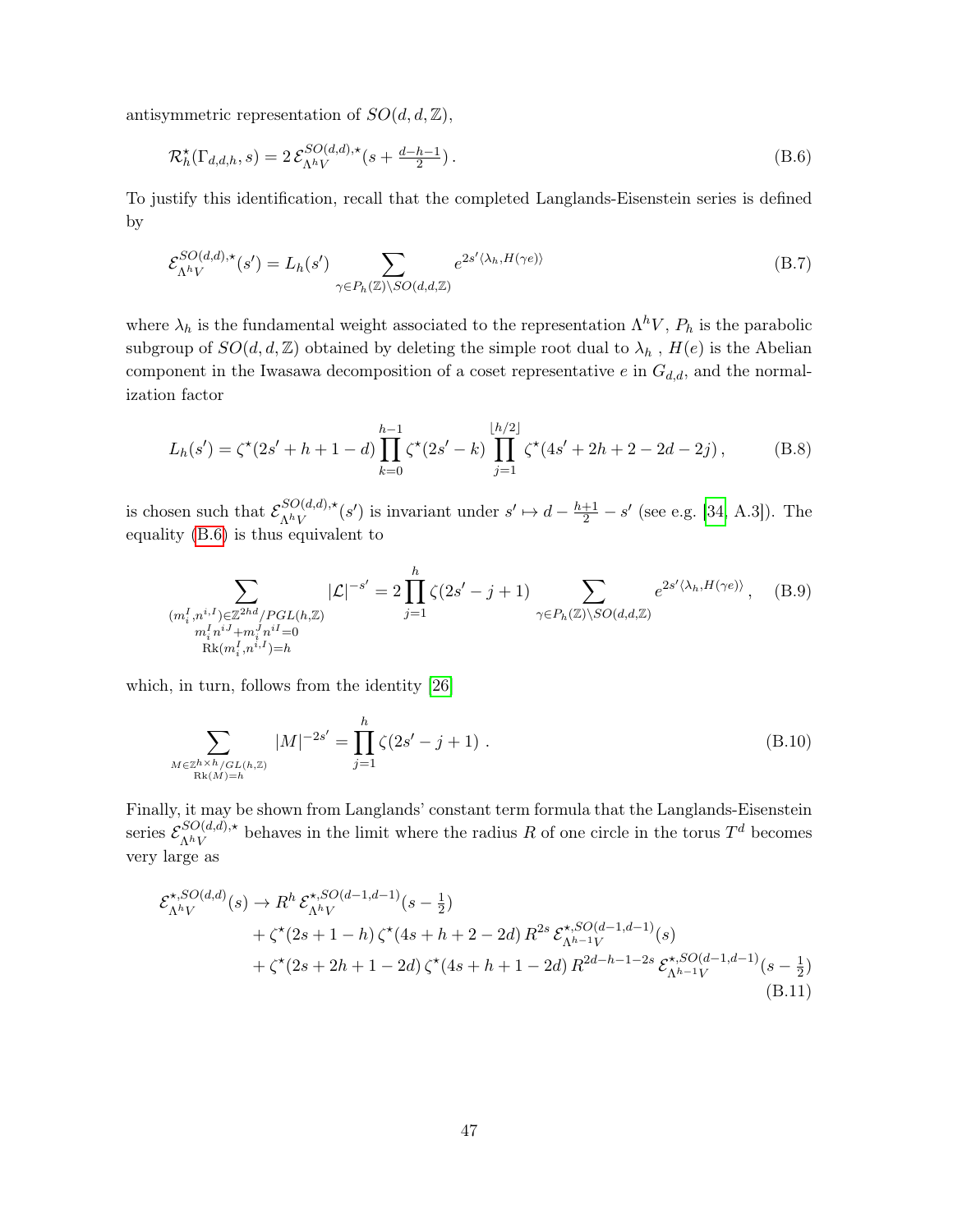for h even, and

$$
\mathcal{E}_{\Lambda^h V}^{*,SO(d,d)}(s) \to R^h \mathcal{E}_{\Lambda^h V}^{*,SO(d-1,d-1)}(s-\frac{1}{2}) \n+ \zeta^{\star}(2s+1-h) R^{2s} \mathcal{E}_{\Lambda^{h-1} V}^{*,SO(d-1,d-1)}(s) \n+ \zeta^{\star}(2s+2h+1-2d) R^{2d-h-1-2s} \mathcal{E}_{\Lambda^{h-1} V}^{*,SO(d-1,d-1)}(s-\frac{1}{2})
$$
\n(B.12)

for h odd. Using these formulae, one can establish recursively the analytic structure stated in  $(3.50)$  and  $(4.70)$ , and the formulae  $(2.21)$ ,  $(3.51)$ ,  $(4.71)$  for the residues at the poles for generic value of d.

## <span id="page-48-0"></span>C Laplace equation at genus 3

In this section, we establish that the renormalized integral R.N.  $\int_{\mathcal{F}_3} d\mu_3 \Gamma_{d,d,3}$  studied in [§4.4](#page-38-0) satisfies the following differential equation:

<span id="page-48-1"></span>
$$
\left[\Delta_{SO(d,d)} + \frac{3}{2}d(d-4)\right] \text{ R.N.} \int_{\mathcal{F}_3} d\mu_3 \Gamma_{d,d,3} = \zeta(3) \,\delta_{d,4} + \frac{5\pi}{6} \text{R.N.} \int_{\mathcal{F}_1} d\mu_1 \Gamma_{5,5,1} \,\delta_{d,5} + 3 \text{ R.N.} \int_{\mathcal{F}_2} d\mu_2 \Gamma_{6,6,2} \,\delta_{d,6} ,
$$
 (C.1)

where  $\Delta_{SO(d,d)}$  denotes the Laplace-Beltrami operator on the Grassmannian  $G_{d,d}$  parametrizing even selfdual lattices of signature  $(d, d)$ . As explained in [\[34\]](#page-52-2), the renormalized integral R.N.  $\int_{\mathcal{F}_3} d\mu_3 \Gamma_{d,d,3}$  arises in the low-energy expansion of the four-graviton scattering amplitude in type II strings compactified on a torus  $T<sup>d</sup>$  at order  $D<sup>6</sup>R<sup>4</sup>$ , and Eq. [\(C.1\)](#page-48-1) can be understood as a consequence of supersymmetry. Here, we would like to establish [\(C.1\)](#page-48-1) based on properties of the integrand near the boundaries of the fundamental domain  $\mathcal{F}_3$ . Our analysis will extend the study in [\[33\]](#page-52-1) of similar one-loop and two-loop modular integrals which appear at order  $\mathcal{R}^4$  and  $D^4\mathcal{R}^4$  in the low-energy expansion of the four-graviton scattering amplitude, and satisfy [\[33\]](#page-52-1)[7](#page-0-0)

<span id="page-48-2"></span>
$$
\begin{aligned}\n\left[\Delta_{SO(d,d)} + \frac{1}{2}d(d-2)\right] \text{ R.N.} \int_{\mathcal{F}_1} d\mu_1 \Gamma_{d,d,1} &= 2 \,\delta_{d,2} \,, \\
\left[\Delta_{SO(d,d)} + d(d-3)\right] \text{ R.N.} \int_{\mathcal{F}_2} d\mu_2 \Gamma_{d,d,2} &= \pi \,\delta_{d,3} + 2 \,\text{R.N.} \int_{\mathcal{F}_1} d\mu_1 \Gamma_{4,4,1} \,\delta_{d,1} \,.\n\end{aligned} \tag{C.2}
$$

In fact,  $(C.2)$  will be needed for the proof of  $(C.1)$ . We note that the physical origin of the source terms in Eq.  $(C.1)$  was independently discussed in [\[50\]](#page-53-4).

We start from the definition  $(4.72)$  of the renormalized integral. Then, using  $[24]$ 

$$
\[\Delta_{SO(d,d)} - 2\Delta_{Sp(6)} + \frac{3}{2}d(d-4)\] \Gamma_{d,d,3} = 0\,,\tag{C.3}
$$

<sup>&</sup>lt;sup>7</sup>In comparing [\(C.1\)](#page-48-1) and [\(C.2\)](#page-48-2) with Eq.  $(2.23-25)$  in [\[34\]](#page-52-2) and Eq.  $(1.5)$ ,  $(3.2)$  in [\[33\]](#page-52-1), one should take into account the difference of normalization of the integration measure,  $d\mu_h^{\text{here}} = 2^{-h(h+1)/2} d\mu_h^{\text{there}}$ .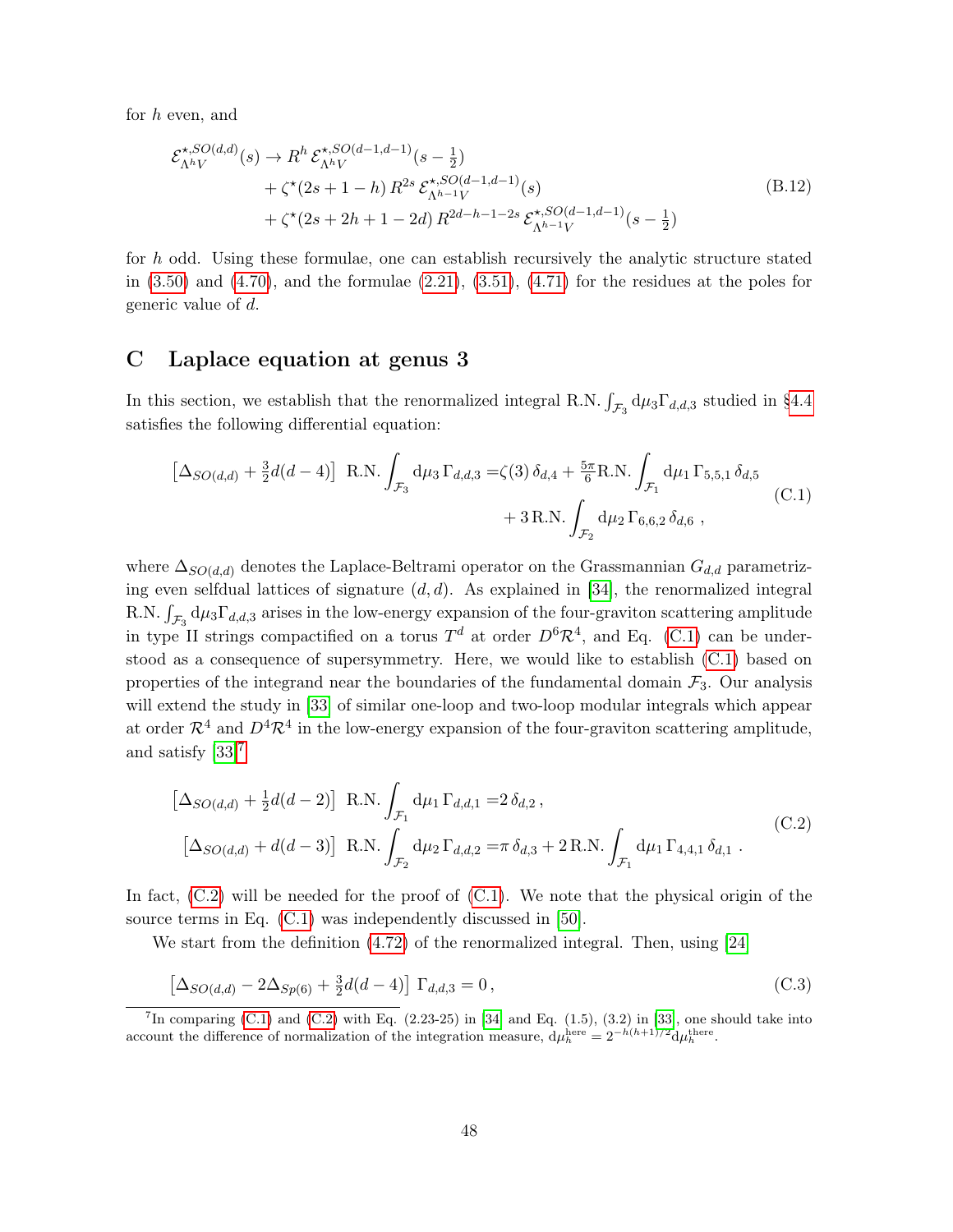along with the identities [\(C.2\)](#page-48-2) for  $h = 1$  and  $h = 2$ , we find

$$
\left[\Delta_{SO(d,d)} + \frac{3}{2}d(d-4)\right] \text{ R.N.} \int_{\mathcal{F}_3} d\mu_3 \Gamma_{d,d,3} = \lim_{\Lambda \to \infty} \left[2 \int_{\mathcal{F}_3^{\Lambda}} d\mu_3 \Delta_{Sp(6)} \Gamma_{d,d,3} \n- \frac{1}{2} \left(\frac{\Lambda^{\frac{d}{2}-3}}{\frac{d}{2}-3} \Theta(d-6) + \log \Lambda \delta_{d,6}\right) \left[\frac{1}{2}d(d-6)\text{R.N.} \int_{\mathcal{F}_2} d\mu_2 \Gamma_{d,d,2} + \pi \delta_{d,3} + 2 \int_{\mathcal{F}_1} d\mu_1 \Gamma_{4,4,1} \delta_{d,4}\right] \n- \left(\frac{c(\frac{d-4}{2})\Lambda^{d-5}}{(d-4)(d-5)} \Theta(d-5) + \frac{\pi}{6} \log \Lambda \delta_{d,5}\right) \left[d(d-5)\text{R.N.} \int_{\mathcal{F}_1} d\mu_1 \Gamma_{d,d,1} + 2 \delta_{d,2}\right] \n- \frac{3}{2}d(d-4) \left(\frac{6 c(6-\frac{3d}{2})\Lambda^{\frac{3}{2}(d-4)}}{\frac{3}{2}(d-4)} \Theta(d-4) + \frac{1}{4}\zeta(3) \log \Lambda \delta_{d,4}\right)\right].
$$
\n(C.4)

The terms proportional to  $\log \Lambda$  all drop as they have vanishing coefficient. The remaining anomalous terms also disappear in the limit  $\Lambda \to \infty$ . Thus, the above simplifies to

<span id="page-49-0"></span>
$$
\left[\Delta_{SO(d,d)} + \frac{3}{2}d(d-4)\right] \text{ R.N.} \int_{\mathcal{F}_3} d\mu_3 \Gamma_{d,d,3} = \lim_{\Lambda \to \infty} \left[2 \int_{\mathcal{F}_3^{\Lambda}} d\mu_3 \Delta_{Sp(6)} \Gamma_{d,d,3} -\frac{d}{2} \Lambda^{\frac{d}{2}-3} \Theta(d-6) \text{ R.N.} \int_{\mathcal{F}_2} d\mu_2 \Gamma_{d,d,2} -\frac{d}{2} \Lambda^{\frac{d-4}{2}} \Lambda^{d-5} \Theta(d-5) \text{ R.N.} \int_{\mathcal{F}_1} d\mu_1 \Gamma_{d,d,1} -6 \, d c_3 (6 - \frac{3d}{2}) \Lambda^{\frac{3}{2}(d-4)} \Theta(d-4) \right]. \tag{C.5}
$$

The first term can be integrated by parts and gives boundary terms from regions I, II and III, which are easily computed using the asymptotic forms  $(4.7)$ ,  $(4.10)$ ,  $(4.13)$ ,  $(4.34)$ , $(4.36)$ , $(4.39)$ of the measure d $\mu_3$  and of the Laplacian  $\Delta_{Sp(6)}$ :

$$
2\int_{\mathcal{F}_3^{\Lambda}} d\mu_3 \,\Delta_{Sp(6)} \Gamma_{d,d,3} = \int_{\mathcal{F}_2} d\mu_2(\tilde{\Omega}) \,\Gamma_{d,d,2}(\tilde{\Omega}) \left[ t^{-2} \partial_t t^{d/2} \right]_{t=\Lambda} - \frac{1}{2} \int_{\mathcal{F}_1} d\mu_1(\tau) \int_{\mathcal{F}_1} d\mu_1(\rho) \,\Gamma_{d,d,1}(\rho) \left[ V^6 \partial_V V^{-d} \right]_{V=\tau_2/\Lambda} - 4 \int_{\hat{\mathcal{F}}_{PGL(3,\mathbb{Z})}} d\hat{\mu}_3 \left[ V^7 \partial_V V^{-3d/2} \right]_{V=L\tau_2/\Lambda} = \frac{d}{2} \Lambda^{\frac{d}{2}-3} \,\text{R.N.} \int_{\mathcal{F}_2} d\mu_2 \,\Gamma_{d,d,2} + \frac{d \, c(\frac{d-4}{2}) \Lambda^{d-5}}{d-4} \,\text{R.N.} \int_{\mathcal{F}_1} d\mu_1 \,\Gamma_{d,d,1} + 6 \, d \, c_3 (6 - \frac{3d}{2}) \Lambda^{\frac{3}{2}(d-4)}.
$$
 (C.6)

These boundary terms precisely cancel the divergent terms in [\(C.5\)](#page-49-0), leaving a finite reminder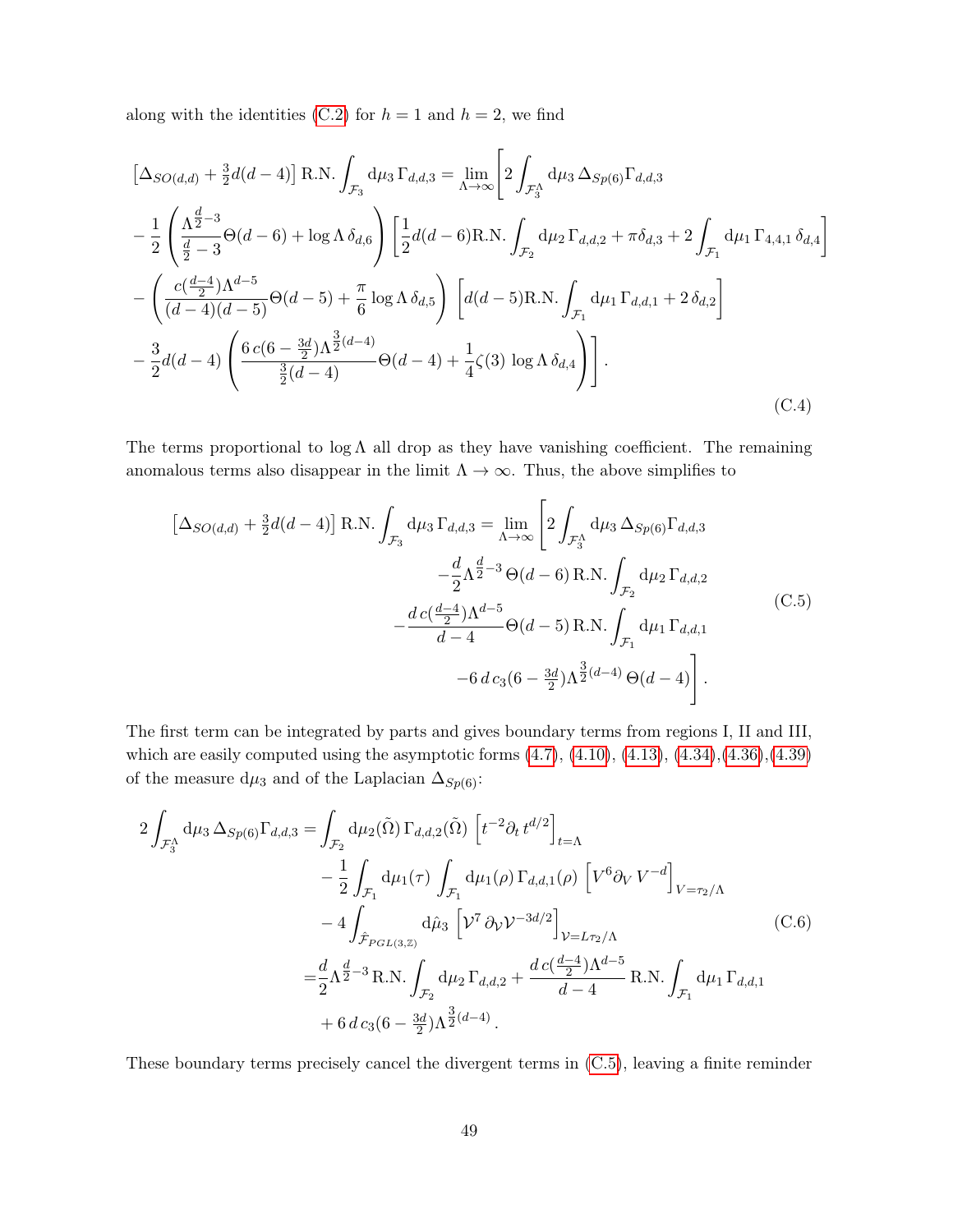in  $d = 4$ ,  $d = 5$  and  $d = 6$  as  $\Lambda \to \infty$ . Using  $c(\frac{1}{2})$  $(\frac{1}{2}) = \frac{\pi}{6}, c_3(0) = \frac{1}{24}\zeta(3)$  we find precise agreement with [\(C.1\)](#page-48-1).

# References

- <span id="page-50-0"></span>[1] E. D'Hoker and D. H. Phong, "Complex geometry and supergeometry," [hep-th/0512197](http://arxiv.org/abs/hep-th/0512197).
- <span id="page-50-1"></span>[2] E. Witten, "Superstring Perturbation Theory Revisited," [arXiv:1209.5461 \[hep-th\]](http://arxiv.org/abs/1209.5461).
- <span id="page-50-2"></span>[3] R. Donagi and E. Witten, "Supermoduli Space Is Not Projected," [arXiv:1304.7798](http://arxiv.org/abs/1304.7798) [\[hep-th\]](http://arxiv.org/abs/1304.7798).
- <span id="page-50-3"></span>[4] W. Lerche, B. Nilsson, A. Schellekens, and N. Warner, "Anomaly cancelling terms from the elliptic genus," [Nucl.Phys.](http://dx.doi.org/10.1016/0550-3213(88)90468-3) B299 (1988) 91.
- <span id="page-50-4"></span>[5] B. McClain and B. D. B. Roth, "Modular invariance for interacting bosonic strings at finite temperature," *[Commun.Math.Phys.](http://dx.doi.org/10.1007/BF01219073)* 111 (1987) 539.
- [6] K. O'Brien and C. Tan, "Modular Invariance of Thermopartition Function and Global Phase Structure of Heterotic String," Phys.Rev. D36 [\(1987\) 1184.](http://dx.doi.org/10.1103/PhysRevD.36.1184)
- <span id="page-50-10"></span>[7] L. J. Dixon, V. Kaplunovsky, and J. Louis, "Moduli dependence of string loop corrections to gauge coupling constants," Nucl. Phys. B355 (1991) 649–688.
- <span id="page-50-5"></span>[8] J. A. Harvey and G. W. Moore, "On the algebras of BPS states," Commun. Math. Phys. 197 (1998) 489–519, [hep-th/9609017](http://arxiv.org/abs/hep-th/9609017).
- <span id="page-50-6"></span>[9] D. Zagier, "The Rankin-Selberg method for automorphic functions which are not of rapid decay," J. Fac. Sci. Univ. Tokyo Sect. IA Math. 28 (1981) no. 3, 415–437 (1982).
- <span id="page-50-7"></span>[10] C. Angelantonj, I. Florakis, and B. Pioline, "A new look at one-loop integrals in string theory," Commun. Num. Theor. Phys.  $6$  (2012) 159-201,  $arXiv:1110.5318$  [hep-th].
- [11] C. Angelantonj, I. Florakis, and B. Pioline, "One-Loop BPS amplitudes as BPS-state sums," JHEP 1206 [\(2012\) 070,](http://dx.doi.org/10.1007/JHEP06(2012)070) [arXiv:1203.0566 \[hep-th\]](http://arxiv.org/abs/1203.0566).
- [12] C. Angelantonj, I. Florakis, and B. Pioline, "Rankin-Selberg methods for closed strings on orbifolds," [Journal of High Energy Physics](http://dx.doi.org/10.1007/JHEP07(2013)181) 2013 (2013) no. 7, 181, [arXiv:1304.4271](http://arxiv.org/abs/1304.4271) [\[hep-th\]](http://arxiv.org/abs/1304.4271).
- <span id="page-50-8"></span>[13] C. Angelantonj, I. Florakis, and B. Pioline, "Threshold corrections, generalised prepotentials and Eichler integrals," Nucl.Phys. B897 [\(2015\) 781–820,](http://dx.doi.org/10.1016/j.nuclphysb.2015.06.009) [arXiv:1502.00007 \[hep-th\]](http://arxiv.org/abs/1502.00007).
- <span id="page-50-9"></span>[14] M. Cardella, "A novel method for computing torus amplitudes for  $\mathbb{Z}_N$  orbifolds without the unfolding technique,"  $JHEP$  05 [\(2009\) 010,](http://dx.doi.org/10.1088/1126-6708/2009/05/010)  $arXiv:0812.1549$  [hep-th].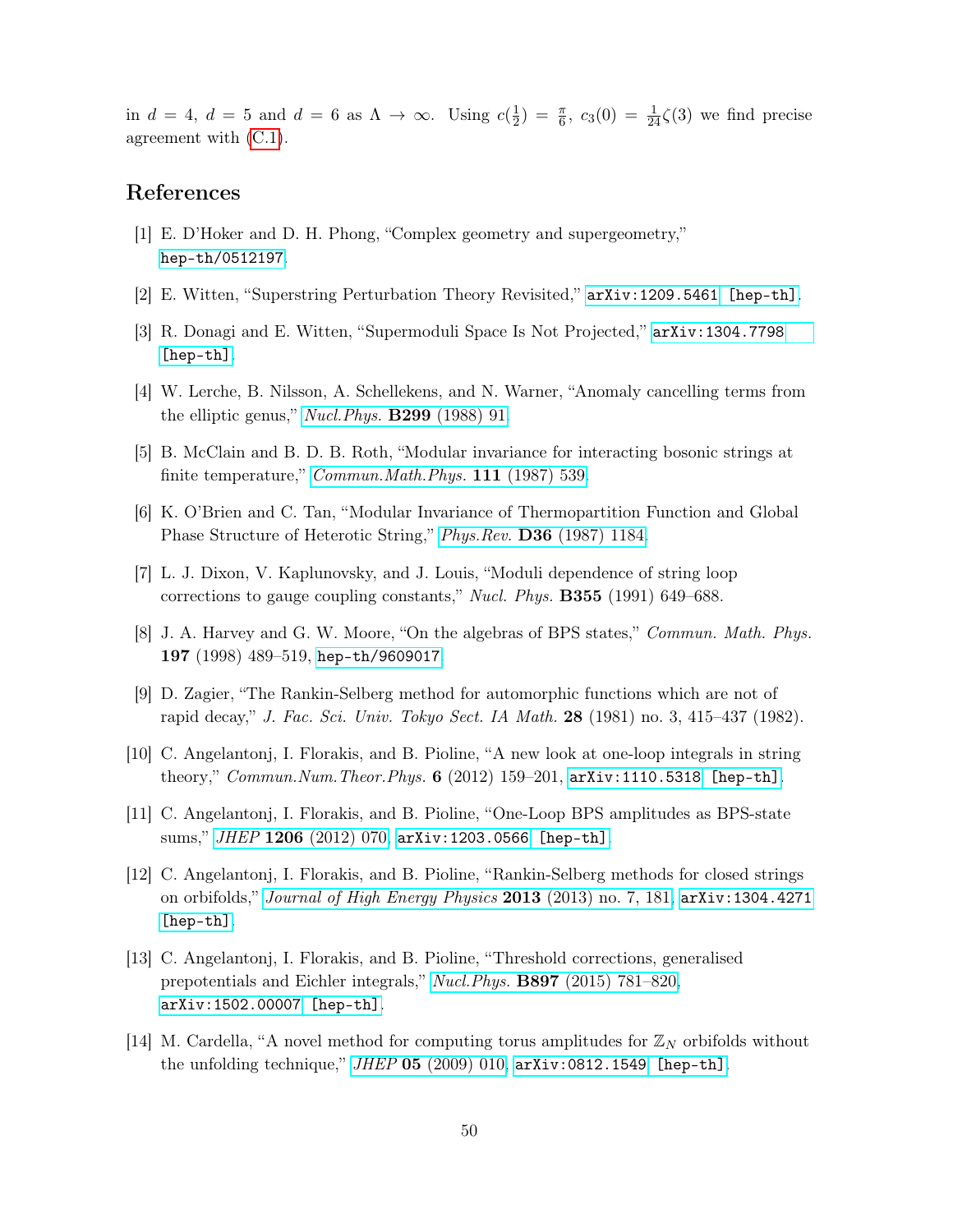- [15] S. L. Cacciatori and M. Cardella, "Equidistribution Rates, Closed String Amplitudes, and the Riemann Hypothesis,"  $JHEP$  12 [\(2010\) 025,](http://dx.doi.org/10.1007/JHEP12(2010)025) [arXiv:1007.3717 \[hep-th\]](http://arxiv.org/abs/1007.3717).
- [16] M. A. Cardella, "Error Estimates in Horocycle Averages Asymptotics: Challenges from String Theory," [arXiv:1012.2754 \[math.NT\]](http://arxiv.org/abs/1012.2754).
- [17] C. Angelantonj, M. Cardella, S. Elitzur, and E. Rabinovici, "Vacuum stability, string density of states and the Riemann zeta function," JHEP 1102 [\(2011\) 024,](http://dx.doi.org/10.1007/JHEP02(2011)024) [arXiv:1012.5091 \[hep-th\]](http://arxiv.org/abs/1012.5091).
- [18] S. L. Cacciatori and M. A. Cardella, "Uniformization, Unipotent Flows and the Riemann Hypothesis," [arXiv:1102.1201 \[math.NT\]](http://arxiv.org/abs/1102.1201).
- <span id="page-51-9"></span>[19] S. L. Cacciatori and M. A. Cardella, "Eluding SUSY at every genus on stable closed string vacua," JHEP 05 [\(2011\) 124,](http://dx.doi.org/10.1007/JHEP05(2011)124) [arXiv:1102.5276 \[hep-th\]](http://arxiv.org/abs/1102.5276).
- <span id="page-51-0"></span>[20] E. D'Hoker, M. Gutperle, and D. H. Phong, "Two-loop superstrings and S-duality," Nucl. Phys. B722 [\(2005\) 81–118,](http://dx.doi.org/10.1016/j.nuclphysb.2005.06.010) [arXiv:hep-th/0503180](http://arxiv.org/abs/hep-th/0503180).
- <span id="page-51-1"></span>[21] H. Gomez and C. R. Mafra, "The closed-string 3-loop amplitude and S-duality," [JHEP](http://dx.doi.org/10.1007/JHEP10(2013)217) 1310 [\(2013\) 217,](http://dx.doi.org/10.1007/JHEP10(2013)217) [arXiv:1308.6567 \[hep-th\]](http://arxiv.org/abs/1308.6567).
- <span id="page-51-2"></span>[22] E. D'Hoker and M. B. Green, "Zhang-Kawazumi invariants and superstring amplitudes.," [J. Number Theory](http://dx.doi.org/10.1016/j.jnt.2014.03.021) 144 (2014) 111–150.
- <span id="page-51-3"></span>[23] E. D'Hoker, M. B. Green, B. Pioline, and R. Russo, "Matching the  $D^6R^4$  interaction at two-loops," JHEP 1501 [\(2015\) 031,](http://dx.doi.org/10.1007/JHEP01(2015)031) [arXiv:1405.6226 \[hep-th\]](http://arxiv.org/abs/1405.6226).
- <span id="page-51-4"></span>[24] N. A. Obers and B. Pioline, "Eisenstein series and string thresholds," [Commun. Math.](http://dx.doi.org/10.1007/s002200050022) Phys. 209 [\(2000\) 275–324,](http://dx.doi.org/10.1007/s002200050022) [arXiv:hep-th/9903113](http://arxiv.org/abs/hep-th/9903113).
- <span id="page-51-5"></span>[25] M. B. Green, J. G. Russo, and P. Vanhove, "Automorphic properties of low energy string amplitudes in various dimensions," Phys.Rev. D81 [\(2010\) 086008,](http://dx.doi.org/10.1103/PhysRevD.81.086008) [arXiv:1001.2535 \[hep-th\]](http://arxiv.org/abs/1001.2535).
- <span id="page-51-6"></span>[26] C. L. Siegel, "The volume of the fundamental domain for some infinite groups.," [Trans.](http://dx.doi.org/10.2307/1989745) [Am. Math. Soc.](http://dx.doi.org/10.2307/1989745) 39 (1936) 209–218.
- <span id="page-51-7"></span>[27] B. Pioline, "Rankin-Selberg methods for closed string amplitudes," [Proc.Symp.Pure](http://dx.doi.org/10.1090/pspum/088/01457) Math. 88 (2014) 119-144, arXiv: 1401.4265 [hep-th].
- <span id="page-51-8"></span>[28] V. Kalinin, "Eisenstein series on the symplectic group.," *[Math. USSR, Sb.](http://dx.doi.org/10.1070/SM1977v032n04ABEH002399)* 32 (1977) [449–476.](http://dx.doi.org/10.1070/SM1977v032n04ABEH002399)
- <span id="page-51-10"></span>[29] H. Maass, "Siegel's modular forms and Dirichlet series. Course given at the University of Maryland, 1969-1970.." Lecture Notes in Mathematics. 216. Berlin-Heidelberg-New York: Springer-Verlag. 328 p. DM 20.00; \$ 5.50 (1971)., 1971.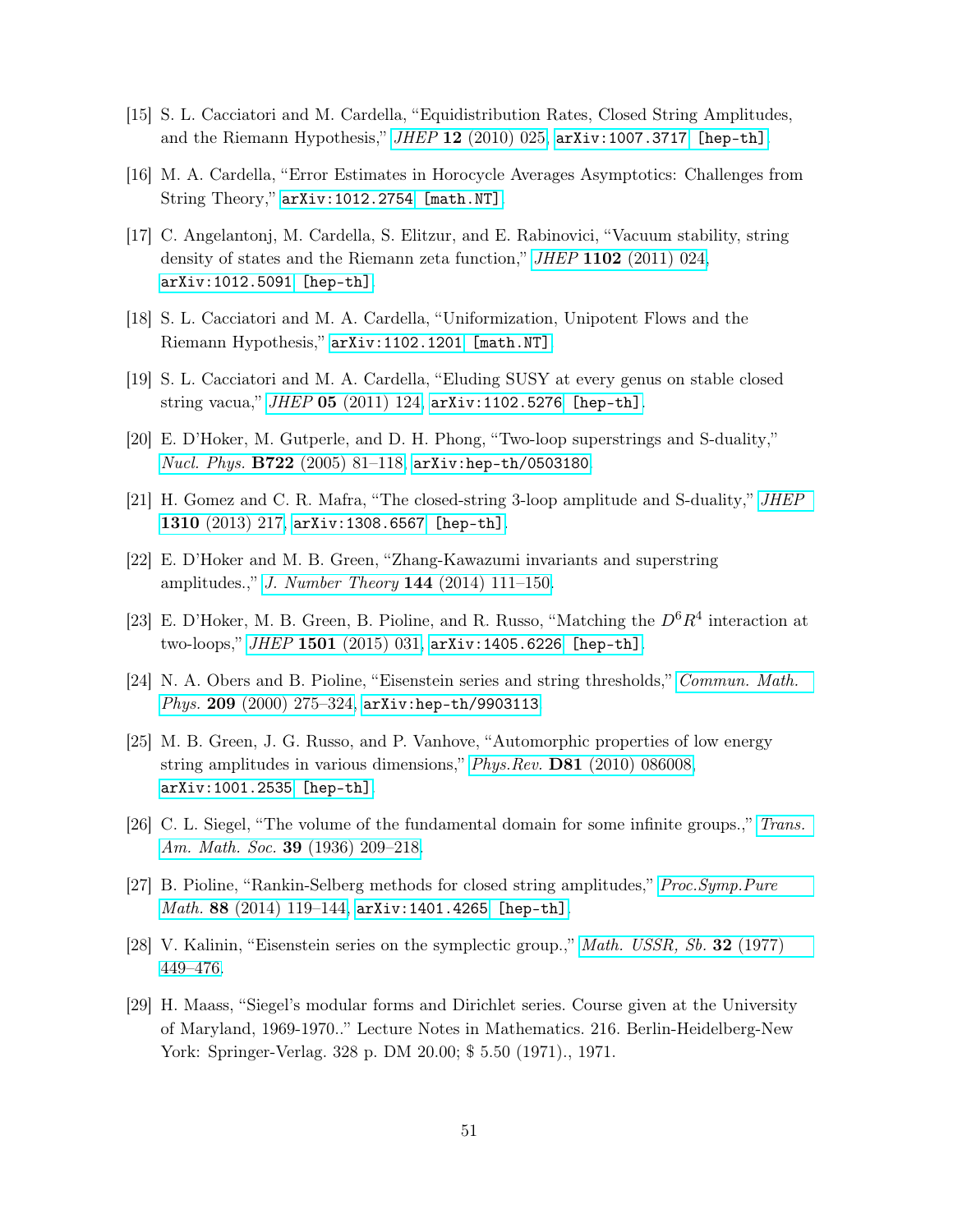- [30] R. Rankin, "Contributions to the theory of Ramanujan's function  $\tau(n)$  and similar arithmetical functions. I. The zeros of the function  $\sum_{n=1}^{\infty}$  $\frac{\tau(n)}{n^8}$  on the line  $\text{Re}(s) = \frac{13}{2}$ .," Proc. Camb. Philos. Soc. **35** (1939) 351-356.
- [31] A. Andrianov, "Euler products corresponding to Siegel modular forms of genus 2.," Russ. Math. Surv. 29 [\(1974\) no. 3, 45–116.](http://dx.doi.org/10.1070/RM1974v029n03ABEH001285)
- <span id="page-52-0"></span>[32] T. Yamazaki, "Rankin-Selberg method for Siegel cusp forms.," Nagoya Math. J. 120 (1990) 35–49.
- <span id="page-52-1"></span>[33] B. Pioline and R. Russo, "Infrared divergences and harmonic anomalies in the two-loop superstring effective action,"  $JHEP$  12 [\(2015\) 102,](http://dx.doi.org/10.1007/JHEP12(2015)102) [arXiv:1510.02409 \[hep-th\]](http://arxiv.org/abs/1510.02409).
- <span id="page-52-2"></span>[34] B. Pioline, " $D^6$   $R^4$  amplitudes in various dimensions," JHEP 04 [\(2015\) 057,](http://dx.doi.org/10.1007/JHEP04(2015)057) [arXiv:1502.03377 \[hep-th\]](http://arxiv.org/abs/1502.03377).
- <span id="page-52-3"></span>[35] B. Pioline, "A Theta lift representation for the Kawazumi-Zhang and Faltings invariants of genus-two Riemann surfaces," [arXiv:1504.04182 \[hep-th\]](http://arxiv.org/abs/1504.04182), to appear in Journal of Number Theory, 2016
- <span id="page-52-4"></span>[36] Y.-H. Lin, S.-H. Shao, Y. Wang, and X. Yin, "Supersymmetry Constraints and String Theory on K3," JHEP 12 [\(2015\) 142,](http://dx.doi.org/10.1007/JHEP12(2015)142) [arXiv:1508.07305 \[hep-th\]](http://arxiv.org/abs/1508.07305).
- <span id="page-52-5"></span>[37] M. Chan, "Combinatorics of the tropical Torelli map.," [Algebra Number Theory](http://dx.doi.org/10.2140/ant.2012.6.1133) 6 (2012) [no. 6, 1133–1169.](http://dx.doi.org/10.2140/ant.2012.6.1133)
- <span id="page-52-6"></span>[38] E. Gottschling, "Explizite Bestimmung der Randflächen des Fundamentalbereiches der Modulgruppe zweiten Grades.," *Math. Ann.* **138** [\(1959\) 103–124.](http://dx.doi.org/10.1007/BF01342938)
- <span id="page-52-7"></span>[39] M. B. Green, H.-h. Kwon, and P. Vanhove, "Two loops in eleven dimensions," [Phys.](http://dx.doi.org/10.1103/PhysRevD.61.104010) Rev. D61 [\(2000\) 104010,](http://dx.doi.org/10.1103/PhysRevD.61.104010) [arXiv:hep-th/9910055](http://arxiv.org/abs/hep-th/9910055).
- <span id="page-52-8"></span>[40] H. M. A. Speiser and H. Weyl, "Gesammelte Abhandlungen von Hermann Minkowski. Unter Mitwirkung von Andreas Speiser und Hermann Weyl herausgegeben von David Hilbert.." Leipzig u. Berlin: B. G. Teubner. gr. 8°, 1911.
- [41] D. Gordon, D. Grenier, and A. Terras, "Hecke operators and the fundamental domain for  $SL(3,\mathbb{Z})$ .," *Math. Comput.* **48** [\(1987\) 159–178.](http://dx.doi.org/10.2307/2007881)
- <span id="page-52-9"></span>[42] D. Grenier, "On the shape of fundamental domains in  $GL(n,\mathbb{R})/O(n)$ .," [Pac. J. Math.](http://dx.doi.org/10.2140/pjm.1993.160.53) 160 [\(1993\) no. 1, 53–66.](http://dx.doi.org/10.2140/pjm.1993.160.53)
- <span id="page-52-10"></span>[43] L. Caporaso and F. Viviani, "Torelli theorem for graphs and tropical curves.," [Duke](http://dx.doi.org/10.1215/00127094-2010-022) Math. J. 153 [\(2010\) no. 1, 129–171.](http://dx.doi.org/10.1215/00127094-2010-022)
- <span id="page-52-11"></span>[44] S. Brannetti, M. Melo, and F. Viviani, "On the tropical Torelli map.," Adv. Mat. 226 (2011) 2546–2586.
- <span id="page-52-12"></span>[45] P. Tourkine, "Tropical Amplitudes," [arXiv:1309.3551](http://arxiv.org/abs/1309.3551) [hep-th].